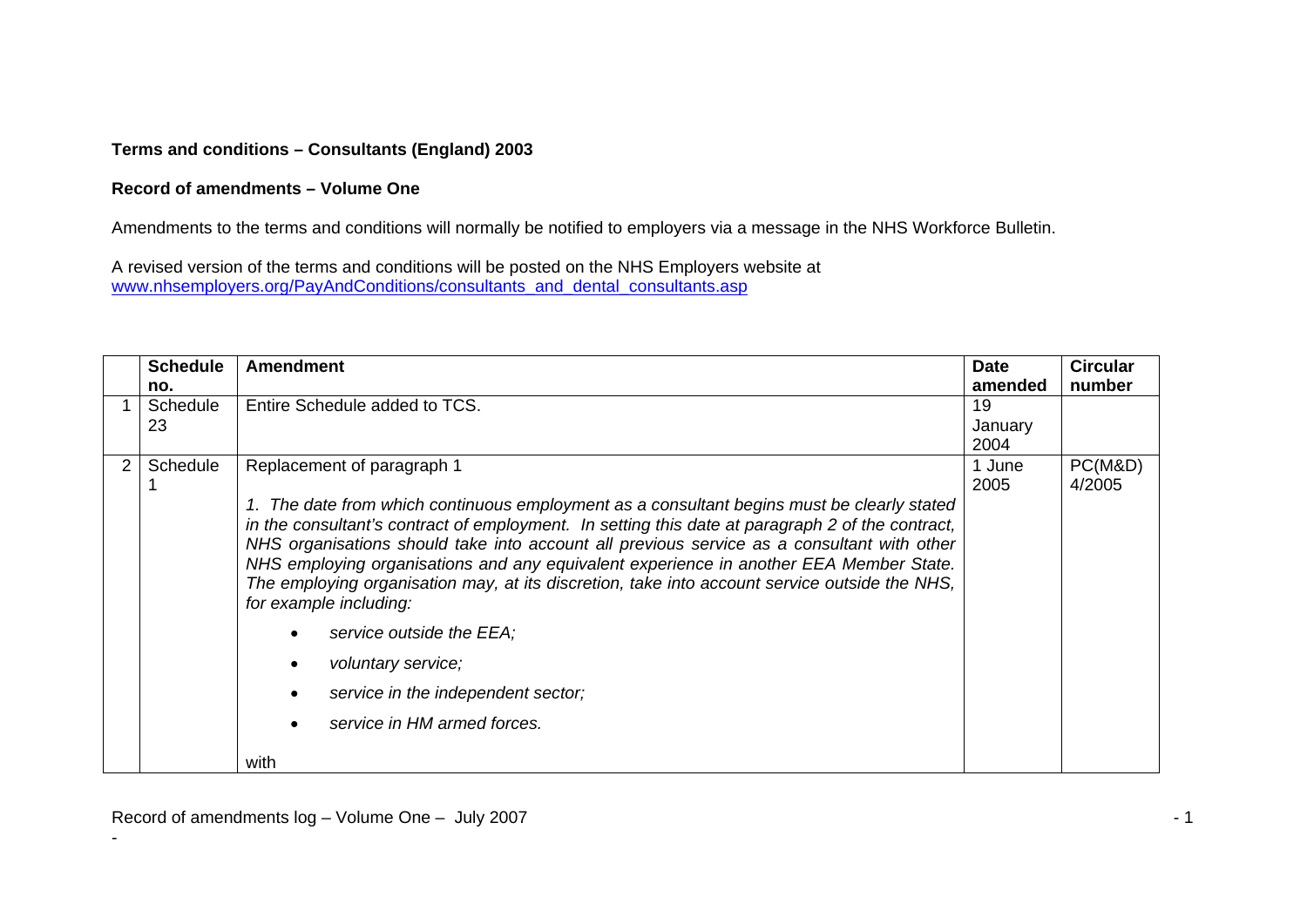|   | <b>Schedule</b><br>no. | <b>Amendment</b>                                                                                                                                                                                                                                                                                                                                                                                                                                                                                                                                                                                                                                                                                                                                                                                                                                                                                                                                                                                                                                                                                                                                                                                     | <b>Date</b><br>amended | <b>Circular</b><br>number |
|---|------------------------|------------------------------------------------------------------------------------------------------------------------------------------------------------------------------------------------------------------------------------------------------------------------------------------------------------------------------------------------------------------------------------------------------------------------------------------------------------------------------------------------------------------------------------------------------------------------------------------------------------------------------------------------------------------------------------------------------------------------------------------------------------------------------------------------------------------------------------------------------------------------------------------------------------------------------------------------------------------------------------------------------------------------------------------------------------------------------------------------------------------------------------------------------------------------------------------------------|------------------------|---------------------------|
|   |                        | The date from which employment under this contract began must be stated in clause 2.1<br>1.<br>of the consultant's contract of employment.                                                                                                                                                                                                                                                                                                                                                                                                                                                                                                                                                                                                                                                                                                                                                                                                                                                                                                                                                                                                                                                           |                        |                           |
| 3 | Schedule               | Replacement of Paragraph 2<br>2. The date from which continuous employment applies for the purposes of the Employment<br>Rights Act 1996 must also be set out in paragraph 2 of the contract of employment. Previous<br>employment with other NHS employing organisations does not count as continuous service<br>for the purposes of the Employment Rights Act 1996 except as provided for under the<br>National Health Service and Community Care Act 1990 or any other statute.<br>With<br>2. The date from which continuous employment began for the purposes of the Employment<br>Rights Act 1996 must be set out in clause 2.2 of the contract of employment and should<br>include, if applicable, employment with predecessor organisations that had previously held<br>the contract, e.g. former Regional Health Authorities from whom the current contract was<br>transferred under TUPE or equivalent arrangements. Previous employment with other NHS<br>employing organisations does not count as continuous service for the purposes of the<br>Employment Rights Act 1996 except as provided for under the National Health Service and<br>Community Care Act 1990 or any other statute. | 1 June<br>2005         | PC(M&D)<br>4/2005         |
| 4 | Schedule               | Insert Paragraph 3<br>Calculation of seniority                                                                                                                                                                                                                                                                                                                                                                                                                                                                                                                                                                                                                                                                                                                                                                                                                                                                                                                                                                                                                                                                                                                                                       | 1 June<br>2005         | PC(M&D)<br>4/2005         |
|   |                        | 3. NHS organisations should take into account all previous service as a consultant with other                                                                                                                                                                                                                                                                                                                                                                                                                                                                                                                                                                                                                                                                                                                                                                                                                                                                                                                                                                                                                                                                                                        |                        |                           |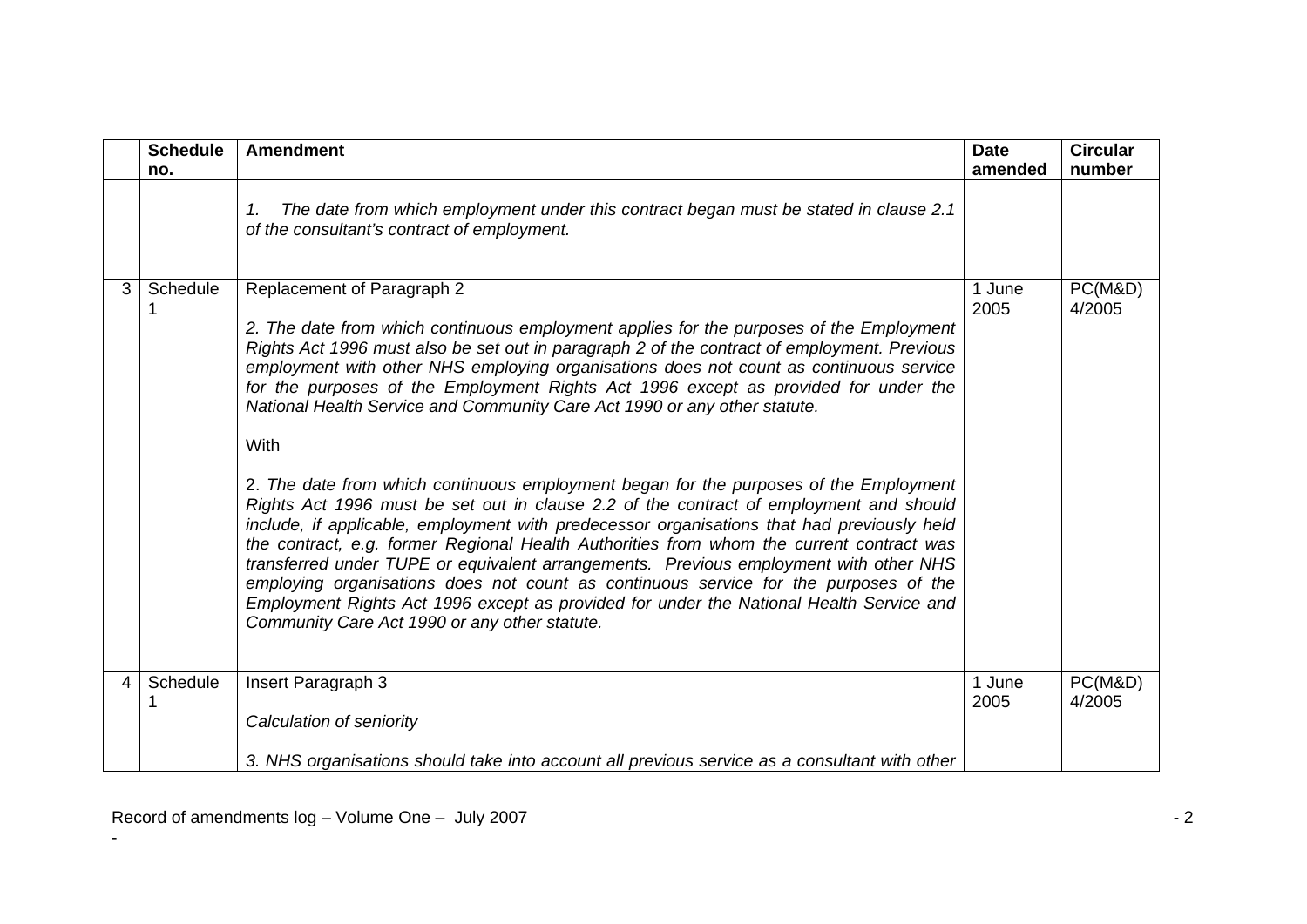|   | <b>Schedule</b> | <b>Amendment</b>                                                                                                                                                                                                                                                                                                                                                                                                                                                                                                                                     | <b>Date</b>    | <b>Circular</b>   |
|---|-----------------|------------------------------------------------------------------------------------------------------------------------------------------------------------------------------------------------------------------------------------------------------------------------------------------------------------------------------------------------------------------------------------------------------------------------------------------------------------------------------------------------------------------------------------------------------|----------------|-------------------|
|   | no.             | NHS employing organisations and any equivalent experience in another EEA Member State.<br>The employing organisation may, at its discretion, take into account service outside the NHS,<br>for example including:                                                                                                                                                                                                                                                                                                                                    | amended        | number            |
|   |                 | employment outside the EEA;                                                                                                                                                                                                                                                                                                                                                                                                                                                                                                                          |                |                   |
|   |                 | voluntary service;<br>$\bullet$                                                                                                                                                                                                                                                                                                                                                                                                                                                                                                                      |                |                   |
|   |                 | employment in the independent sector;                                                                                                                                                                                                                                                                                                                                                                                                                                                                                                                |                |                   |
|   |                 | service in HM armed forces.                                                                                                                                                                                                                                                                                                                                                                                                                                                                                                                          |                |                   |
| 5 | Schedule<br>4   | Replacement of Paragraph 5                                                                                                                                                                                                                                                                                                                                                                                                                                                                                                                           | 1 June<br>2005 | PC(M&D)<br>4/2005 |
|   |                 | The membership of the panel will be:<br>5.                                                                                                                                                                                                                                                                                                                                                                                                                                                                                                           |                |                   |
|   |                 | a chairman nominated by the employing organisation;                                                                                                                                                                                                                                                                                                                                                                                                                                                                                                  |                |                   |
|   |                 | a representative nominated by the consultant;                                                                                                                                                                                                                                                                                                                                                                                                                                                                                                        |                |                   |
|   |                 | a third member chosen from a list of individuals approved by the Strategic Health<br>٠<br>Authority and the BMA and BDA. The Strategic Health Authority will monitor the<br>way in which individuals are allocated to appeal panels to avoid particular<br>individuals being routinely called upon. If there is an objection raised by either the<br>consultant or the employing organisation to the first representative from the list,<br>one alternative representative will be allocated. The list of individuals will be<br>regularly reviewed. |                |                   |
|   |                 | No member of the panel should have previously been involved in the dispute.                                                                                                                                                                                                                                                                                                                                                                                                                                                                          |                |                   |
|   |                 | With                                                                                                                                                                                                                                                                                                                                                                                                                                                                                                                                                 |                |                   |
|   |                 | The membership of the panel will be:<br>5.                                                                                                                                                                                                                                                                                                                                                                                                                                                                                                           |                |                   |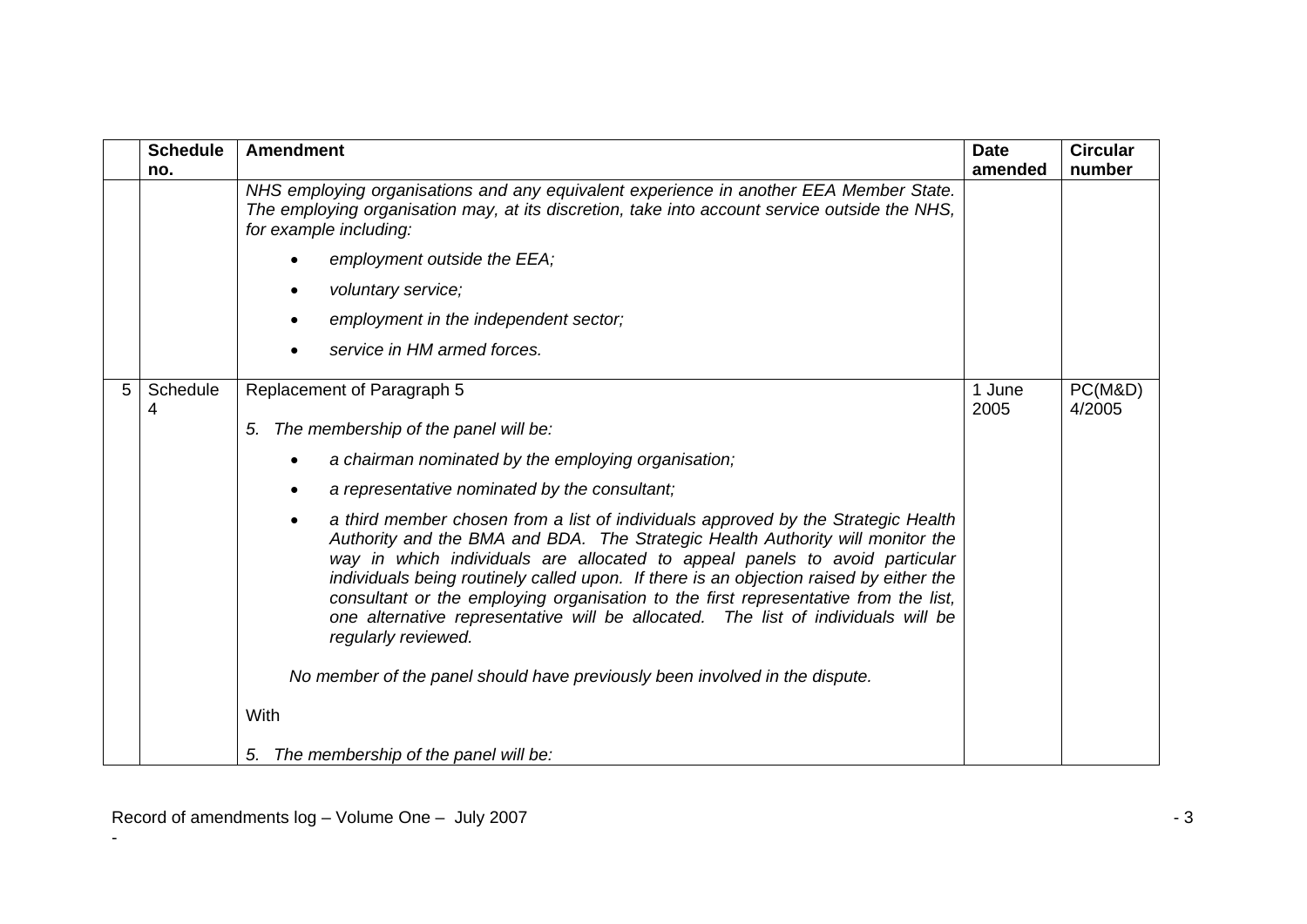|   | <b>Schedule</b> | <b>Amendment</b>                                                                                                                                                                                                                                                                                                                                                                                                                                                                                                                                             | <b>Date</b>    | <b>Circular</b>   |
|---|-----------------|--------------------------------------------------------------------------------------------------------------------------------------------------------------------------------------------------------------------------------------------------------------------------------------------------------------------------------------------------------------------------------------------------------------------------------------------------------------------------------------------------------------------------------------------------------------|----------------|-------------------|
|   | no.             |                                                                                                                                                                                                                                                                                                                                                                                                                                                                                                                                                              | amended        | number            |
|   |                 | a chair nominated by the appellants employing organisation;<br>$\bullet$                                                                                                                                                                                                                                                                                                                                                                                                                                                                                     |                |                   |
|   |                 | a second panel member nominated by the appellant consultant;                                                                                                                                                                                                                                                                                                                                                                                                                                                                                                 |                |                   |
|   |                 | a third member chosen from a list of individuals approved by the Strategic Health<br>$\bullet$<br>Authority and the BMA and BDA. The Strategic Health Authority will monitor the<br>way in which individuals are allocated to appeal panels to avoid particular<br>individuals being routinely called upon. If there is an objection raised by either the<br>consultant or the employing organisation to the first representative from the list,<br>one alternative representative will be allocated. The list of individuals will be<br>regularly reviewed. |                |                   |
|   |                 | No member of the panel should have previously been involved in the dispute.                                                                                                                                                                                                                                                                                                                                                                                                                                                                                  |                |                   |
| 6 | Schedule<br>13  | Replacement of paragraph 5<br><b>Definition of Seniority</b>                                                                                                                                                                                                                                                                                                                                                                                                                                                                                                 | 1 June<br>2005 | PC(M&D)<br>4/2005 |
|   |                 | 5. Both salary on commencement and eligibility for subsequent pay thresholds will depend on<br>a consultant's seniority (see Tables 1 and 2 below). For these purposes, seniority is to be<br>measured as the sum of the number of whole years completed as an NHS consultant, plus<br>the point on the salary scale when appointed (on a scale of 1 to 5), plus any additional<br>credited seniority (in whole years) to reflect non-NHS consultant level experience or flexible<br>training (see below).                                                   |                |                   |
|   |                 | With                                                                                                                                                                                                                                                                                                                                                                                                                                                                                                                                                         |                |                   |
|   |                 | <b>Definition of Seniority</b><br>5. Both salary on commencement and eligibility for subsequent pay thresholds will depend on<br>a consultant's seniority (see Annex A). For these purposes, seniority is to be measured as<br>the sum of the number of whole years completed as an NHS consultant, plus the point on the                                                                                                                                                                                                                                    |                |                   |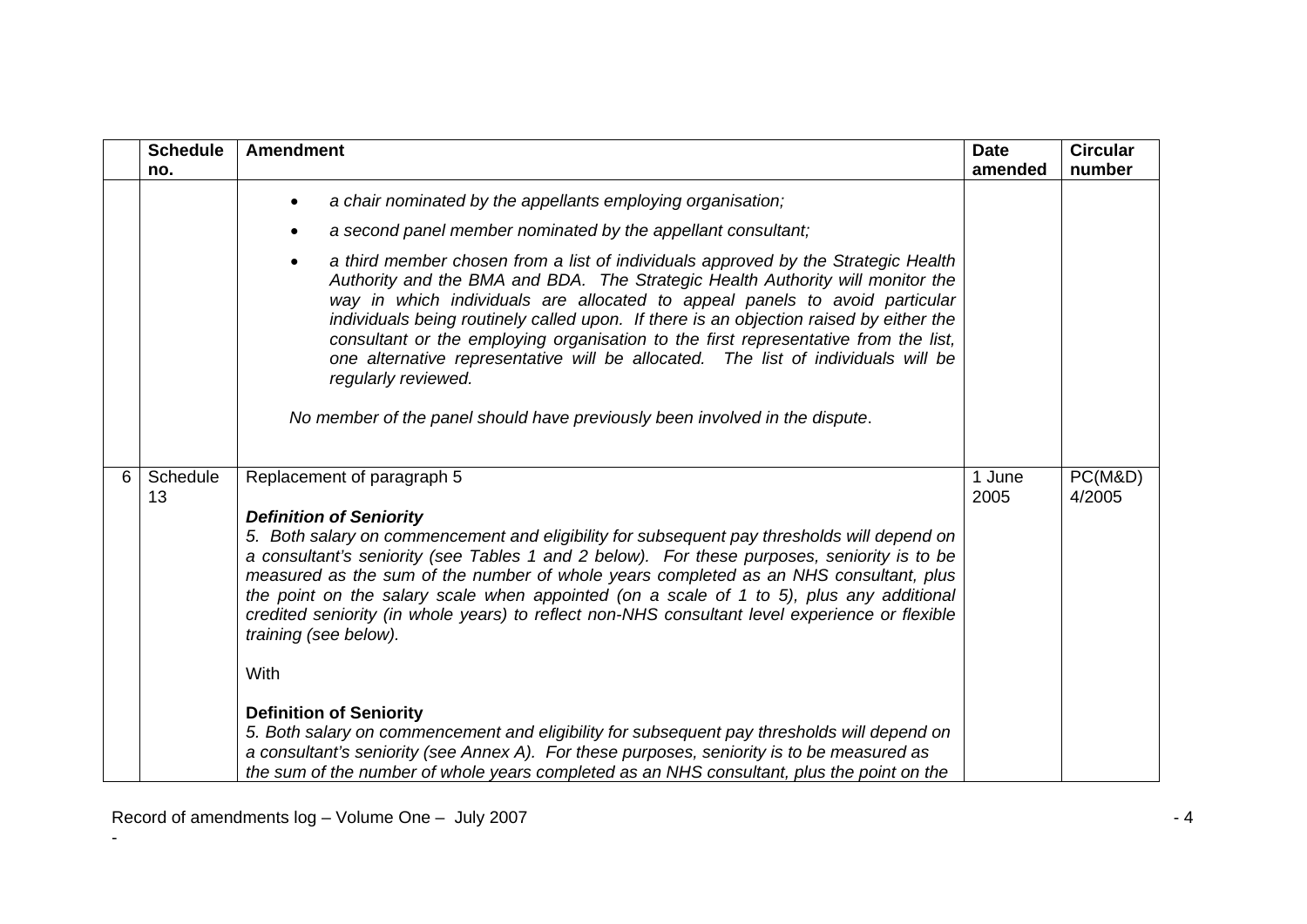|   | <b>Schedule</b> | <b>Amendment</b>                                                               |                                                                                                                                                                                                                                                                                    |                                                                                                                                                                           |                                                                                                                                                                                                 | <b>Date</b>    | <b>Circular</b>   |
|---|-----------------|--------------------------------------------------------------------------------|------------------------------------------------------------------------------------------------------------------------------------------------------------------------------------------------------------------------------------------------------------------------------------|---------------------------------------------------------------------------------------------------------------------------------------------------------------------------|-------------------------------------------------------------------------------------------------------------------------------------------------------------------------------------------------|----------------|-------------------|
|   | no.             |                                                                                |                                                                                                                                                                                                                                                                                    |                                                                                                                                                                           |                                                                                                                                                                                                 | amended        | number            |
|   |                 | experience.                                                                    |                                                                                                                                                                                                                                                                                    | For the avoidance of doubt, seniority may only accrue during an absence when on an<br>employment break scheme to reflect the gaining of approved non-NHS consultant level | salary scale when appointed (on a scale of 1 to 5), plus any additional credited seniority (in<br>whole years) to reflect non-NHS consultant level experience or flexible training (see below). |                |                   |
|   | Schedule<br>13  | Deletion of paragraph 8<br>8.<br>start of the appointment.<br>And not replaced | A locum in post for a period of six months will become subject to the Job Planning<br>process. When a locum consultant has entered into the Job Planning process, he or she will<br>become entitled to pay progression (subject to the criteria in Schedule 15 being met) from the | 1 June<br>2005                                                                                                                                                            | PC(M&D)<br>4/2005                                                                                                                                                                               |                |                   |
| 8 | Schedule<br>13  | Deletion of Table 1<br>Table 1:                                                | <b>Salary on Commencement</b>                                                                                                                                                                                                                                                      |                                                                                                                                                                           |                                                                                                                                                                                                 | 1 June<br>2005 | PC(M&D)<br>4/2005 |
|   |                 | Level of<br>seniority<br>(years)                                               | Salary on<br>commencement<br>(full-time) (2003/04)                                                                                                                                                                                                                                 | <b>Payment for</b><br>one additional<br><b>Programmed Activity</b>                                                                                                        | <b>Annual Payment for</b><br>one additional<br><b>Programmed Activity</b><br>per week                                                                                                           |                |                   |
|   |                 |                                                                                | £65,035                                                                                                                                                                                                                                                                            | £125                                                                                                                                                                      | £6,503                                                                                                                                                                                          |                |                   |
|   |                 | $\overline{2}$                                                                 | £65,550                                                                                                                                                                                                                                                                            | £126                                                                                                                                                                      | £6,555                                                                                                                                                                                          |                |                   |
|   |                 | 3                                                                              | £66,065                                                                                                                                                                                                                                                                            | £127                                                                                                                                                                      | £6,606                                                                                                                                                                                          |                |                   |
|   |                 | $\overline{4}$                                                                 | £66,585                                                                                                                                                                                                                                                                            | £128                                                                                                                                                                      | £6,658                                                                                                                                                                                          |                |                   |
|   |                 | 5                                                                              | £71,230                                                                                                                                                                                                                                                                            | £137                                                                                                                                                                      | £7,123                                                                                                                                                                                          |                |                   |
|   |                 | 6                                                                              | £72,260                                                                                                                                                                                                                                                                            | £139                                                                                                                                                                      | £7,226                                                                                                                                                                                          |                |                   |
|   |                 | $7 - 29$                                                                       | £73,290                                                                                                                                                                                                                                                                            | £141                                                                                                                                                                      | £7,329                                                                                                                                                                                          |                |                   |
|   |                 | $30+$                                                                          | £78,195                                                                                                                                                                                                                                                                            | £150                                                                                                                                                                      | £7,820                                                                                                                                                                                          |                |                   |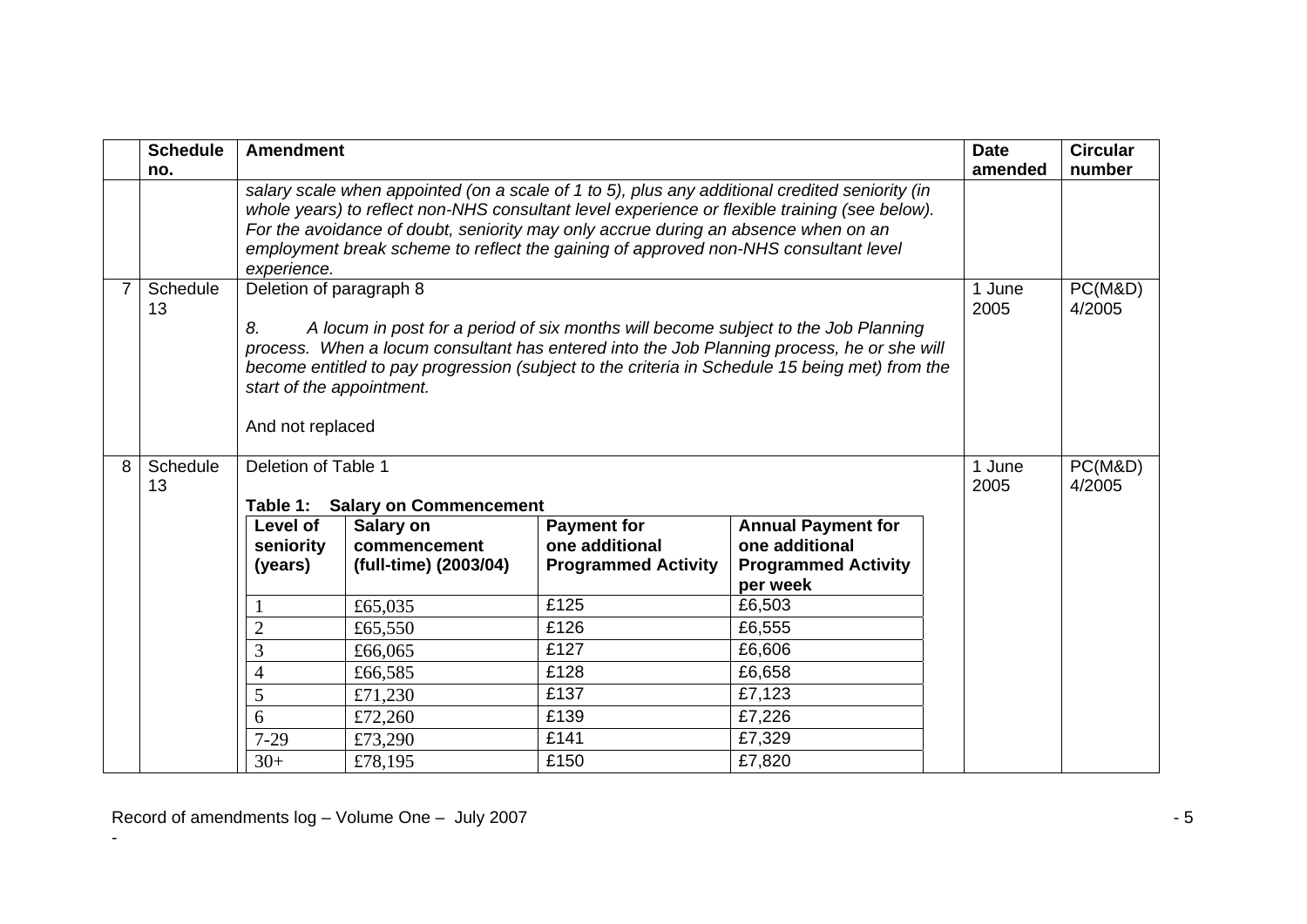|    | <b>Schedule</b> | <b>Amendment</b>                                                                                                                                                                                                                                                                                                                                                                                                                                                                                                                                                                                                                                                                                                                                                                                                                       | <b>Date</b>    | <b>Circular</b>   |
|----|-----------------|----------------------------------------------------------------------------------------------------------------------------------------------------------------------------------------------------------------------------------------------------------------------------------------------------------------------------------------------------------------------------------------------------------------------------------------------------------------------------------------------------------------------------------------------------------------------------------------------------------------------------------------------------------------------------------------------------------------------------------------------------------------------------------------------------------------------------------------|----------------|-------------------|
|    | no.             |                                                                                                                                                                                                                                                                                                                                                                                                                                                                                                                                                                                                                                                                                                                                                                                                                                        | amended        | number            |
| 9  | Schedule<br>13  | Insertion of paragraph 10<br>10.<br>The annual rate for an additional Programmed Activity will be 10% of basic salary,<br>where basic salary includes the pay thresholds and any discretionary points or local clinical                                                                                                                                                                                                                                                                                                                                                                                                                                                                                                                                                                                                                |                |                   |
|    |                 | excellence awards.                                                                                                                                                                                                                                                                                                                                                                                                                                                                                                                                                                                                                                                                                                                                                                                                                     |                |                   |
| 10 | Schedule<br>13  | Replacement of<br>There will be no financial detriment to any consultants for whom the combined total of<br>11.<br>their basic pay (as calculated under Table 1) and any on-call availability supplement (as<br>assessed under the provisions in Schedule 16) would otherwise be less than the combined<br>total of their basic pay and any intensity supplement under their previous NHS contract and<br>For consultants transferring to these Terms and Conditions in<br>terms and conditions.<br>2003/04, there will be full protection for one year, i.e. taking account of annual pay uplift for<br>2004/05 for consultants on the previous national terms and conditions. After this date,<br>protection will be on a mark-time basis (i.e. until the new salary exceeds the salary at the<br>point of transfer).<br><b>With</b> | 1 June<br>2005 | PC(M&D)<br>4/2005 |
|    |                 | There will be no financial detriment to any consultants for whom the combined total of<br>11.<br>their basic pay and any on-call availability supplement (as assessed under the provisions in<br>Schedule 16) would otherwise be less than the combined total of their basic pay and any<br>intensity supplement under their previous NHS contract and terms and conditions.<br>For<br>consultants transferring to these Terms and Conditions in 2003/04, there will be full protection<br>for one year, i.e. taking account of annual pay uplift for 2004/05 for consultants on the<br>previous national terms and conditions. After this date, protection will be on a mark-time<br>basis (i.e. until the new salary exceeds the salary at the point of transfer).                                                                   |                |                   |
| 11 | Schedule<br>13  | Deletion of Table 2                                                                                                                                                                                                                                                                                                                                                                                                                                                                                                                                                                                                                                                                                                                                                                                                                    | 1 June<br>2005 | PC(M&D)<br>4/2005 |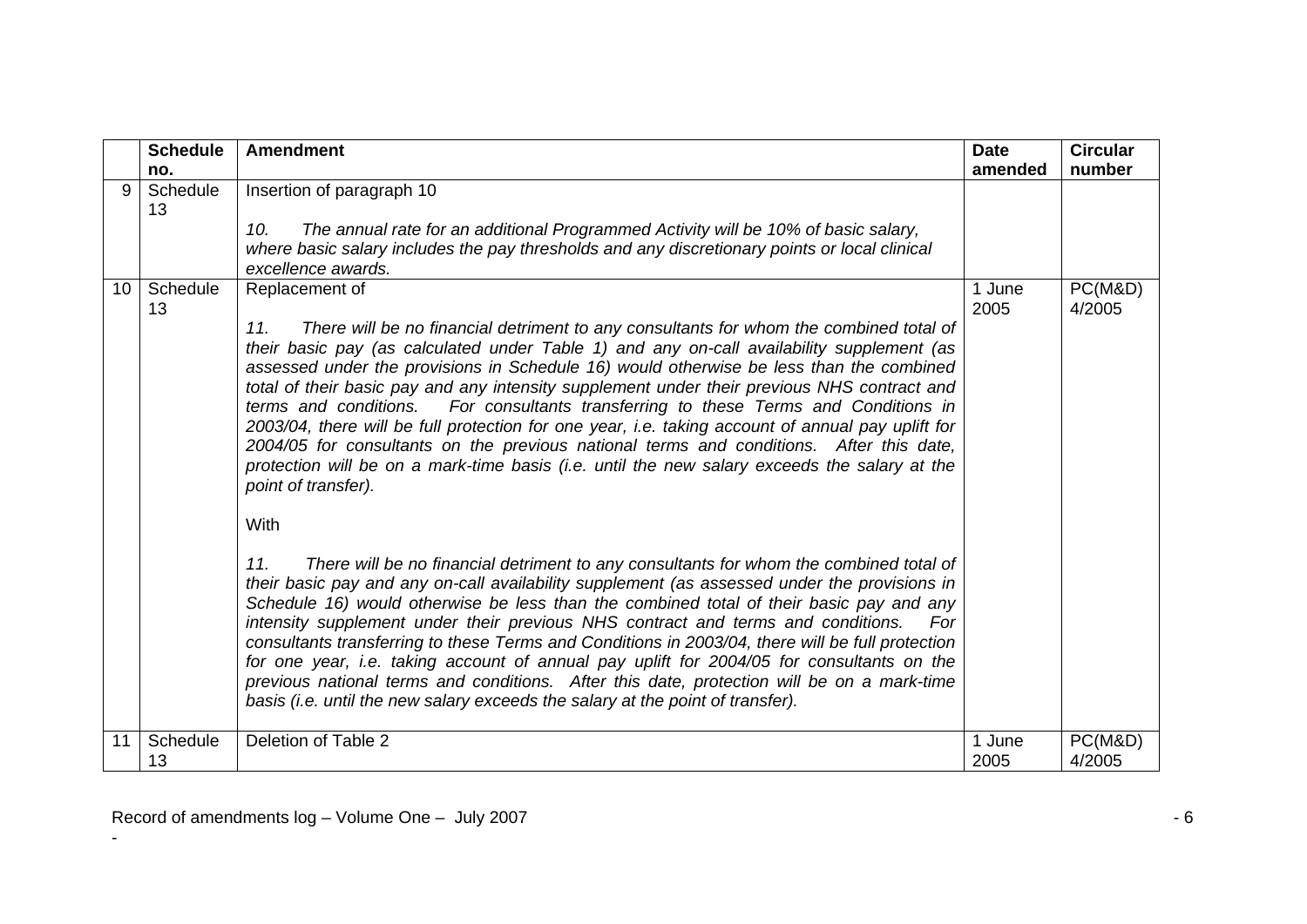| <b>Schedule</b><br>no. | <b>Amendment</b> |                         |                                                                              |                                                                                               | <b>Date</b><br>amended | <b>Circular</b><br>number |
|------------------------|------------------|-------------------------|------------------------------------------------------------------------------|-----------------------------------------------------------------------------------------------|------------------------|---------------------------|
|                        | Table 2:         |                         | <b>Seniority and Thresholds</b>                                              |                                                                                               |                        |                           |
|                        | <b>Seniority</b> | Pay<br><b>Threshold</b> | Salary for consultants who<br>receive pay threshold<br>(full-time) (2003/04) | Number of years' service<br>before eligibility for<br>threshold (since previous<br>threshold) |                        |                           |
|                        | $30+$            | $\overline{7}$<br>8     | £83,100<br>£88,000                                                           | One year<br>One year                                                                          |                        |                           |
|                        | 21-29            | 6<br>8                  | £78,195<br>£83,100<br>£88,000                                                | One year<br>One year<br>One year                                                              |                        |                           |
|                        | 20               | 6<br>8                  | £78,195<br>£83,100<br>£88,000                                                | One year<br>Two years<br>One year                                                             |                        |                           |
|                        | 19               | 6<br>8                  | £78,195<br>£83,100<br>£88,000                                                | One year<br>Two years<br>Two years                                                            |                        |                           |
|                        | 18               | 6<br>8                  | £78,195<br>£83,100<br>£88,000                                                | Two years<br>One year<br>Two years                                                            |                        |                           |
|                        | 17               | 6<br>8                  | £78,195<br>£83,100<br>£88,000                                                | Two years<br>Two years<br>Two years                                                           |                        |                           |
|                        | 16               | 6<br>7<br>8             | £78,195<br>£83,100<br>£88,000                                                | Three years<br>One year<br>Three years                                                        |                        |                           |
|                        | 15               | 6<br>7<br>8             | £78,195<br>£83,100<br>£88,000                                                | Three years<br>One year<br>Four years                                                         |                        |                           |
|                        | 14               | 6                       | £78,195                                                                      | Three years                                                                                   |                        |                           |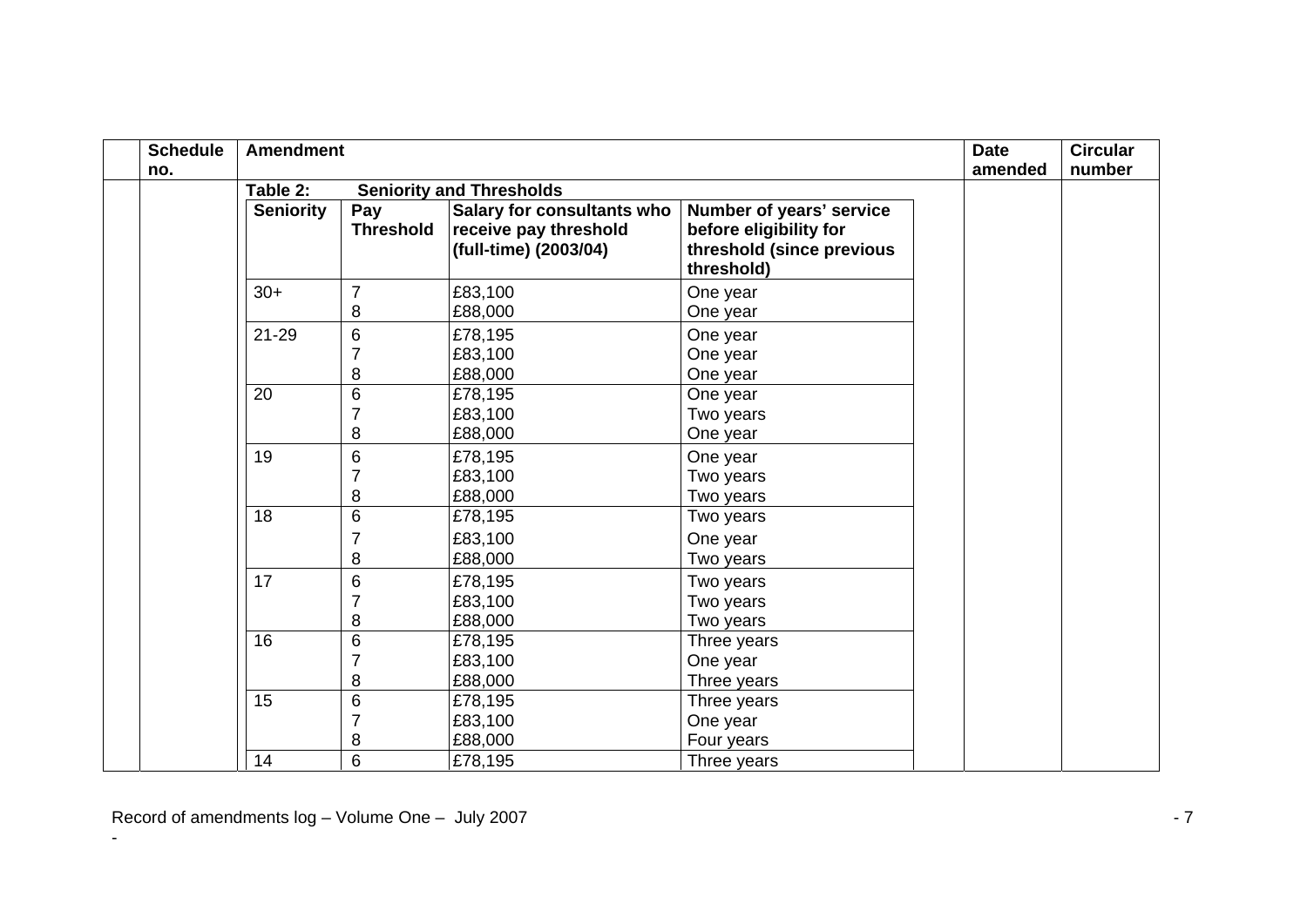| <b>Schedule</b> | <b>Amendment</b> |                         |         |             | <b>Date</b> | <b>Circular</b> |
|-----------------|------------------|-------------------------|---------|-------------|-------------|-----------------|
| no.             |                  |                         |         |             | amended     | number          |
|                 |                  | 7                       | £83,100 | Two years   |             |                 |
|                 |                  | 8                       | £88,000 | Four years  |             |                 |
|                 | 13               | $\,6$                   | £78,195 | Three years |             |                 |
|                 |                  | $\overline{7}$          | £83,100 | Two years   |             |                 |
|                 |                  | 8                       | £88,000 | Five years  |             |                 |
|                 | $\overline{12}$  | $\,6$                   | £78,195 | Three years |             |                 |
|                 |                  | $\overline{7}$          | £83,100 | Three years |             |                 |
|                 |                  | 8                       | £88,000 | Five years  |             |                 |
|                 | 11               | $\,6$                   | £78,195 | Four years  |             |                 |
|                 |                  |                         | £83,100 | Three years |             |                 |
|                 |                  | 8                       | £88,000 | Five years  |             |                 |
|                 | 10               | $\overline{6}$          | £78,195 | Four years  |             |                 |
|                 |                  |                         | £83,100 | Four years  |             |                 |
|                 |                  | 8                       | £88,000 | Five years  |             |                 |
|                 | $\boldsymbol{9}$ | $\,6$                   | £78,195 | Four years  |             |                 |
|                 |                  | $\overline{7}$          | £83,100 | Five years  |             |                 |
|                 |                  | 8                       | £88,000 | Five years  |             |                 |
|                 | 8                | $\,6$                   | £78,195 | Five years  |             |                 |
|                 |                  | $\overline{7}$          | £83,100 | Five years  |             |                 |
|                 |                  | 8                       | £88,000 | Five years  |             |                 |
|                 | $\overline{7}$   | $6\phantom{1}$          | £78,195 | Five years  |             |                 |
|                 |                  | $\overline{7}$          | £83,100 | Five years  |             |                 |
|                 |                  | 8                       | £88,000 | Five years  |             |                 |
|                 | 6                | $\overline{5}$          | £73,290 | One year    |             |                 |
|                 |                  | 6                       | £78,195 | Four years  |             |                 |
|                 |                  | 7                       | £83,100 | Five years  |             |                 |
|                 |                  | 8                       | £88,000 | Five years  |             |                 |
|                 | 5                | $\overline{\mathbf{4}}$ | £72,260 | One year    |             |                 |
|                 |                  | 5                       | £73,290 | One year    |             |                 |
|                 |                  | 6                       | £78,195 | Four years  |             |                 |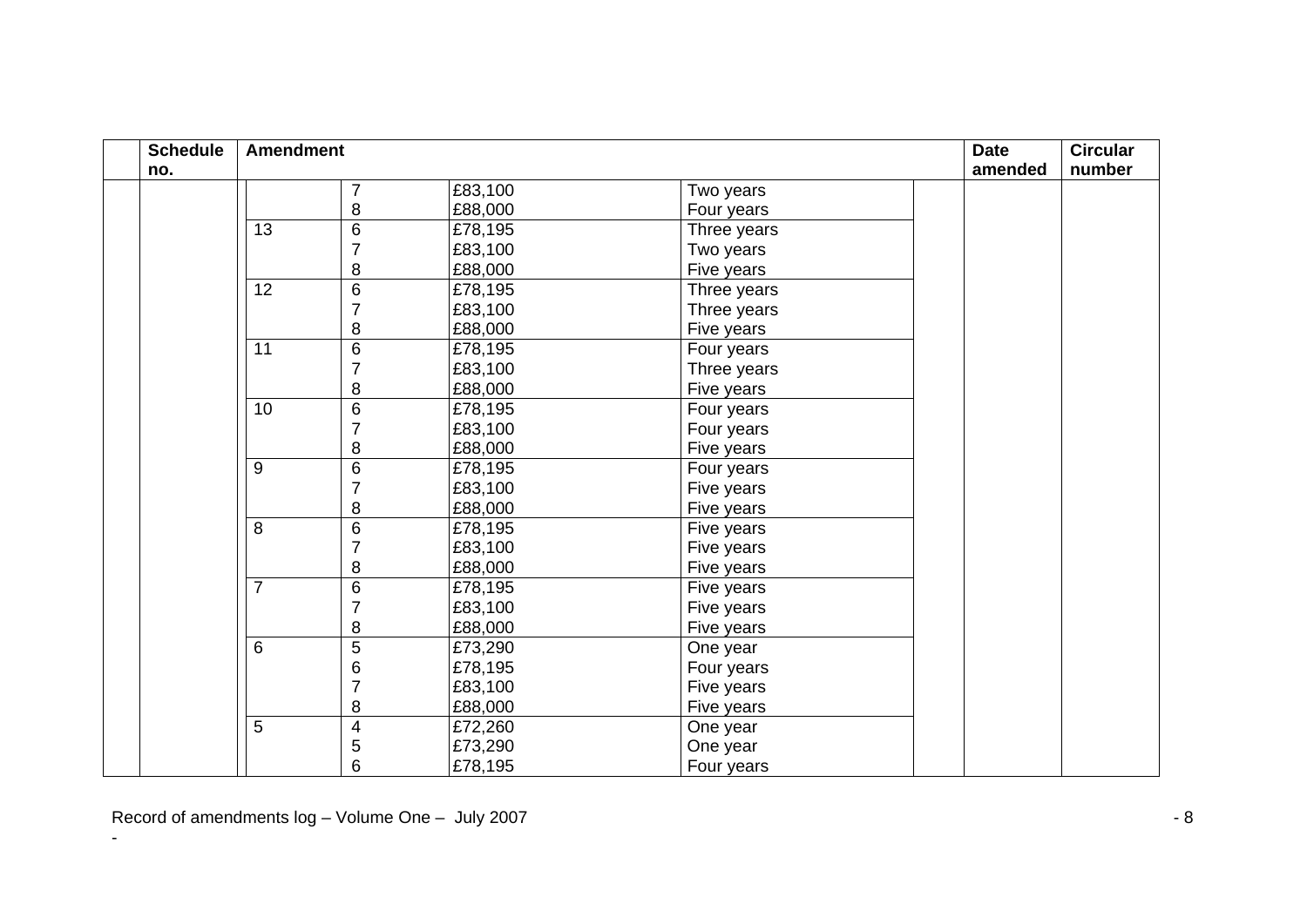| <b>Schedule</b> | <b>Amendment</b> |                          |         |                                                                                                | <b>Date</b> | <b>Circular</b> |
|-----------------|------------------|--------------------------|---------|------------------------------------------------------------------------------------------------|-------------|-----------------|
| no.             |                  |                          |         |                                                                                                | amended     | number          |
|                 |                  | 7                        | £83,100 | Five years                                                                                     |             |                 |
|                 |                  | 8                        | £88,000 | Five years                                                                                     |             |                 |
|                 | 4                | 3                        | £69,165 | One year                                                                                       |             |                 |
|                 |                  | $\overline{\mathcal{A}}$ | £71,230 | One year                                                                                       |             |                 |
|                 |                  | 5                        | £73,290 | One year                                                                                       |             |                 |
|                 |                  | 6                        | £78,195 | Three years                                                                                    |             |                 |
|                 |                  | $\overline{7}$           | £83,100 | Five years                                                                                     |             |                 |
|                 |                  | 8                        | £88,000 | Five years                                                                                     |             |                 |
|                 | 3                | $\star$                  | £68,130 | One year                                                                                       |             |                 |
|                 |                  | 4                        | £71,230 | One year                                                                                       |             |                 |
|                 |                  | 5                        | £73,290 | One year                                                                                       |             |                 |
|                 |                  | $\,6$                    | £78,195 | Four years                                                                                     |             |                 |
|                 |                  | 7                        | £83,100 | Five years                                                                                     |             |                 |
|                 |                  | 8                        | £88,000 | Five years                                                                                     |             |                 |
|                 | $\overline{2}$   | $\overline{\mathbf{c}}$  | £67,100 | One year                                                                                       |             |                 |
|                 |                  | 4                        | £71,230 | One year                                                                                       |             |                 |
|                 |                  | 5                        | £73,290 | One year                                                                                       |             |                 |
|                 |                  | $\,6$                    | £78,195 | Five years                                                                                     |             |                 |
|                 |                  | $\overline{7}$           | £83,100 | Five years                                                                                     |             |                 |
|                 |                  | 8                        | £88,000 | Five years                                                                                     |             |                 |
|                 | 1                | $\star$                  | £66,065 | One year                                                                                       |             |                 |
|                 |                  | 3                        | £69,165 | One year                                                                                       |             |                 |
|                 |                  | 4                        | £71,230 | One year                                                                                       |             |                 |
|                 |                  | 5                        | £73,290 | One year                                                                                       |             |                 |
|                 |                  | $\,6$                    | £78,195 | Five years                                                                                     |             |                 |
|                 |                  | 7                        | £83,100 | Five years                                                                                     |             |                 |
|                 |                  | 8                        | £88,000 | Five years                                                                                     |             |                 |
|                 |                  |                          |         |                                                                                                |             |                 |
|                 |                  |                          |         | * For consultants with seniority of 1 or 3 years on transition, the first pay threshold is for |             |                 |
|                 |                  | transitional purposes.   |         |                                                                                                |             |                 |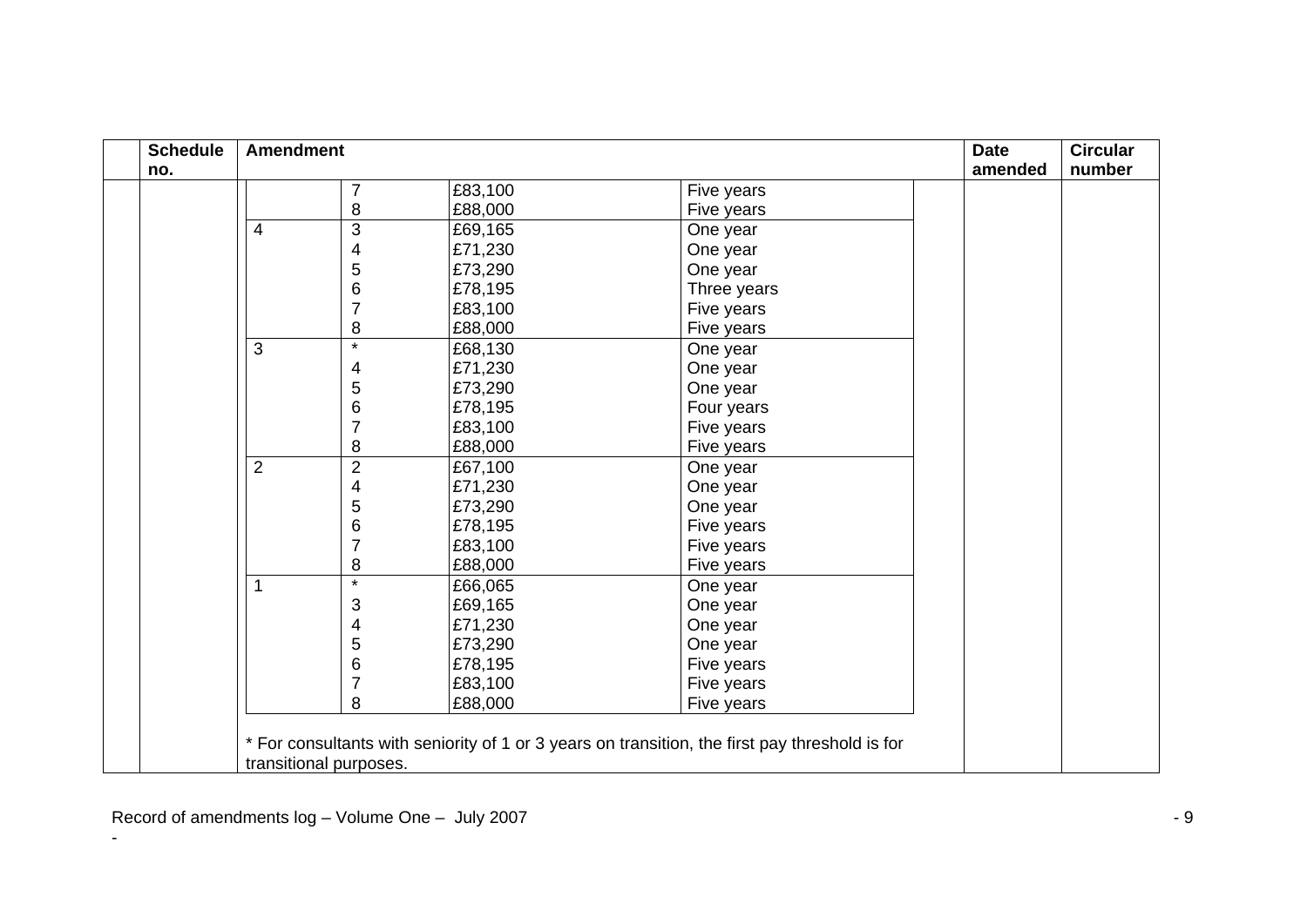|    | <b>Schedule</b><br>no. | <b>Amendment</b>                |                                                                                                                                                       |                  |                                                        |             | <b>Date</b><br>amended | <b>Circular</b><br>number |
|----|------------------------|---------------------------------|-------------------------------------------------------------------------------------------------------------------------------------------------------|------------------|--------------------------------------------------------|-------------|------------------------|---------------------------|
|    |                        |                                 | Replacement of references to 'Table 1' and/or 'Table 2' in paragraphs 5, 8, 11, 13, 14, 15, 17<br>with reference to 'Annex A' throughout Schedule 13. |                  |                                                        |             |                        |                           |
| 12 | Schedule<br>13         | Insertion of<br><b>Annex A</b>  | Pay progression for consultants appointed before 31 October 2003                                                                                      |                  |                                                        |             | 1 June<br>2005         | PC(M&D)<br>4/2005         |
|    |                        | <b>Seniority</b><br>at transfer | <b>Years after transfer before</b><br>threshold level changes                                                                                         | Pay<br>threshold | <b>Basic salary</b><br>(2005/06)<br>rates $)^{\wedge}$ | Pay scale   |                        |                           |
|    |                        | $30+$                           | On transfer to new contract                                                                                                                           |                  | £83,320                                                |             |                        |                           |
|    |                        |                                 | 1 year after transfer                                                                                                                                 | $\tau$           | £88,547                                                | MC71        |                        |                           |
|    |                        |                                 | 2 years after transfer                                                                                                                                | 8                | £93,768                                                |             |                        |                           |
|    |                        | $21-29$                         | On transfer to new contract                                                                                                                           |                  | £78,094                                                |             |                        |                           |
|    |                        |                                 | 1 year after transfer                                                                                                                                 | 6                | £83,320                                                | <b>MC70</b> |                        |                           |
|    |                        |                                 | 2 years after transfer                                                                                                                                |                  | £88,547                                                |             |                        |                           |
|    |                        |                                 | 3 years after transfer                                                                                                                                | 8                | £93,768                                                |             |                        |                           |
|    |                        | 20                              | On transfer to new contract                                                                                                                           |                  | £78,094                                                |             |                        |                           |
|    |                        |                                 | 1 year after transfer                                                                                                                                 | 6                | £83,320                                                | MC69        |                        |                           |
|    |                        |                                 | 3 years after transfer                                                                                                                                |                  | £88,547                                                |             |                        |                           |
|    |                        |                                 | 4 years after transfer                                                                                                                                | 8                | £93,768                                                |             |                        |                           |
|    |                        | 19                              | On transfer to new contract                                                                                                                           |                  | £78,094                                                |             |                        |                           |
|    |                        |                                 | 1 year after transfer                                                                                                                                 | 6                | £83,320                                                | <b>MC68</b> |                        |                           |
|    |                        |                                 | 3 years after transfer                                                                                                                                | $\overline{7}$   | £88,547                                                |             |                        |                           |
|    |                        |                                 | 5 years after transfer                                                                                                                                | 8                | £93,768                                                |             |                        |                           |
|    |                        | 18                              | On transfer to new contract                                                                                                                           |                  | £78,094                                                |             |                        |                           |
|    |                        |                                 | 2 years after transfer                                                                                                                                | 6                | £83,320                                                | MC67        |                        |                           |

Record of amendments log – Volume One – July 2007 - 10 -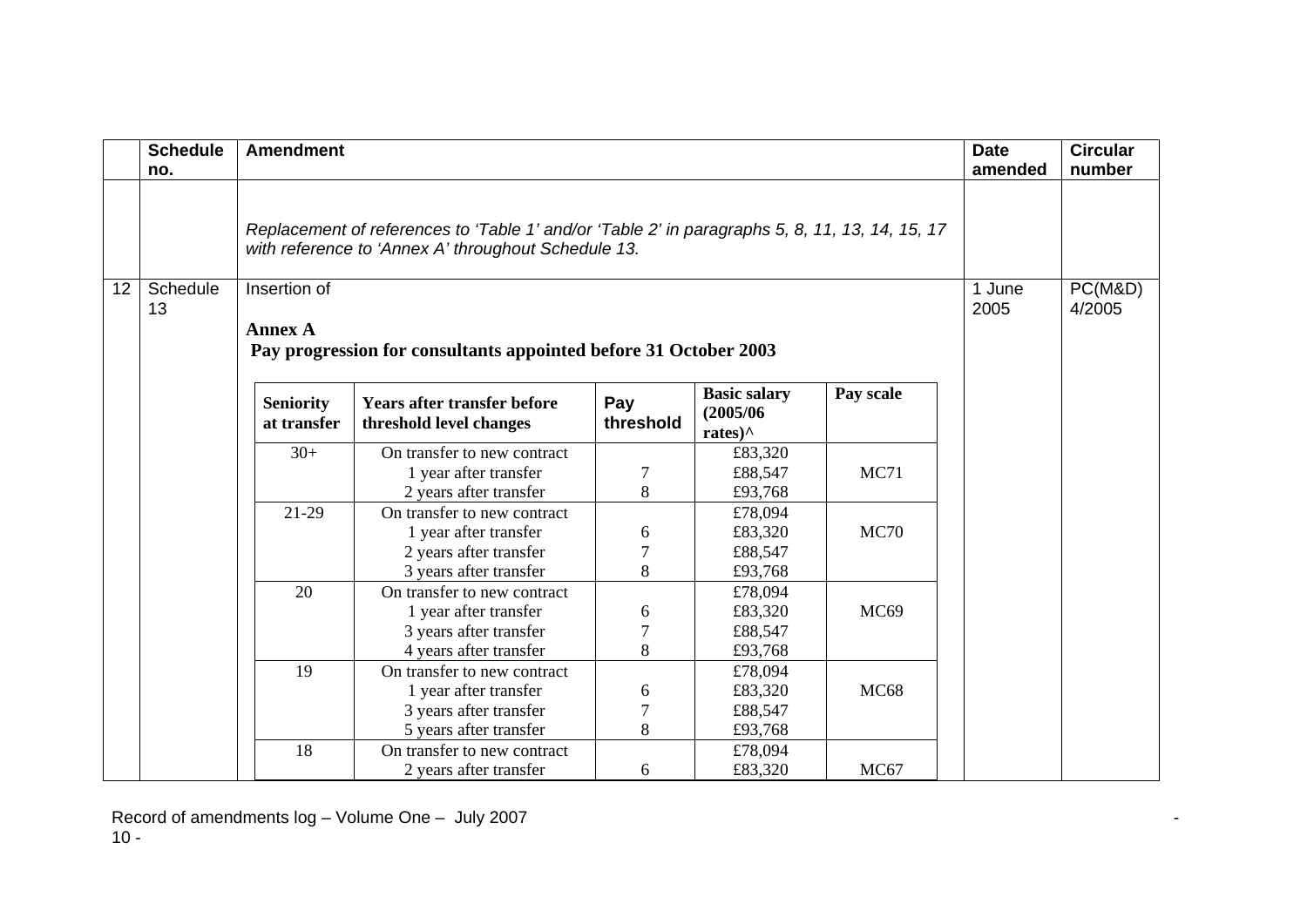| <b>Schedule</b><br>no. | <b>Amendment</b> |                             |                |         |                  | <b>Date</b><br>amended | <b>Circular</b><br>number |
|------------------------|------------------|-----------------------------|----------------|---------|------------------|------------------------|---------------------------|
|                        |                  | 3 years after transfer      | 7              | £88,547 |                  |                        |                           |
|                        |                  | 5 years after transfer      | 8              | £93,768 |                  |                        |                           |
|                        | 17               | On transfer to new contract |                | £78,094 |                  |                        |                           |
|                        |                  | 2 years after transfer      | 6              | £83,320 | <b>MC66</b>      |                        |                           |
|                        |                  | 4 years after transfer      |                | £88,547 |                  |                        |                           |
|                        |                  | 6 years after transfer      | 8              | £93,768 |                  |                        |                           |
|                        | 16               | On transfer to new contract |                | £78,094 |                  |                        |                           |
|                        |                  | 3 years after transfer      | 6              | £83,320 | MC <sub>65</sub> |                        |                           |
|                        |                  | 4 years after transfer      |                | £88,547 |                  |                        |                           |
|                        |                  | 7 years after transfer      | 8              | £93,768 |                  |                        |                           |
|                        | 15               | On transfer to new contract |                | £78,094 |                  |                        |                           |
|                        |                  | 3 years on transfer         | 6              | £83,320 | MC <sub>64</sub> |                        |                           |
|                        |                  | 4 years on transfer         | $\overline{7}$ | £88,547 |                  |                        |                           |
|                        |                  | 8 years on transfer         | 8              | £93,768 |                  |                        |                           |
|                        | 14               | On transfer to new contract |                | £78,094 |                  |                        |                           |
|                        |                  | 3 years after transfer      | 6              | £83,320 | MC63             |                        |                           |
|                        |                  | 5 years after transfer      |                | £88,547 |                  |                        |                           |
|                        |                  | 9 years after transfer      | 8              | £93,768 |                  |                        |                           |
|                        | 13               | On transfer to new contract |                | £78,094 |                  |                        |                           |
|                        |                  | 3 years after transfer      | 6              | £83,320 | MC62             |                        |                           |
|                        |                  | 5 years after transfer      |                | £88,547 |                  |                        |                           |
|                        |                  | 10 years after transfer     | 8              | £93,768 |                  |                        |                           |
|                        | 12               | On transfer to new contract |                | £78,094 |                  |                        |                           |
|                        |                  | 3 years after transfer      | 6              | £83,320 | <b>MC61</b>      |                        |                           |
|                        |                  | 6 years after transfer      | 7              | £88,547 |                  |                        |                           |
|                        |                  | 11 years after transfer     | 8              | £93,768 |                  |                        |                           |
|                        | 11               | On transfer to new contract |                | £78,094 |                  |                        |                           |
|                        |                  | 4 years after transfer      | 6              | £83,320 | <b>MC60</b>      |                        |                           |
|                        |                  | 7 years after transfer      | 7              | £88,547 |                  |                        |                           |
|                        |                  | 12 years after transfer     | 8              | £93,768 |                  |                        |                           |

Record of amendments log – Volume One – July 2007 - 11 -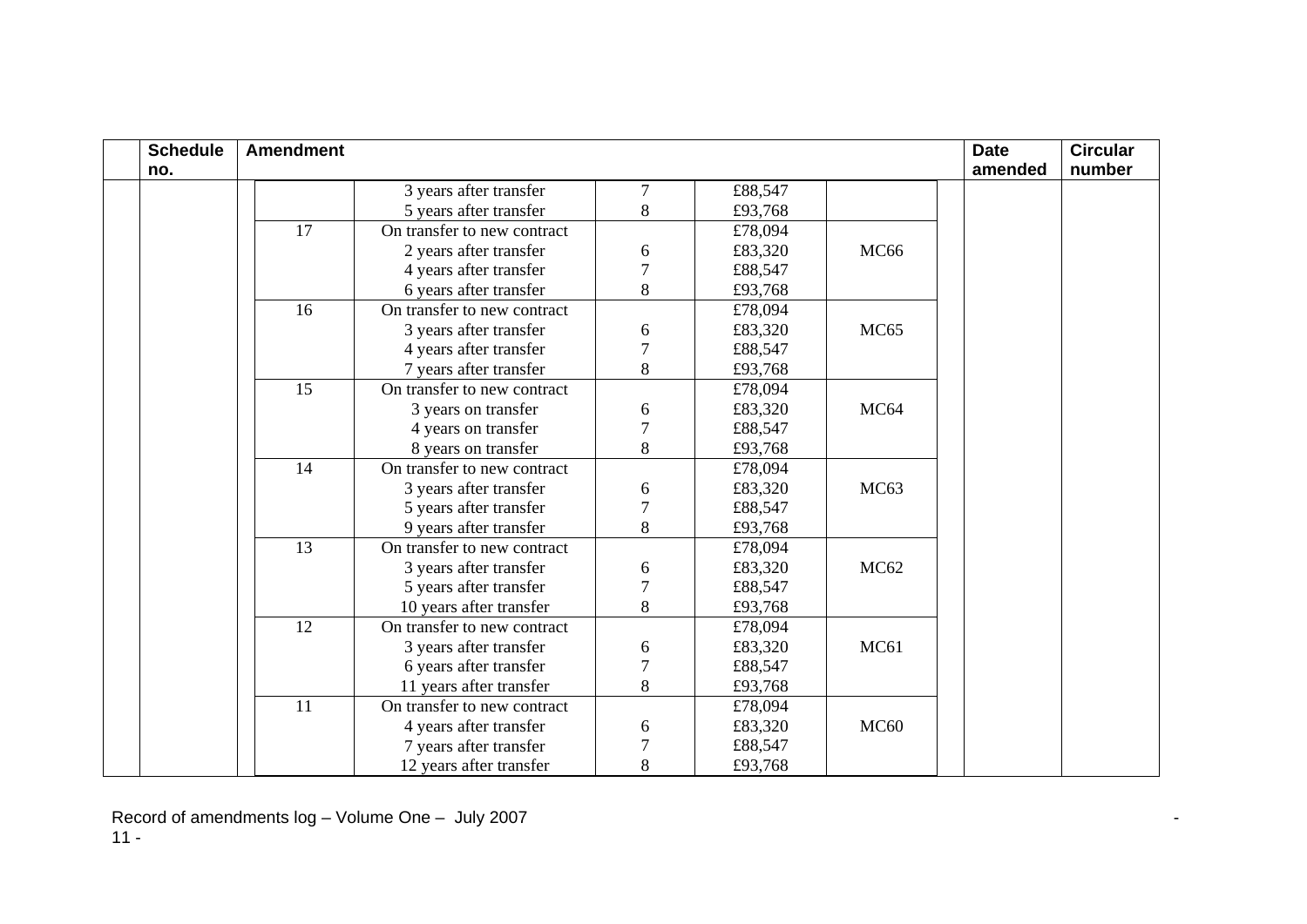| <b>Schedule</b><br>no. | <b>Amendment</b> |                             |                |         |             | <b>Date</b><br>amended | <b>Circular</b><br>number |
|------------------------|------------------|-----------------------------|----------------|---------|-------------|------------------------|---------------------------|
|                        | 10               | On transfer to new contract |                | £78,094 |             |                        |                           |
|                        |                  | 4 years after transfer      | 6              | £83,320 | MC59        |                        |                           |
|                        |                  | 8 years after transfer      |                | £88,547 |             |                        |                           |
|                        |                  | 13 years after transfer     | 8              | £93,768 |             |                        |                           |
|                        | 9                | On transfer to new contract |                | £78,094 |             |                        |                           |
|                        |                  | 4 years after transfer      | 6              | £83,320 | <b>MC58</b> |                        |                           |
|                        |                  | 9 years after transfer      | $\overline{7}$ | £88,547 |             |                        |                           |
|                        |                  | 14 years after transfer     | 8              | £93,768 |             |                        |                           |
|                        | 8                | On transfer to new contract |                | £78,094 |             |                        |                           |
|                        |                  | 5 years after transfer      | 6              | £83,320 | MC57        |                        |                           |
|                        |                  | 10 years after transfer     | 7              | £88,547 |             |                        |                           |
|                        |                  | 15 years after transfer     | 8              | £93,768 |             |                        |                           |
|                        | $\overline{7}$   | On transfer to new contract |                | £78,094 |             |                        |                           |
|                        |                  | 5 years after transfer      | 6              | £83,320 | MC57        |                        |                           |
|                        |                  | 10 years after transfer     |                | £88,547 |             |                        |                           |
|                        |                  | 15 years after transfer     | 8              | £93,768 |             |                        |                           |
|                        | 6                | On transfer to new contract |                | £76,996 |             |                        |                           |
|                        |                  | 1 year after transfer       | 5              | £78,094 | <b>MC56</b> |                        |                           |
|                        |                  | 5 years after transfer      | 6              | £83,320 |             |                        |                           |
|                        |                  | 10 years after transfer     | $\overline{7}$ | £88,547 |             |                        |                           |
|                        |                  | 15 years after transfer     | 8              | £93,768 |             |                        |                           |
|                        | 5 <sup>5</sup>   | On transfer to new contract |                | £75,899 |             |                        |                           |
|                        |                  | 1 year after transfer       | $\ast$         | £76,996 | MC55        |                        |                           |
|                        |                  | 2 years after transfer      | 5              | £78,094 |             |                        |                           |
|                        |                  | 6 years after transfer      | 6              | £83,320 |             |                        |                           |
|                        |                  | 11 years after transfer     |                | £88,547 |             |                        |                           |
|                        |                  | 16 years after transfer     | 8              | £93,768 |             |                        |                           |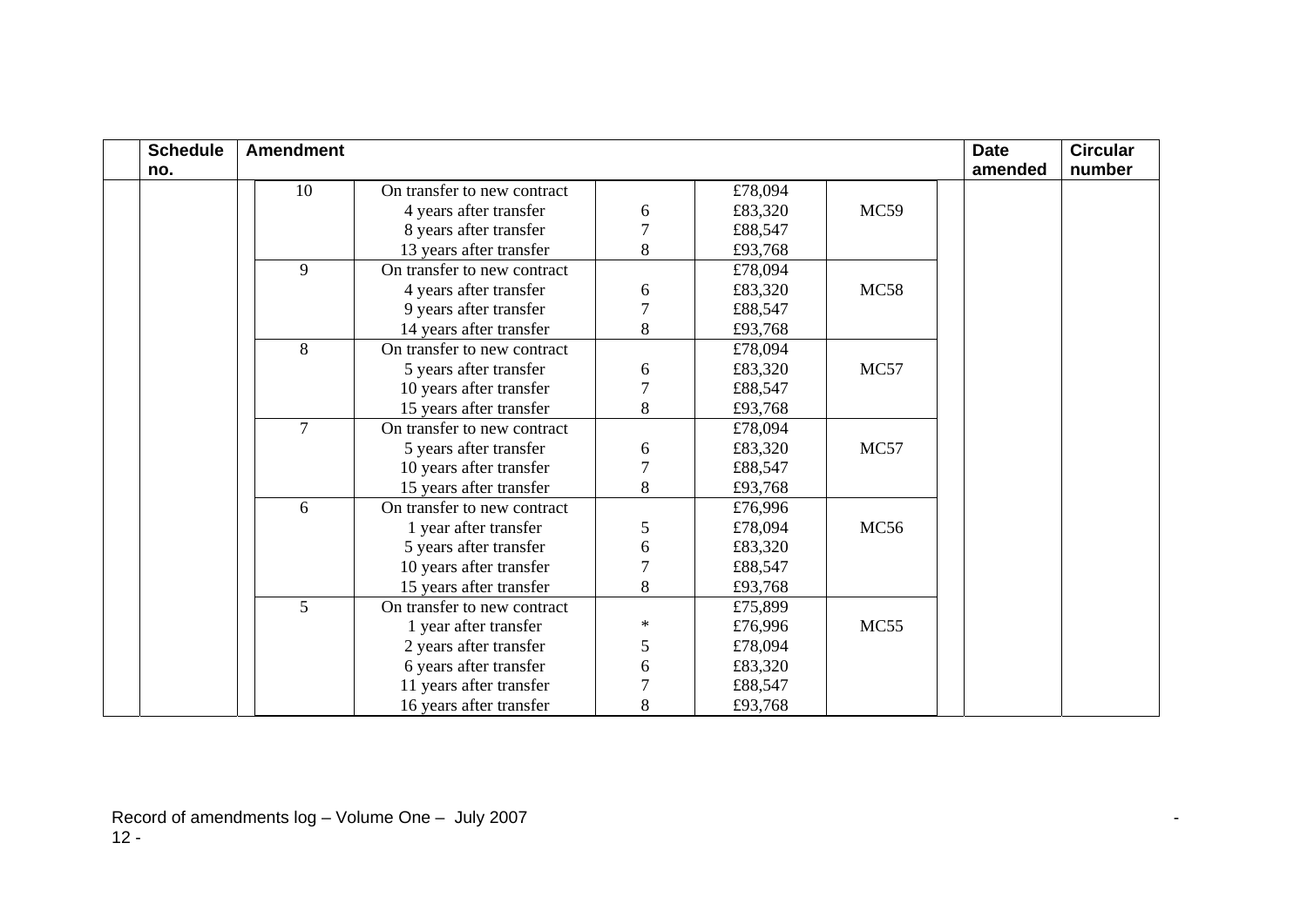| <b>Schedule</b> | <b>Amendment</b> |                             |                |         |      | <b>Date</b> | <b>Circular</b> |
|-----------------|------------------|-----------------------------|----------------|---------|------|-------------|-----------------|
| no.             |                  |                             |                |         |      | amended     | number          |
|                 | 4                | On transfer to new contract |                | £70,949 |      |             |                 |
|                 |                  | 1 year after transfer       | 3              | £73,699 | MC54 |             |                 |
|                 |                  | 2 years after transfer      | 4              | £75,899 |      |             |                 |
|                 |                  | 3 years after transfer      | 5              | £78,094 |      |             |                 |
|                 |                  | 6 years after transfer      | 6              | £83,320 |      |             |                 |
|                 |                  | 11 years after transfer     | $\overline{7}$ | £88,547 |      |             |                 |
|                 |                  | 16 years after transfer     | $8\,$          | £93,768 |      |             |                 |
|                 | $\overline{3}$   | On transfer to new contract |                | £70,395 |      |             |                 |
|                 |                  | 1 year after transfer       | $\ast$         | £72,596 | MC53 |             |                 |
|                 |                  | 2 years after transfer      |                | £75,899 |      |             |                 |
|                 |                  | 3 years after transfer      | 5              | £78,094 |      |             |                 |
|                 |                  | 7 years after transfer      | 6              | £83,320 |      |             |                 |
|                 |                  | 12 years after transfer     | $\overline{7}$ | £88,547 |      |             |                 |
|                 |                  | 17 years after transfer     | 8              | £93,768 |      |             |                 |
|                 | $\overline{2}$   | On transfer to new contract |                | £69,847 |      |             |                 |
|                 |                  | 1 year after transfer       | $\overline{c}$ | £71,498 | MC52 |             |                 |
|                 |                  | 2 years after transfer      | 4              | £75,899 |      |             |                 |
|                 |                  | 3 years after transfer      | 5              | £78,094 |      |             |                 |
|                 |                  | 8 years after transfer      | 6              | £83,320 |      |             |                 |
|                 |                  | 13 years after transfer     | $\overline{7}$ | £88,547 |      |             |                 |
|                 |                  | 18 years after transfer     | 8              | £93,768 |      |             |                 |
|                 |                  | On transfer to new contract |                | £69,298 |      |             |                 |
|                 |                  | 1 year after transfer       | $\ast$         | £70,395 | MC51 |             |                 |
|                 |                  | 2 years after transfer      | 3              | £73,699 |      |             |                 |
|                 |                  | 3 years after transfer      | 4              | £75,899 |      |             |                 |
|                 |                  | 4 years after transfer      | 5              | £78,094 |      |             |                 |
|                 |                  | 9 years after transfer      | 6              | £83,320 |      |             |                 |
|                 |                  | 14 years after transfer     | $\overline{7}$ | £88,547 |      |             |                 |
|                 |                  | 19 years after transfer     | 8              | £93,768 |      |             |                 |
|                 |                  |                             |                |         |      |             |                 |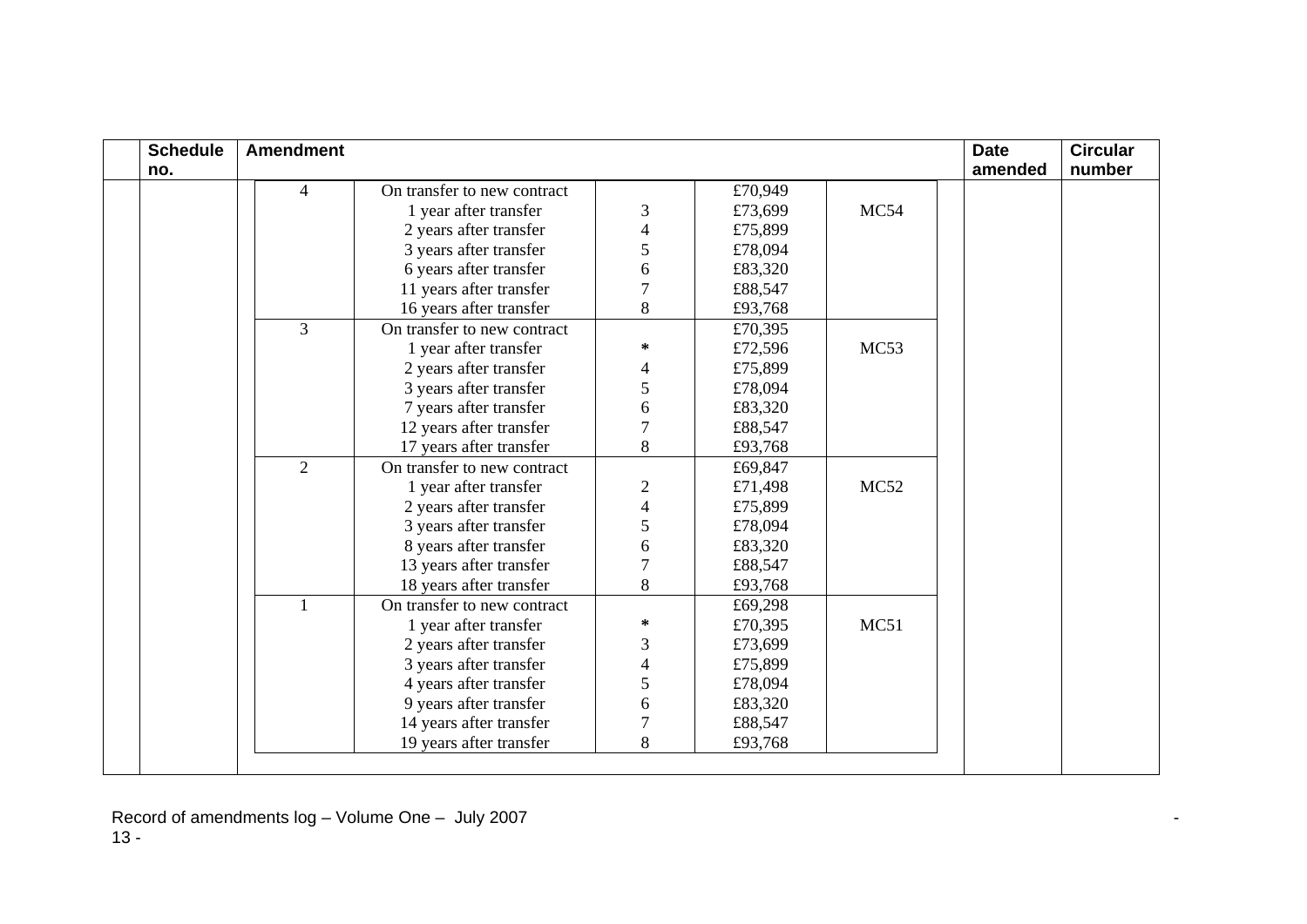|    | <b>Schedule</b> | <b>Amendment</b>                                    |                                                                                                                      |                                                            |                                                                               |                                                                                                                                                                                                                                                                                                                                                                                                                                                                           | <b>Date</b>    | <b>Circular</b>   |
|----|-----------------|-----------------------------------------------------|----------------------------------------------------------------------------------------------------------------------|------------------------------------------------------------|-------------------------------------------------------------------------------|---------------------------------------------------------------------------------------------------------------------------------------------------------------------------------------------------------------------------------------------------------------------------------------------------------------------------------------------------------------------------------------------------------------------------------------------------------------------------|----------------|-------------------|
|    | no.             | transitional purposes<br>www.nhsemployers.org/      |                                                                                                                      |                                                            |                                                                               | *For consultants with seniority of 1,3 or 5 years on transition, the first pay threshold is for<br>Aannual updates on salary values are published on the NHS Employers website                                                                                                                                                                                                                                                                                            | amended        | number            |
| 13 | Schedule<br>14  | Paragraph 5 changed from<br>consultant.<br>To<br>5. | gaining of approved non-NHS consultant level experience.                                                             |                                                            |                                                                               | 5. Basic salary on commencement will be set at a higher threshold to reflect any consultant-<br>level experience that a consultant has gained before his or her first appointment as a NHS<br>Basic salary on commencement will be set at a higher threshold to reflect any approved<br>consultant-level experience that a consultant has gained. For the avoidance of doubt,<br>seniority may only accrue during an absence on an employment break scheme to reflect the | 1 June<br>2005 | PC(M&D)<br>4/2005 |
| 14 |                 | Deletion of Table 1<br><b>Threshold</b>             | Table 1: Pay Thresholds<br><b>Period before</b><br>eligibility for<br>threshold<br>$N/A$ (normal<br>starting salary) | <b>Basic salary</b><br>(full-time)<br>(2003/04)<br>£65,035 | <b>Payment for</b><br>one additional<br>Programmed<br><b>Activity</b><br>£125 | <b>Annual payment</b><br>for one additional<br>Programmed<br><b>Activity per week</b><br>£6,503                                                                                                                                                                                                                                                                                                                                                                           | 1 June<br>2005 | PC(M&D)<br>4/2005 |
|    |                 | $\overline{2}$                                      | One year                                                                                                             | £67,100                                                    | £129                                                                          | £6,710                                                                                                                                                                                                                                                                                                                                                                                                                                                                    |                |                   |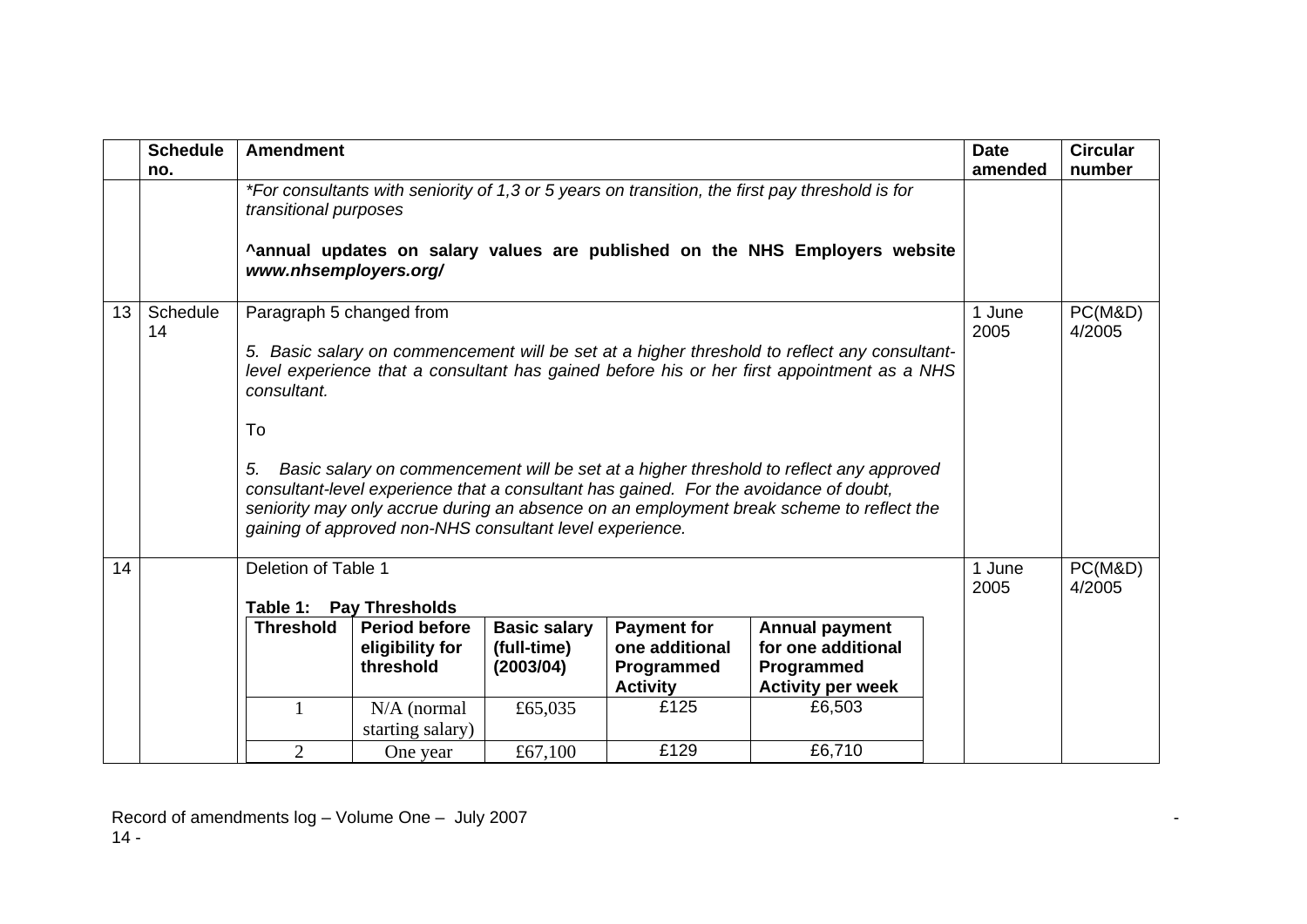|    | <b>Schedule</b> | <b>Amendment</b>         |                                                |                                |                                                                                          |                      | <b>Date</b>    | <b>Circular</b>   |
|----|-----------------|--------------------------|------------------------------------------------|--------------------------------|------------------------------------------------------------------------------------------|----------------------|----------------|-------------------|
|    | no.             |                          |                                                |                                |                                                                                          |                      | amended        | number            |
|    |                 | 3                        | One year                                       | £69,165                        | £133                                                                                     | £6,916               |                |                   |
|    |                 | $\overline{4}$           | One year                                       | £71,230                        | £137                                                                                     | £7,123               |                |                   |
|    |                 | 5                        | One year                                       | £73,290                        | £141                                                                                     | £7,329               |                |                   |
|    |                 | 6                        | Five years                                     | £78,195                        | £150                                                                                     | £7,820               |                |                   |
|    |                 | $\overline{7}$           | Five years                                     | £83,100                        | £160                                                                                     | £8,310               |                |                   |
|    |                 | 8                        | Five years                                     | £88,000                        | £169                                                                                     | £8,800               |                |                   |
|    |                 |                          | reference to 'Annex B' throughout Schedule 14. |                                | Replacement of references to 'Table 1' and/or 'Table 2' in paragraphs 4, 8, 9, 10, with  |                      |                |                   |
| 15 | Schedule<br>14  | Insertion of paragraph 7 |                                                |                                |                                                                                          |                      | 1 June<br>2005 | PC(M&D)<br>4/2005 |
|    |                 |                          |                                                |                                | The annual rate for an additional Programmed Activity will be 10% of basic salary, where |                      |                |                   |
|    |                 |                          |                                                |                                | basic salary includes the pay thresholds and any local clinical excellence awards.       |                      |                |                   |
| 16 | Schedule<br>14  | <b>Annex B</b>           |                                                |                                | Pay progression for consultants appointed on or after 31 October 2003                    |                      | 1 June<br>2005 | PC(M&D)<br>4/2005 |
|    |                 | <b>Threshold</b>         | <b>Years</b><br>completed as a<br>consultant   | <b>Basic salary</b><br>2005/6^ | <b>Period before</b><br>eligibility for next<br>threshold                                | <b>Payroll point</b> |                |                   |
|    |                 |                          | $\Omega$                                       | £69,298                        | 1 year                                                                                   | MC72 Point 00        |                |                   |
|    |                 | $\overline{2}$           | $\mathbf{1}$                                   | £71,498                        | 1 year                                                                                   | MC72 Point 01        |                |                   |
|    |                 | 3                        | 2                                              | £73,699                        | 1 year                                                                                   | MC72 Point 02        |                |                   |
|    |                 | 4                        | $\overline{3}$                                 | £75,899                        | 1 year                                                                                   | MC72 Point 03        |                |                   |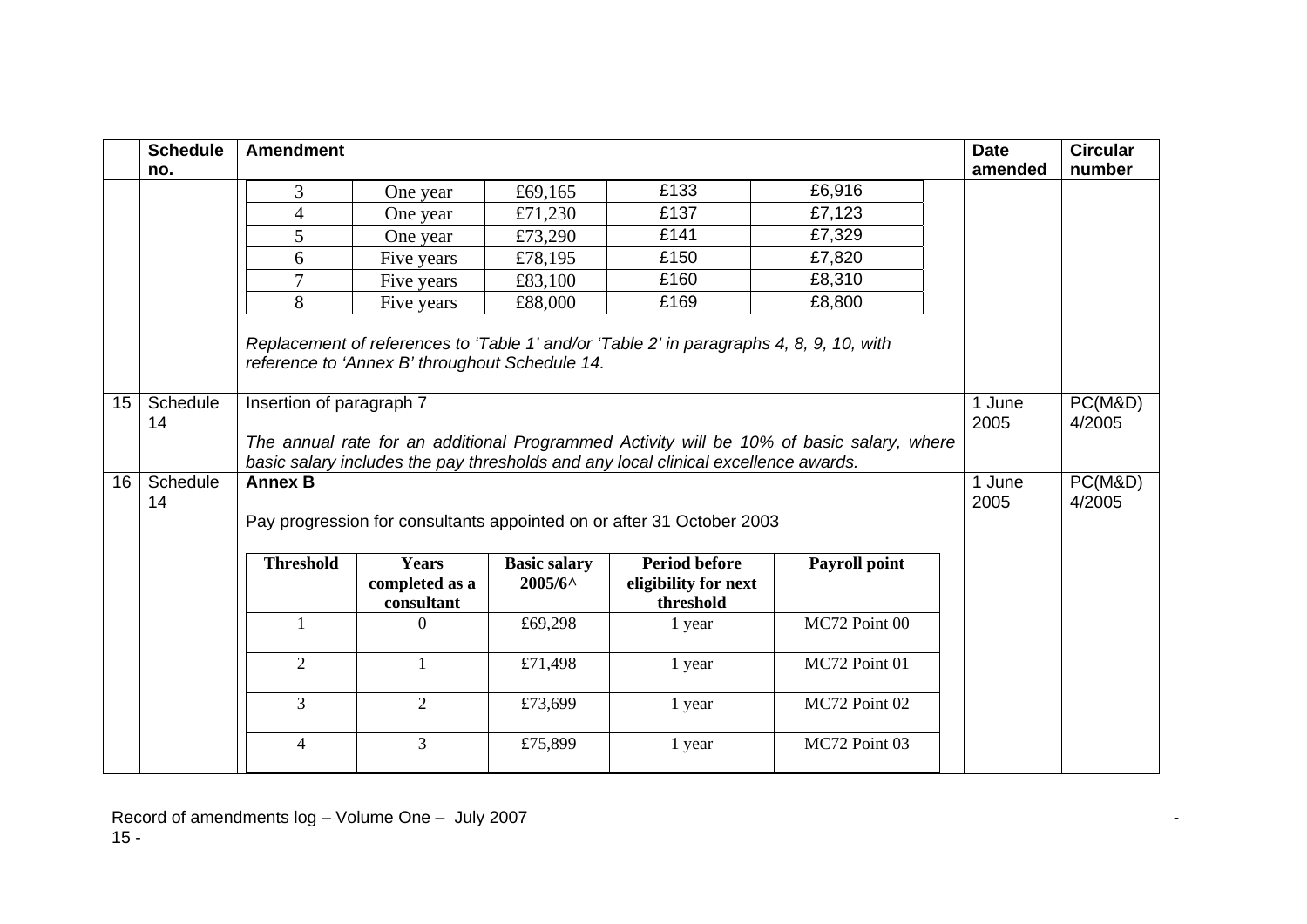| <b>Schedule</b> | <b>Amendment</b> |                  |         |         |               | <b>Date</b> | <b>Circular</b> |
|-----------------|------------------|------------------|---------|---------|---------------|-------------|-----------------|
| no.             |                  |                  |         |         |               | amended     | number          |
|                 | $5\overline{)}$  | $\overline{4}$   | £78,094 | 5 years | MC72 Point 04 |             |                 |
|                 |                  | 5                | £78,094 | 4 years | MC72 Point 05 |             |                 |
|                 |                  | 6                | £78,094 | 3 years | MC72 Point 06 |             |                 |
|                 |                  | $\boldsymbol{7}$ | £78,094 | 2 years | MC72 Point 07 |             |                 |
|                 |                  | $\,8\,$          | £78,094 | 1 year  | MC72 Point 08 |             |                 |
|                 | 6                | 9                | £83,320 | 5 years | MC72 Point 09 |             |                 |
|                 |                  | 10               | £83,320 | 4 years | MC72 Point 10 |             |                 |
|                 |                  | 11               | £83,320 | 3 years | MC72 Point 11 |             |                 |
|                 |                  | 12               | £83,320 | 2 years | MC72 Point 12 |             |                 |
|                 |                  | 13               | £83,320 | 1 year  | MC72 Point 13 |             |                 |
|                 | $\tau$           | 14               | £88,547 | 5 years | MC72 Point 14 |             |                 |
|                 |                  | $\overline{15}$  | £88,547 | 4 years | MC72 Point 15 |             |                 |
|                 |                  | 16               | £88,547 | 3 years | MC72 Point 16 |             |                 |
|                 |                  | $\overline{17}$  | £88,547 | 2 years | MC72 Point 17 |             |                 |
|                 |                  | 18               | £88,547 | 1 year  | MC72 Point 18 |             |                 |

Record of amendments log – Volume One – July 2007 - 16 -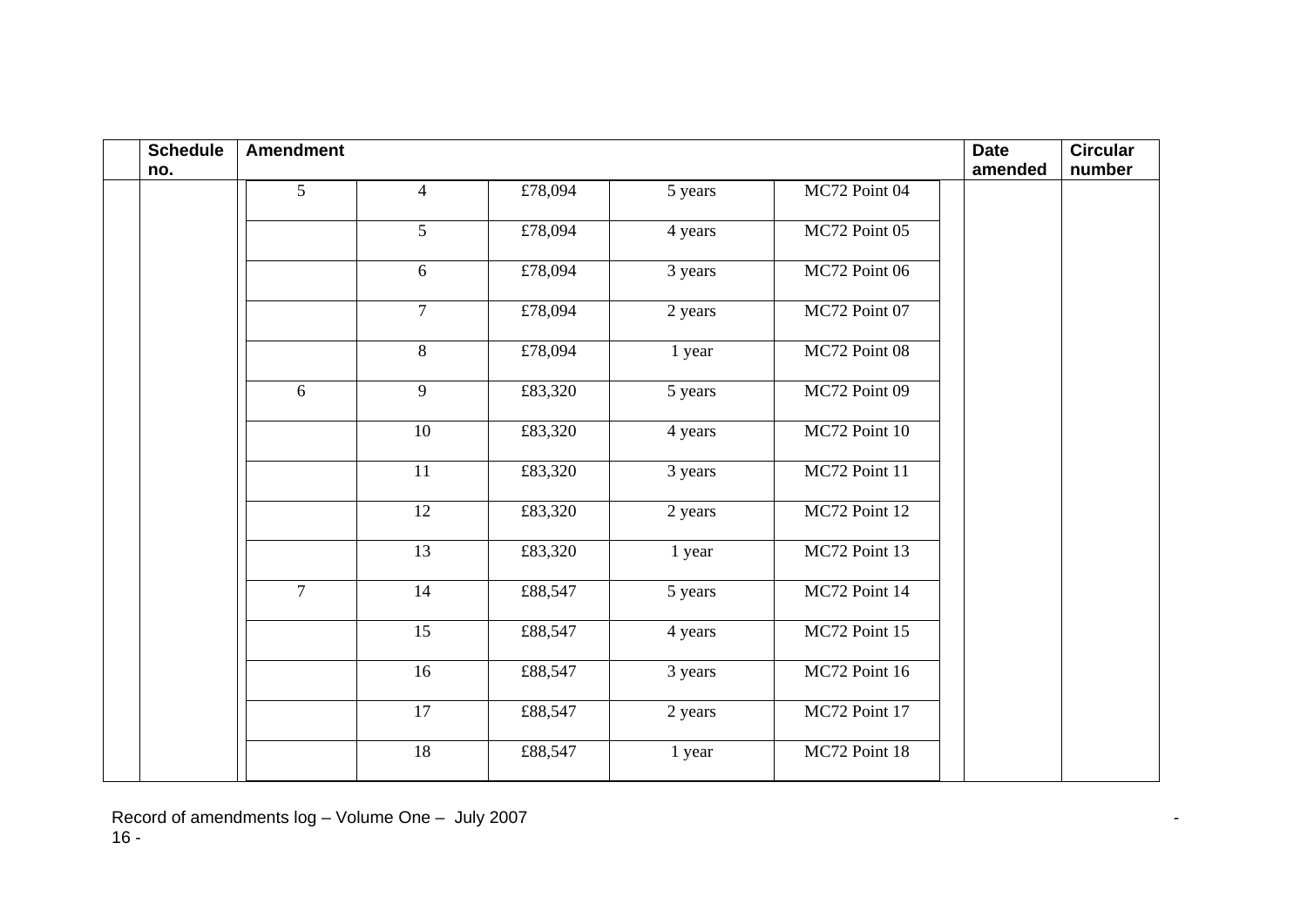|    | <b>Schedule</b><br>no. | <b>Amendment</b>                                |                                                                                     |                                                                             |                                                                                                                                                                                                                                                                                                                                                             | <b>Date</b><br>amended | <b>Circular</b><br>number |
|----|------------------------|-------------------------------------------------|-------------------------------------------------------------------------------------|-----------------------------------------------------------------------------|-------------------------------------------------------------------------------------------------------------------------------------------------------------------------------------------------------------------------------------------------------------------------------------------------------------------------------------------------------------|------------------------|---------------------------|
|    |                        | 8                                               | 19                                                                                  | £93,768                                                                     | MC72 Point 19                                                                                                                                                                                                                                                                                                                                               |                        |                           |
|    |                        | www.nhsemployers.org/                           |                                                                                     | ^annual updates on salary values are published on the NHS Employers website |                                                                                                                                                                                                                                                                                                                                                             |                        |                           |
| 17 | Schedule<br>18         | <b>Public Holidays</b><br>lieu thereof.<br>With | Replacement of paragraph 4                                                          |                                                                             | 4. The consultant is entitled to ten days' public holidays (including the two statutory days) to<br>be taken in accordance with section 2 of the General Council Conditions of Service or days in                                                                                                                                                           | 1 June<br>2005         | PC(M&D)<br>4/2005         |
|    |                        | <b>Public Holidays</b>                          |                                                                                     | by local agreement, be converted to a period of annual leave.               | 4. The leave entitlements of consultants in regular appointments are additional to eight public<br>holidays and two statutory holidays or days in lieu thereof. The two statutory holidays may,                                                                                                                                                             |                        |                           |
| 18 | Schedule<br>18         | E.                                              | Replacement of paragraph 33, 34 and 35.<br><b>Special Leave With or Without Pay</b> |                                                                             |                                                                                                                                                                                                                                                                                                                                                             | 1 June<br>2005         | PC(M&D)<br>4/2005         |
|    |                        | 33.                                             | with the following qualification.                                                   |                                                                             | The provisions of Section 3 of the General Council Conditions of Service shall apply,                                                                                                                                                                                                                                                                       |                        |                           |
|    |                        | 34.                                             |                                                                                     | <b>Contractual and Consequential Services.</b>                              | Should a consultant attend court as a medical or dental witness, such attendance is<br>subject to the provisions of Section 16 of the General Council Conditions of Service.<br>Where a consultant is required to attend court as a witness, as a result of the normal<br>course of delivering his or her NHS duties, such attendance will be classified as |                        |                           |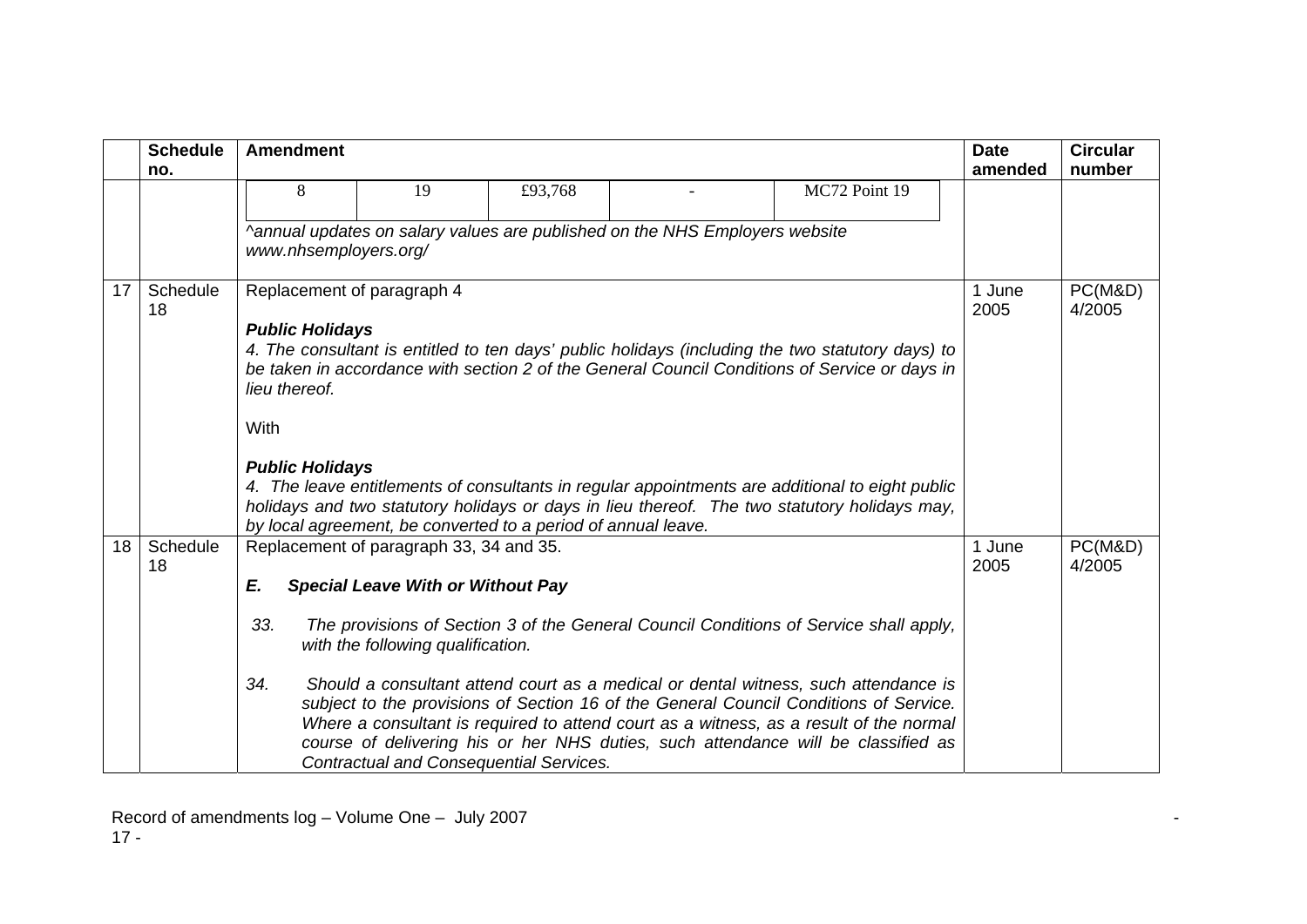|    | <b>Schedule</b> | <b>Amendment</b>                                                                                                                                                                                                                                                                                                                                                                                                                                                                                                                                                                                                                                                                                                                                                                                                     | <b>Date</b>    | <b>Circular</b>                                                                 |
|----|-----------------|----------------------------------------------------------------------------------------------------------------------------------------------------------------------------------------------------------------------------------------------------------------------------------------------------------------------------------------------------------------------------------------------------------------------------------------------------------------------------------------------------------------------------------------------------------------------------------------------------------------------------------------------------------------------------------------------------------------------------------------------------------------------------------------------------------------------|----------------|---------------------------------------------------------------------------------|
|    | no.             | F.<br><b>Maternity Leave and Domestic Personal and Care Relief</b><br>The consultant's right in respect of other special leave, domestic personal and care relief<br>35.<br>and maternity leave are set out in sections 3 and 6 of the General Council Conditions of<br>Service.<br>With<br>E.<br><b>Special Leave With or Without Pay</b><br>33. Special leave for any circumstances may be granted (with or without pay) at the discretion<br>of the employer. Where a consultant is required to attend court as a witness, as a result of<br>the normal course of delivering his or her NHS duties, such attendance will be classified as<br><b>Contractual and Consequential Services.</b><br>F.<br><b>Maternity Leave and Pay</b><br>34.<br>The provisions of Schedule 24 shall apply.<br>Not allocated.<br>35. | amended        | number                                                                          |
| 19 | Schedule<br>20  | Deletion of references to:<br>'S3. Special Leave'<br>and<br>'S6. Maternity Leave'                                                                                                                                                                                                                                                                                                                                                                                                                                                                                                                                                                                                                                                                                                                                    | 1 June<br>2005 | PC(M&D)<br>4/2005<br>and<br>Interchang<br>e alert 264<br>http://ww<br>w.dh.gov. |

Record of amendments log – Volume One – July 2007 - 18 -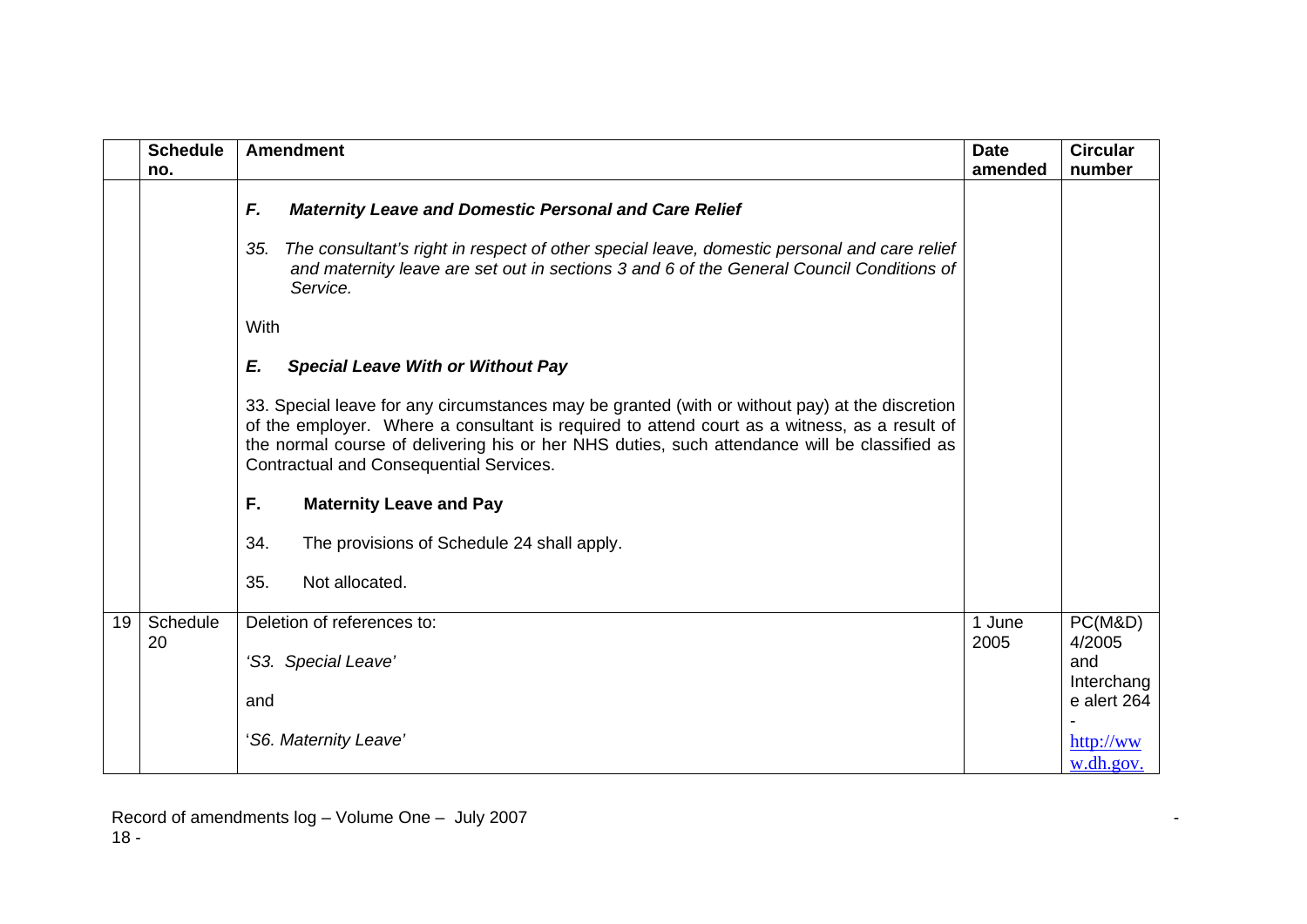|    | <b>Schedule</b> | <b>Amendment</b>                                                                                                                                                                                                                                                                                                                                                                                                                                               | <b>Date</b>    | <b>Circular</b>                                         |
|----|-----------------|----------------------------------------------------------------------------------------------------------------------------------------------------------------------------------------------------------------------------------------------------------------------------------------------------------------------------------------------------------------------------------------------------------------------------------------------------------------|----------------|---------------------------------------------------------|
|    | no.             |                                                                                                                                                                                                                                                                                                                                                                                                                                                                | amended        | number                                                  |
|    |                 | Insertion of wording:                                                                                                                                                                                                                                                                                                                                                                                                                                          |                | uk/Publica                                              |
|    |                 | 'NB – Please note that Maternity Leave and Pay arrangements are now covered in temporary<br>Schedule 24.'                                                                                                                                                                                                                                                                                                                                                      |                | tionsAndS<br>tatistics/P<br>ublication                  |
|    |                 | Deletion of reference:                                                                                                                                                                                                                                                                                                                                                                                                                                         |                | s/Publicati<br>onsPolicy<br>AndGuida                    |
|    |                 | S42.<br><b>Disciplinary and Disputes Procedures</b><br>(subject to the adoption of the proposed new framework for disciplinary<br>procedures)                                                                                                                                                                                                                                                                                                                  |                | nce/Public<br>ationsPA<br>mpGBrow                       |
|    |                 | Insertion of wording:                                                                                                                                                                                                                                                                                                                                                                                                                                          |                | sableDocu<br>ment/fs/en                                 |
|    |                 | NB – Information on the new doctor's and dentist's disciplinary framework can be found at:<br>http://www.dh.gov.uk/PublicationsAndStatistics/Publications/PublicationsPolicyAndGuidance/<br>PublicationsPAmpGBrowsableDocument/fs/en?CONTENT_ID=4103418&chk=UVbdwG                                                                                                                                                                                             |                | ?CONTE<br>$NT$ <sub><math>ID=4</math></sub><br>103418&c |
|    |                 |                                                                                                                                                                                                                                                                                                                                                                                                                                                                |                | hk=UVbd<br>wG                                           |
| 20 | Schedule<br>22  | Replacement of paragraph 4                                                                                                                                                                                                                                                                                                                                                                                                                                     | 1 June<br>2005 | PC(M&D)<br>4/2005                                       |
|    |                 | <b>Basic Salary</b><br>4. Locum consultants who have not at any time held a substantive consultant post shall be<br>remunerated at the equivalent rate to the first point on the salary scale, subject to the<br>provisions for pay progression set out below and subject to recognising any consultant level<br>experience outwith the NHS in line with paragraph 8 of Schedule 13 or paragraphs 4-6 of<br>Schedule 14 of these Terms and Conditions.<br>with |                |                                                         |
|    |                 | <b>Basic Salary</b>                                                                                                                                                                                                                                                                                                                                                                                                                                            |                |                                                         |

[Record of amendments log – Volume One – July 2007 -](http://www.dh.gov.uk/PublicationsAndStatistics/Publications/PublicationsPolicyAndGuidance/PublicationsPAmpGBrowsableDocument/fs/en?CONTENT_ID=4103418&chk=UVbdwG)  [19 -](http://www.dh.gov.uk/PublicationsAndStatistics/Publications/PublicationsPolicyAndGuidance/PublicationsPAmpGBrowsableDocument/fs/en?CONTENT_ID=4103418&chk=UVbdwG)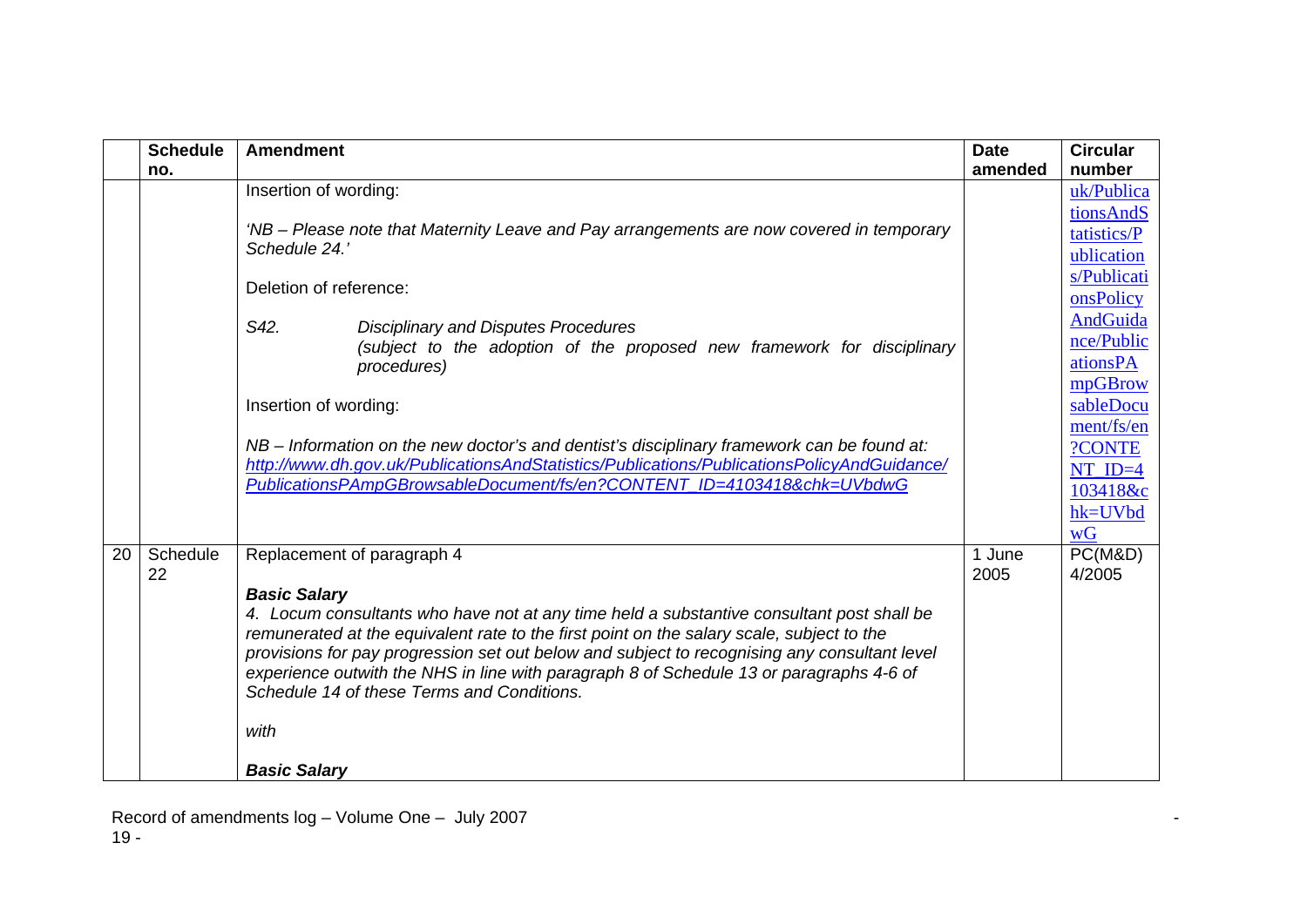|    | <b>Schedule</b> | <b>Amendment</b>                                                                                                                                                                                                                                                                                                                                                                                                                                                                                                                                                                                                                                                                                                                                                                                                                                                                                                                                                                                                 | <b>Date</b>    | <b>Circular</b>   |
|----|-----------------|------------------------------------------------------------------------------------------------------------------------------------------------------------------------------------------------------------------------------------------------------------------------------------------------------------------------------------------------------------------------------------------------------------------------------------------------------------------------------------------------------------------------------------------------------------------------------------------------------------------------------------------------------------------------------------------------------------------------------------------------------------------------------------------------------------------------------------------------------------------------------------------------------------------------------------------------------------------------------------------------------------------|----------------|-------------------|
|    | no.             |                                                                                                                                                                                                                                                                                                                                                                                                                                                                                                                                                                                                                                                                                                                                                                                                                                                                                                                                                                                                                  | amended        | number            |
|    |                 | 4. Locum consultants who have not at any time held a substantive consultant post shall be<br>remunerated at the equivalent rate to the first point on the salary scale, subject to the<br>provisions for pay progression set out below and subject to recognising any approved non-<br>NHS consultant level experience. Where a locum consultant's training has been lengthened<br>by virtue of being in a flexible training scheme or because of undergoing dual qualification<br>(required for the locum post concerned), the employing organisation will, where necessary,<br>credit appropriate additional seniority to ensure that the locum consultant is not prevented<br>from reaching the pay threshold they would have attained had they trained on a full time or<br>single qualification basis (e.g. training extended by two years counts as the equivalent of two<br>years' consultant level experience where a locum consultants would not otherwise be able to<br>reach the same pay threshold). |                |                   |
| 21 | Schedule<br>22  | Replacement of paragraph 5<br>5. Locum consultants who hold a substantive consultant post (either within the employing<br>organisation, or with another NHS employer) and will continue to hold such a post beyond the<br>tenure of the locum post shall be remunerated at a rate consistent with their current pay<br>threshold including any Distinction Award, Discretionary Points or Clinical Excellence Awards.<br>with<br>5. Locum consultants who hold a substantive consultant post (either within the employing<br>organisation, or with another NHS employer) and will continue to hold such a post beyond the<br>tenure of the locum post shall be remunerated at a rate consistent with their current pay<br>threshold, or rate of pay, including any Distinction Award, Discretionary Points or Clinical<br><b>Excellence Awards.</b>                                                                                                                                                              | 1 June<br>2005 | PC(M&D)<br>4/2005 |
| 22 | Schedule<br>22  | Replacement of paragraph 6<br>6. Locum consultants who hold a substantive consultant post (either within the employing                                                                                                                                                                                                                                                                                                                                                                                                                                                                                                                                                                                                                                                                                                                                                                                                                                                                                           | 1 June<br>2005 | PC(M&D)<br>4/2005 |
|    |                 | organisation, or with another NHS employer) and will continue to hold such a post beyond the                                                                                                                                                                                                                                                                                                                                                                                                                                                                                                                                                                                                                                                                                                                                                                                                                                                                                                                     |                |                   |

Record of amendments log – Volume One – July 2007 - 20 -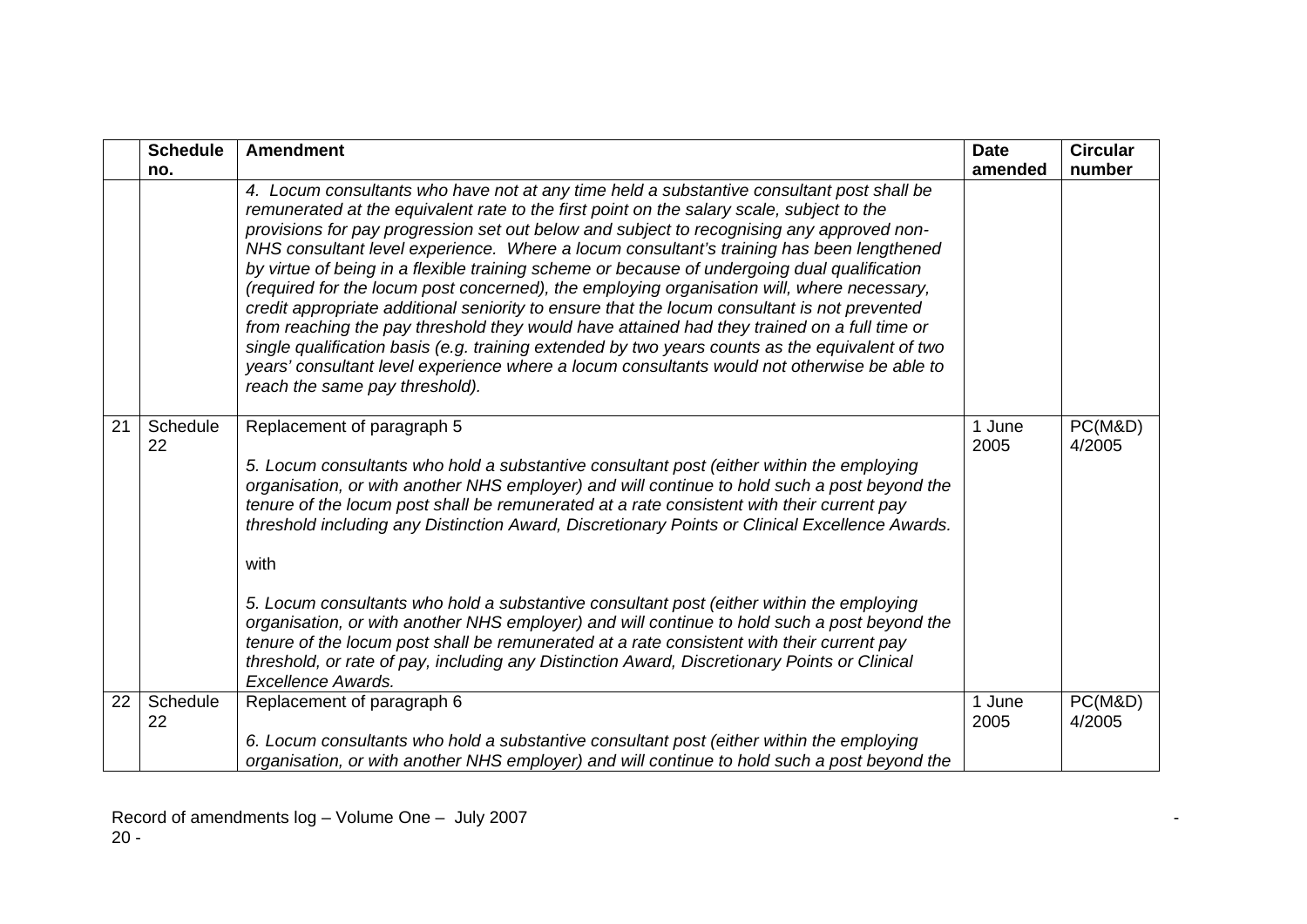|    | <b>Schedule</b> | <b>Amendment</b>                                                                                                                                                                                                                                                                                                                                                                                                                                                                                                                                                     | <b>Date</b>    | <b>Circular</b>   |
|----|-----------------|----------------------------------------------------------------------------------------------------------------------------------------------------------------------------------------------------------------------------------------------------------------------------------------------------------------------------------------------------------------------------------------------------------------------------------------------------------------------------------------------------------------------------------------------------------------------|----------------|-------------------|
|    | no.             |                                                                                                                                                                                                                                                                                                                                                                                                                                                                                                                                                                      | amended        | number            |
|    |                 | tenure of the locum post shall be remunerated at a rate consistent with their current pay<br>threshold including any Distinction Award, Discretionary Points or Clinical Excellence Awards.                                                                                                                                                                                                                                                                                                                                                                          |                |                   |
|    |                 | With                                                                                                                                                                                                                                                                                                                                                                                                                                                                                                                                                                 |                |                   |
|    |                 | 6. Locum consultants who do not currently hold a substantive consultant post with the<br>relevant employer (e.g. retired consultants or consultants taking up a locum post with an<br>employer other than their substantive employer) shall be remunerated at a rate consistent<br>with their most recent pay threshold as a substantive consultant or, for those who have not<br>previously held employment under these Terms and Conditions, their calculated seniority,<br>subject to the provisions for pay progression set out below.                           |                |                   |
| 23 | Schedule<br>22  | Replacement of paragraph 7<br><b>Pay Progression</b>                                                                                                                                                                                                                                                                                                                                                                                                                                                                                                                 | 1 June<br>2005 | PC(M&D)<br>4/2005 |
|    |                 | 7. Where a doctor has completed twelve months' locum service, whether continuous or<br>cumulative, there shall be an assessment of whether he or she has met the criteria for pay<br>progression in respect of that year's service. Subject to meeting the criteria in respect of the<br>relevant year(s), locums shall receive pay progression in the same way as substantive<br>consultants.                                                                                                                                                                       |                |                   |
|    |                 | With                                                                                                                                                                                                                                                                                                                                                                                                                                                                                                                                                                 |                |                   |
|    |                 | <b>Pay Progression</b>                                                                                                                                                                                                                                                                                                                                                                                                                                                                                                                                               |                |                   |
|    |                 | 7 A locum in post for a period of six months will become subject to the Job Planning process.<br>Where a locum doctor is covered by the Job Planning process and has completed twelve<br>months' locum service, whether continuous or cumulative, there shall be an assessment of<br>whether he or she has met the criteria set out in Schedule 15 for pay progression in<br>respect of that year's service. Subject to meeting the criteria in respect of the relevant<br>year(s), locums shall receive pay progression in the same way as substantive consultants. |                |                   |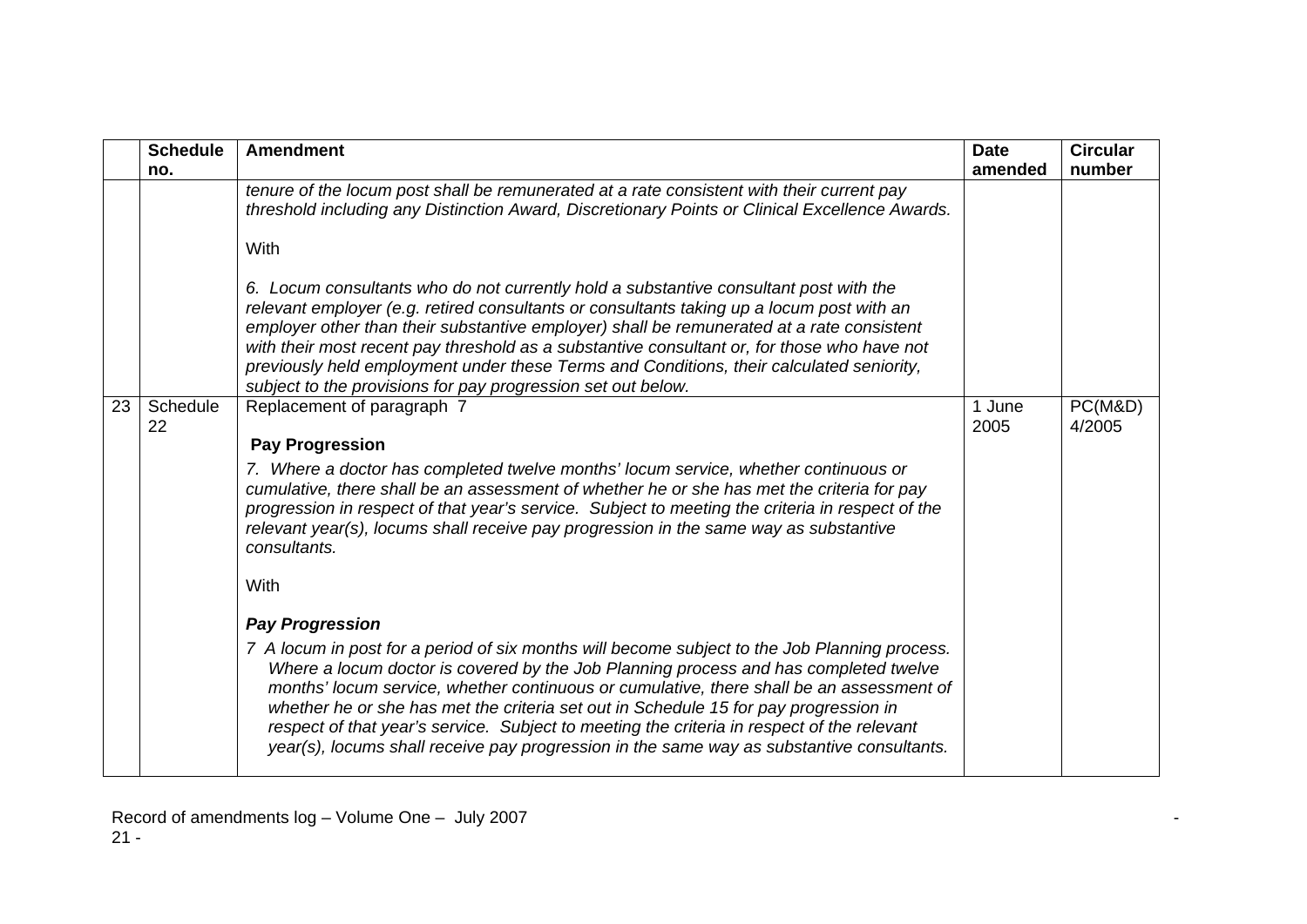|    | <b>Schedule</b> | <b>Amendment</b>                                                                       | <b>Date</b> | <b>Circular</b> |
|----|-----------------|----------------------------------------------------------------------------------------|-------------|-----------------|
|    | no.             |                                                                                        | amended     | number          |
| 24 | Schedule        | End of Paragraph 1                                                                     | 1 June      | PC(M&D)         |
|    | 23              | Insert                                                                                 | 2005        | 4/2005          |
|    |                 |                                                                                        |             |                 |
|    |                 | (amended [month] 2005)                                                                 |             |                 |
| 24 | Schedule        | Paragraph 2                                                                            | 1 June      | PC(M&D)         |
|    | 23              | Replace                                                                                | 2005        | 4/2005          |
|    |                 |                                                                                        |             |                 |
|    |                 | Capital 'E' for employer                                                               |             |                 |
|    |                 |                                                                                        |             |                 |
|    |                 | With                                                                                   |             |                 |
|    |                 |                                                                                        |             |                 |
| 24 | Schedule        | Small 'e' for employer                                                                 |             |                 |
|    | 23              | Table 1 - Application of Schedules to Honorary Consultant Posts, Schedule 1<br>Replace |             |                 |
|    |                 |                                                                                        |             |                 |
|    |                 | 22                                                                                     |             |                 |
|    |                 |                                                                                        |             |                 |
|    |                 | With                                                                                   |             |                 |
|    |                 |                                                                                        |             |                 |
|    |                 | 28                                                                                     |             |                 |
| 24 | Schedule        | Table 1, Schedule 4                                                                    | 1 June      | PC(M&D)         |
|    | 23              | Insert                                                                                 | 2005        | 4/2005          |
|    |                 |                                                                                        |             |                 |
|    |                 | of the honorary consultant contract (England)                                          |             |                 |
|    |                 |                                                                                        |             |                 |
|    |                 |                                                                                        |             |                 |
| 24 | Schedule        | Table 1, Schedule 6                                                                    | 1 June      | PC(M&D)         |
|    | 23              | End of 2 <sup>nd</sup> Sentence                                                        | 2005        | 4/2005          |
|    |                 | <b>Delete</b>                                                                          |             |                 |
|    |                 |                                                                                        |             |                 |

Record of amendments log – Volume One – July 2007 - 22 -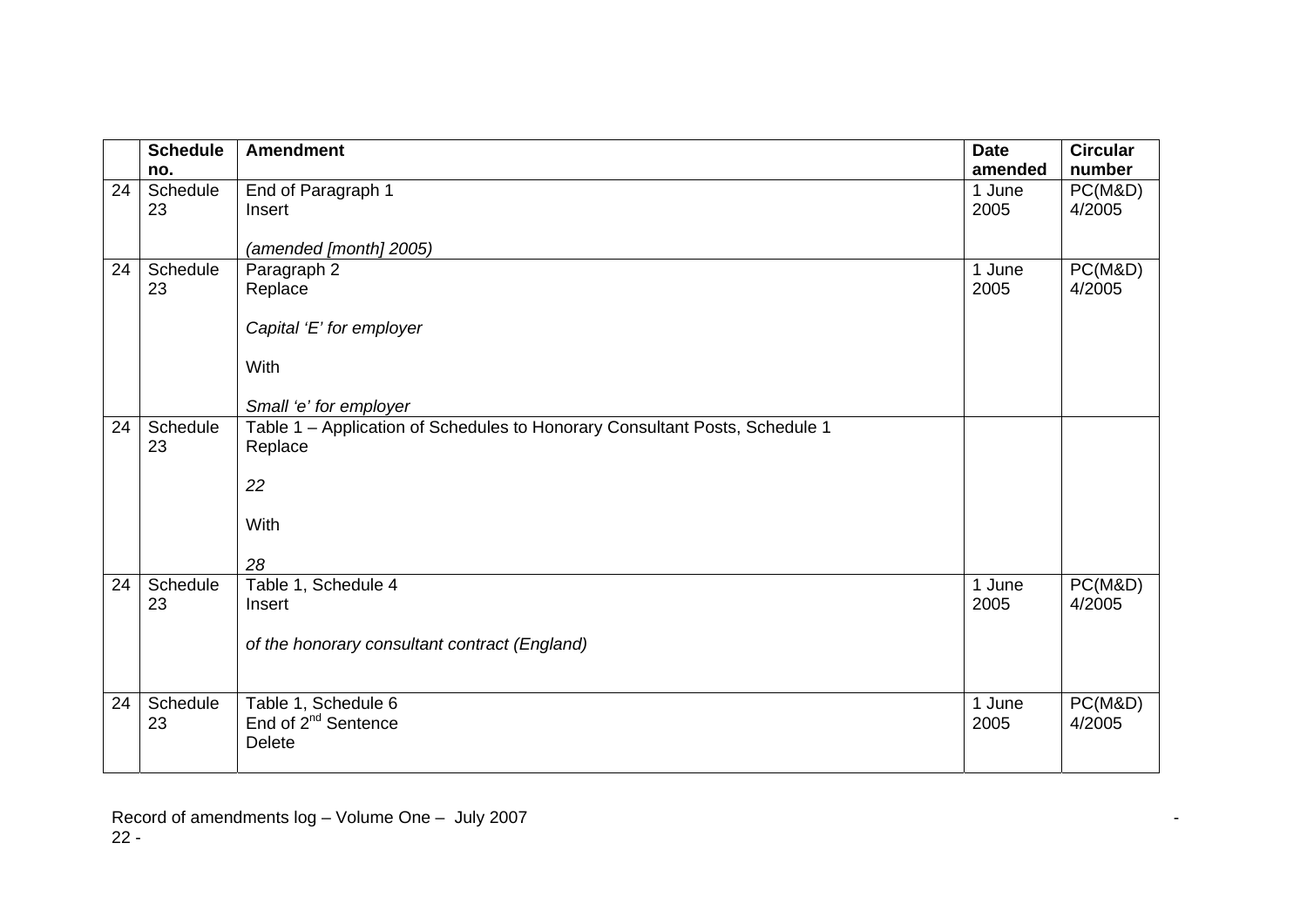|    | <b>Schedule</b> | <b>Amendment</b>                                                                                                                                           | <b>Date</b>    | <b>Circular</b>   |
|----|-----------------|------------------------------------------------------------------------------------------------------------------------------------------------------------|----------------|-------------------|
|    | no.             |                                                                                                                                                            | amended        | number            |
|    |                 | (principles document wording)                                                                                                                              |                |                   |
| 24 | Schedule        | Table 1, Schedule 16                                                                                                                                       | 1 June         | PC(M&D)           |
|    | 23              | 1 <sup>st</sup> Bulletpoint, 2 <sup>nd</sup> Sentence                                                                                                      | 2005           | 4/2005            |
|    |                 | <b>Delete</b>                                                                                                                                              |                |                   |
|    |                 |                                                                                                                                                            |                |                   |
|    |                 | $2^{nd}$ Premia                                                                                                                                            |                |                   |
| 24 | Schedule        | Table 1, Schedule 17                                                                                                                                       | 1 June         | PC(M&D)           |
|    | 23              | Replace                                                                                                                                                    | 2005           | 4/2005            |
|    |                 |                                                                                                                                                            |                |                   |
|    |                 | retain                                                                                                                                                     |                |                   |
|    |                 |                                                                                                                                                            |                |                   |
|    |                 | <b>With</b>                                                                                                                                                |                |                   |
|    |                 |                                                                                                                                                            |                |                   |
|    |                 | Have                                                                                                                                                       |                |                   |
| 24 | Schedule        | Table 1, Schedule 21                                                                                                                                       | 1 June         | PC(M&D)           |
|    | 23              | <b>Delete</b>                                                                                                                                              | 2005           | 4/2005            |
|    |                 |                                                                                                                                                            |                |                   |
|    |                 | are                                                                                                                                                        |                |                   |
| 24 | Schedule        | Insert                                                                                                                                                     | 1 June         | PC(M&D)           |
|    | 23              |                                                                                                                                                            | 2005           | 4/2005            |
|    |                 | Schedule 24 Maternity Leave and Pay Shall not apply                                                                                                        |                |                   |
|    |                 |                                                                                                                                                            |                |                   |
|    |                 | Schedule 25 Employment Breaks Scheme Shall not apply                                                                                                       |                |                   |
|    |                 |                                                                                                                                                            |                |                   |
| 25 | Schedule<br>24  | <b>Schedule 1</b><br><b>Maternity Leave and Pay (Temporary Schedule)</b>                                                                                   | 1 June<br>2005 | PC(M&D)<br>4/2005 |
|    |                 |                                                                                                                                                            |                |                   |
|    |                 | <b>Introduction</b>                                                                                                                                        |                |                   |
|    |                 |                                                                                                                                                            |                |                   |
|    |                 | Paragraphs 6 to 43 of this Schedule set out the maternity leave and pay entitlements<br>of NHS employees under the NHS contractual maternity leave scheme. |                |                   |
|    |                 |                                                                                                                                                            |                |                   |

Record of amendments log – Volume One – July 2007 - 23 -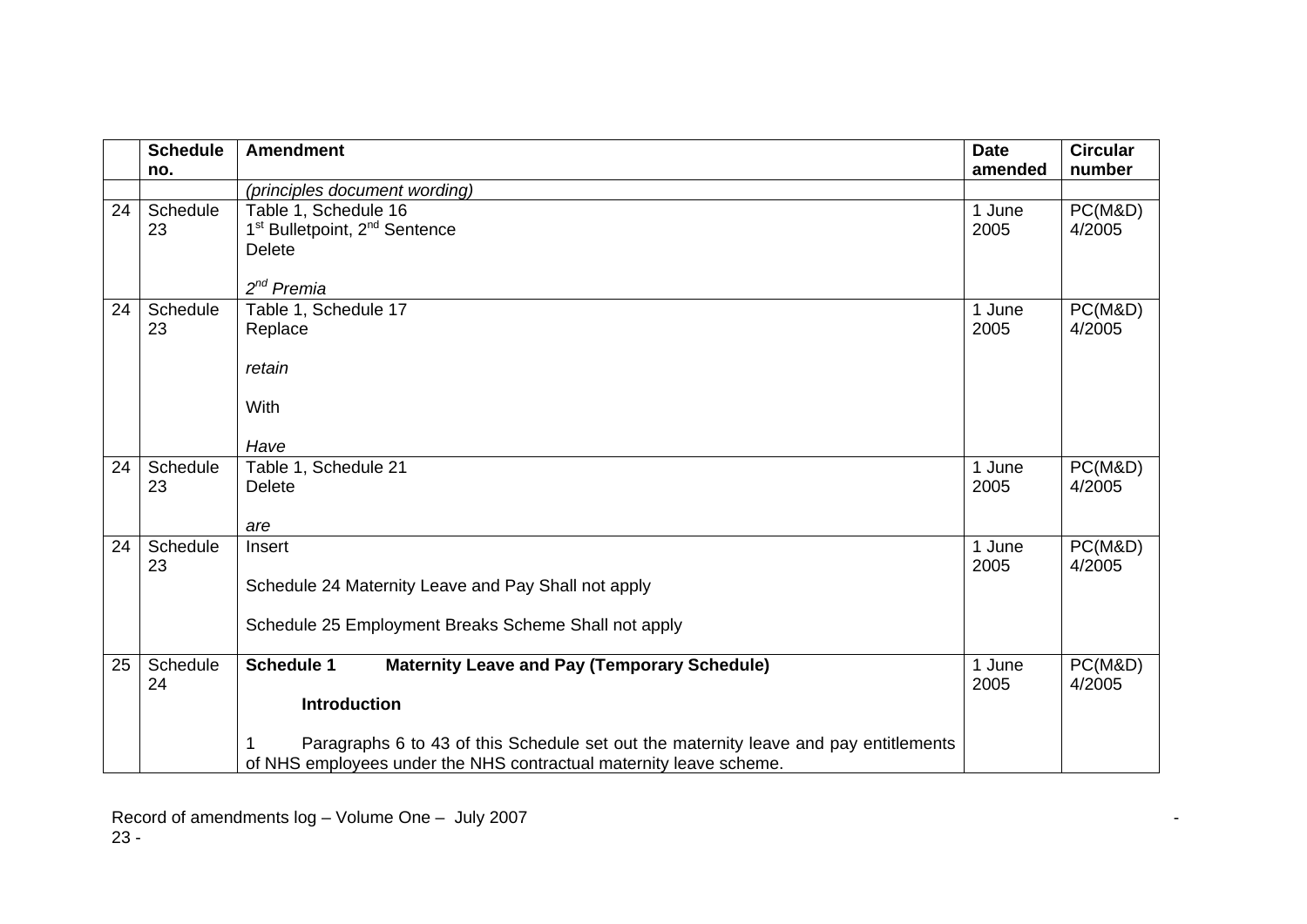| <b>Schedule</b><br>no. | <b>Amendment</b>                                                                                                                                                                                                                                                                                                                          | <b>Date</b><br>amended | <b>Circular</b><br>number |
|------------------------|-------------------------------------------------------------------------------------------------------------------------------------------------------------------------------------------------------------------------------------------------------------------------------------------------------------------------------------------|------------------------|---------------------------|
|                        | 2<br>Paragraphs 44 to 47 give information about the position of staff who are not covered<br>by this scheme because they do not have the necessary service or do not intend to return to<br>NHS employment.                                                                                                                               |                        |                           |
|                        | 3<br>Paragraphs 48 to 52 define the service that can be counted towards the twelve month<br>continuous service qualification set out in paragraph 6 (i) below and which breaks in<br>service may be disregarded for this purpose.                                                                                                         |                        |                           |
|                        | Paragraphs 53 to 58 explain how to get further information about employees' statutory<br>4<br>entitlements.                                                                                                                                                                                                                               |                        |                           |
|                        | 5<br>These arrangements shall apply in respect of all pregnant employees whose expected<br>week of childbirth begins on or after 5 December 2004. Where locally staff and<br>employer representatives agree arrangements which provide benefits to staff, beyond<br>those provided by this schedule, those local arrangements will apply. |                        |                           |
|                        | <b>Eligibility</b>                                                                                                                                                                                                                                                                                                                        |                        |                           |
|                        | An employee working full-time or part-time will be entitled to paid and unpaid maternity<br>6<br>leave under the NHS contractual maternity pay scheme if:                                                                                                                                                                                 |                        |                           |
|                        | she has twelve months continuous service (see<br>(i)<br>paragraphs 48 to 52) with one or more NHS employers at the beginning of the<br>eleventh week before the expected week of childbirth;                                                                                                                                              |                        |                           |
|                        | she notifies her employer in writing before the end of the<br>(ii)<br>15 <sup>th</sup> week before the expected date of childbirth (or if this is not possible, as<br>soon as is reasonably practicable thereafter):                                                                                                                      |                        |                           |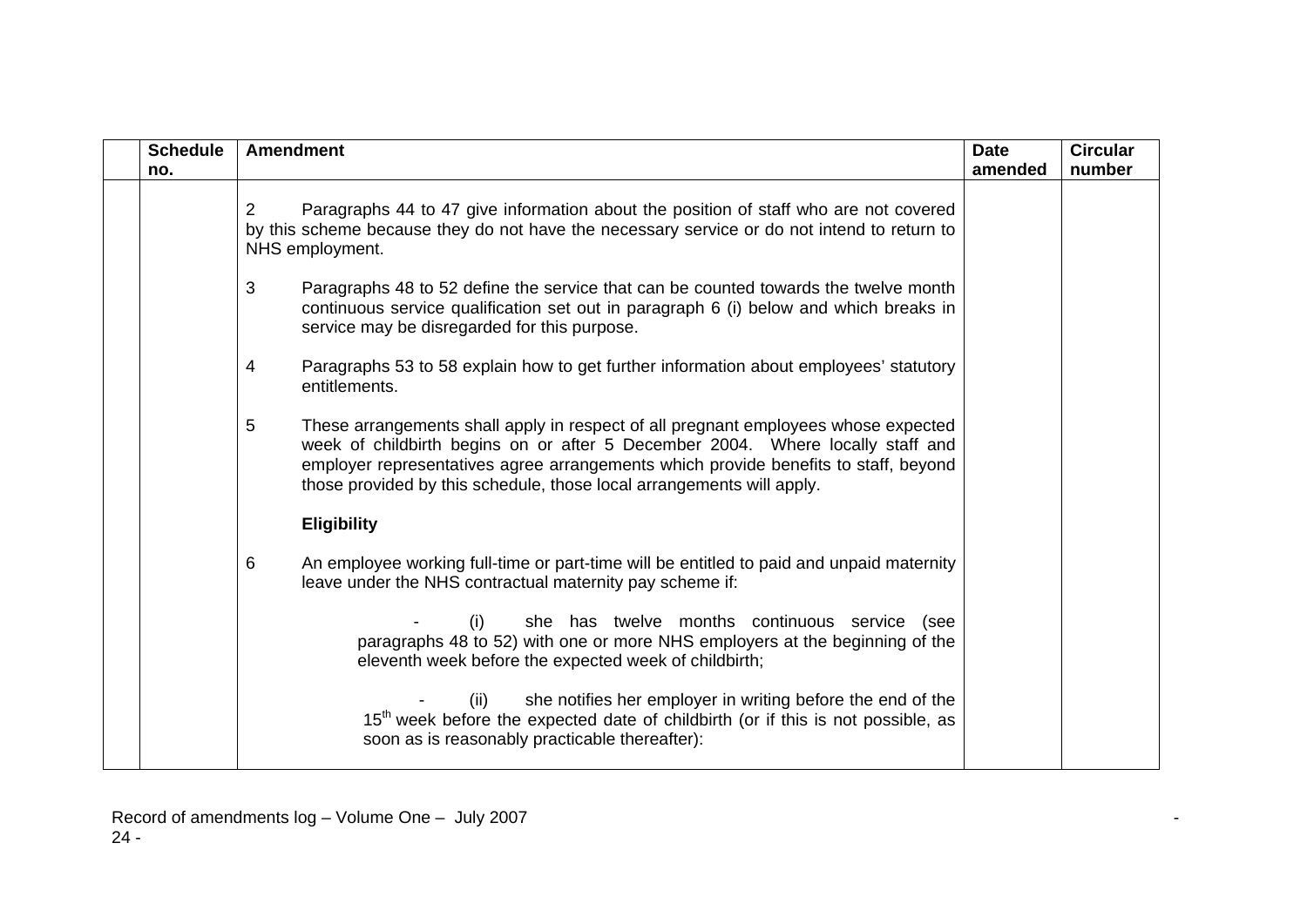| <b>Schedule</b> | <b>Amendment</b>                                                                                                                                                                                                                                     | <b>Date</b> | <b>Circular</b> |
|-----------------|------------------------------------------------------------------------------------------------------------------------------------------------------------------------------------------------------------------------------------------------------|-------------|-----------------|
| no.             |                                                                                                                                                                                                                                                      | amended     | number          |
|                 | of her intention to take maternity leave;<br>(a)                                                                                                                                                                                                     |             |                 |
|                 | of the date she wishes to start her maternity leave (but see<br>(b)<br>paragraph 7 below);                                                                                                                                                           |             |                 |
|                 | that she intends to return to work with the same or another NHS<br>(c)<br>employer for a minimum period of three months after her maternity leave has ended;                                                                                         |             |                 |
|                 | and provides a MATB1 form from her midwife or GP giving the<br>(d)<br>expected date of childbirth.                                                                                                                                                   |             |                 |
|                 | <b>Changing the Maternity Leave Start Date</b>                                                                                                                                                                                                       |             |                 |
|                 | 7<br>If the employee subsequently wants to change the date from which she wishes her<br>leave to start she should notify her employer at least 28 days beforehand (or, if this is<br>not possible, as soon as is reasonably practicable beforehand). |             |                 |
|                 | <b>Confirming Maternity Leave and Pay</b>                                                                                                                                                                                                            |             |                 |
|                 | 8<br>Following discussion with the employee, the employer should confirm in writing:                                                                                                                                                                 |             |                 |
|                 | the employee's paid and unpaid leave entitlements under this<br>(i)<br>agreement (or statutory entitlements if the employee does not qualify under this<br>agreement);                                                                               |             |                 |
|                 | (ii)<br>unless an earlier return date has been given by the employee,<br>her<br>expected return date based on her 52 weeks paid and unpaid leave entitlement<br>under this agreement; and                                                            |             |                 |
|                 | the length of any period of accrued annual leave which it has been<br>(iii)                                                                                                                                                                          |             |                 |

Record of amendments log – Volume One – July 2007 - 25 -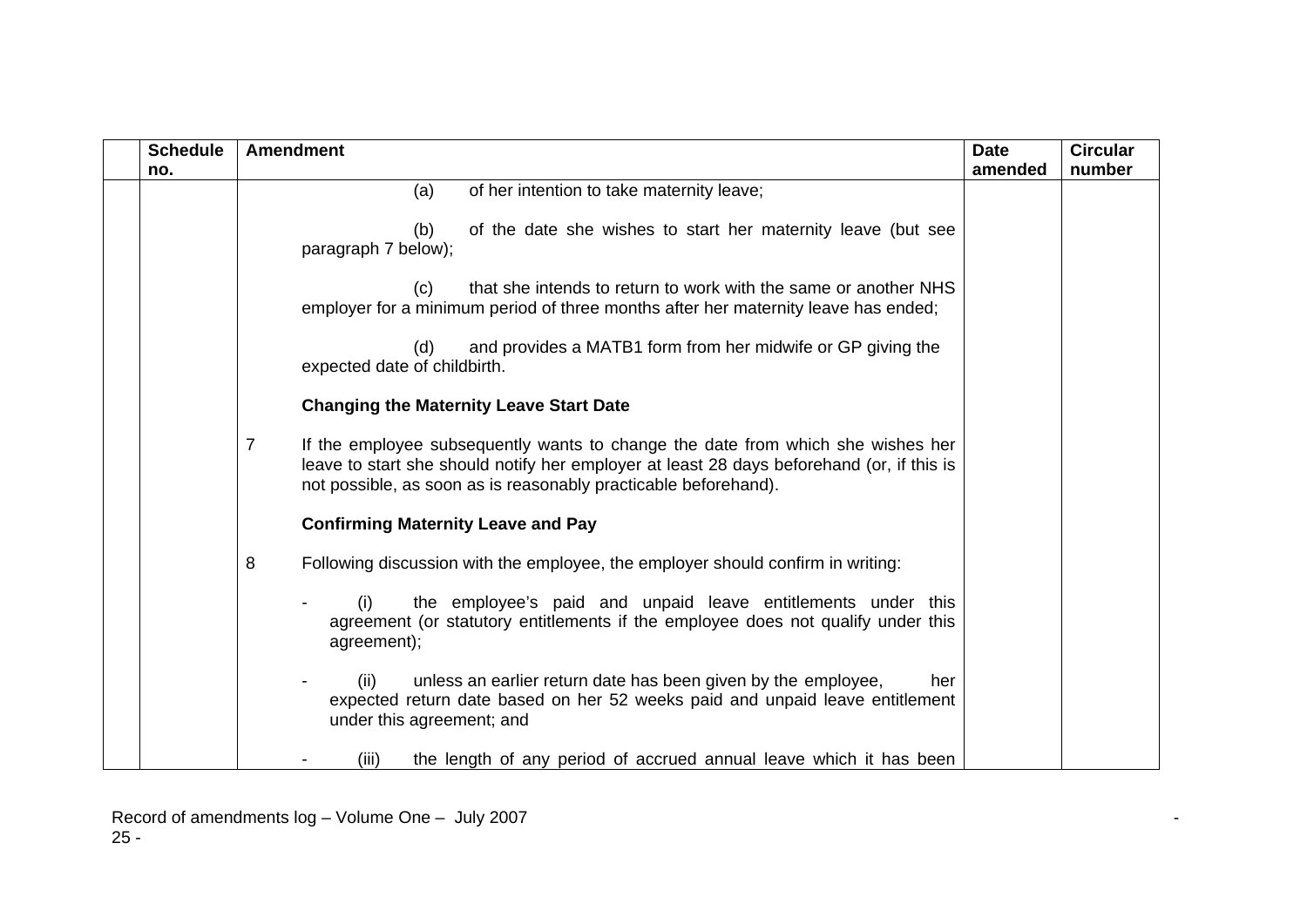| <b>Schedule</b><br>no. | <b>Amendment</b>                                                                                                                                                                                          | <b>Date</b><br>amended | <b>Circular</b><br>number |
|------------------------|-----------------------------------------------------------------------------------------------------------------------------------------------------------------------------------------------------------|------------------------|---------------------------|
|                        | agreed may be taken following the end of the formal maternity leave period (see<br>paragraphs 38 and 39 below);                                                                                           |                        |                           |
|                        | the need for the employee to give at least 28 days notice if she wishes<br>(iv)<br>to return to work before the expected return date.                                                                     |                        |                           |
|                        | <b>Keeping in Touch</b>                                                                                                                                                                                   |                        |                           |
|                        | 9<br>Before going on leave, the employer and the employee should also discuss and agree<br>any voluntary arrangements for keeping in touch during the employee's maternity<br>leave including:            |                        |                           |
|                        | any voluntary arrangements that the employee may find helpful to help<br>(i)<br>her keep in touch with developments at work and, nearer the time of her return, to<br>help facilitate her return to work; |                        |                           |
|                        | keeping the employer in touch with any developments that may affect<br>(ii)<br>her intended date of return.                                                                                               |                        |                           |
|                        | <b>Paid Maternity Leave</b>                                                                                                                                                                               |                        |                           |
|                        | <b>Amount of Pay</b>                                                                                                                                                                                      |                        |                           |
|                        | 10<br>Where an employee intends to return to work the amount of contractual maternity pay<br>receivable is as follows:                                                                                    |                        |                           |
|                        | for the first eight weeks of absence, the employee will receive full pay,<br>(i)<br>less any Statutory Maternity Pay or Maternity Allowance (including any<br>dependents' allowances) receivable;         |                        |                           |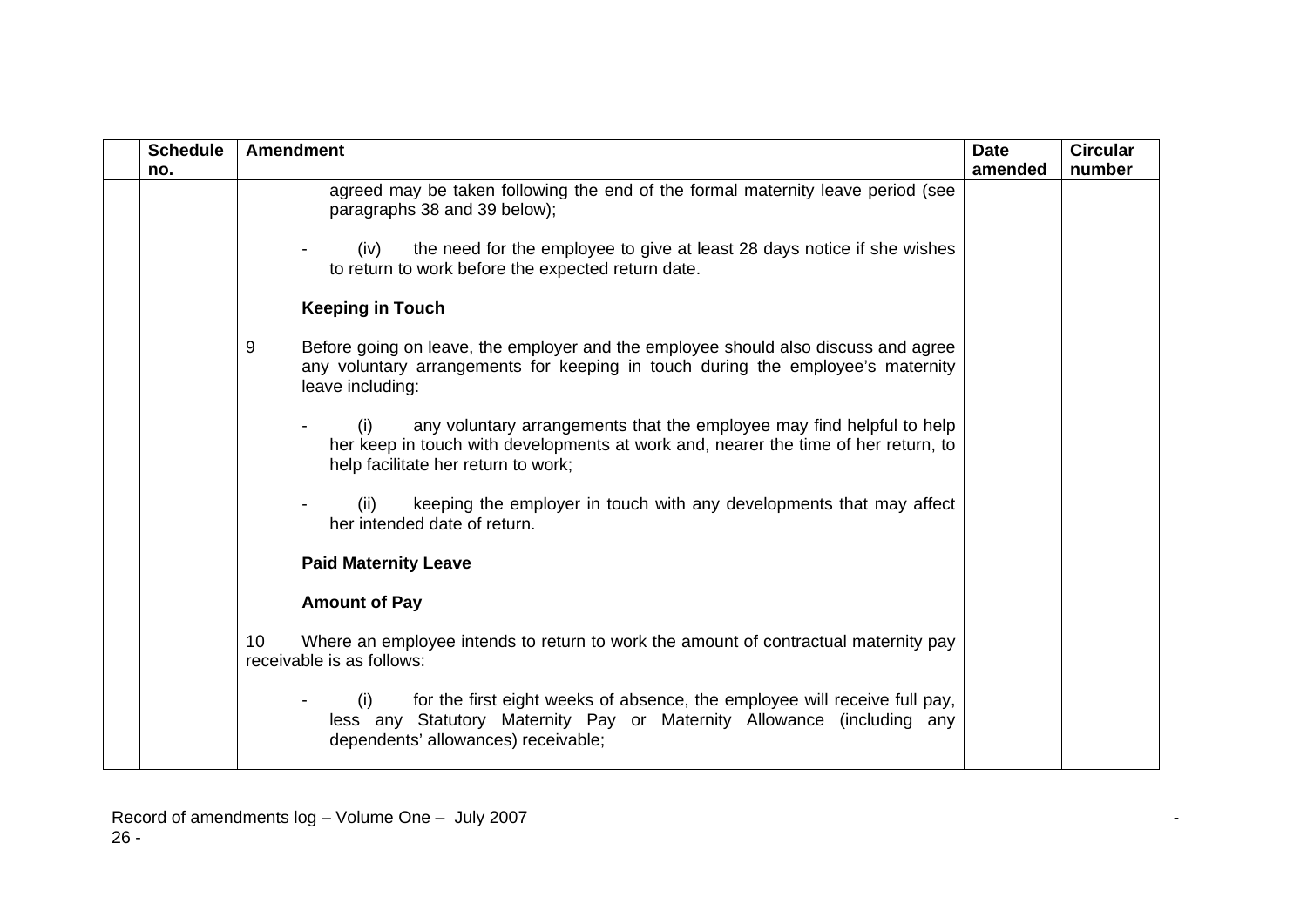| <b>Schedule</b><br>no. | <b>Amendment</b>                                                                                                                                                                                                                                                                                                                                                                                                 | <b>Date</b><br>amended | <b>Circular</b><br>number |
|------------------------|------------------------------------------------------------------------------------------------------------------------------------------------------------------------------------------------------------------------------------------------------------------------------------------------------------------------------------------------------------------------------------------------------------------|------------------------|---------------------------|
|                        | for the next 18 weeks, the employee will receive half of full pay plus any<br>(ii)<br>Statutory Maternity Pay or Maternity Allowance (including any dependents'<br>allowances) receivable, providing the total receivable does not exceed full pay.                                                                                                                                                              |                        |                           |
|                        | By prior agreement with the employer occupational maternity pay may be paid in a<br>11<br>different way, for example a combination of full pay and half pay or a fixed amount<br>spread equally over the maternity leave period.                                                                                                                                                                                 |                        |                           |
|                        | <b>Calculation of Maternity Pay</b>                                                                                                                                                                                                                                                                                                                                                                              |                        |                           |
|                        | 12<br>Full pay will be calculated using the average weekly earnings rules used for<br>calculating Statutory Maternity Pay entitlements, subject to the following qualifications:                                                                                                                                                                                                                                 |                        |                           |
|                        | in the event of a pay award or annual increment being implemented<br>(i)<br>before the paid maternity leave period begins, the maternity pay should be<br>calculated as though the pay award or annual increment had effect throughout the<br>entire Statutory Maternity Pay calculation period. If such a pay award was agreed<br>retrospectively, the maternity pay should be re-calculated on the same basis; |                        |                           |
|                        | in the event of a pay award or annual increment being implemented<br>(ii)<br>during the paid maternity leave period, the maternity pay due from the date of the<br>pay award or annual increment should be increased accordingly. If such a pay<br>award was agreed retrospectively, the maternity pay should be re-calculated on<br>the same basis;                                                             |                        |                           |
|                        | in the case of an employee on unpaid sick absence or on sick absence<br>(iii)<br>attracting half pay during the whole or part of the period used for calculating<br>average weekly earnings in accordance with the earnings rules for Statutory<br>Maternity Pay purposes, average weekly earnings for the period of sick absence<br>shall be calculated on the basis of notional full sick pay.                 |                        |                           |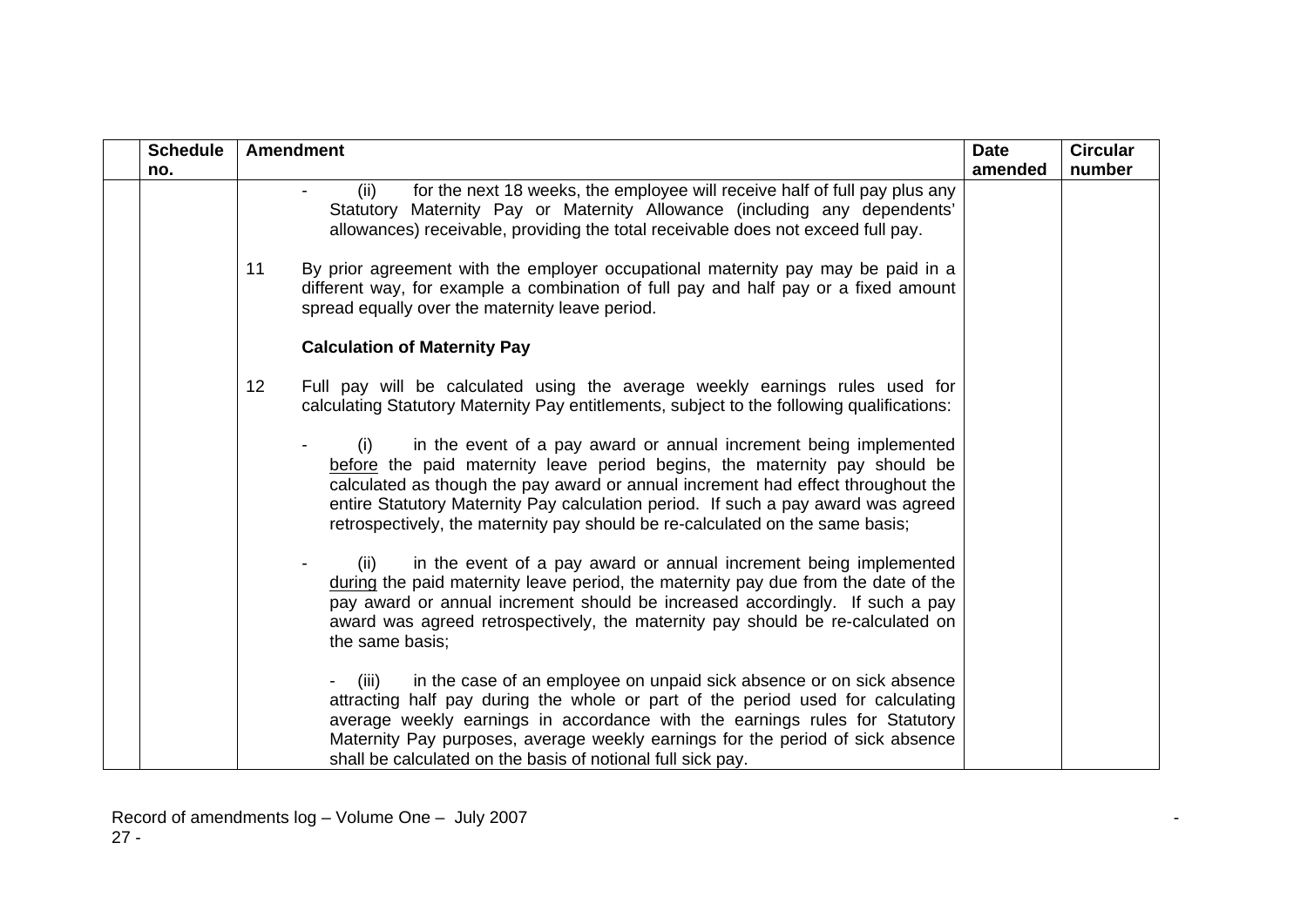| <b>Schedule</b> | <b>Amendment</b><br><b>Date</b>                                                                                                                                                                                                                                                                                                                                                                                                                                                                                                                                                                                                    |         | <b>Circular</b> |
|-----------------|------------------------------------------------------------------------------------------------------------------------------------------------------------------------------------------------------------------------------------------------------------------------------------------------------------------------------------------------------------------------------------------------------------------------------------------------------------------------------------------------------------------------------------------------------------------------------------------------------------------------------------|---------|-----------------|
| no.             |                                                                                                                                                                                                                                                                                                                                                                                                                                                                                                                                                                                                                                    | amended | number          |
|                 | <b>Unpaid Contractual Maternity Leave</b>                                                                                                                                                                                                                                                                                                                                                                                                                                                                                                                                                                                          |         |                 |
|                 | 13<br>Employees will also be entitled to 26 weeks' unpaid leave.                                                                                                                                                                                                                                                                                                                                                                                                                                                                                                                                                                   |         |                 |
|                 | <b>Commencement and Duration of Leave</b>                                                                                                                                                                                                                                                                                                                                                                                                                                                                                                                                                                                          |         |                 |
|                 | 14<br>An employee may begin her maternity leave at any time between eleven weeks<br>before the expected week of childbirth and the expected week of childbirth<br>provided she gives the required notice.                                                                                                                                                                                                                                                                                                                                                                                                                          |         |                 |
|                 | <b>Sickness Prior to Childbirth</b>                                                                                                                                                                                                                                                                                                                                                                                                                                                                                                                                                                                                |         |                 |
|                 | 15<br>If an employee is off work ill, or becomes ill, with a pregnancy related illness during<br>the last four weeks before the expected week of childbirth, maternity leave will<br>normally commence at the beginning of the fourth week before the expected week<br>of childbirth or the beginning of the next week after the employee last worked,<br>whichever is the later. Absence prior to the last four weeks before the expected<br>week of childbirth, supported by a medical statement of incapacity for work, or a<br>self-certificate, shall be treated as sick leave in accordance with normal leave<br>provisions. |         |                 |
|                 | 16<br>Odd days of pregnancy related illness during this period may be disregarded if the<br>employee wishes to continue working till the maternity leave start date previously<br>notified to the employer.                                                                                                                                                                                                                                                                                                                                                                                                                        |         |                 |
|                 | <b>Premature Birth</b>                                                                                                                                                                                                                                                                                                                                                                                                                                                                                                                                                                                                             |         |                 |
|                 | 17<br>Where an employee's baby is born alive prematurely the employee will be entitled<br>to the same amount of maternity leave and pay as if her baby was born at full                                                                                                                                                                                                                                                                                                                                                                                                                                                            |         |                 |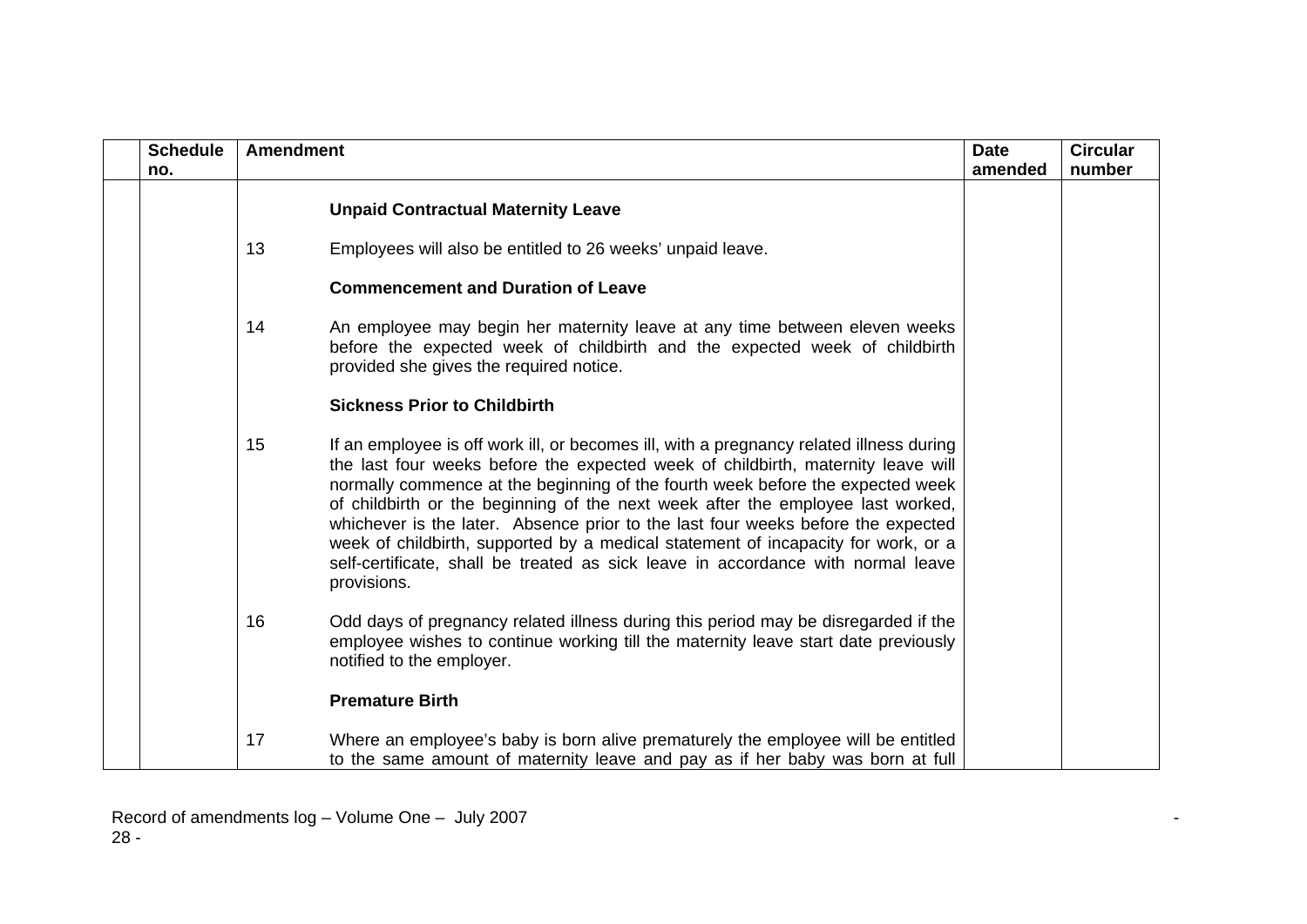| <b>Schedule</b> | <b>Amendment</b> |                                                                                                                                                                                                                                                                                                                                                | <b>Date</b> | <b>Circular</b> |
|-----------------|------------------|------------------------------------------------------------------------------------------------------------------------------------------------------------------------------------------------------------------------------------------------------------------------------------------------------------------------------------------------|-------------|-----------------|
| no.             |                  |                                                                                                                                                                                                                                                                                                                                                | amended     | number          |
|                 |                  | term.                                                                                                                                                                                                                                                                                                                                          |             |                 |
|                 | 18               | Where an employee's baby is born before the eleventh week before the expected<br>week of childbirth and the employee has worked during the actual week of<br>childbirth, maternity leave will start on the first day of the employee's absence.                                                                                                |             |                 |
|                 | 19               | Where an employee's baby is born before the eleventh week before the expected<br>week of childbirth and the employee has been absent from work on certified<br>sickness absence during the actual week of childbirth, maternity leave will start the<br>day after the day of birth.                                                            |             |                 |
|                 | 20               | Where an employee's baby is born before the eleventh week before the expected<br>week of childbirth and the baby is in hospital the employee may spilt her maternity<br>leave entitlement, taking a minimum period of two weeks' leave immediately after<br>childbirth and the rest of her leave following her baby's discharge from hospital. |             |                 |
|                 |                  | <b>Still Birth</b>                                                                                                                                                                                                                                                                                                                             |             |                 |
|                 | 21               | Where an employee's baby is born dead after the $24th$ week of pregnancy the<br>employee will be entitled to the same amount of maternity leave and pay as if her<br>baby was born alive.                                                                                                                                                      |             |                 |
|                 |                  | <b>Miscarriage</b>                                                                                                                                                                                                                                                                                                                             |             |                 |
|                 | 22               | Where an employee has a miscarriage before the 25 <sup>th</sup> week of pregnancy normal<br>sick leave provisions will apply as necessary.                                                                                                                                                                                                     |             |                 |
|                 |                  | Health and Safety of Employees Pre and Post Birth                                                                                                                                                                                                                                                                                              |             |                 |
|                 | 23               | Where an employee is pregnant, has recently given birth or is breastfeeding, the                                                                                                                                                                                                                                                               |             |                 |

Record of amendments log – Volume One – July 2007 - 29 -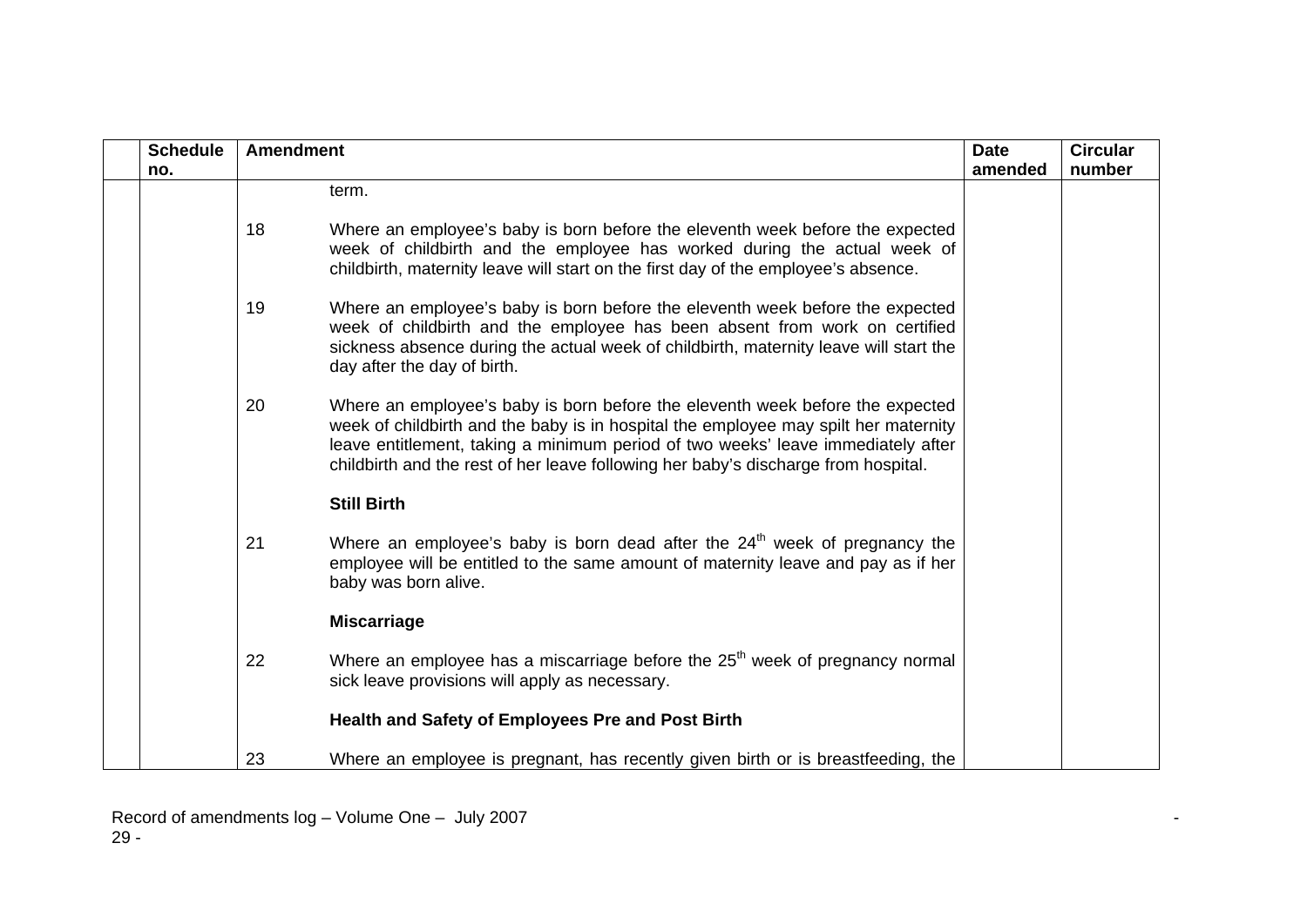| <b>Schedule</b> | <b>Amendment</b>                                                                                                                                                                                                                                                                                                                                                                                                                                                                                                | <b>Date</b> | <b>Circular</b> |
|-----------------|-----------------------------------------------------------------------------------------------------------------------------------------------------------------------------------------------------------------------------------------------------------------------------------------------------------------------------------------------------------------------------------------------------------------------------------------------------------------------------------------------------------------|-------------|-----------------|
| no.             |                                                                                                                                                                                                                                                                                                                                                                                                                                                                                                                 | amended     | number          |
|                 | employer should carry out a risk assessment of her working conditions. If it is<br>found, or a medical practitioner considers, that an employee or her child would be<br>at risk were she to continue with her normal duties the employer should provide<br>suitable alternative work for which the employee will receive her normal rate of<br>pay. Where it is not reasonably practicable to offer suitable alternative work the<br>employee should be suspended on full pay.                                 |             |                 |
|                 | 24<br>These provisions also apply to an employee who is breastfeeding if it is found that<br>her normal duties would prevent her from successfully breastfeeding her child.                                                                                                                                                                                                                                                                                                                                     |             |                 |
|                 | <b>Return to Work</b>                                                                                                                                                                                                                                                                                                                                                                                                                                                                                           |             |                 |
|                 | 25<br>An employee who intends to return to work at the end of her full maternity leave<br>will not be required to give any further notification to the employer, although if she<br>wishes to return early she must give at least 28 days' notice.                                                                                                                                                                                                                                                              |             |                 |
|                 | 26<br>An employee has the right to return to her job under her original contract and on<br>no less favourable terms and conditions.                                                                                                                                                                                                                                                                                                                                                                             |             |                 |
|                 | <b>Returning on Flexible Working Arrangements</b>                                                                                                                                                                                                                                                                                                                                                                                                                                                               |             |                 |
|                 | 27<br>If at the end of maternity leave the employee wishes to return to work on different<br>hours the NHS employer has a duty to facilitate this wherever possible, with the<br>employee returning to work on different hours in the same job. If this is not<br>possible the employer must provide written, objectively justifiable reasons for this<br>and the employee should return to the same grade and work of a similar nature<br>and status to that which they held prior to their maternity absence. |             |                 |
|                 | 28<br>If it is agreed that the employee will return to work on a flexible basis, including<br>changed or reduced hours, for an agreed temporary period this will not affect the                                                                                                                                                                                                                                                                                                                                 |             |                 |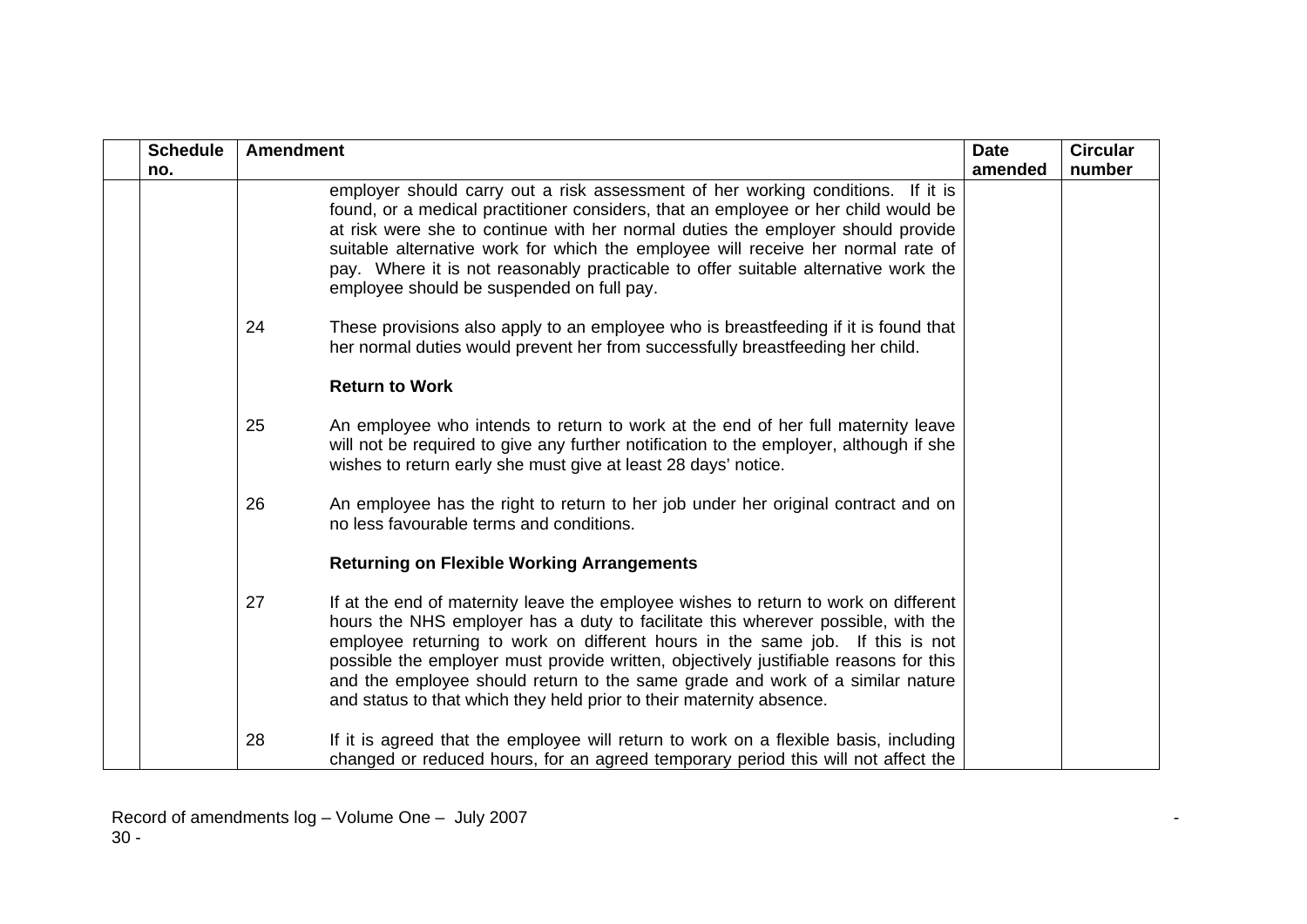| <b>Schedule</b> | <b>Amendment</b> |                                                                                                                                                                                                                                                                                                                                                                                                                                                                                                                                                                | <b>Date</b> | <b>Circular</b> |
|-----------------|------------------|----------------------------------------------------------------------------------------------------------------------------------------------------------------------------------------------------------------------------------------------------------------------------------------------------------------------------------------------------------------------------------------------------------------------------------------------------------------------------------------------------------------------------------------------------------------|-------------|-----------------|
| no.             |                  |                                                                                                                                                                                                                                                                                                                                                                                                                                                                                                                                                                | amended     | number          |
|                 | agreed period.   | employee's right to return to her job under her original contract at the end of the                                                                                                                                                                                                                                                                                                                                                                                                                                                                            |             |                 |
|                 |                  | <b>Sickness Following the End of Maternity Leave</b>                                                                                                                                                                                                                                                                                                                                                                                                                                                                                                           |             |                 |
|                 | 29               | In the event of illness following the date the employee was due to return to work<br>normal sick leave provisions will apply as necessary.                                                                                                                                                                                                                                                                                                                                                                                                                     |             |                 |
|                 |                  | <b>Failure to Return to Work</b>                                                                                                                                                                                                                                                                                                                                                                                                                                                                                                                               |             |                 |
|                 | 30               | If an employee who has notified her employer of her intention to return to work for<br>the same or a different NHS employer in accordance with paragraph 6 (ii) (c)<br>above fails to do so within 15 months of the beginning of her maternity leave she<br>will be liable to refund the whole of her maternity pay, less any Statutory Maternity<br>Pay, received. In cases where the employer considers that to enforce this<br>provision would cause undue hardship or distress the employer will have the<br>discretion to waive their rights to recovery. |             |                 |
|                 |                  | <b>Miscellaneous Provisions</b>                                                                                                                                                                                                                                                                                                                                                                                                                                                                                                                                |             |                 |
|                 |                  | <b>Fixed - Term Contracts or Training Contracts</b>                                                                                                                                                                                                                                                                                                                                                                                                                                                                                                            |             |                 |
|                 | 31               | Employees subject to fixed-term or training contracts which expire after the<br>eleventh week before the expected week of childbirth and who satisfy the<br>conditions in paragraphs $6$ (i), $6$ (ii) (a), $6$ (ii) (b) and $6$ (ii) (d) shall have their<br>contracts extended so as to allow them to receive the 26 weeks paid contractual<br>maternity leave set out in paragraph 10 above.                                                                                                                                                                |             |                 |
|                 | 32               | Absence on maternity leave (paid and unpaid) up to 52 weeks before a further<br>NHS appointment shall not constitute a break in service.                                                                                                                                                                                                                                                                                                                                                                                                                       |             |                 |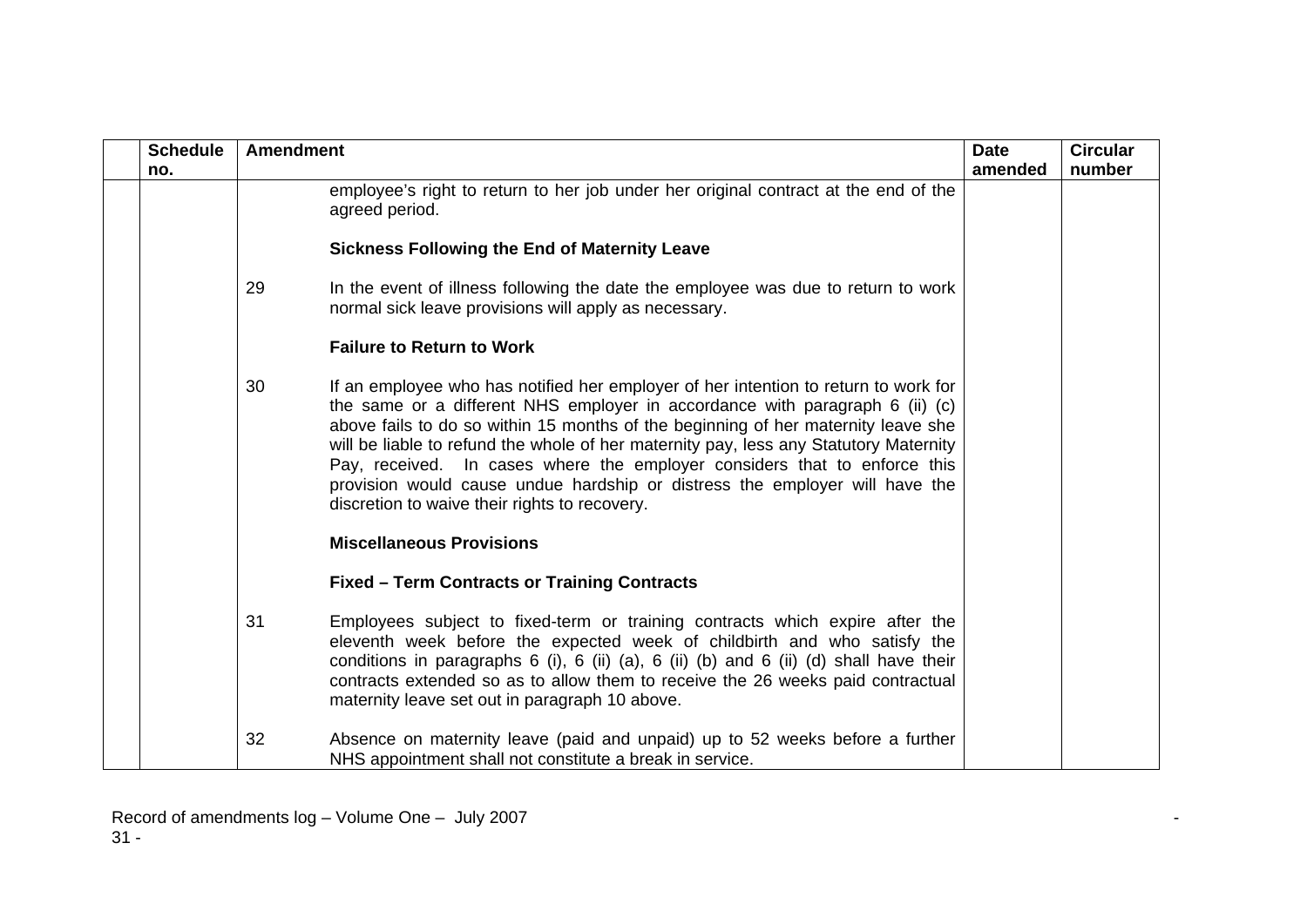| <b>Schedule</b><br>no. | <b>Amendment</b> |                                                                                                                                                                                                                                                                                                                                                                                                                                                                                                    | <b>Date</b><br>amended | <b>Circular</b><br>number |
|------------------------|------------------|----------------------------------------------------------------------------------------------------------------------------------------------------------------------------------------------------------------------------------------------------------------------------------------------------------------------------------------------------------------------------------------------------------------------------------------------------------------------------------------------------|------------------------|---------------------------|
|                        | 33               | If there is no right of return to be exercised because the contract would have<br>ended if pregnancy and childbirth had not occurred the repayment provisions set<br>out in paragraph 30 above will not apply.                                                                                                                                                                                                                                                                                     |                        |                           |
|                        | 34               | Employees on fixed-term contracts who do not meet the twelve months continuous<br>service condition set out in paragraph 6 (i) above may still be entitled to Statutory<br>Maternity Pay.                                                                                                                                                                                                                                                                                                          |                        |                           |
|                        |                  | <b>Rotational Training Contracts</b>                                                                                                                                                                                                                                                                                                                                                                                                                                                               |                        |                           |
|                        | 35               | Where an employee is on a planned rotation of appointments with one or more<br>NHS employers as part of an agreed programme of training, she shall have the<br>right to return to work in the same post or in the next planned post irrespective of<br>whether the contract would otherwise have ended if pregnancy and childbirth had<br>not occurred. In such circumstances the employee's contract will be extended to<br>enable the practitioner to complete the agreed programme of training. |                        |                           |
|                        |                  | <b>Contractual rights</b>                                                                                                                                                                                                                                                                                                                                                                                                                                                                          |                        |                           |
|                        | 36               | During maternity leave (both paid and unpaid) an employee retains all of her<br>contractual rights except remuneration.                                                                                                                                                                                                                                                                                                                                                                            |                        |                           |
|                        |                  | <b>Increments</b>                                                                                                                                                                                                                                                                                                                                                                                                                                                                                  |                        |                           |
|                        | 37               | Maternity leave, whether paid or unpaid, shall count as service for annual<br>increments and for the purposes of any service qualification period for additional<br>annual leave.                                                                                                                                                                                                                                                                                                                  |                        |                           |
|                        |                  | <b>Accrual of Annual Leave</b>                                                                                                                                                                                                                                                                                                                                                                                                                                                                     |                        |                           |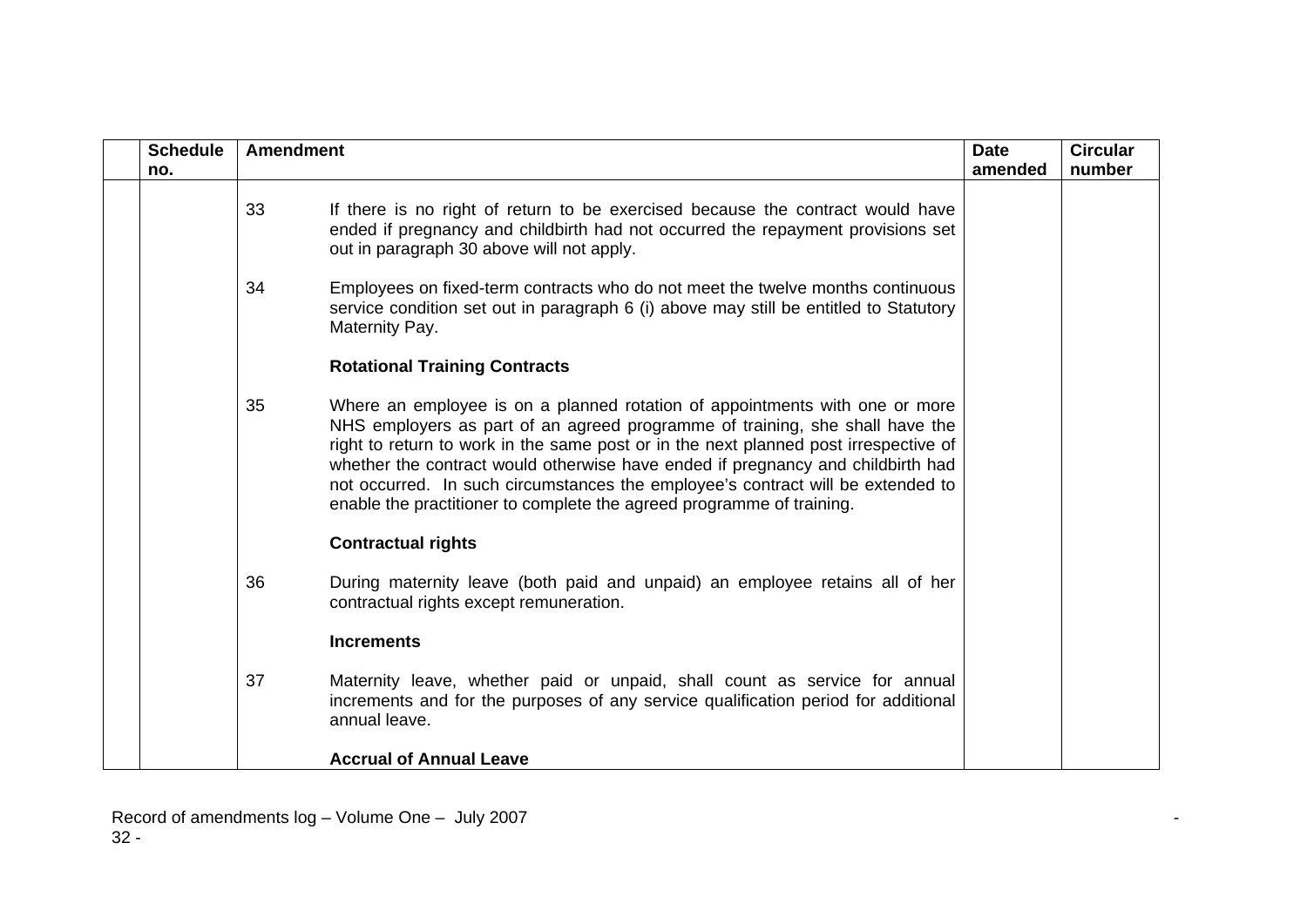| <b>Schedule</b> |    | <b>Amendment</b><br><b>Date</b>                                                                                                                                                                                                                                                                                                                                                                                          |         | <b>Circular</b> |
|-----------------|----|--------------------------------------------------------------------------------------------------------------------------------------------------------------------------------------------------------------------------------------------------------------------------------------------------------------------------------------------------------------------------------------------------------------------------|---------|-----------------|
| no.             |    |                                                                                                                                                                                                                                                                                                                                                                                                                          | amended | number          |
|                 | 38 | Annual leave will continue to accrue during maternity leave, whether paid or<br>unpaid, provided for by this agreement.                                                                                                                                                                                                                                                                                                  |         |                 |
|                 | 39 | Where the amount of accrued annual leave would exceed normal carry over<br>provisions, it may be mutually beneficial to both the employer and employee for<br>the employee to take annual leave before and/or after the formal (paid and unpaid)<br>maternity leave period. The amount of annual leave to be taken in this way, or<br>carried over, should be discussed and agreed between the employee and<br>employer. |         |                 |
|                 |    | <b>Pensions</b>                                                                                                                                                                                                                                                                                                                                                                                                          |         |                 |
|                 | 40 | Pension rights and contributions shall be dealt with in accordance with the<br>provisions of the NHS Superannuation Regulations.                                                                                                                                                                                                                                                                                         |         |                 |
|                 |    | <b>Antenatal Care</b>                                                                                                                                                                                                                                                                                                                                                                                                    |         |                 |
|                 | 41 | Pregnant employees have the right to paid time off for antenatal care. Antenatal<br>care may include relaxation and parent-craft classes as well as appointments for<br>antenatal care.                                                                                                                                                                                                                                  |         |                 |
|                 |    | <b>Post-natal Care and Breastfeeding Mothers</b>                                                                                                                                                                                                                                                                                                                                                                         |         |                 |
|                 | 42 | Women who have recently given birth should have paid time off for post-natal care<br>e.g. attendance at health clinics.                                                                                                                                                                                                                                                                                                  |         |                 |
|                 | 43 | Employers are required to provide breast-feeding women with suitable rest<br>facilities. The Health and Safety Executive also encourages employers to provide<br>a healthy and safe environment for women who are breast-feeding with suitable                                                                                                                                                                           |         |                 |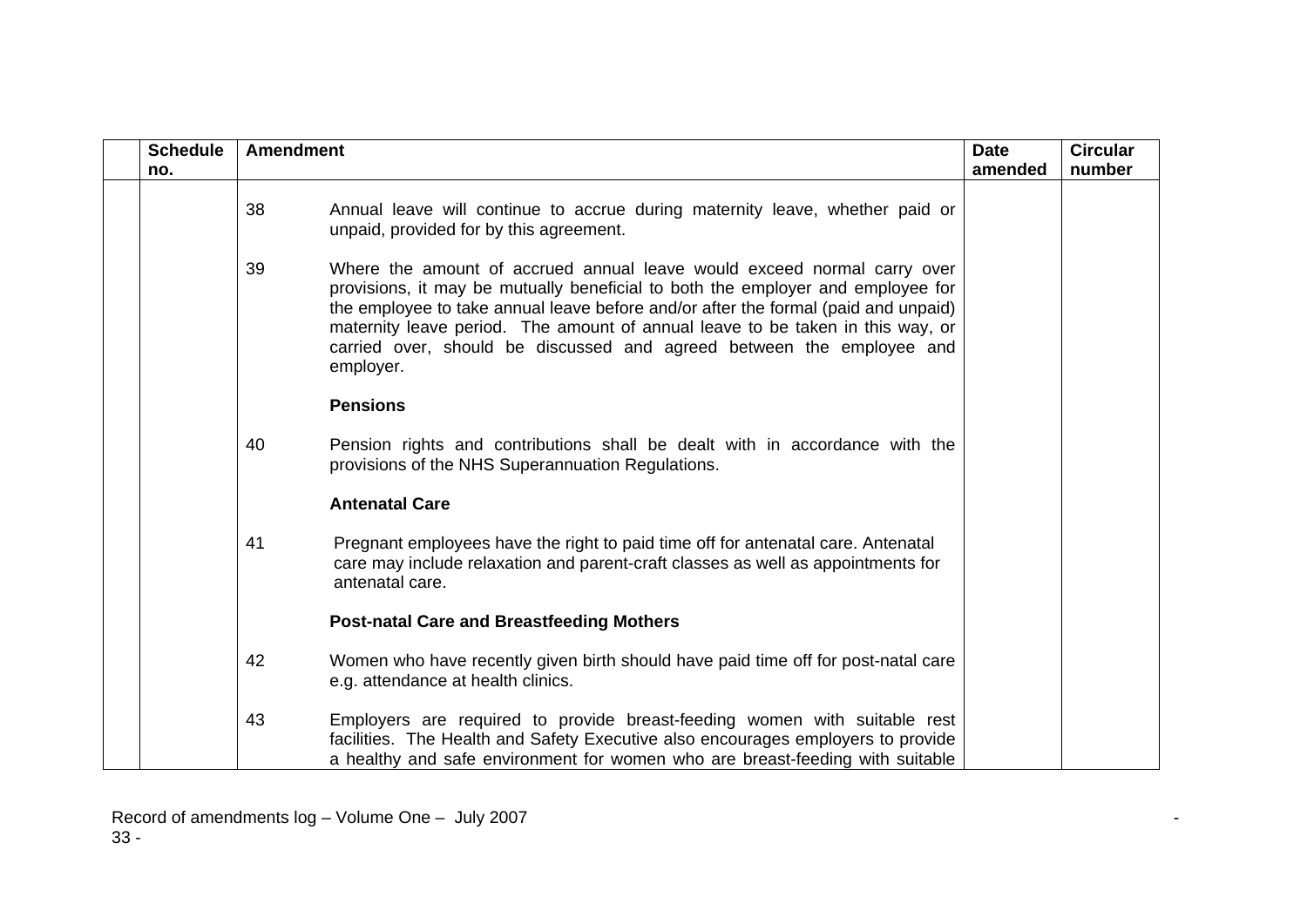| <b>Schedule</b> | <b>Amendment</b> |                                                                                                                                                                                                                                                                                                                                                                                                                                                                                                          | <b>Date</b> | <b>Circular</b> |
|-----------------|------------------|----------------------------------------------------------------------------------------------------------------------------------------------------------------------------------------------------------------------------------------------------------------------------------------------------------------------------------------------------------------------------------------------------------------------------------------------------------------------------------------------------------|-------------|-----------------|
| no.             |                  |                                                                                                                                                                                                                                                                                                                                                                                                                                                                                                          | amended     | number          |
|                 |                  | access to a private room to express and store milk.                                                                                                                                                                                                                                                                                                                                                                                                                                                      |             |                 |
|                 |                  | <b>Employees Not Returning to NHS Employment</b>                                                                                                                                                                                                                                                                                                                                                                                                                                                         |             |                 |
|                 | 44               | An employee who satisfies the conditions in paragraph 6, except that she does not<br>intend to work with the same or another NHS employer for a minimum period of<br>three months after her maternity leave is ended, will be entitled to pay equivalent<br>to Statutory Maternity Pay, which is paid at 90% of her average weekly earnings<br>for the first six weeks of her maternity leave and to a flat rate sum for the following<br>20 weeks.                                                      |             |                 |
|                 |                  | <b>Employees With Less Than Twelve Months Continuous Service</b>                                                                                                                                                                                                                                                                                                                                                                                                                                         |             |                 |
|                 | 45               | If an employee does not satisfy the conditions in paragraph 6 for occupational<br>maternity pay she may be entitled to Statutory Maternity Pay. Statutory Maternity<br>Pay will be paid regardless of whether she satisfies the conditions in paragraph 6.<br>If her earnings are too low for her to qualify for Statutory Maternity Pay, or she<br>does not qualify for another reason, she should be advised to claim Maternity<br>Allowance from her local Job Centre Plus or social security office. |             |                 |
|                 | 46               | Employees who fall into the category set out in paragraph 45 but intend to return to<br>NHS employment will also be entitled to a further period of 26 weeks' unpaid<br>maternity leave.                                                                                                                                                                                                                                                                                                                 |             |                 |
|                 | 47               | Paragraphs 53 to 58 contain further information on statutory maternity<br>entitlements.                                                                                                                                                                                                                                                                                                                                                                                                                  |             |                 |
|                 |                  | <b>Continuous Service</b>                                                                                                                                                                                                                                                                                                                                                                                                                                                                                |             |                 |
|                 | 48               | For the purposes of calculating whether the employee meets the twelve months                                                                                                                                                                                                                                                                                                                                                                                                                             |             |                 |

Record of amendments log – Volume One – July 2007 - 34 -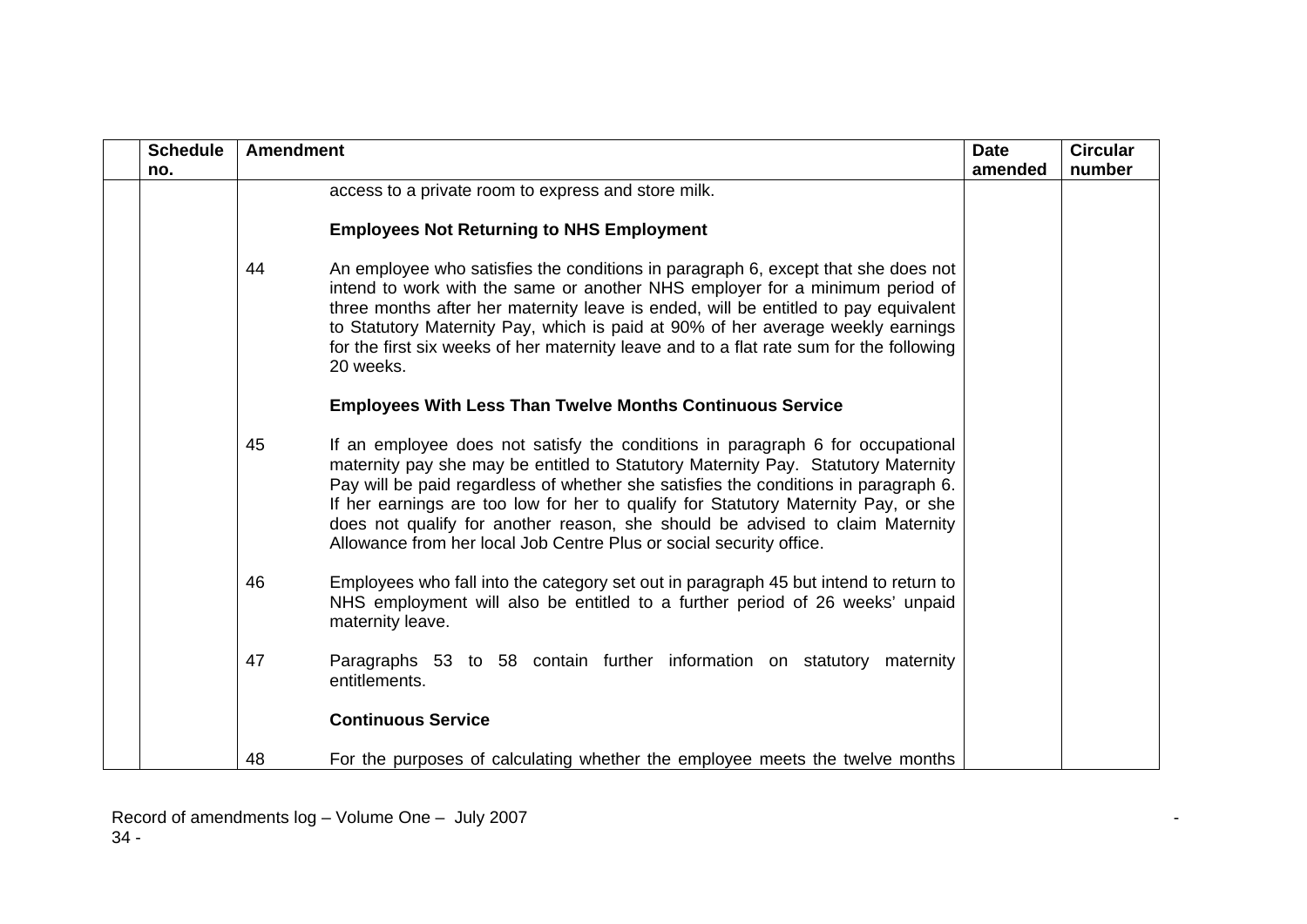| <b>Schedule</b> | <b>Amendment</b>                                                                                                                                                                                                                                                             | <b>Date</b> | <b>Circular</b> |
|-----------------|------------------------------------------------------------------------------------------------------------------------------------------------------------------------------------------------------------------------------------------------------------------------------|-------------|-----------------|
| no.             |                                                                                                                                                                                                                                                                              | amended     | number          |
|                 | continuous service with one or more NHS employers qualification set out in<br>paragraph 6 (i) the following provisions shall apply:                                                                                                                                          |             |                 |
|                 | NHS employers includes health authorities, NHS Boards, NHS Trusts,<br>(i)<br>Primary Care Trusts and the Northern Ireland Health Service;<br>a break in service of three months or less will be disregarded (though<br>(ii)<br>not count as service).                        |             |                 |
|                 | 49<br>The following breaks in service will also be disregarded (though not count as<br>service);                                                                                                                                                                             |             |                 |
|                 | employment under the terms of an honorary contract;<br>(i)                                                                                                                                                                                                                   |             |                 |
|                 | employment as a locum with a general practitioner for a period not<br>(ii)<br>exceeding twelve months;                                                                                                                                                                       |             |                 |
|                 | a period of up to twelve months spent abroad as part of a definite<br>(iii)<br>programme of postgraduate training on the advice of the Postgraduate Dean or<br>College or Faculty Advisor in the speciality concerned;                                                       |             |                 |
|                 | a period of voluntary service overseas with a recognised international<br>(iv)<br>relief organisation for a period of twelve months which may exceptionally be<br>extended for twelve months at the discretion of the employer which recruits the<br>employee on her return; |             |                 |
|                 | absence on a employment break in accordance with the provisions of<br>(V)<br>Schedule 25:                                                                                                                                                                                    |             |                 |
|                 | absence on maternity leave (paid or unpaid) as provided for under this<br>(vi)<br>agreement.                                                                                                                                                                                 |             |                 |

Record of amendments log – Volume One – July 2007 - 35 -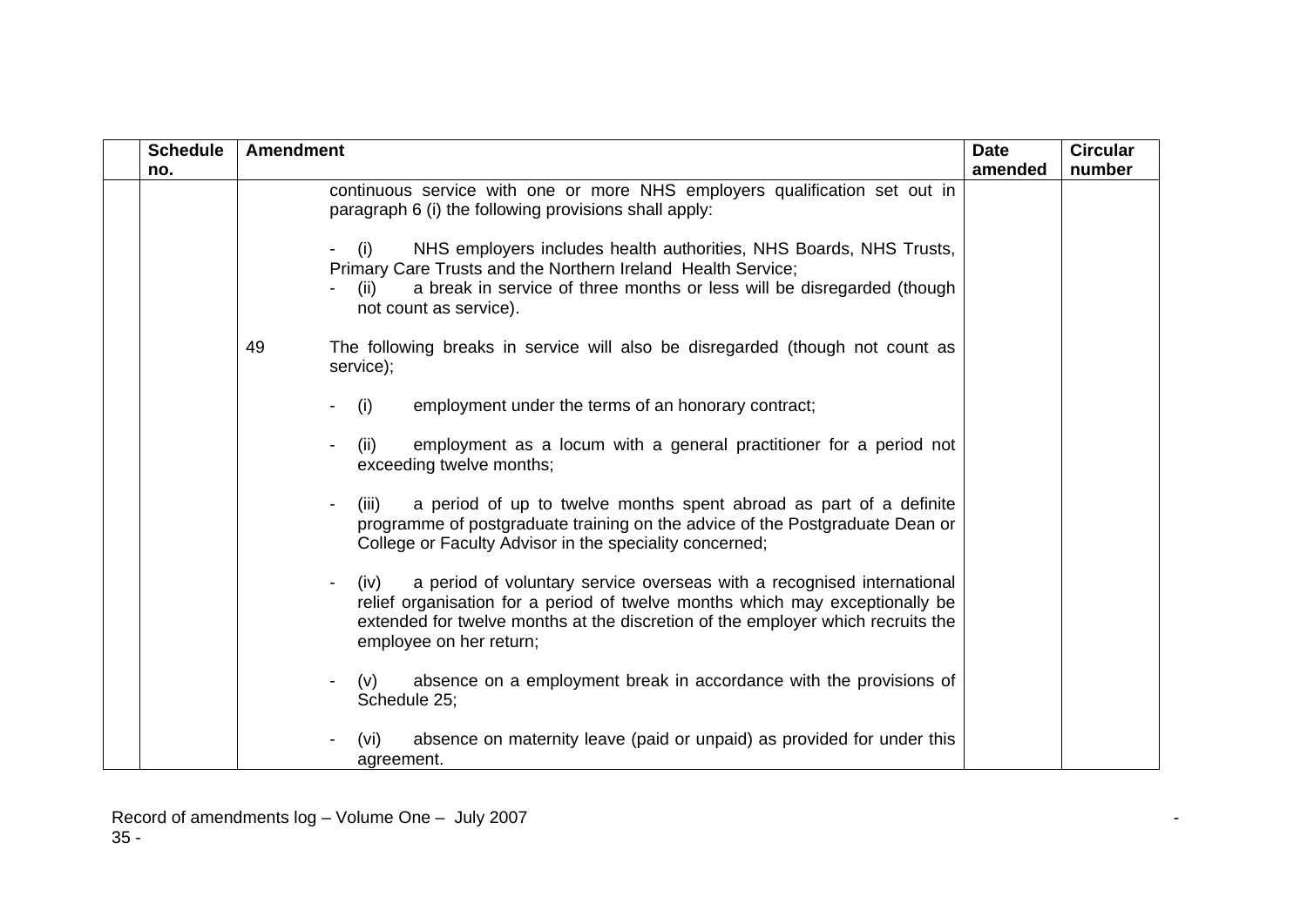| <b>Schedule</b> |    | <b>Amendment</b><br><b>Date</b>                                                                                                                                                             |         | <b>Circular</b> |
|-----------------|----|---------------------------------------------------------------------------------------------------------------------------------------------------------------------------------------------|---------|-----------------|
| no.             |    |                                                                                                                                                                                             | amended | number          |
|                 | 50 | Employers may at their discretion extend the period specified in paragraphs 48 (ii)<br>and 49.                                                                                              |         |                 |
|                 | 51 | Employment as a trainee with a General Medical Practitioner in accordance with<br>the provisions of the Trainee Practitioner Scheme shall similarly be disregarded<br>and count as service. |         |                 |
|                 | 52 | Employers have the discretion to count other previous NHS service or service with<br>other employers.                                                                                       |         |                 |
|                 |    | <b>Information About Maternity Rights and Statutory Maternity Pay</b>                                                                                                                       |         |                 |
|                 | 53 | Information about all maternity rights is contained in the following Department of<br>Trade and Industry (DTI) booklet:-                                                                    |         |                 |
|                 |    | Maternity Rights: a guide for employers and employees (URN 99/1191).                                                                                                                        |         |                 |
|                 | 54 | Copies of this booklet can be obtained by telephoning 0870 - 1502 500. It is also<br>available from the DTI website at:-<br>http://www.dti.gov.uk/er/individual/maternity.pdf               |         |                 |
|                 | 55 | Information on Statutory Maternity Pay and Maternity Allowance entitlements is<br>contained in the following Department for Work and Pensions (DWP) booklet:-                               |         |                 |
|                 |    | A Guide To Maternity Benefits (NI 17A)<br>(i)                                                                                                                                               |         |                 |
|                 | 56 | Copies of this booklet can be obtained from local benefits offices.                                                                                                                         |         |                 |
|                 | 57 | Further information on Statutory Maternity Pay and Maternity Allowance                                                                                                                      |         |                 |

Record of amendments log – Volume One – July 2007 - 36 -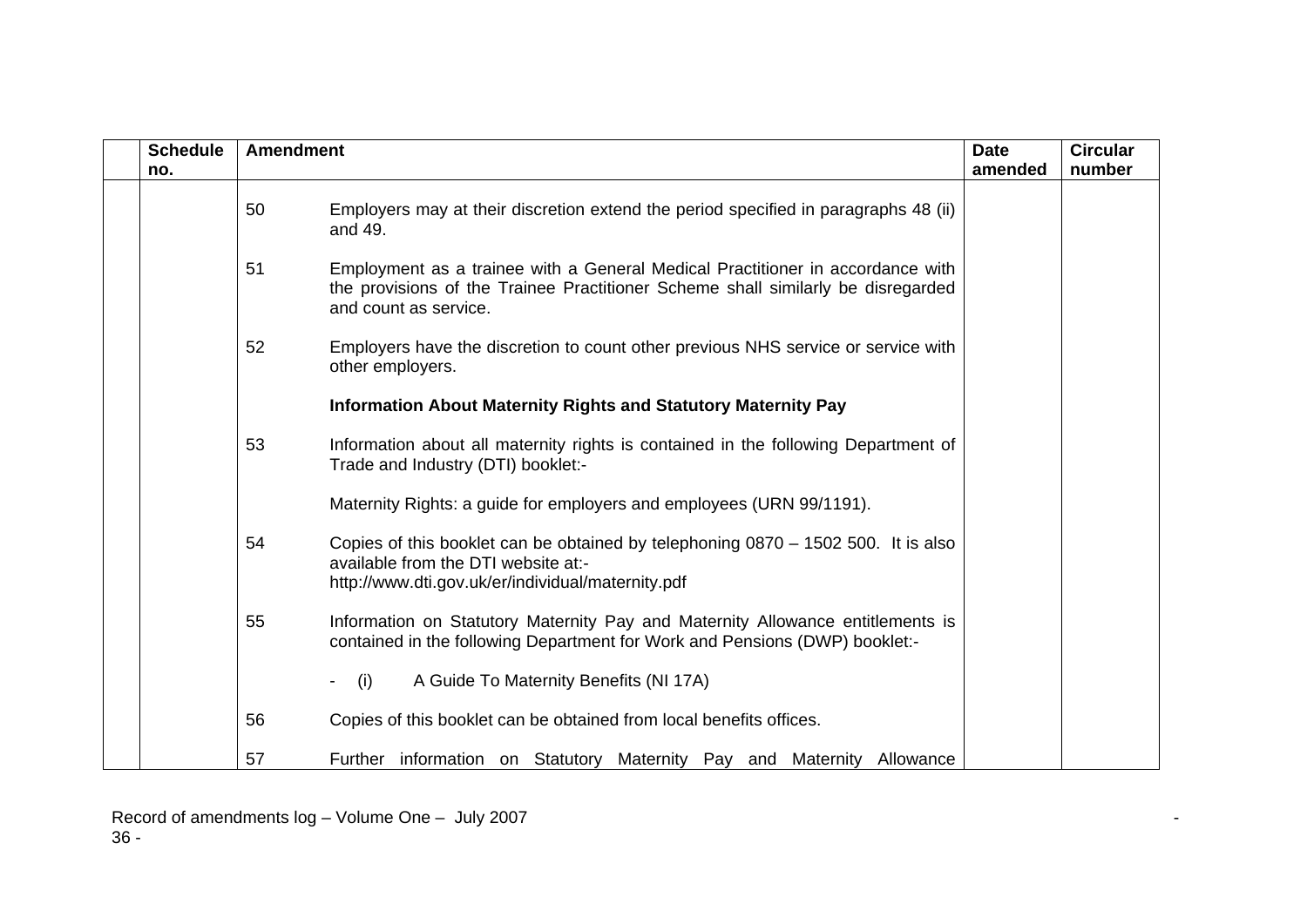|    | <b>Schedule</b> | <b>Amendment</b>                                                                                                                                                                                                                                                                                               | <b>Date</b>    | <b>Circular</b>   |
|----|-----------------|----------------------------------------------------------------------------------------------------------------------------------------------------------------------------------------------------------------------------------------------------------------------------------------------------------------|----------------|-------------------|
|    | no.             |                                                                                                                                                                                                                                                                                                                | amended        | number            |
|    |                 | entitlements is also available on the DWP website at:-<br>http://www.dwp.gov.uk/lifeevent/famchild/ind<br>58<br>Further information for new and expectant mothers at work is available on the<br>Health and Safety Executive website at:-<br>www.hse.gov.uk                                                    |                |                   |
| 26 | Schedule<br>25  | <b>Schedule 25</b><br><b>Employment Break Scheme (Temporary Schedule)</b>                                                                                                                                                                                                                                      | 1 June<br>2005 | PC(M&D)<br>4/2005 |
|    |                 | <b>General</b>                                                                                                                                                                                                                                                                                                 |                |                   |
|    |                 | 1.<br>NHS employers should provide all staff with access to an employment break scheme.                                                                                                                                                                                                                        |                |                   |
|    |                 | 2.<br>The scheme should be agreed between employers and local staff representatives.                                                                                                                                                                                                                           |                |                   |
|    |                 | The scheme should be viewed with others, particularly those relating to flexible<br>3.<br>working, balancing work and personal life, and provisions for carers, as part of the<br>commitment to arrangements which enable employees to balance paid work with their<br>other commitments and responsibilities. |                |                   |
|    |                 | The scheme should also enable employers to attract and retain the experience of staff<br>4.<br>consistent with the NHS commitment to the provision of high quality healthcare.                                                                                                                                 |                |                   |
|    |                 | 5.<br>The scheme should provide for people to take a longer period away from work than<br>that provided for by the parental leave and other leave arrangements.                                                                                                                                                |                |                   |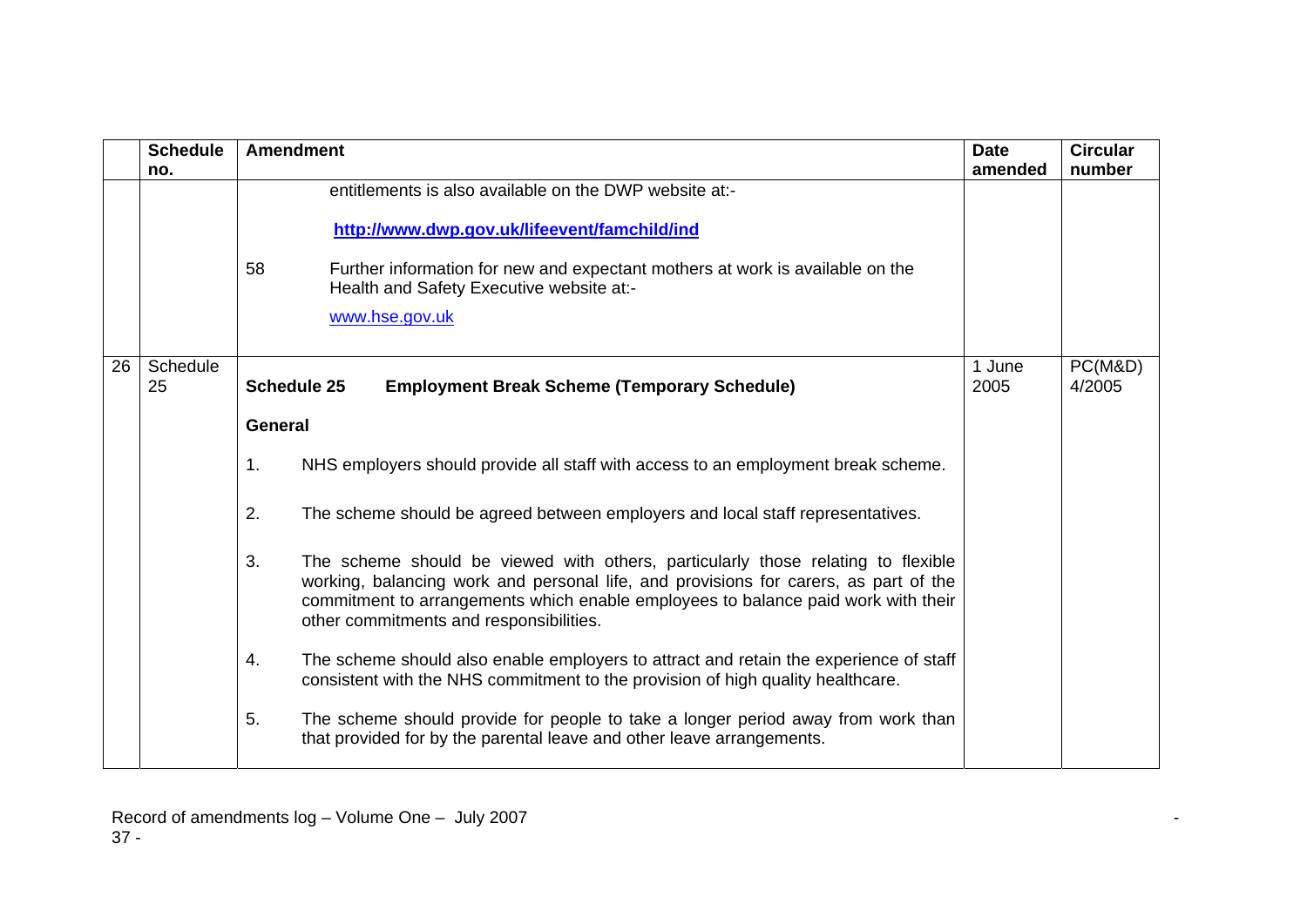| <b>Schedule</b> | <b>Amendment</b>                                                                                                                                                                                                                                                                             | <b>Date</b> | <b>Circular</b> |
|-----------------|----------------------------------------------------------------------------------------------------------------------------------------------------------------------------------------------------------------------------------------------------------------------------------------------|-------------|-----------------|
| no.             | <b>Scope</b>                                                                                                                                                                                                                                                                                 | amended     | number          |
|                 | The scheme should explicitly cover the main reasons for which employment breaks<br>6.<br>can be used, including childcare, eldercare, care for another dependant, training,<br>study leave or work abroad. It should also indicate that other reasons will be<br>considered on their merits. |             |                 |
|                 | 7.<br>People on employment breaks will not normally be allowed to take up paid<br>employment with another employer except where, for example, work overseas or<br>charitable work could broaden experience. In such circumstances written authority<br>from the employer would be necessary. |             |                 |
|                 | <b>Eligibility</b>                                                                                                                                                                                                                                                                           |             |                 |
|                 | 8.<br>The employment break scheme should normally be open to all employees who have a<br>minimum of twelve months' service.                                                                                                                                                                  |             |                 |
|                 | 9.<br>Applications should be submitted in writing and notice periods should be clearly stated<br>in an agreement between the employee and employer.                                                                                                                                          |             |                 |
|                 | <b>Length of Break</b>                                                                                                                                                                                                                                                                       |             |                 |
|                 | The maximum length of break should be five years.<br>10.                                                                                                                                                                                                                                     |             |                 |
|                 | Breaks should be able to be taken either as a single period or as more than one<br>11.<br>period.                                                                                                                                                                                            |             |                 |
|                 | 12.<br>The minimum length of break should be three months.                                                                                                                                                                                                                                   |             |                 |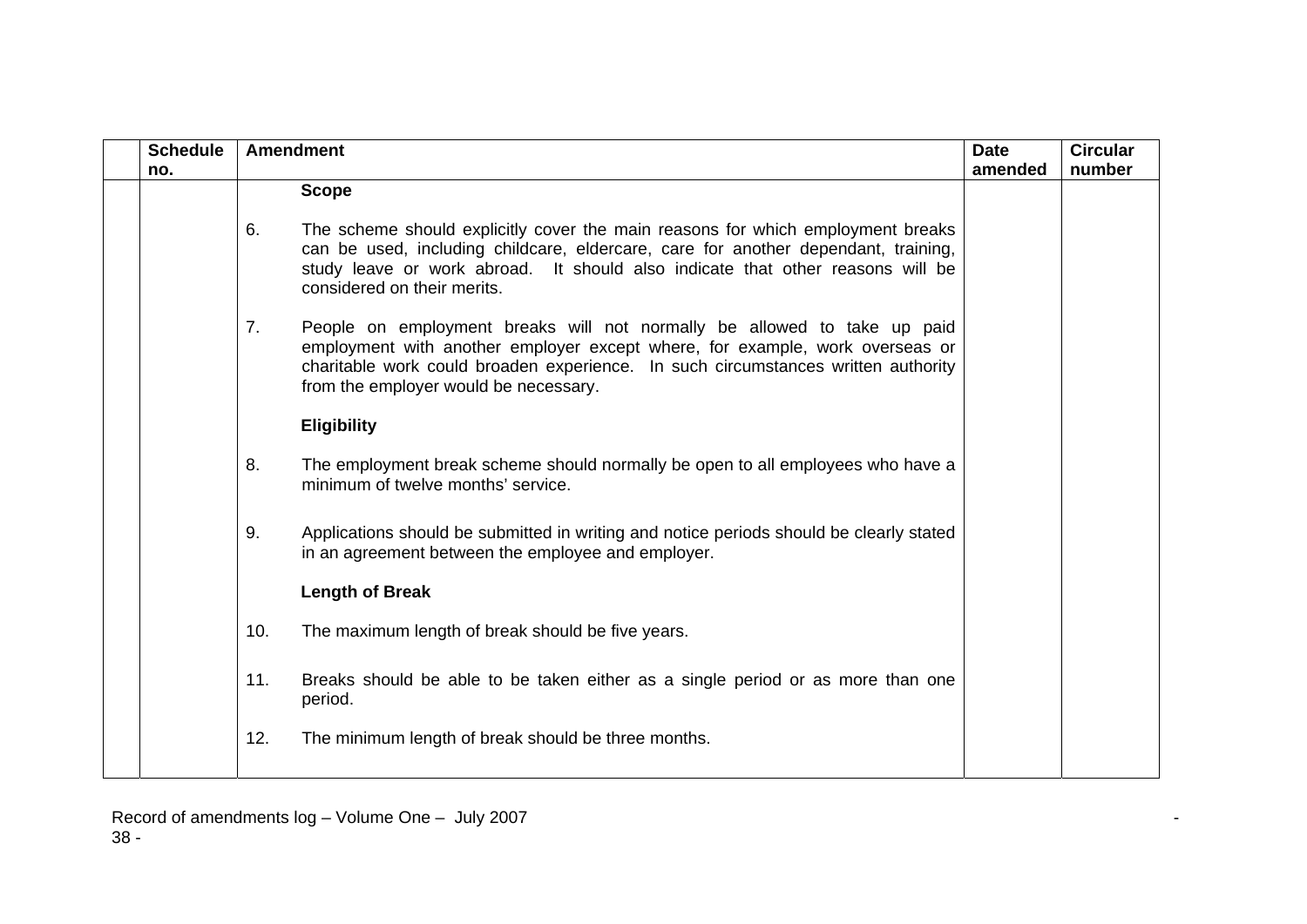| <b>Schedule</b><br>no. |     | <b>Amendment</b>                                                                                                                                                                                                                                    | <b>Date</b><br>amended | <b>Circular</b><br>number |
|------------------------|-----|-----------------------------------------------------------------------------------------------------------------------------------------------------------------------------------------------------------------------------------------------------|------------------------|---------------------------|
|                        | 13. | The length of any break should balance the needs of the applicant with the needs of<br>the service.                                                                                                                                                 |                        |                           |
|                        | 14. | The scheme should have provision for breaks to be extended with appropriate notice,<br>or for early return from breaks.                                                                                                                             |                        |                           |
|                        | 15. | All breaks should be subject to an agreement between the employer and applicant<br>before the break begins. The agreement should cover:                                                                                                             |                        |                           |
|                        |     | the effect of the break on various entitlements related to length of service;                                                                                                                                                                       |                        |                           |
|                        |     | a guarantee that, if the applicant returns to work within one year, the same job<br>will be available, as far as is reasonably practicable;                                                                                                         |                        |                           |
|                        |     | if the break is longer than one year, the applicant may return to as similar a job<br>as possible;                                                                                                                                                  |                        |                           |
|                        |     | return to work at the equivalent salary level, reflecting increases awarded<br>during the break;                                                                                                                                                    |                        |                           |
|                        |     | the notice period required before the return to work should be two months if the<br>break is less than a year and six months if the break is more than a year;                                                                                      |                        |                           |
|                        |     | arrangements for keeping in touch during the break;                                                                                                                                                                                                 |                        |                           |
|                        |     | requirements on the applicant to keep up to date with their relevant<br>professional registration needs, including attendance at specified training<br>courses and conferences, and any assistance the employer may give in the<br>support of this; |                        |                           |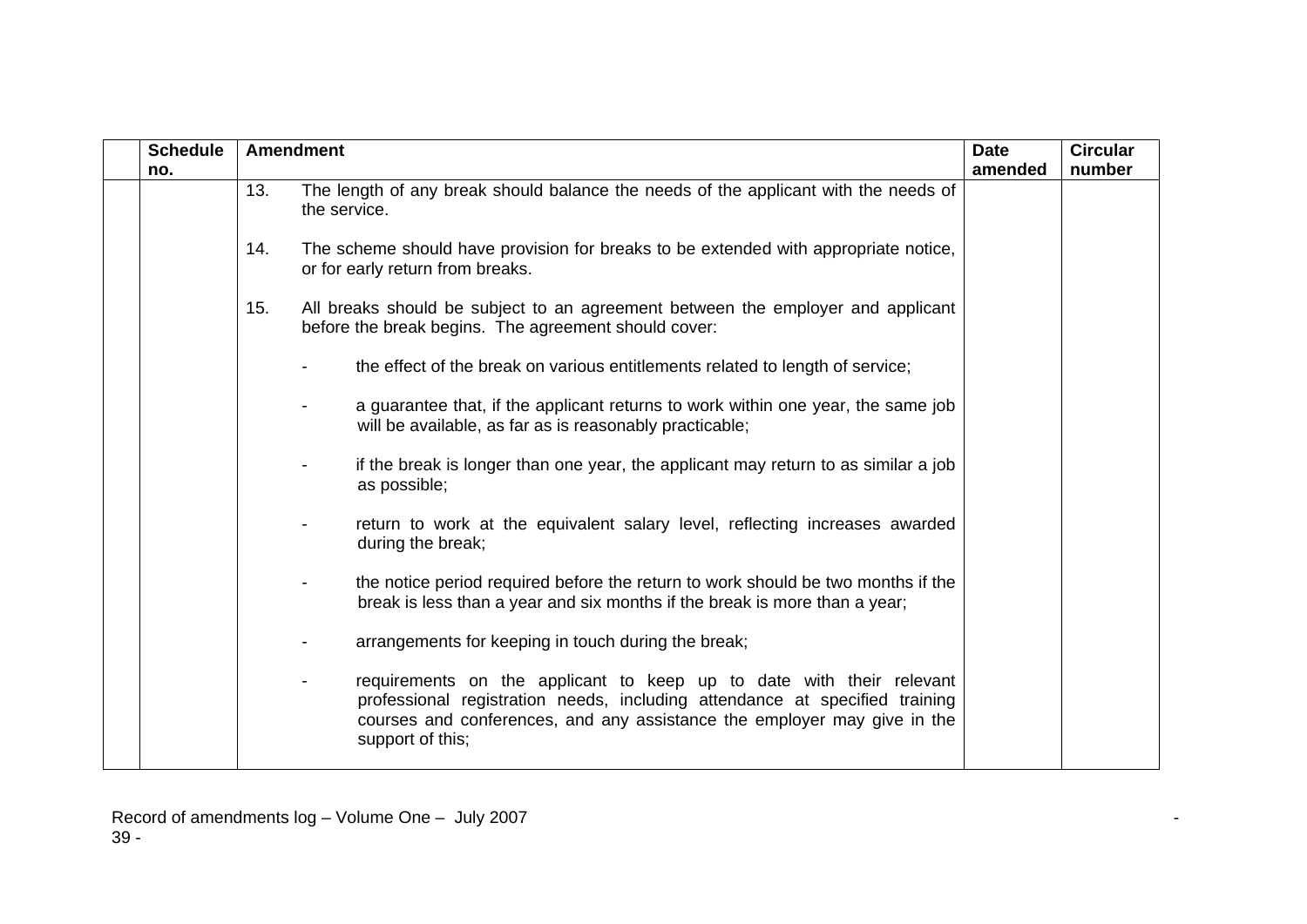| <b>Schedule</b> |     | <b>Amendment</b>                                                                                                                                                                  | <b>Date</b> | <b>Circular</b> |
|-----------------|-----|-----------------------------------------------------------------------------------------------------------------------------------------------------------------------------------|-------------|-----------------|
| no.             |     |                                                                                                                                                                                   | amended     | number          |
|                 |     | training arrangements for re-induction to work;                                                                                                                                   |             |                 |
|                 |     | any other conditions required either by the employer or the applicant.                                                                                                            |             |                 |
|                 |     | <b>Return to Work</b>                                                                                                                                                             |             |                 |
|                 | 16. | Applicants should not have to resign to take an employment break, although there will<br>be a change to the contract of employment.                                               |             |                 |
|                 | 17. | The period of the break should count toward continuous employment for statutory<br>purposes.                                                                                      |             |                 |
|                 | 18. | Other provisions depending upon length of service, i.e. pensions, contractual<br>redundancy payments, leave entitlements etc, should be suspended for the period of<br>the break. |             |                 |
|                 |     | <b>Appeals</b>                                                                                                                                                                    |             |                 |
|                 | 19. | Applicants should be entitled to a written reason for the refusal of any application.                                                                                             |             |                 |
|                 | 20. | Applicants may resort to the grievance procedure if a request for a break is refused.                                                                                             |             |                 |
|                 |     | <b>Monitoring and Review</b>                                                                                                                                                      |             |                 |
|                 | 21. | All records of applications and decisions should be kept for a minimum of twelve<br>months.                                                                                       |             |                 |
|                 | 22. | The operation of the scheme should be monitored annually by employers in<br>partnership with local staff representatives.                                                         |             |                 |

Record of amendments log – Volume One – July 2007 - 40 -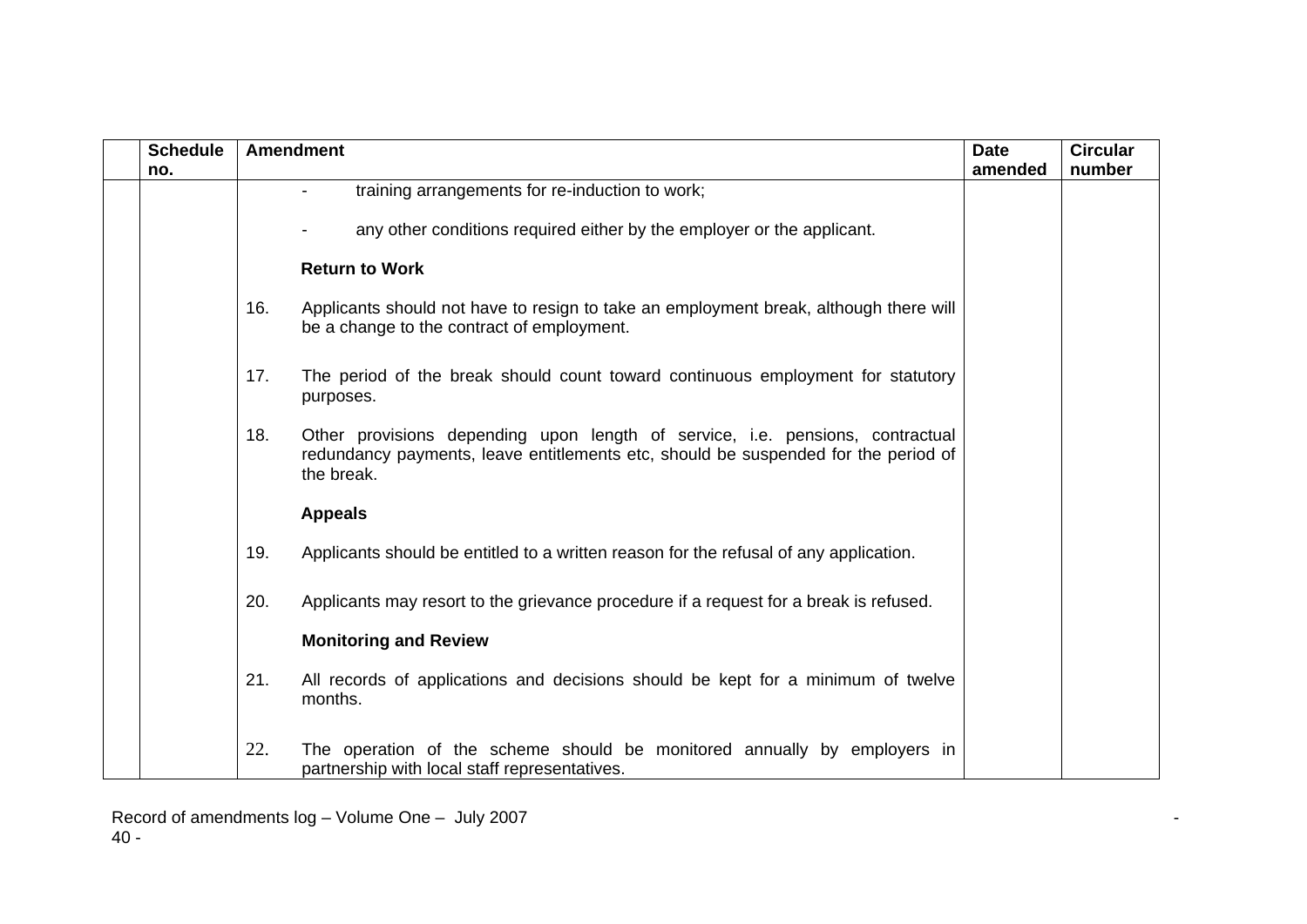|    | <b>Schedule</b>               | <b>Amendment</b>                                                                                                                                                                                                                                                                                                                                                                                                                                                                                                                                                                                                                                                                                                                                                                 | <b>Date</b>     | <b>Circular</b>                       |
|----|-------------------------------|----------------------------------------------------------------------------------------------------------------------------------------------------------------------------------------------------------------------------------------------------------------------------------------------------------------------------------------------------------------------------------------------------------------------------------------------------------------------------------------------------------------------------------------------------------------------------------------------------------------------------------------------------------------------------------------------------------------------------------------------------------------------------------|-----------------|---------------------------------------|
|    | no.                           |                                                                                                                                                                                                                                                                                                                                                                                                                                                                                                                                                                                                                                                                                                                                                                                  | amended         | number                                |
| 27 | Front<br>$Page -$<br>Contents | Insert<br>Schedule 26 Redundancy Pay (Temporary Schedule)                                                                                                                                                                                                                                                                                                                                                                                                                                                                                                                                                                                                                                                                                                                        | 1 March<br>2007 | Pay<br>Circular<br>$(M&D)$ 1/<br>2007 |
| 28 | Schedule<br>19                | Paragraph 9<br>Replace<br>If a consultant's employment is terminated because of redundancy within the meaning of<br>section 139 of the Employment Rights Act 1996, or the circumstances described in section 45<br>of the General Council Conditions of Service, then provided that her or she has two years or<br>more continuous service, entitlement will be in accordance with section 45 of the General<br><b>Council Conditions.</b><br>With<br>If a consultant's employment is terminated because of redundancy within the meaning of<br>section 39 of the Employment Rights Act 1996, or in the circumstances described in Schedule<br>26, then provided that he or she has two years or more continuous service, entitlement will be<br>in accordance with Schedule 26. | 1 March<br>2007 | Pay<br>Circular<br>(M&D) 1/<br>2007   |
| 29 | Schedule<br>20                | Deletion of reference to:<br>S 45 Arrangements for Redundancy Payments<br>Insertion of wording:<br>NB – Please note that Redundancy Pay arrangements are now covered in Temporary<br>Schedule 26                                                                                                                                                                                                                                                                                                                                                                                                                                                                                                                                                                                 | 1 March<br>2007 | Pay<br>Circular<br>(M&D) 1/<br>2007   |
| 30 | Schedule                      | Table 1 - Application of Schedules to Honorary Consultant Posts                                                                                                                                                                                                                                                                                                                                                                                                                                                                                                                                                                                                                                                                                                                  | 1 March         | Pay                                   |

Record of amendments log – Volume One – July 2007 - 41 -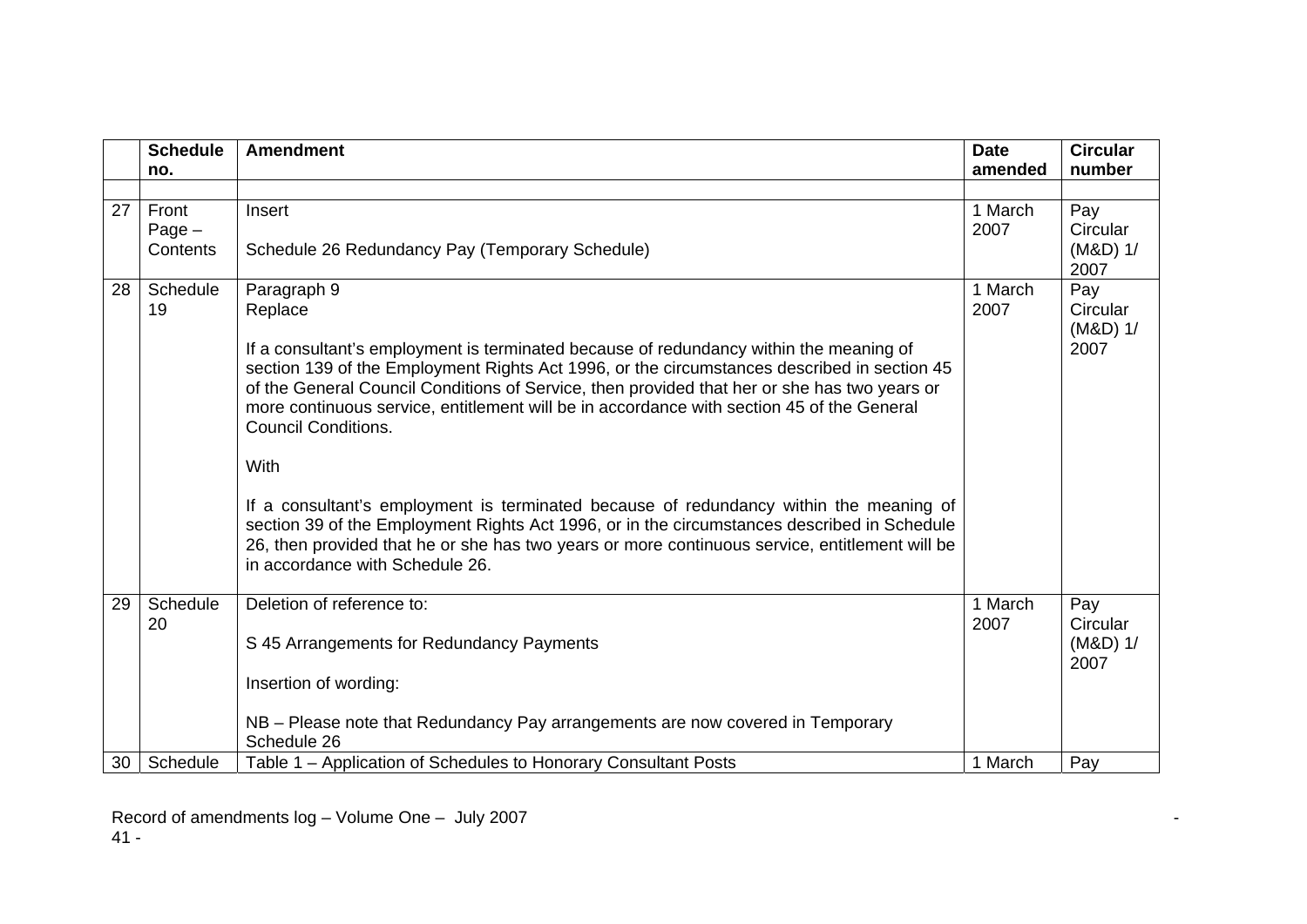|    | <b>Schedule</b> | <b>Amendment</b>                                                                                                                                                                                                                                                                                                                                                                                                                                                                                                                                                                                                                                                                                                                                                                                                                                                                                                                                                                                                                                                                                                                                                                                                                                                                                                                                                                                                                                                                                                                                                                                                                                                                                   | <b>Date</b>     | <b>Circular</b>                     |
|----|-----------------|----------------------------------------------------------------------------------------------------------------------------------------------------------------------------------------------------------------------------------------------------------------------------------------------------------------------------------------------------------------------------------------------------------------------------------------------------------------------------------------------------------------------------------------------------------------------------------------------------------------------------------------------------------------------------------------------------------------------------------------------------------------------------------------------------------------------------------------------------------------------------------------------------------------------------------------------------------------------------------------------------------------------------------------------------------------------------------------------------------------------------------------------------------------------------------------------------------------------------------------------------------------------------------------------------------------------------------------------------------------------------------------------------------------------------------------------------------------------------------------------------------------------------------------------------------------------------------------------------------------------------------------------------------------------------------------------------|-----------------|-------------------------------------|
|    | no.             |                                                                                                                                                                                                                                                                                                                                                                                                                                                                                                                                                                                                                                                                                                                                                                                                                                                                                                                                                                                                                                                                                                                                                                                                                                                                                                                                                                                                                                                                                                                                                                                                                                                                                                    | amended         | number                              |
|    | 23              | Insert<br>Schedule 26 Redundancy Pay Shall not apply                                                                                                                                                                                                                                                                                                                                                                                                                                                                                                                                                                                                                                                                                                                                                                                                                                                                                                                                                                                                                                                                                                                                                                                                                                                                                                                                                                                                                                                                                                                                                                                                                                               | 2007            | Circular<br>(M&D) 1/<br>2007        |
| 31 | Schedule<br>26  | Insert<br><b>Schedule 26 Redundancy pay (Temporary Schedule)</b><br>This section sets out the arrangements for redundancy pay for employees dismissed by<br>1.<br>reason of redundancy who, at the date of termination of their contract, have at least 104<br>weeks of continuous full-time or part-time service. These take effect from 1 October<br>2006. It also sets out the arrangements for early retirement on grounds of redundancy<br>and in the interests of the service for those who are members of the NHS pension<br>scheme and have at least two years continuous full time or part time service and two<br>years qualifying membership in the NHS pension scheme. Pension changes take effect<br>from 1 December 2006. It further sets out transitional arrangements from 1 December<br>2006 to 30 September 2011 for staff aged over 50 at the time of redundancy who are<br>members of the NHS Pension scheme with at least five year's pensionable service.<br><b>Definition of Redundancy</b><br>The Employment Rights Act 1996 Section 139 states that redundancy arises when<br>2.<br>employees are dismissed in the following circumstances:<br>"where the employer has ceased, or intends to cease, to carry on the business for the<br>$\bullet$<br>purposes of which the employee was employed; or where the employer has ceased,<br>or intends to cease, to carry on the business in the place where the employee was so<br>employed; or<br>where the requirements of the business for employees to carry out work of a particular<br>$\bullet$<br>kind, in the place where they were so employed, have ceased or diminished or are<br>expected to cease or diminish". | 1 March<br>2007 | Pay<br>Circular<br>(M&D) 1/<br>2007 |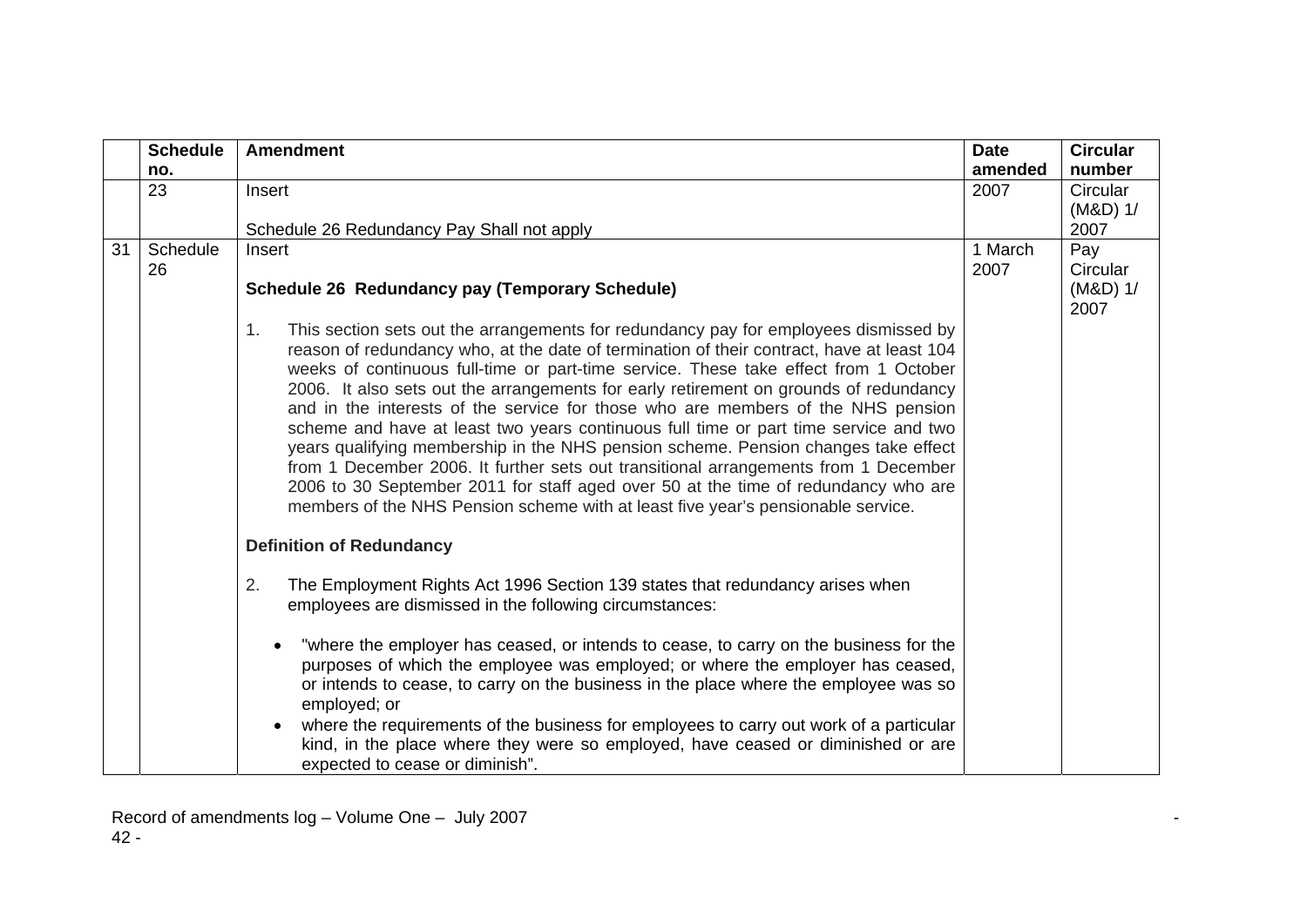| <b>Schedule</b><br>no. | <b>Amendment</b>                                                                                                                                                                                                                                                                                                                                                                                                                                                                                                                                                                                                                                                                                                                                                                                               | <b>Date</b><br>amended | <b>Circular</b><br>number |
|------------------------|----------------------------------------------------------------------------------------------------------------------------------------------------------------------------------------------------------------------------------------------------------------------------------------------------------------------------------------------------------------------------------------------------------------------------------------------------------------------------------------------------------------------------------------------------------------------------------------------------------------------------------------------------------------------------------------------------------------------------------------------------------------------------------------------------------------|------------------------|---------------------------|
|                        | <b>Qualification for a Redundancy Payment</b>                                                                                                                                                                                                                                                                                                                                                                                                                                                                                                                                                                                                                                                                                                                                                                  |                        |                           |
|                        | 3.<br>To qualify for a redundancy payment, the member of staff must be an employee,<br>working under a contract of employment for an NHS employer. 'NHS employer' means<br>NHS trusts, primary care trusts, strategic health authorities and special health<br>authorities and any predecessor or successor body. Non executive directors of NHS<br>organisations do not qualify. Contracts of employment may be written or verbal, and can<br>be for a fixed period or be continuous. In law, employees have a contract as soon as<br>they start work and in accepting and undertaking the work required they accept the<br>terms and conditions offered by the employer. To qualify for a redundancy payment the<br>employee must also have at least 104 weeks of continuous full time or part time service. |                        |                           |
|                        | <b>Definition of Continuous Service</b>                                                                                                                                                                                                                                                                                                                                                                                                                                                                                                                                                                                                                                                                                                                                                                        |                        |                           |
|                        | 4.<br>"Continuous service" means full-time or part-time employment with the present or any<br>previous NHS Employer. If with more than one NHS employer, there must not have<br>been a break of more than a week (measured Sunday to Saturday) between<br>employments.                                                                                                                                                                                                                                                                                                                                                                                                                                                                                                                                         |                        |                           |
|                        | <b>Definition of Reckonable Service</b>                                                                                                                                                                                                                                                                                                                                                                                                                                                                                                                                                                                                                                                                                                                                                                        |                        |                           |
|                        | 5.<br>"Reckonable service" for the purposes of an NHS redundancy payment, which is<br>calculated on the basis of the service up to the date of termination of the contract,<br>means continuous full-time or part-time employment with the present or any previous<br>NHS employer but with the following additions:                                                                                                                                                                                                                                                                                                                                                                                                                                                                                           |                        |                           |
|                        | where there has been a break in service of 12 months or less the period of<br>$\bullet$<br>employment prior to the break will count as reckonable service;<br>periods of employment as a trainee with a general medical practitioner in                                                                                                                                                                                                                                                                                                                                                                                                                                                                                                                                                                        |                        |                           |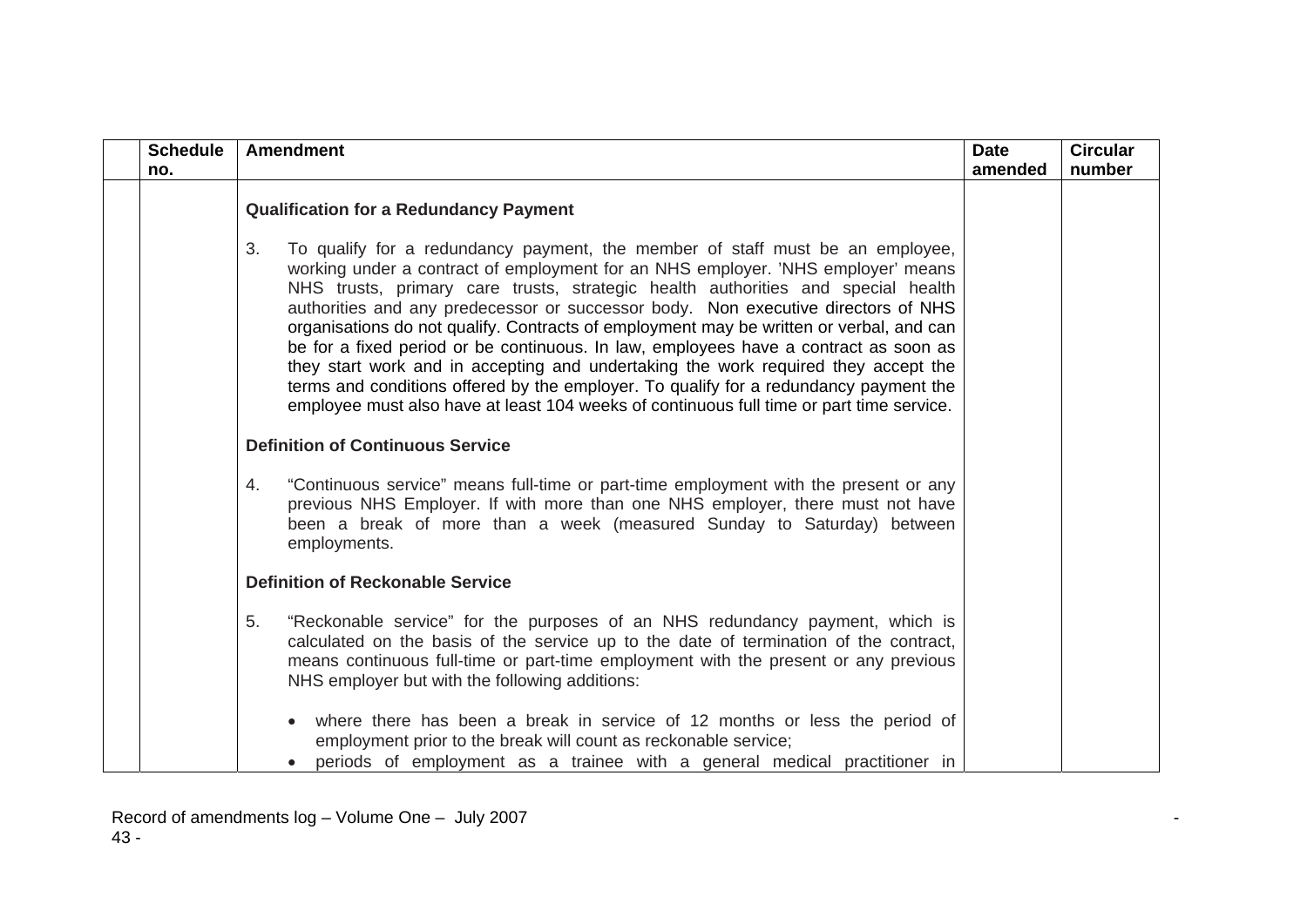| <b>Schedule</b> | <b>Amendment</b>                                                                                                                                                                                                                                                                                                                                                                                               | <b>Date</b> | <b>Circular</b> |
|-----------------|----------------------------------------------------------------------------------------------------------------------------------------------------------------------------------------------------------------------------------------------------------------------------------------------------------------------------------------------------------------------------------------------------------------|-------------|-----------------|
| no.             | accordance with the provisions of the Trainee Practitioner Scheme will count as<br>reckonable service;<br>at employer discretion, any period or periods of employment with employers outside<br>the NHS where these are judged to be relevant to NHS employment can be included<br>in reckonable service.                                                                                                      | amended     | number          |
|                 | The following employment will not count as reckonable service:<br>6.<br>• employment that has been taken into account for the purposes of a previous<br>redundancy, or loss of office payment by an NHS employer;<br>where the employee has previously been given pension benefits, any employment<br>$\bullet$<br>that has been taken into account for the purposes of those pension benefits.                |             |                 |
|                 | <b>Definition of a Months Pay</b>                                                                                                                                                                                                                                                                                                                                                                              |             |                 |
|                 | 7.<br>"Months pay" means whichever is the more beneficial of the following calculations:                                                                                                                                                                                                                                                                                                                       |             |                 |
|                 | • 4.35 times a week's pay calculated in accordance with the provisions of Section 221<br>to 229 of the Employment Rights Act 1996;<br>an amount equal to $1/12th$ of the annual salary in payment at the date of termination<br>of employment.                                                                                                                                                                 |             |                 |
|                 | <b>Calculation of Redundancy Payment</b>                                                                                                                                                                                                                                                                                                                                                                       |             |                 |
|                 | The redundancy payment will take the form of a lump sum, dependent on the<br>8.<br>employee's reckonable service at the date of termination of employment. The lump sum<br>will be calculated on the basis of one month's pay for each complete year of reckonable<br>service subject to a minimum of two years (104 weeks) continuous service and a<br>maximum of 24 year's reckonable service being counted. |             |                 |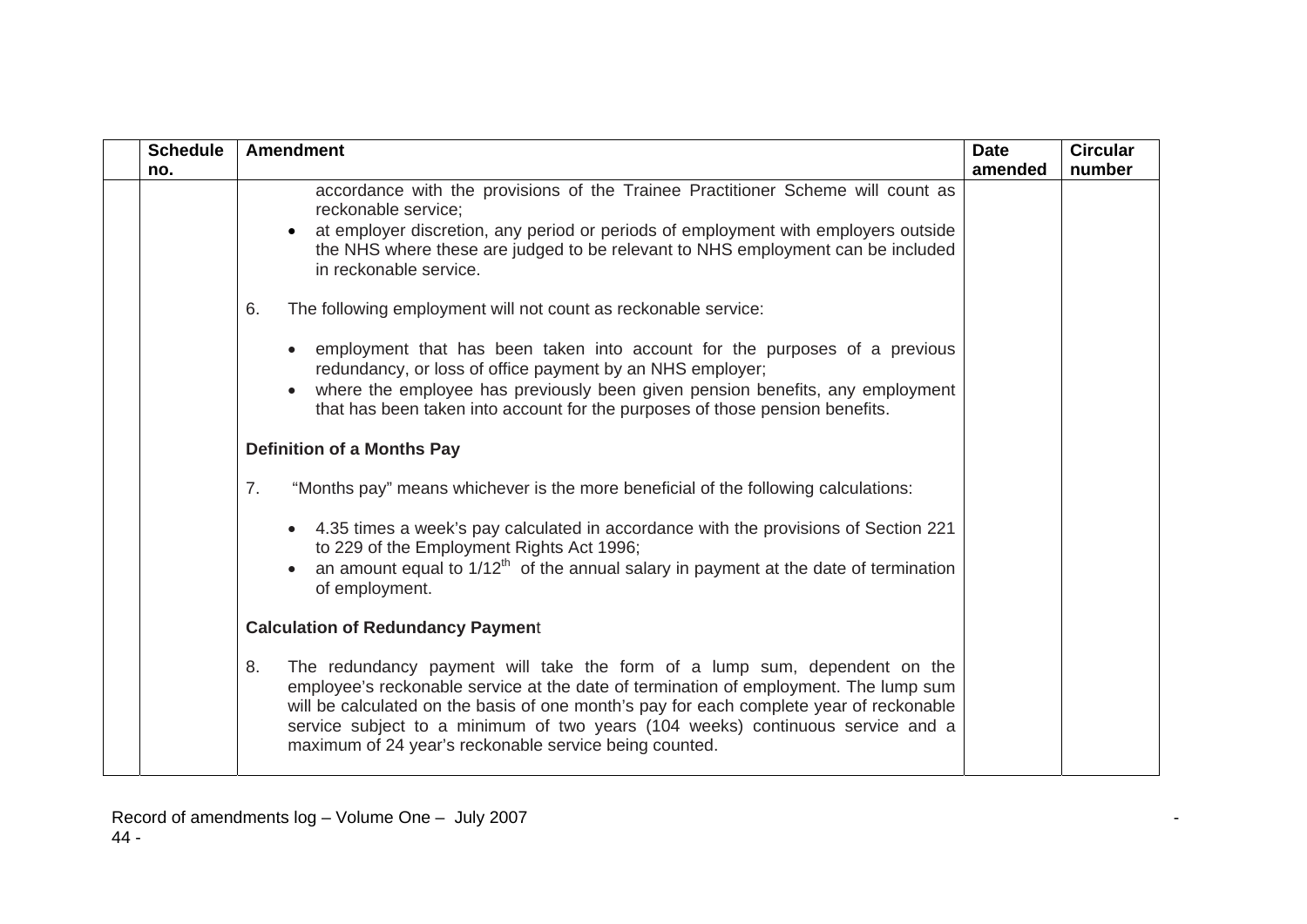| <b>Schedule</b> | <b>Amendment</b>                                                                                                                                                                                                                                                                                                                                                                                                                                                                                                                                                                                                                                                      | <b>Date</b> | <b>Circular</b> |
|-----------------|-----------------------------------------------------------------------------------------------------------------------------------------------------------------------------------------------------------------------------------------------------------------------------------------------------------------------------------------------------------------------------------------------------------------------------------------------------------------------------------------------------------------------------------------------------------------------------------------------------------------------------------------------------------------------|-------------|-----------------|
| no.             |                                                                                                                                                                                                                                                                                                                                                                                                                                                                                                                                                                                                                                                                       | amended     | number          |
|                 | 9.<br>Fractions of a year of reckonable service will not be taken into account.                                                                                                                                                                                                                                                                                                                                                                                                                                                                                                                                                                                       |             |                 |
|                 | Early Retirement on Grounds of Redundancy for Employees entitled to pension<br><b>benefits</b>                                                                                                                                                                                                                                                                                                                                                                                                                                                                                                                                                                        |             |                 |
|                 | <b>Qualification Criteria</b>                                                                                                                                                                                                                                                                                                                                                                                                                                                                                                                                                                                                                                         |             |                 |
|                 | Members of the NHS Pension Scheme who are made redundant and meet the<br>10.<br>conditions set out above in paragraphs 3 to 6, may choose to retire early without<br>reduction in the value of pension benefits as an alternative to receiving the full lump sum<br>benefit set out in paragraph 8. To qualify for early retirement the member of staff must:<br>Be a member of the NHS Pension Scheme;<br>$\bullet$                                                                                                                                                                                                                                                  |             |                 |
|                 | Have at least two years' continuous service and two years' qualifying membership;<br>$\bullet$<br>Have reached the minimum pension age. The Finance Act 2004 allows for protection<br>of a minimum pension age of 50 for members who had the right to take reduced<br>benefits at that age on 5 April 2006. This protection may continue as long as<br>members retiring early after 6 April 2010 take all their benefits payable under<br>scheme rules. In the NHS Scheme, for those without this protection, members who<br>first joined and some who returned to the scheme after 6 April 2006, minimum<br>pension age will change from 50 to 55 from 6 April 2010. |             |                 |
|                 | <b>Definition of Qualifying Membership</b>                                                                                                                                                                                                                                                                                                                                                                                                                                                                                                                                                                                                                            |             |                 |
|                 | 11. 'Qualifying membership' is membership that counts towards entitlement for benefits.<br>Pensionable membership is membership that counts when benefits are calculated. This<br>may be different from reckonable service for the purposes of a redundancy payment as<br>it can include pensionable service from previous periods of employment with the NHS or<br>another employer and periods of part time working.                                                                                                                                                                                                                                                |             |                 |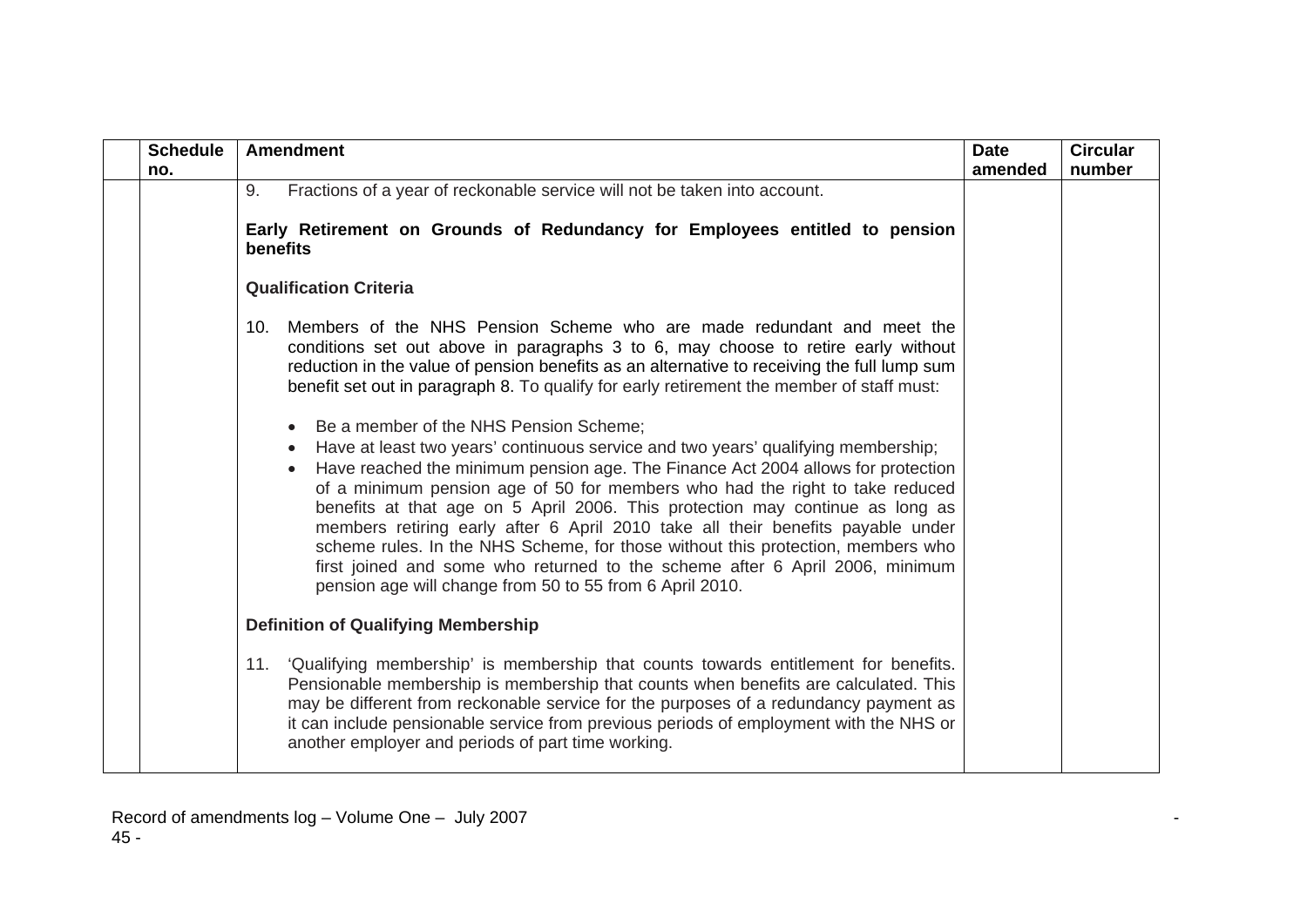| <b>Schedule</b> | <b>Amendment</b>                                                                                                                                                                                                                                                                                                                                                                                                                                                                                                                                                                                                                                                                                                                                                                                                                                                                            | <b>Date</b> | <b>Circular</b> |
|-----------------|---------------------------------------------------------------------------------------------------------------------------------------------------------------------------------------------------------------------------------------------------------------------------------------------------------------------------------------------------------------------------------------------------------------------------------------------------------------------------------------------------------------------------------------------------------------------------------------------------------------------------------------------------------------------------------------------------------------------------------------------------------------------------------------------------------------------------------------------------------------------------------------------|-------------|-----------------|
| no.             |                                                                                                                                                                                                                                                                                                                                                                                                                                                                                                                                                                                                                                                                                                                                                                                                                                                                                             | amended     | number          |
|                 | Use of Redundancy Payment to pay for Early Retirement                                                                                                                                                                                                                                                                                                                                                                                                                                                                                                                                                                                                                                                                                                                                                                                                                                       |             |                 |
|                 | If the redundant member of staff chooses to take early retirement with an unreduced<br>12.<br>pension under these arrangements, they will receive immediately the full value of their<br>qualifying pension benefits at the point of redundancy without the actuarial reduction<br>that would occur with voluntary early retirement. Their employer will pay the relevant<br>NHS pension scheme a sum equivalent to the capitalised cost of paying the pension<br>and lump sum early; either as one payment or in five instalments.                                                                                                                                                                                                                                                                                                                                                         |             |                 |
|                 | This sum will be paid from the lump sum redundancy payment that otherwise would<br>13.<br>have been paid to the employee. If the cost to the employer of paying by single payment<br>for early retirement is less than the value of the redundancy payment that the member<br>would have received under paragraph 8 then the redundant employee will also receive<br>from the employer a redundancy payment equivalent to the difference between the two<br>sums. The cost to the employer would therefore normally be the same as if the<br>employee had chosen to take a redundancy payment without unreduced early<br>retirement. However, if the cost of early retirement is more than the redundancy<br>payment due, the employer will pay the additional cost. If the employer chooses to pay<br>in five instalments, the employer is responsible for the additional interest charge. |             |                 |
|                 | <b>Treatment of Concurrent Pensionable Employment</b>                                                                                                                                                                                                                                                                                                                                                                                                                                                                                                                                                                                                                                                                                                                                                                                                                                       |             |                 |
|                 | 14. Where there is concurrent pensionable employment, members may choose between:                                                                                                                                                                                                                                                                                                                                                                                                                                                                                                                                                                                                                                                                                                                                                                                                           |             |                 |
|                 | • Ceasing all pensionable employment and taking early retirement on the terms set<br>out below in respect of each employment in which case they cannot be pensionable<br>again in the current scheme (normal pension age of 60). (An employment may<br>continue if it is not more than 16 hours a week, without affecting the payment of<br>enhanced benefits, but it will not be pensionable in the scheme) and:<br>Taking benefits only in respect of the employment that is being terminated, in which                                                                                                                                                                                                                                                                                                                                                                                   |             |                 |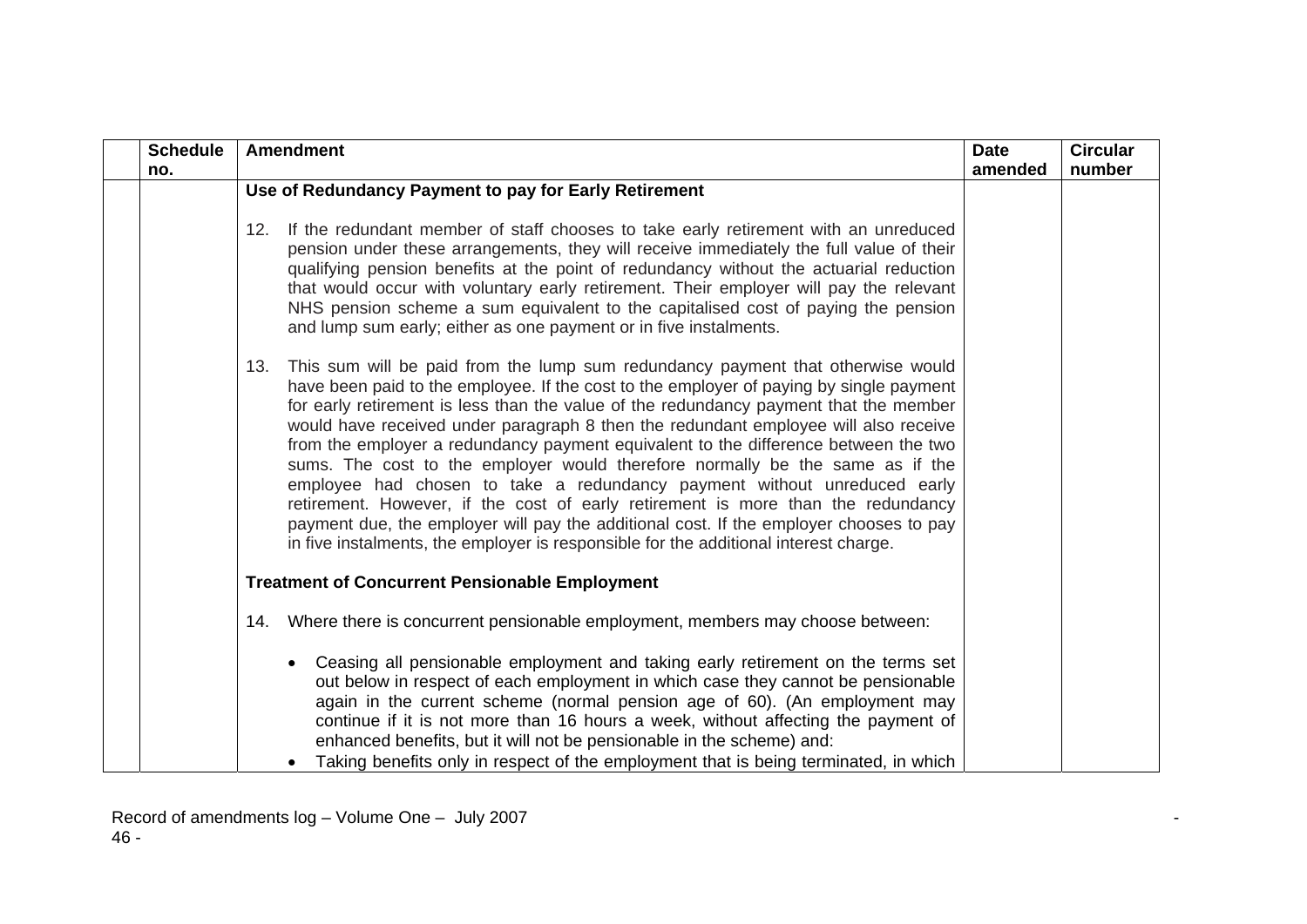| <b>Schedule</b> | <b>Amendment</b>                                                                                                                                                                                                                                                                                                                                                                                             | <b>Date</b> | <b>Circular</b> |
|-----------------|--------------------------------------------------------------------------------------------------------------------------------------------------------------------------------------------------------------------------------------------------------------------------------------------------------------------------------------------------------------------------------------------------------------|-------------|-----------------|
| no.             |                                                                                                                                                                                                                                                                                                                                                                                                              | amended     | number          |
|                 | case they can continue being pensionable in other employments. After 6 April 2010,<br>this will not apply if taking benefits under the age of 55.                                                                                                                                                                                                                                                            |             |                 |
|                 | Members with concurrent practitioner and non-practitioner employments, who<br>choose to cease all pensionable employments, will receive only their non-practitioner<br>benefits on redundancy grounds. Where appropriate, benefits for practitioner<br>membership may be taken on an early retirement basis with an actuarial reduction or<br>preserved for payment at age 60.                               |             |                 |
|                 | The employer who authorises early retirement will be responsible for the pension costs<br>15.<br>accruing from other terminating employment. If a member returns to work after taking<br>their pension, their pension will be abated, if the combined value of their pension and<br>salary is greater than they earned prior to retirement. This will continue until they reach<br>their normal pension age. |             |                 |
|                 | <b>Exclusion from eligibility</b>                                                                                                                                                                                                                                                                                                                                                                            |             |                 |
|                 | Employees shall not be entitled to redundancy payments or early retirement on grounds<br>16.<br>of redundancy if:                                                                                                                                                                                                                                                                                            |             |                 |
|                 | they are dismissed for reasons of misconduct, with or without notice; or                                                                                                                                                                                                                                                                                                                                     |             |                 |
|                 | at the date of the termination of the contract have obtained without a break, or with a<br>$\bullet$                                                                                                                                                                                                                                                                                                         |             |                 |
|                 | break not exceeding four weeks, suitable alternative employment with the same or<br>another NHS employer; or                                                                                                                                                                                                                                                                                                 |             |                 |
|                 | unreasonably refuse to accept or apply for suitable alternative employment with the<br>same or another NHS employer; or                                                                                                                                                                                                                                                                                      |             |                 |
|                 | leave their employment before expiry of notice, except if they are being released<br>early (see paragraphs 20 to 21 below); or                                                                                                                                                                                                                                                                               |             |                 |
|                 | are offered a renewal of contract (with the substitution of the new employer for the<br>previous NHS one);                                                                                                                                                                                                                                                                                                   |             |                 |
|                 | • where their employment is transferred to another public service employer who is not                                                                                                                                                                                                                                                                                                                        |             |                 |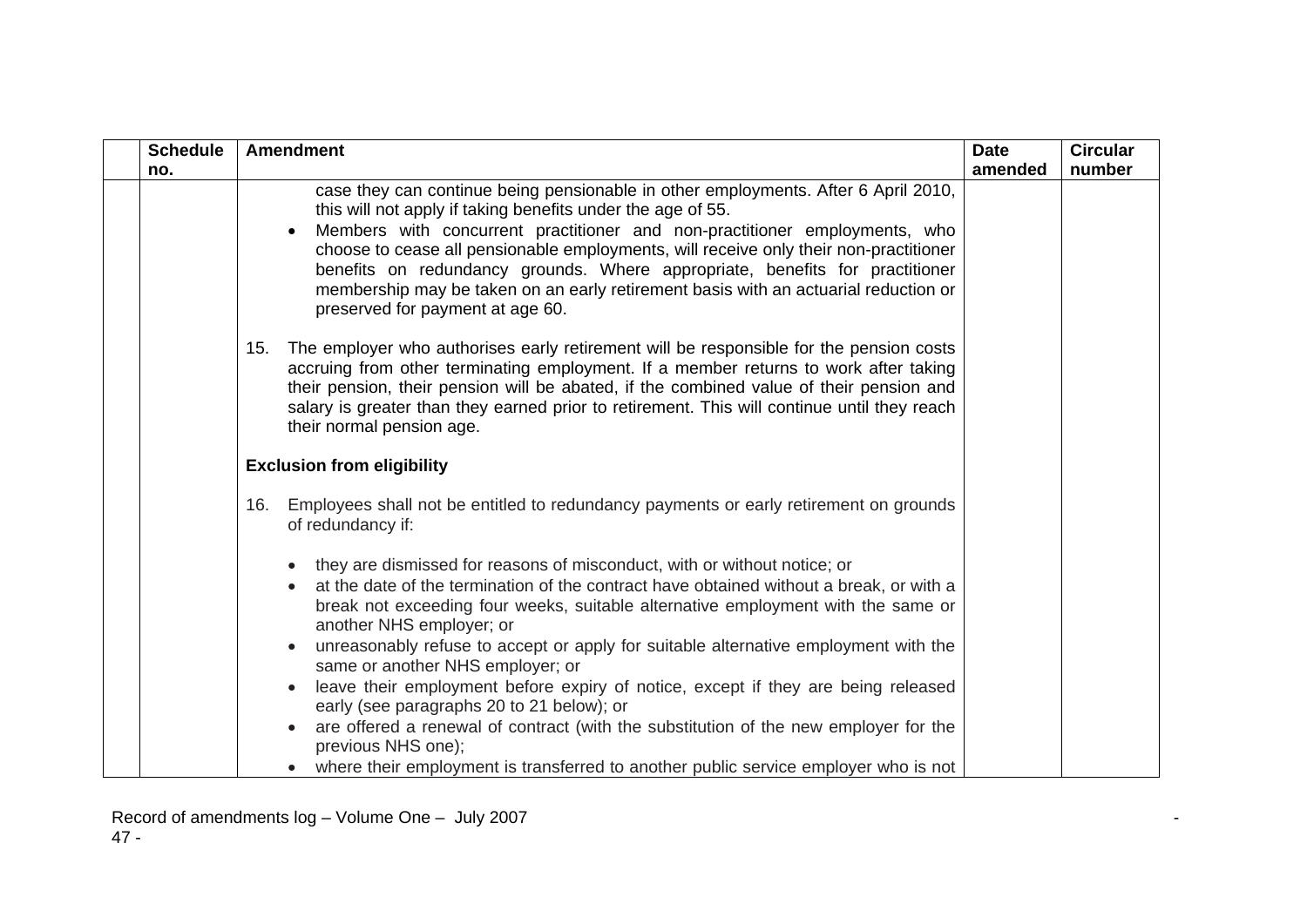| <b>Schedule</b> | <b>Amendment</b>                                                                                                                                                                                                                                                                                                                                                                                                                                                                                                                                                                                                                                                                                           | <b>Date</b> | <b>Circular</b> |
|-----------------|------------------------------------------------------------------------------------------------------------------------------------------------------------------------------------------------------------------------------------------------------------------------------------------------------------------------------------------------------------------------------------------------------------------------------------------------------------------------------------------------------------------------------------------------------------------------------------------------------------------------------------------------------------------------------------------------------------|-------------|-----------------|
| no.             |                                                                                                                                                                                                                                                                                                                                                                                                                                                                                                                                                                                                                                                                                                            | amended     | number          |
|                 | an NHS employer.                                                                                                                                                                                                                                                                                                                                                                                                                                                                                                                                                                                                                                                                                           |             |                 |
|                 | Suitable alternative employment                                                                                                                                                                                                                                                                                                                                                                                                                                                                                                                                                                                                                                                                            |             |                 |
|                 | Employers have a responsibility before making a member of staff redundant or agreeing<br>17.<br>early retirement on grounds of redundancy to seek suitable alternative employment for<br>that person, either in their own organisation or through arrangements with another NHS<br>employer. Employers should avoid the loss of staff through redundancy wherever<br>possible to retain valuable skills and experience where appropriate within the local<br>health economy.                                                                                                                                                                                                                               |             |                 |
|                 | 'Suitable alternative employment', for the purposes of paragraph 17, should be<br>18.<br>determined by reference to Sections 138 and 141 of the Employment Rights Act 1996.<br>In considering whether a post is suitable alternative employment, regard should be had<br>to the personal circumstances of the employee. Employees will, however, be expected<br>to show some flexibility.                                                                                                                                                                                                                                                                                                                  |             |                 |
|                 | For the purposes of this scheme any suitable alternative employment must be brought<br>19.<br>to the employee's notice in writing or by electronic means agreed with the employee<br>before the date of termination of contract and with reasonable time for the employee to<br>consider it. The employment should be available not later than four weeks from that<br>date. Where this is done, but the employee fails to make any necessary application, the<br>employee shall be deemed to have refused suitable alternative employment. Where an<br>employee accepts suitable alternative employment the 'trial period' provisions in Section<br>138 (3) of the Employment Rights Act 1996 will apply. |             |                 |
|                 | Early release of redundant employees                                                                                                                                                                                                                                                                                                                                                                                                                                                                                                                                                                                                                                                                       |             |                 |
|                 | Employees who have been notified of the termination of their employment on grounds of<br>20.<br>redundancy, and for whom no suitable alternative employment in the NHS is available,                                                                                                                                                                                                                                                                                                                                                                                                                                                                                                                       |             |                 |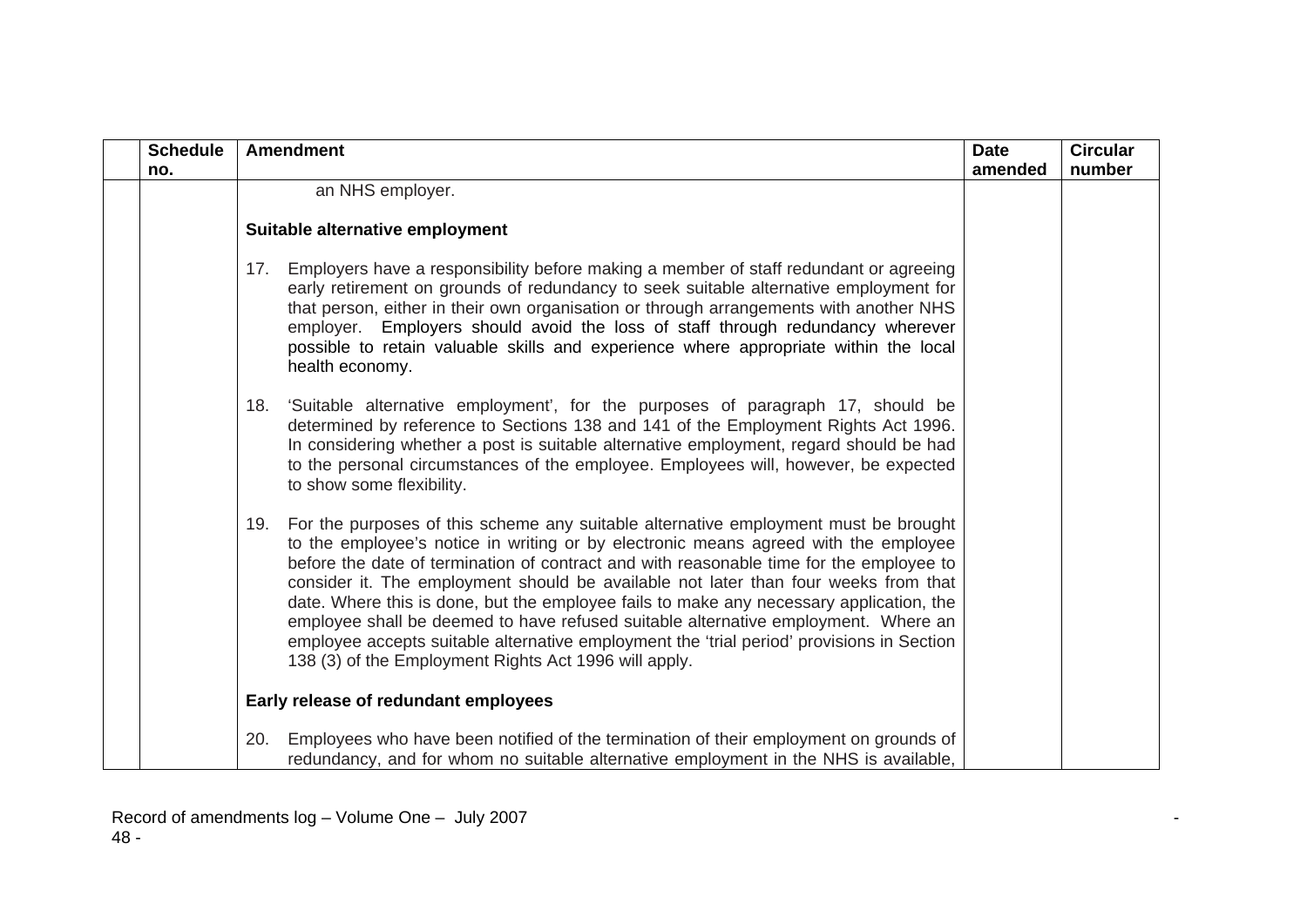| <b>Schedule</b> | <b>Amendment</b>                                                                                                                                                                                                                                                                                                                                                                                  | <b>Date</b> | <b>Circular</b> |
|-----------------|---------------------------------------------------------------------------------------------------------------------------------------------------------------------------------------------------------------------------------------------------------------------------------------------------------------------------------------------------------------------------------------------------|-------------|-----------------|
| no.             |                                                                                                                                                                                                                                                                                                                                                                                                   | amended     | number          |
|                 | may, during the period of notice, obtain other employment outside the NHS.                                                                                                                                                                                                                                                                                                                        |             |                 |
|                 | If they wish to take this up before the period of notice of redundancy expires the<br>21.<br>employer will, unless there are compelling reasons to the contrary, release such<br>employees at their request on a mutually agreeable date. That date will become the<br>revised date of redundancy for the purpose of calculating any entitlement to a<br>redundancy payment under this agreement. |             |                 |
|                 | <b>Claim for redundancy payment</b>                                                                                                                                                                                                                                                                                                                                                               |             |                 |
|                 | 22. Claims for redundancy payment or retirement on grounds of redundancy must be<br>submitted within six months of date of termination of employment. Before payment is<br>made the employee will certify that:                                                                                                                                                                                   |             |                 |
|                 | • they had not obtained, been offered or unreasonably refused to apply for or accept<br>suitable alternative Health Service employment within four weeks of the termination<br>date;                                                                                                                                                                                                              |             |                 |
|                 | they understand that payment is made only on this condition and undertake to<br>$\bullet$<br>refund it if this condition is not satisfied.                                                                                                                                                                                                                                                        |             |                 |
|                 | <b>Retrospective Pay Awards</b>                                                                                                                                                                                                                                                                                                                                                                   |             |                 |
|                 | 23. If a retrospective pay award is notified after the date of termination of employment then<br>the redundancy payment and/or pension will be recalculated, and any arrears due paid,                                                                                                                                                                                                            |             |                 |
|                 | <b>Disputes</b>                                                                                                                                                                                                                                                                                                                                                                                   |             |                 |
|                 | 24. An employee who disagrees with the employer's calculation of the amount of<br>redundancy payment or the rejection of a claim for redundancy payment should make<br>representations to the employer via local grievance procedures. See also paragraph 22                                                                                                                                      |             |                 |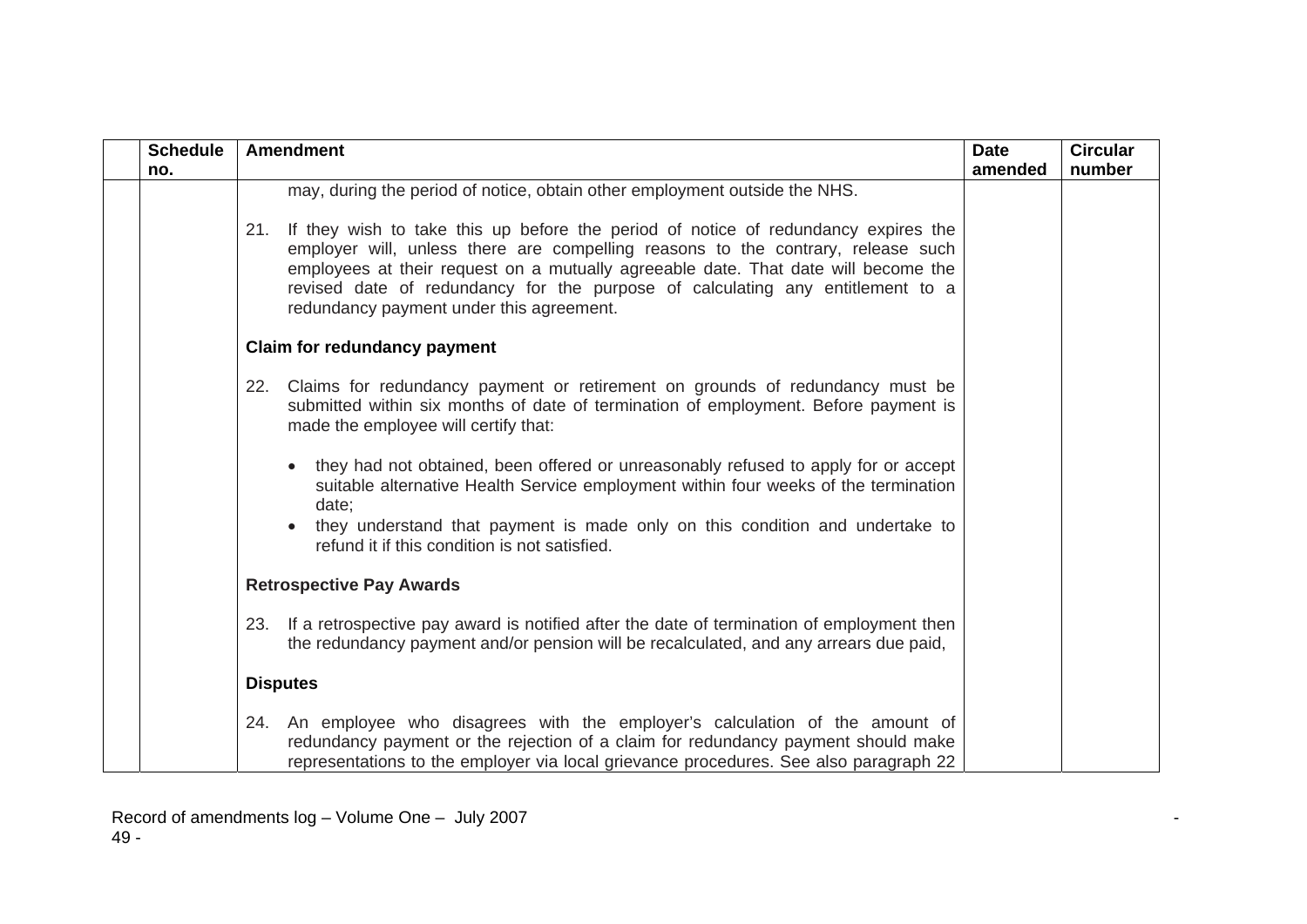| <b>Schedule</b> | <b>Amendment</b>                                                                                                                                                                                                                                                                                                                                                                                                                                                                                                                                                                                                                                                                                                                                                             | <b>Date</b> | <b>Circular</b> |
|-----------------|------------------------------------------------------------------------------------------------------------------------------------------------------------------------------------------------------------------------------------------------------------------------------------------------------------------------------------------------------------------------------------------------------------------------------------------------------------------------------------------------------------------------------------------------------------------------------------------------------------------------------------------------------------------------------------------------------------------------------------------------------------------------------|-------------|-----------------|
| no.             |                                                                                                                                                                                                                                                                                                                                                                                                                                                                                                                                                                                                                                                                                                                                                                              | amended     | number          |
|                 | about making a claim for a redundancy payment.                                                                                                                                                                                                                                                                                                                                                                                                                                                                                                                                                                                                                                                                                                                               |             |                 |
|                 | Early Retirement in the Interests of the Efficiency of the Service                                                                                                                                                                                                                                                                                                                                                                                                                                                                                                                                                                                                                                                                                                           |             |                 |
|                 | Members of the NHS Pension Scheme will receive payment of benefits without<br>25.<br>reduction if they retire early in the interests of the efficiency of the service, and they<br>satisfy the qualifying conditions set out in paragraph 10. Retiring early in the interests of<br>the service is a flexibility available at employer discretion. In these cases, no<br>redundancy payment is due. In agreeing to retirement in the interests of the service, the<br>employer undertakes to pay the costs of paying the pension and lump sum early.<br>Employers will need to ensure that they exercise this discretion appropriately and will be<br>conscious of the implications of any potential discrimination on grounds of age, sex,<br>race, religion or disability. |             |                 |
|                 | These arrangements are aimed at employees who have given valuable NHS service in<br>26.<br>the past but are no longer capable of doing so. This might be because of new or<br>expanded duties or a decline in the ability to perform existing duties efficiently but not so<br>as to qualify them for ill health retirement. Employers would be expected to consider<br>alternatives before agreeing to early retirement.                                                                                                                                                                                                                                                                                                                                                    |             |                 |
|                 | The relevant NHS pension scheme certifies the grounds on which early retirement is<br>27.<br>taking place. The scheme does so on the basis of the information provided by the<br>employer. In each case, therefore, an appropriate senior manager should authorise the<br>early retirement, ensuring that the relevant criteria have been met.                                                                                                                                                                                                                                                                                                                                                                                                                               |             |                 |
|                 | <b>Employer Responsibilities</b>                                                                                                                                                                                                                                                                                                                                                                                                                                                                                                                                                                                                                                                                                                                                             |             |                 |
|                 | Employer contributions to the NHS pension scheme do not cover the costs of early<br>28.<br>retirement benefits. There is a requirement for NHS employers to pay these costs if they<br>retire staff early on grounds of redundancy or in the interests of the service.                                                                                                                                                                                                                                                                                                                                                                                                                                                                                                       |             |                 |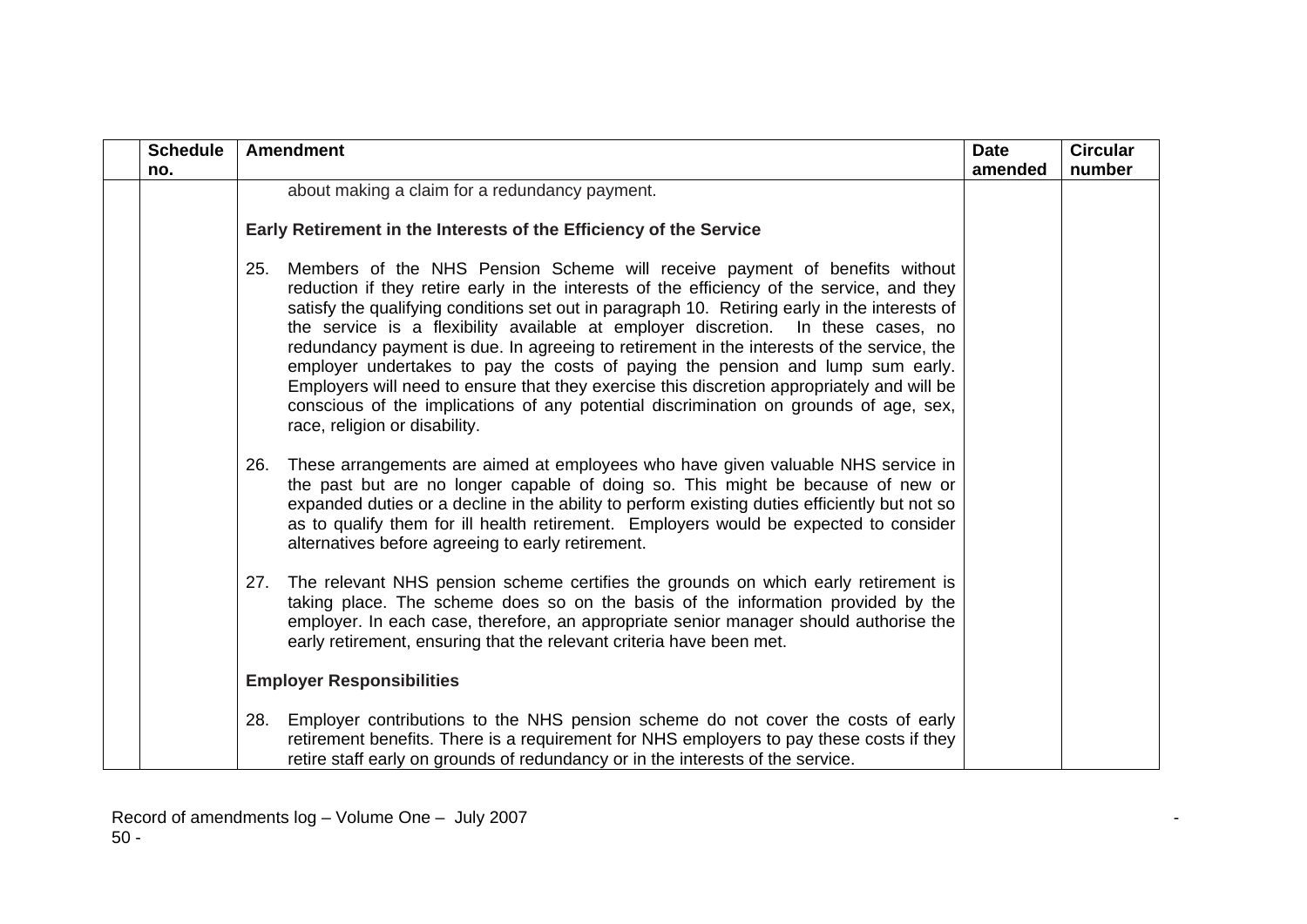| <b>Schedule</b><br>no. | <b>Amendment</b>                                                                                                                                                                                                                                                                                                                                                                                                                      | <b>Date</b><br>amended | <b>Circular</b><br>number |
|------------------------|---------------------------------------------------------------------------------------------------------------------------------------------------------------------------------------------------------------------------------------------------------------------------------------------------------------------------------------------------------------------------------------------------------------------------------------|------------------------|---------------------------|
|                        | Transitional Arrangements: 1 October 2006 to 30 September 2011                                                                                                                                                                                                                                                                                                                                                                        |                        |                           |
|                        | There will be transitional arrangements in place from 1 December 2006 to 30<br>29.<br>September 2011. These transitional arrangements apply to staff:                                                                                                                                                                                                                                                                                 |                        |                           |
|                        | • whose continuous NHS service and/or pension scheme membership began before 1<br>October 2006<br>who are aged over 50 on 30 September 2006 or who reach 50 during the transition<br>period: 1 October until 30 September 2011; (after 6 April 2010 subject to the rules on<br>minimum pension age set out in paragraph 10)<br>who are members of the NHS Pension scheme and have at least five years                                 |                        |                           |
|                        | qualifying membership in the scheme at the date of redundancy.                                                                                                                                                                                                                                                                                                                                                                        |                        |                           |
|                        | Employees who are made redundant and qualify for transitional protection can choose<br>30.<br>between a redundancy payment under the new arrangements and payment under<br>transitional protection. The transitional arrangements for early retirement (but not the<br>redundancy payment) will also apply to staff given early retirement in the interests of the<br>service and who meet the qualifying conditions in paragraph 29. |                        |                           |
|                        | Transitional protection has two phases. The first phase applies from 1 December 2006<br>31.<br>to 30 June 2007. During this phase, the maximum pension that an employee can<br>receive on taking redundancy retirement is that to which they would have been entitled<br>had they been made redundant under the old agreement on 30 September 2006.                                                                                   |                        |                           |
|                        | The second phase is from 1 July 2007 to 30 September 2011. During this phase, as<br>32.<br>well as freezing the maximum enhanced pension at that which would have been<br>available on 30 September 2006, there will be a further reduction so that all<br>enhancements are removed by 30 September 2011.                                                                                                                             |                        |                           |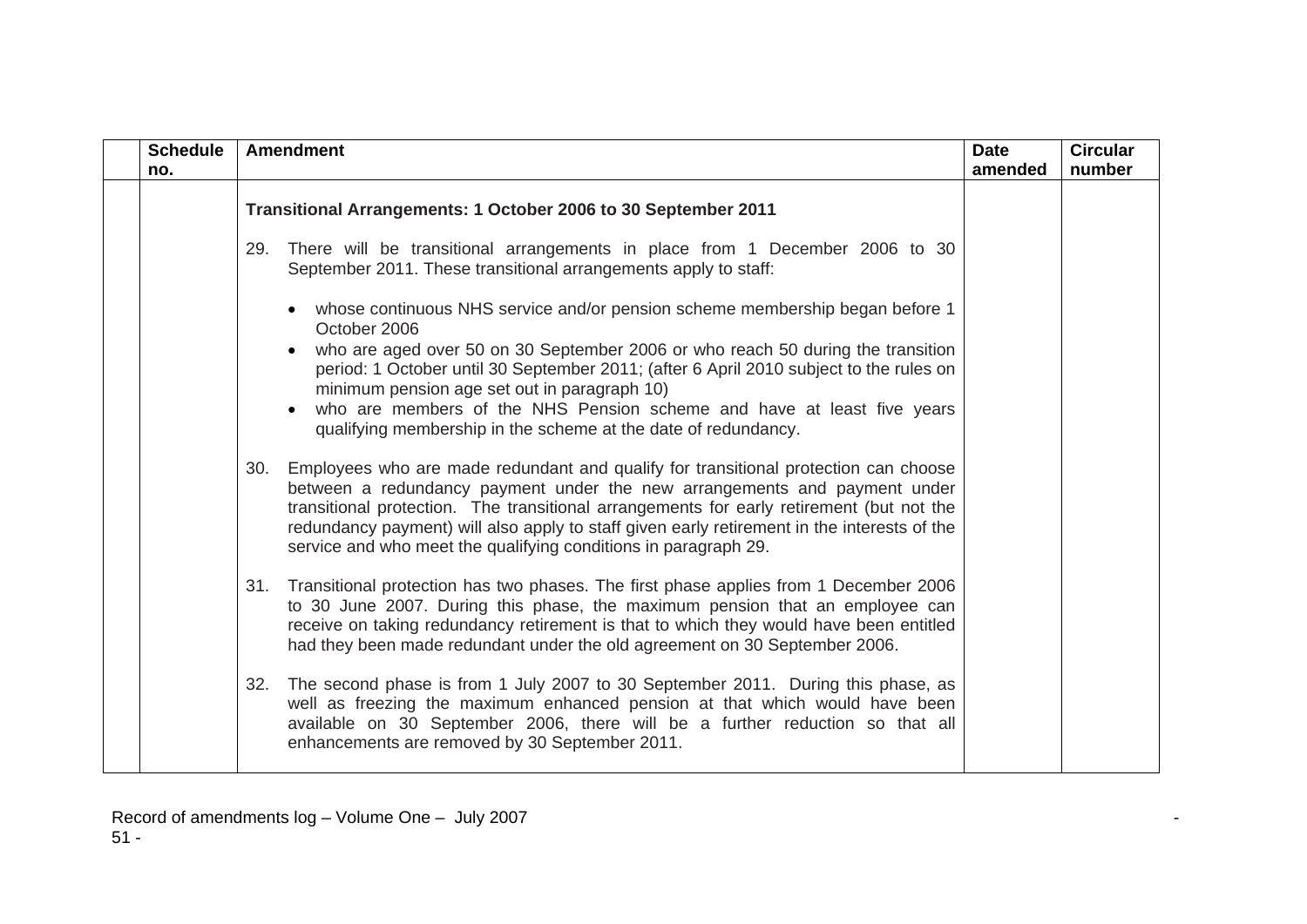| <b>Schedule</b> | <b>Amendment</b>                                                                                                                                                                                                                                                                                                                                     | <b>Date</b> | <b>Circular</b> |
|-----------------|------------------------------------------------------------------------------------------------------------------------------------------------------------------------------------------------------------------------------------------------------------------------------------------------------------------------------------------------------|-------------|-----------------|
| no.             |                                                                                                                                                                                                                                                                                                                                                      | amended     | number          |
|                 | The date used to calculate the level of both final pensionable pay and of salary for<br>33.<br>redundancy payment under the transition will be set by reference to the actual date of<br>redundancy.                                                                                                                                                 |             |                 |
|                 | <b>Calculation of Baseline Entitlement During Transition</b>                                                                                                                                                                                                                                                                                         |             |                 |
|                 | 34. For employees taking advantage of the transitional arrangements, and subject to a<br>maximum of 20 years' reckonable service being counted, the lump sum redundancy<br>payment will be calculated based on the arrangements in place before 1 October 2006<br>as follows. Based on service at 30 September 2006:                                 |             |                 |
|                 | 1 1/2 week's pay for each complete year of reckonable service at age 41 or<br>$\bullet$<br>over                                                                                                                                                                                                                                                      |             |                 |
|                 | one week's pay for each complete year of reckonable service at age 22 or over<br>but under 41                                                                                                                                                                                                                                                        |             |                 |
|                 | 1/2 week's pay for each complete year of reckonable service at age 18 or over<br>but under 22<br>overall maximum 30 week's pay.                                                                                                                                                                                                                      |             |                 |
|                 | Fractions of a year of reckonable service will not be taken into account except that they<br>35.<br>may be aggregated under paragraph 34 above to make complete years. The lowest<br>weeks' pay multiplier relevant to the employee's calculation will apply to the complete<br>year aggregated.                                                     |             |                 |
|                 | <b>Reduction to Baseline Entitlement</b>                                                                                                                                                                                                                                                                                                             |             |                 |
|                 | Redundant employees who are entitled to an enhancement of their pension benefits on<br>36.<br>ceasing to be employed will, if the enhancement of service if they had been made<br>redundant on 30 September 2006 is less than 10 years, be entitled to receive a<br>redundancy payment. Where the enhancement of service does not exceed 6 2/3 years |             |                 |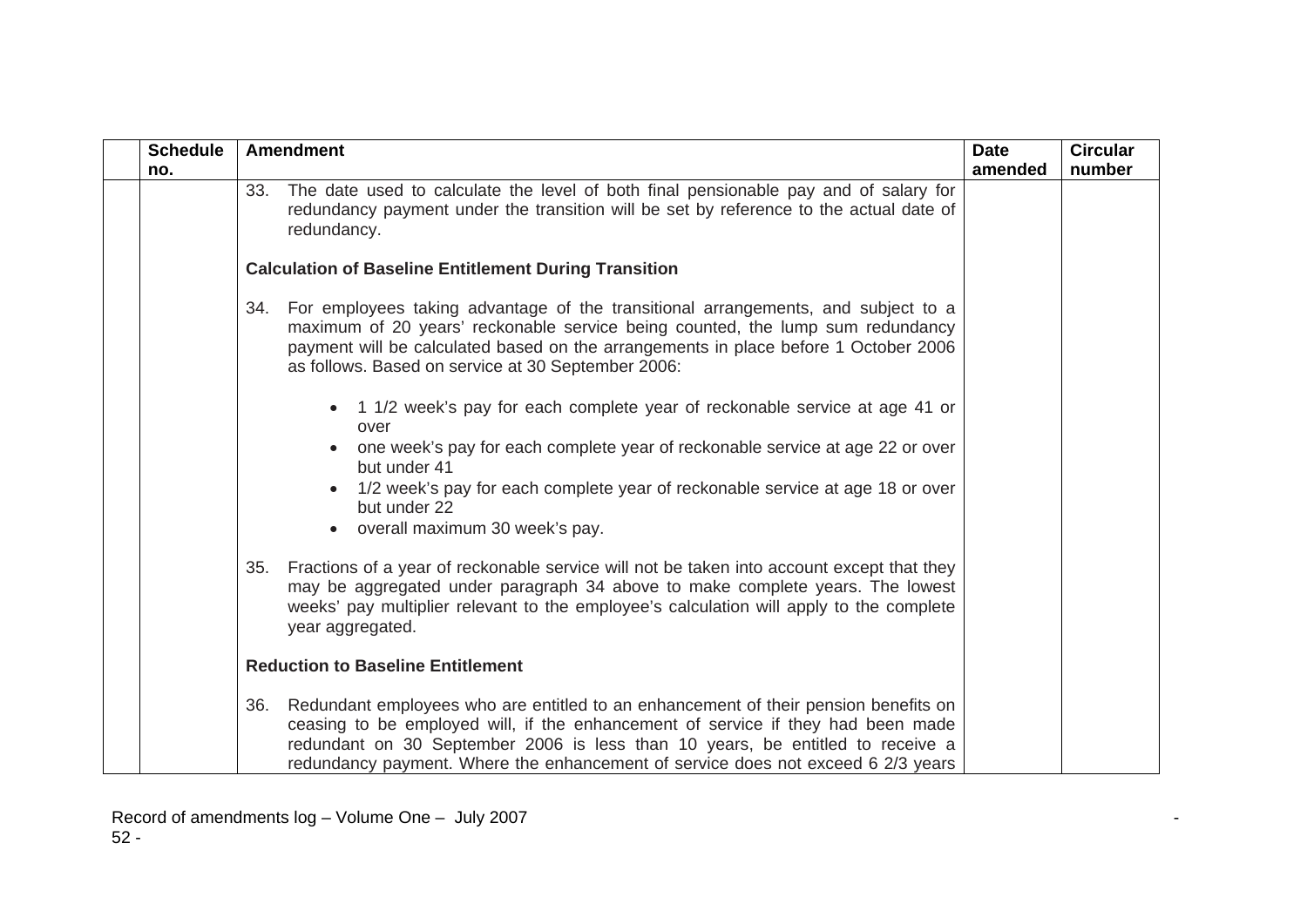| <b>Schedule</b><br>no. | <b>Amendment</b>                                                                                                                                                                                                                                                                                                                                                                                                                                                                                                                        | <b>Date</b><br>amended | <b>Circular</b><br>number |
|------------------------|-----------------------------------------------------------------------------------------------------------------------------------------------------------------------------------------------------------------------------------------------------------------------------------------------------------------------------------------------------------------------------------------------------------------------------------------------------------------------------------------------------------------------------------------|------------------------|---------------------------|
|                        | they will be paid in full; where the enhancement of service exceeds 6 2/3 years they will<br>be reduced by 30 per cent in respect of each year of enhanced service over 6 2/3 years<br>with pro-rata reduction for part years.                                                                                                                                                                                                                                                                                                          |                        |                           |
|                        | The redundancy payment made under these transitional arrangements will be based on<br>37.<br>the number of week's service applicable for a redundancy on 30 September 2006 along<br>with the reduction for enhancement greater than 6 2/3 years that would have been made<br>had the redundancy taken place on that date. If there has been a break in continuous<br>service between 1 October 2006 and the date of redundancy, then the payment would<br>be based on the number of years continuous service at the date of redundancy. |                        |                           |
|                        | As a baseline calculation for transitional protection all employees eligible for premature<br>38.<br>payment of pension and compensation benefits under the terms of this agreement on<br>transition shall have their reckonable years in the NHS scheme at 30 September 2006<br>doubled subject to a maximum enhancement of ten added years. Total reckonable<br>years (including enhancements) will in all cases be limited to the lesser of:                                                                                         |                        |                           |
|                        | the total reckonable service that would have been attained by continuing in service<br>to retirement age; or<br>40 years; provided that:<br>the enhancement of reckonable service for employees with relevant optant service<br>shall be based on the aggregate of their reckonable NHS service and their relevant<br>optant service.                                                                                                                                                                                                   |                        |                           |
|                        | Transition Phase One: 1 October 2006 to 30 June 2007                                                                                                                                                                                                                                                                                                                                                                                                                                                                                    |                        |                           |
|                        | 39. For redundancies from 1 October 2006 until 1 December 2006, when the regulations to<br>give effect to the transition are introduced, employees will receive enhanced pension<br>based on the pre 1 October arrangements including the calculation of redundancy<br>payment.                                                                                                                                                                                                                                                         |                        |                           |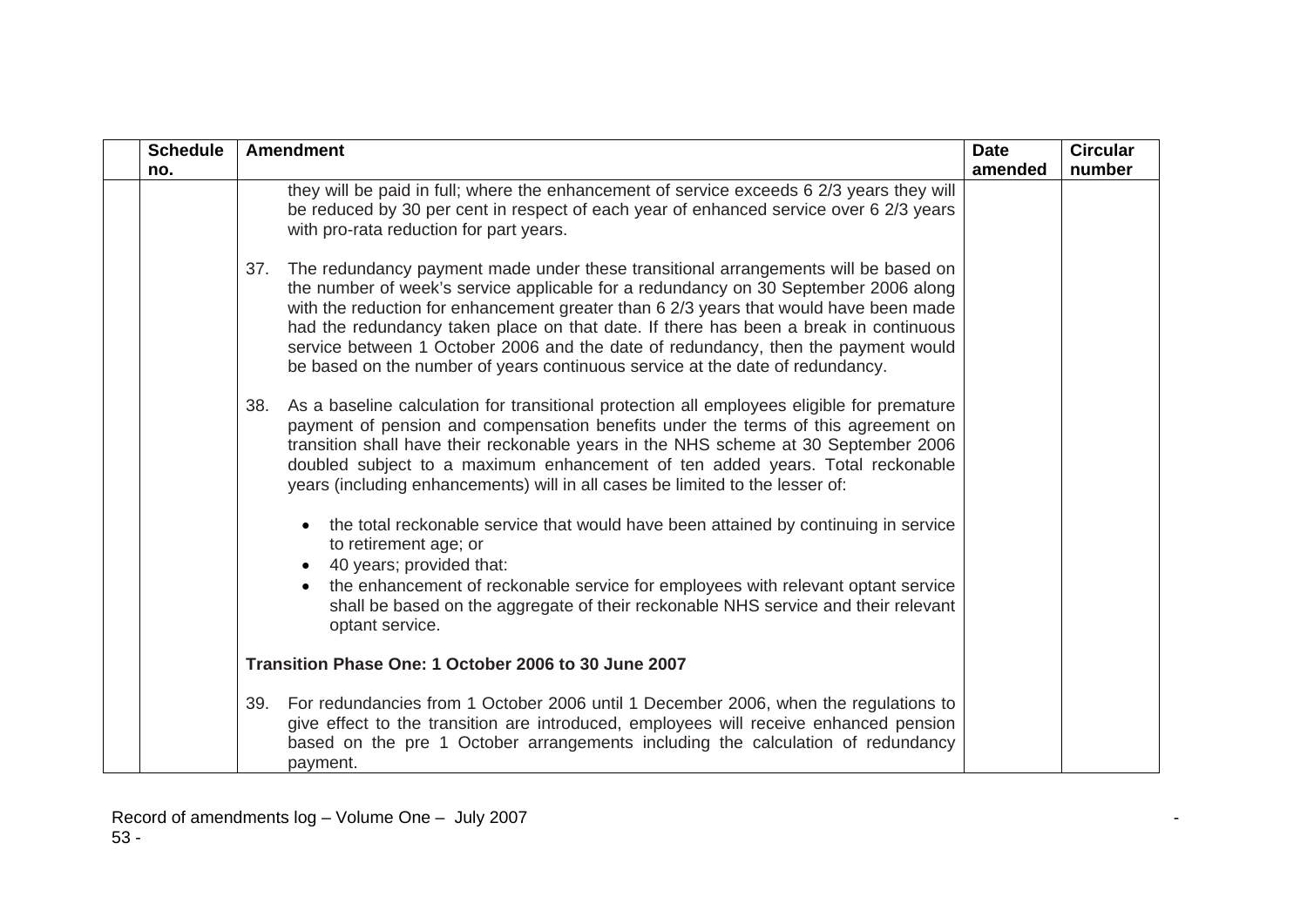|    | <b>Schedule</b><br>no. | <b>Amendment</b>                                                                                                                                                                                                                                                                                                                                                                                                                                                                                                                                                                                                                                                                                                                                                                                                                                                                           | <b>Date</b><br>amended | <b>Circular</b><br>number |
|----|------------------------|--------------------------------------------------------------------------------------------------------------------------------------------------------------------------------------------------------------------------------------------------------------------------------------------------------------------------------------------------------------------------------------------------------------------------------------------------------------------------------------------------------------------------------------------------------------------------------------------------------------------------------------------------------------------------------------------------------------------------------------------------------------------------------------------------------------------------------------------------------------------------------------------|------------------------|---------------------------|
|    |                        | From 1 December 2006 to 30 June 2007, the enhancement that the employee will be<br>40.<br>eligible to receive will be the enhancement on which the pension would have been<br>based had they been made redundant on 30 September 2006, less the number of days<br>since 30 September 2006. For those who have any part time membership, the reduction<br>in enhancement will be scaled down according to the scaling factor applicable at 30<br>September 2006.                                                                                                                                                                                                                                                                                                                                                                                                                            |                        |                           |
|    |                        | Transition Phase Two: 1 July 2007 to 30 September 2011.                                                                                                                                                                                                                                                                                                                                                                                                                                                                                                                                                                                                                                                                                                                                                                                                                                    |                        |                           |
|    |                        | During this phase, maximum enhancement available to the employee made redundant<br>41.<br>will continue to be the enhancement available on 30 September 2006 less the number<br>of days since 30 September 2006. There will be a further reduction in entitlement to<br>enhancement. For those whose enhancement on 30 September 2006 would have been<br>greater than five years, the additional amount of service enhancement over five years<br>should be reduced by 1/60 <sup>th</sup> for each whole month that has elapsed between 30<br>September 2006 and the date of redundancy. The effect of the two transition elements<br>together is that after each year of transition, the maximum enhancement would be<br>reduced by two years until no enhancement is available from 1 October 2011.<br>Paragraphs 29 to 42 will be removed from this agreement on 1 October 2011.<br>42. |                        |                           |
| 32 | Schedule<br>16         | Replace                                                                                                                                                                                                                                                                                                                                                                                                                                                                                                                                                                                                                                                                                                                                                                                                                                                                                    | 2 April<br>2007        | PC(M&D)<br>3/2007         |
|    |                        | <b>Schedule 16 Pay Supplements</b>                                                                                                                                                                                                                                                                                                                                                                                                                                                                                                                                                                                                                                                                                                                                                                                                                                                         |                        |                           |
|    |                        | <b>On-Call Availability Supplement</b><br>If a consultant is required to participate in an on-call rota, he or she will be paid a<br>1 <sub>1</sub><br>supplement in addition to basic salary in respect of his or her availability to work during<br>on-call periods. The supplement will be paid at the appropriate rate set out in Table 1                                                                                                                                                                                                                                                                                                                                                                                                                                                                                                                                              |                        |                           |

Record of amendments log – Volume One – July 2007 - 54 -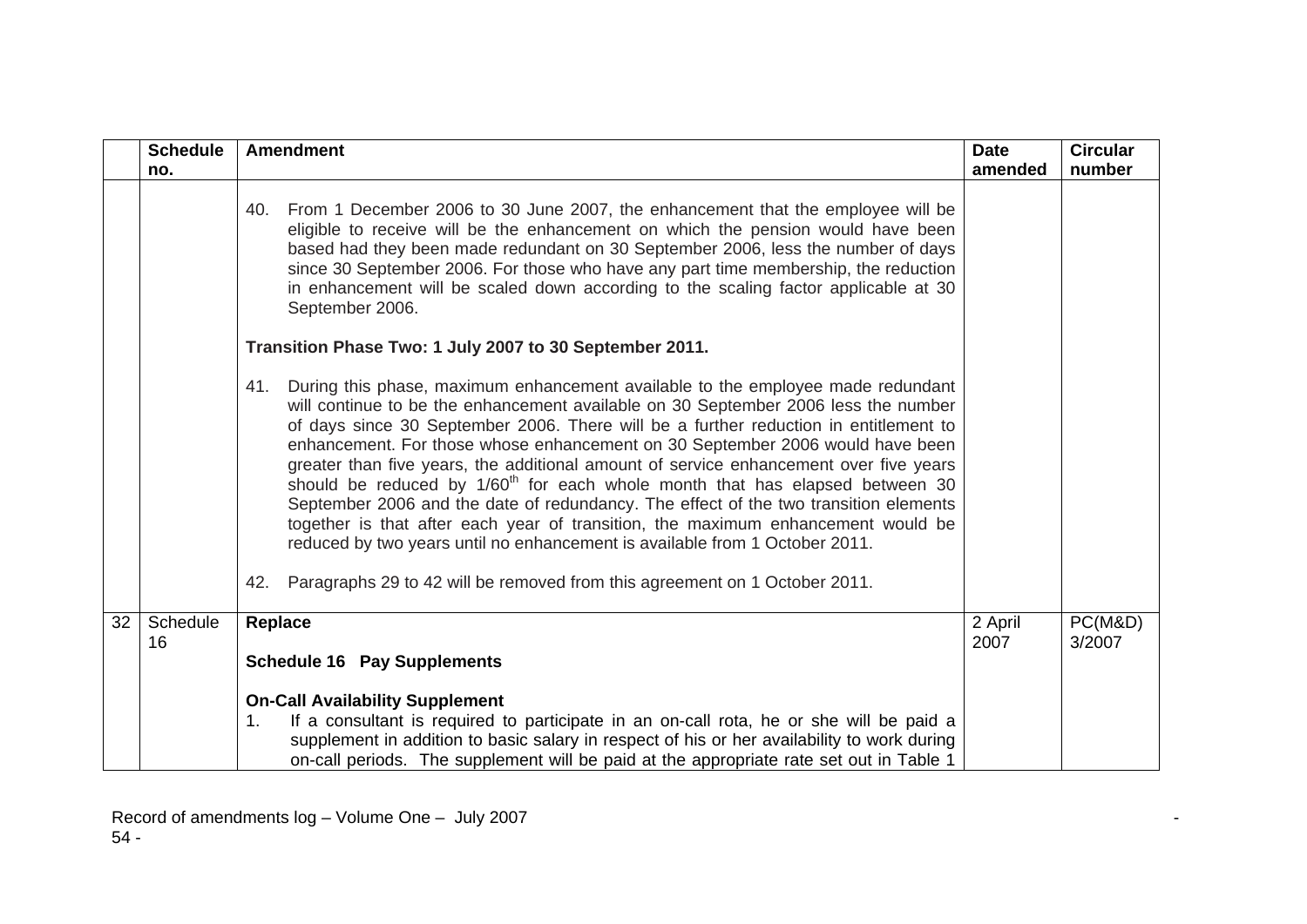| <b>Schedule</b> | <b>Amendment</b>                                                                                                                                                                                                                                                                                                                                                                                                                                                                                    | <b>Date</b> | <b>Circular</b> |
|-----------------|-----------------------------------------------------------------------------------------------------------------------------------------------------------------------------------------------------------------------------------------------------------------------------------------------------------------------------------------------------------------------------------------------------------------------------------------------------------------------------------------------------|-------------|-----------------|
| no.             |                                                                                                                                                                                                                                                                                                                                                                                                                                                                                                     | amended     | number          |
|                 | below.                                                                                                                                                                                                                                                                                                                                                                                                                                                                                              |             |                 |
|                 | The level of supplement will depend on the consultant's rota frequency and the category<br>2.<br>of the consultant's on-call duties. The consultant's rota frequency for these purposes<br>will be determined by reference to the number of consultants on the relevant rota and<br>without regard to any alternative arrangements that the consultant may make with<br>colleagues to provide on-call cover.                                                                                        |             |                 |
|                 | 3.<br>The employing organisation will determine the category of the consultant's on-call<br>duties for these purposes by making a prospective assessment of the typical nature of<br>the response that the consultant is likely to have to undertake when called during an on-<br>call period. This assessment will take into account the nature of the calls that the<br>consultant typically receives whilst on-call. The two categories are:                                                     |             |                 |
|                 | Category A: this applies where the consultant is typically required to return<br>$\bullet$<br>immediately to site when called or has to undertake interventions with a similar<br>level of complexity to those that would normally be carried out on site, such as<br>telemedicine or complex telephone consultations;                                                                                                                                                                              |             |                 |
|                 | Category B: this applies where the consultant can typically respond by giving<br>$\bullet$<br>telephone advice and/or by returning to work later.                                                                                                                                                                                                                                                                                                                                                   |             |                 |
|                 | Where there is a change to the consultant's rota frequency or the categorisation of the<br>4.<br>consultant's on-call duties, the level of the supplement will be amended on a<br>prospective basis. Where this results in a reduction in the level of supplement, there<br>will not be any protection arrangements in relation to previous entitlements.<br><b>The</b><br>consultant is entitled to challenge any changes to the assessment of on-call duties<br>through the Job Planning process. |             |                 |
|                 | 5.<br>The supplement does not alter the amount of basic salary for any other purpose or<br>calculation.                                                                                                                                                                                                                                                                                                                                                                                             |             |                 |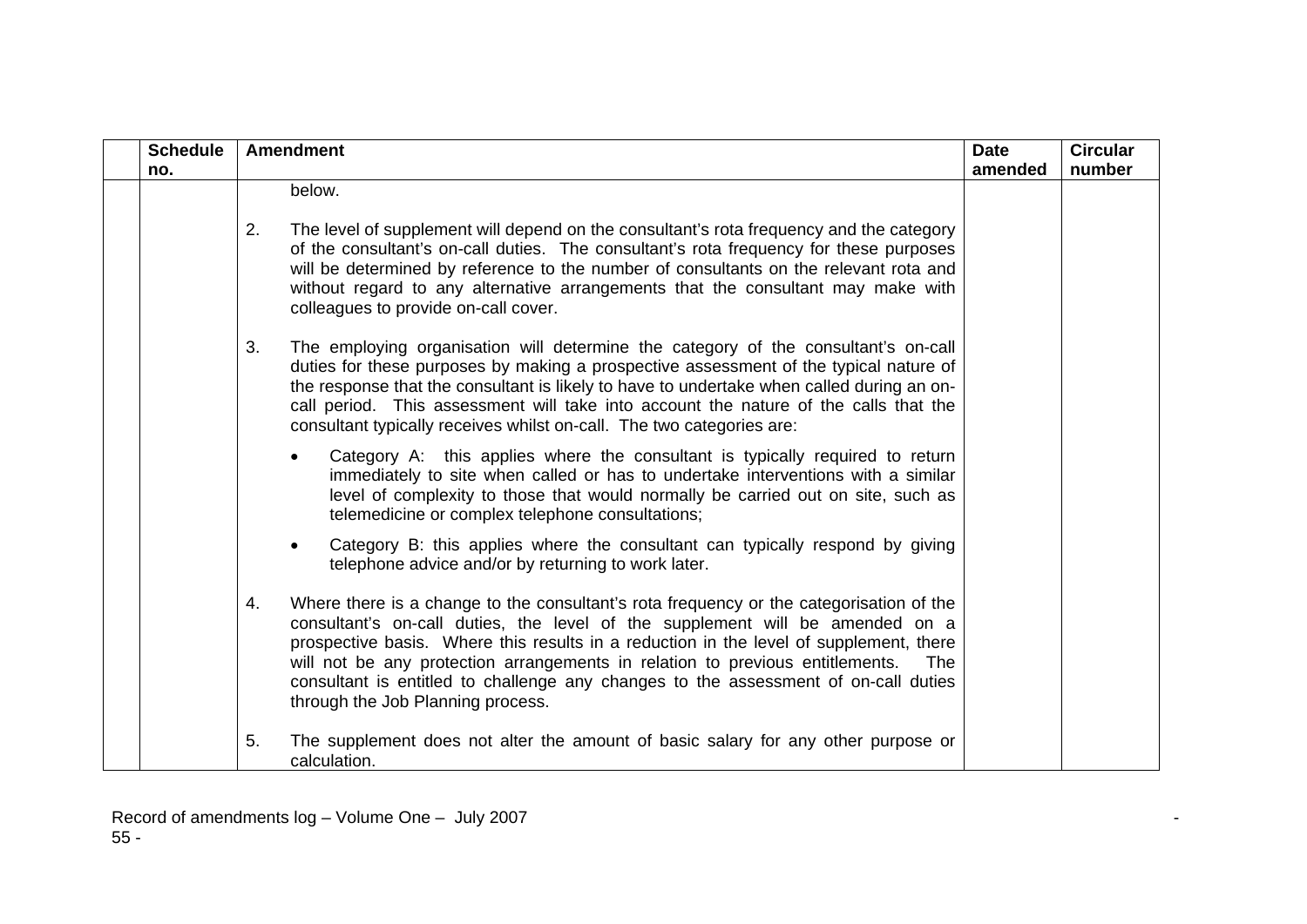<span id="page-55-0"></span>

| <b>Schedule</b><br>no. | <b>Amendment</b>                                          |                                                                        |                                                                                                                                                                                                                                                                                                                                                                                                                                                             | <b>Date</b><br>amended | <b>Circular</b><br>number |
|------------------------|-----------------------------------------------------------|------------------------------------------------------------------------|-------------------------------------------------------------------------------------------------------------------------------------------------------------------------------------------------------------------------------------------------------------------------------------------------------------------------------------------------------------------------------------------------------------------------------------------------------------|------------------------|---------------------------|
|                        | Table 1                                                   |                                                                        |                                                                                                                                                                                                                                                                                                                                                                                                                                                             |                        |                           |
|                        | <b>Frequency of Rota</b><br><b>Commitment</b>             | Value of supplement as a percentage of full-time<br>basic salary       |                                                                                                                                                                                                                                                                                                                                                                                                                                                             |                        |                           |
|                        |                                                           | <b>Category A</b>                                                      | <b>Category B</b>                                                                                                                                                                                                                                                                                                                                                                                                                                           |                        |                           |
|                        | High Frequency:<br>1 in 1 to 1 in 4                       | 8.0%                                                                   | 3.0%                                                                                                                                                                                                                                                                                                                                                                                                                                                        |                        |                           |
|                        | Medium Frequency:<br>1 in 5 to 1 in 8                     | 5.0%                                                                   | 2.0%                                                                                                                                                                                                                                                                                                                                                                                                                                                        |                        |                           |
|                        | Low Frequency:<br>1 in 9 or less frequent                 | 3.0%                                                                   | 1.0%                                                                                                                                                                                                                                                                                                                                                                                                                                                        |                        |                           |
|                        | 6.<br>supplements.<br>7.<br>consultants on the same rota. |                                                                        | Basic salary, for these purposes, will include pay thresholds. It will exclude any<br>discretionary points, distinction awards, London Weighting allowance, on-call availability<br>supplement, recruitment or retention premium, and any other fees, allowances or<br>Part-time consultants will receive the appropriate percentage of the equivalent full-time<br>salary, provided their responsibilities when on-call are the same as those of full-time |                        |                           |
|                        | <b>London Weighting Allowance</b><br>8.                   | specified from time to time in letters advising national rates of pay. | Consultants whose place of work (i.e. where his or her principal duties lie) is within the<br>boundaries of the former health authorities designated by paragraph 5, or in one of the<br>units designated by paragraph 10, of section 56 of the General Council Conditions of<br>Service (or subsequent replacement) shall be paid London weighting at the rate                                                                                             |                        |                           |
|                        | 9.                                                        |                                                                        | Consultants whose place of work (i.e. where his or her principal duties lie) is within the                                                                                                                                                                                                                                                                                                                                                                  |                        |                           |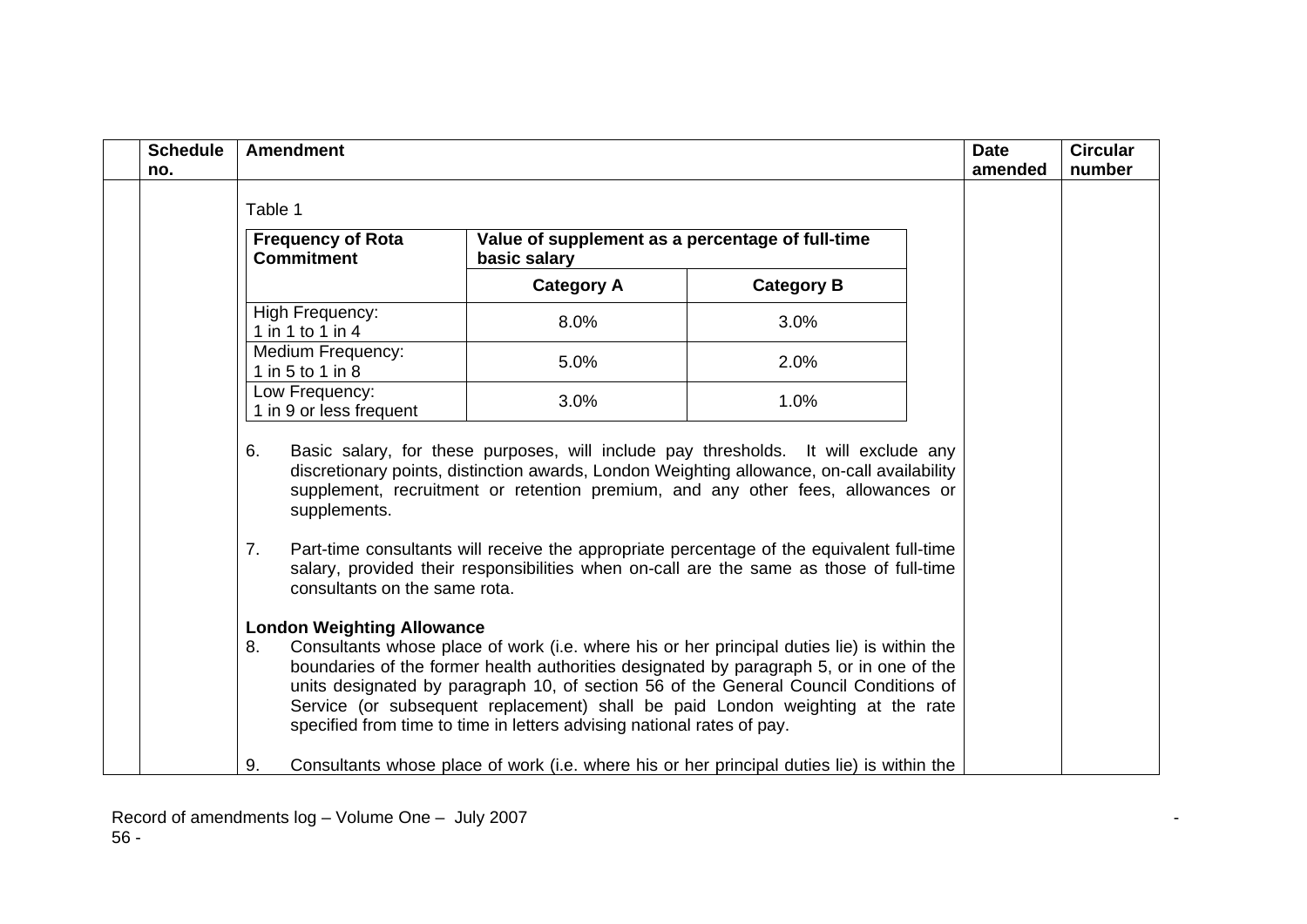| <b>Schedule</b> | <b>Amendment</b>                                                                                                                                                                                                                                                                                                                                                                         | <b>Date</b> | <b>Circular</b> |
|-----------------|------------------------------------------------------------------------------------------------------------------------------------------------------------------------------------------------------------------------------------------------------------------------------------------------------------------------------------------------------------------------------------------|-------------|-----------------|
| no.             |                                                                                                                                                                                                                                                                                                                                                                                          | amended     | number          |
|                 | boundaries of the former health authorities designated by paragraph 12 of section 56 of<br>the General Council Conditions of Service (or subsequent replacement) shall be paid<br>London Weighting at the rate for the 'Fringe Zone' specified from time to time in letters<br>advising national rates of pay, unless he or she is employed at a unit described in<br>paragraph 8 above. |             |                 |
|                 | A reduced rate of allowance is payable to resident staff who receive free<br>10.<br>accommodation.                                                                                                                                                                                                                                                                                       |             |                 |
|                 | Part time consultants shall receive the appropriate proportion of London Weighting.<br>11.                                                                                                                                                                                                                                                                                               |             |                 |
|                 | <b>Recruitment and Retention Premia</b>                                                                                                                                                                                                                                                                                                                                                  |             |                 |
|                 | An employing organisation may under certain circumstances decide to award a<br>12.<br>recruitment or a retention premium in addition to basic salary. This may be paid either<br>as a single sum, or on recurrent basis but for a time-limited period. If the latter, the<br>period in question will not typically last for more than four years.                                        |             |                 |
|                 | Employing organisations will determine the value of any such premium and may adjust<br>13.<br>its value from time to time to take account of changing circumstances. The value of the<br>premium will not typically exceed 30 per cent of the normal starting salary for a<br>consultant post.                                                                                           |             |                 |
|                 | Before making such an award, employing organisations will:<br>14.                                                                                                                                                                                                                                                                                                                        |             |                 |
|                 | set out evidence of difficulties in recruiting and retaining consultants in the<br>$\bullet$<br>particular specialty, or post in question;                                                                                                                                                                                                                                               |             |                 |
|                 | set out evidence that they have adequately considered and tried non-pay solutions<br>$\bullet$<br>to such difficulties;                                                                                                                                                                                                                                                                  |             |                 |
|                 | consult with other NHS employing organisations and other appropriate bodies<br>such as the Strategic Health Authority for the area in question.                                                                                                                                                                                                                                          |             |                 |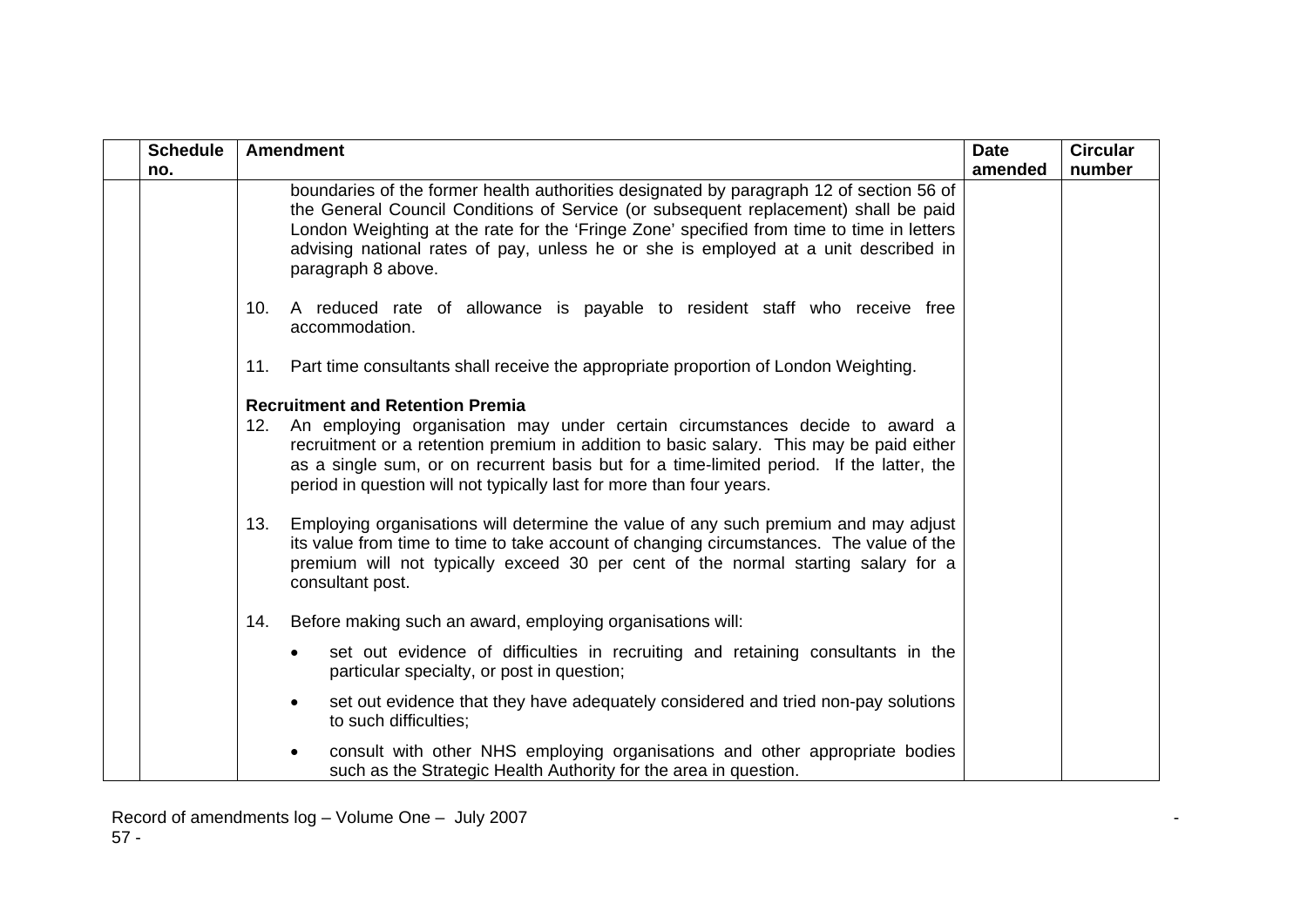| <b>Schedule</b><br>no. | <b>Amendment</b>                                                                                                                                                                                                                                                                                                                                                                                                                                                                                                                                                              | <b>Date</b><br>amended | <b>Circular</b><br>number |
|------------------------|-------------------------------------------------------------------------------------------------------------------------------------------------------------------------------------------------------------------------------------------------------------------------------------------------------------------------------------------------------------------------------------------------------------------------------------------------------------------------------------------------------------------------------------------------------------------------------|------------------------|---------------------------|
|                        | <b>Other Payments and Allowances</b><br>15. A consultant may be entitled to certain other payments and allowances at the discretion<br>of the employing authority.                                                                                                                                                                                                                                                                                                                                                                                                            |                        |                           |
|                        | <b>Directors of Public Health</b><br>Directors of Public Health will be entitled to supplements in addition to basic salary (in<br>16.<br>line with the provisions in Schedule 13 or Schedule 14) within the range as specified<br>from time to time in letters advising national rates of pay. These supplements will<br>depend on the band within which their post falls and the weight of the post as assessed<br>by their employing organisation. Band A applies to regional posts, irrespective of<br>population. The definition of the relevant bands is set out below: |                        |                           |
|                        | Band A: Director of Public Health - Regional Posts<br>Band B: Director of Public Health – population over 450,000<br>Band C: Director of Public Health - population 250,000 - 449,999<br>Band D: Director of Public Health - population 50,000 - 249,999                                                                                                                                                                                                                                                                                                                      |                        |                           |
|                        | Supplements shall be an element of remuneration and shall be superannuable.<br>17.                                                                                                                                                                                                                                                                                                                                                                                                                                                                                            |                        |                           |
|                        | Population shall be reviewed annually at 1 April. The relevant population for this<br>18.<br>purpose shall be the Registrar General's estimate of the home population for the<br>employing organisation at the previous 30 June.                                                                                                                                                                                                                                                                                                                                              |                        |                           |
|                        | If the home population for the employing organisation increases to a higher population<br>19.<br>band for one year only, this shall have no effect on the minimum supplement. If the rise<br>to a higher population band is confirmed by the next year's estimate, a review of the<br>supplement payable should be completed within six months. Payment of any increased<br>supplement following such a review shall be made with retrospective effect from 1 April<br>of the previous year.                                                                                  |                        |                           |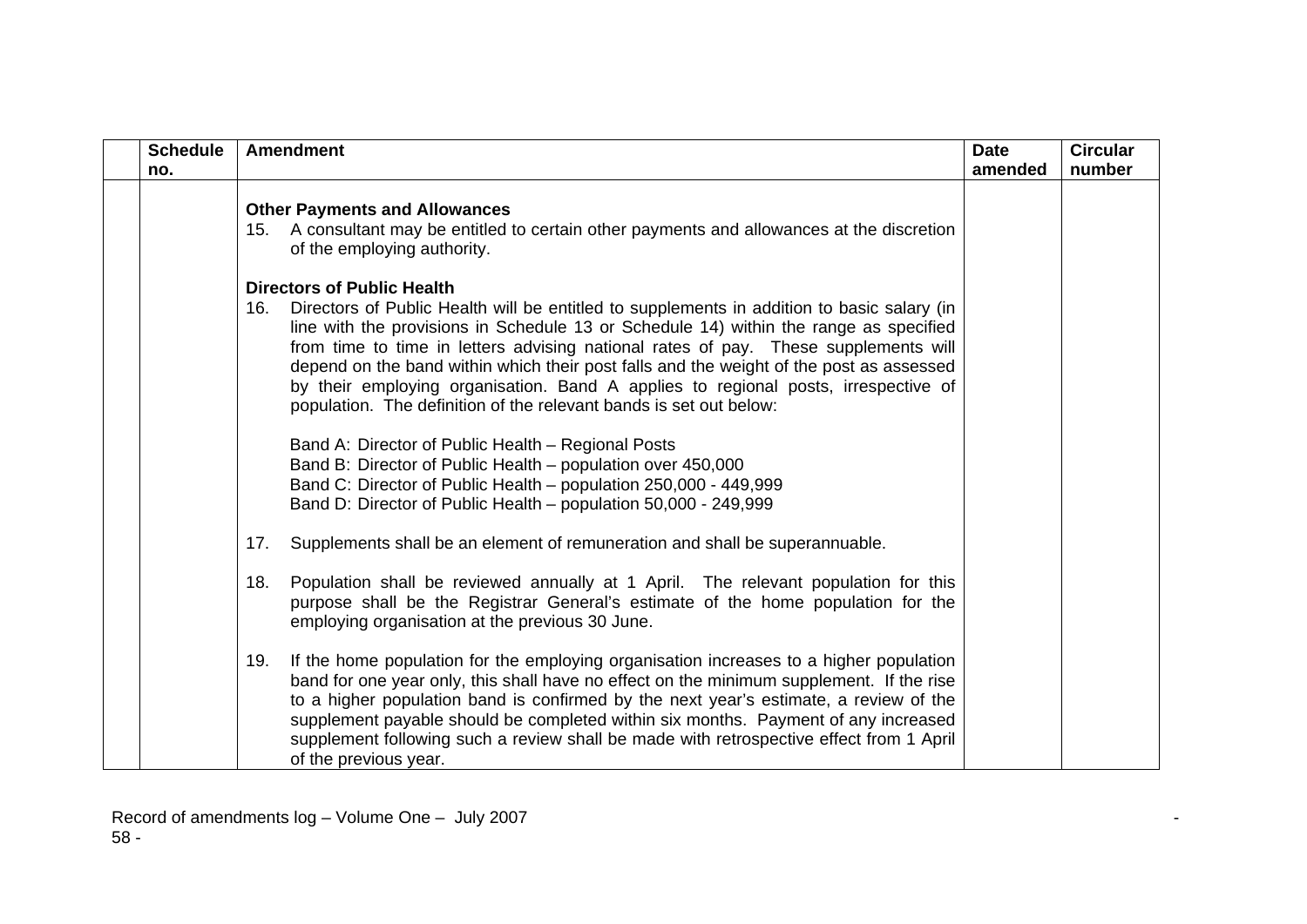| <b>Schedule</b> | <b>Amendment</b>                                                                                                                                                                                                                                                                                                                                                                                                                                                                                                                            | <b>Date</b> | <b>Circular</b> |
|-----------------|---------------------------------------------------------------------------------------------------------------------------------------------------------------------------------------------------------------------------------------------------------------------------------------------------------------------------------------------------------------------------------------------------------------------------------------------------------------------------------------------------------------------------------------------|-------------|-----------------|
| no.             |                                                                                                                                                                                                                                                                                                                                                                                                                                                                                                                                             | amended     | number          |
|                 | If the home population for the employing organisation falls to a lower population band<br>20.<br>for one year only, this shall have no effect on the minimum supplement. If the fall in<br>population is confirmed by the next year's estimate, a review of the supplement payable<br>should be completed within six months. Where this would result in a reduction in the<br>value of the supplement, an officer shall retain the cash value of his or her existing<br>supplement for so long as that remains more favourable.             |             |                 |
|                 | <b>With</b>                                                                                                                                                                                                                                                                                                                                                                                                                                                                                                                                 |             |                 |
|                 | <b>Schedule 16 Pay Supplements</b>                                                                                                                                                                                                                                                                                                                                                                                                                                                                                                          |             |                 |
|                 | <b>On-Call Availability Supplement</b><br>1. If a consultant is required to participate in an on-call rota, he or she shall be paid a<br>supplement in addition to basic salary, in recognition of his or her availability to work<br>during on-call periods. The availability supplement will be paid at the appropriate rate set<br>out in Table 1 below.                                                                                                                                                                                 |             |                 |
|                 | 2. The level of supplement will depend on both                                                                                                                                                                                                                                                                                                                                                                                                                                                                                              |             |                 |
|                 | the contribution of the consultant to the on-call rota and<br>$\bullet$<br>the category of the consultant's on-call duties.                                                                                                                                                                                                                                                                                                                                                                                                                 |             |                 |
|                 | Contribution to the rota<br>3.<br>Full-time consultants shall receive the availability supplement as specified in Table 1<br>below. Part-time consultants, whose contribution when on-call is the same as that of full-<br>time consultants on the same rota, shall receive the appropriate percentage of the<br>equivalent full-time salary. The contribution of any consultant to the rota will be<br>determined without regard to any alternative arrangements that the consultant may<br>make with colleagues to provide on-call cover. |             |                 |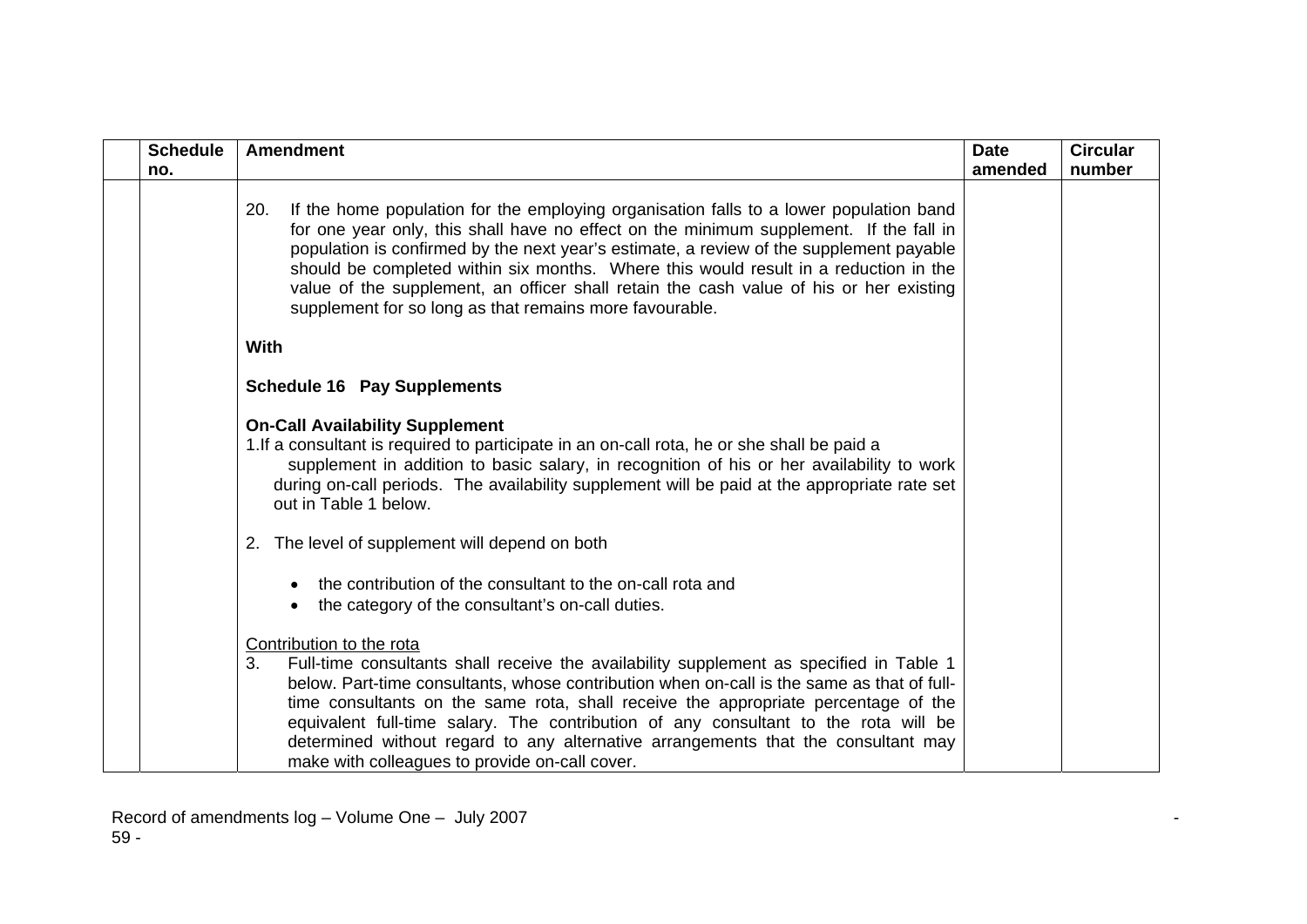| <b>Schedule</b> | <b>Amendment</b>                                                                                                                                                                                                                                                                                                                                                                                                                                                                                                        | <b>Date</b> | <b>Circular</b> |
|-----------------|-------------------------------------------------------------------------------------------------------------------------------------------------------------------------------------------------------------------------------------------------------------------------------------------------------------------------------------------------------------------------------------------------------------------------------------------------------------------------------------------------------------------------|-------------|-----------------|
| no.             |                                                                                                                                                                                                                                                                                                                                                                                                                                                                                                                         | amended     | number          |
|                 | Category of on-call duties<br>4.<br>The employing organisation will determine the category of the consultant's on-call<br>duties for these purposes by making a prospective assessment of the typical nature of<br>the response that the consultant is likely to have to undertake when called during an<br>on-call period. This assessment will take into account the nature of the calls that the<br>consultant typically receives whilst on-call. The two categories are:                                            |             |                 |
|                 | Category $A$ : this applies where the consultant is typically required to return<br>$\bullet$<br>immediately to site when called or has to undertake interventions with a similar<br>level of complexity to those that would normally be carried out on site, such as<br>telemedicine or complex telephone consultations;                                                                                                                                                                                               |             |                 |
|                 | Category $B$ : this applies where the consultant can typically respond by giving<br>$\bullet$<br>telephone advice and/or by returning to work later.                                                                                                                                                                                                                                                                                                                                                                    |             |                 |
|                 | 5<br>Where there is a change to the consultant's contribution to the rota or the categorisation<br>of the consultant's on-call duties, the level of the availability supplement will be<br>amended on a prospective basis. Where this results in a reduction in the level of<br>availability supplement, there will be no protection arrangements in relation to previous<br>entitlements. The consultant is entitled to challenge any changes to the assessment of<br>on-call duties through the Job Planning process. |             |                 |
|                 | 6.<br>The availability supplement does not alter the amount of basic salary for any other<br>purpose or calculation.                                                                                                                                                                                                                                                                                                                                                                                                    |             |                 |
|                 | 7.<br>Basic salary, for these purposes, will include pay thresholds. It will exclude any Clinical<br>Excellence Awards, Discretionary Points, Distinction Awards, London Weighting<br>Allowance, on-call availability supplement, recruitment or retention premium, and any<br>other fees, allowances or supplements.                                                                                                                                                                                                   |             |                 |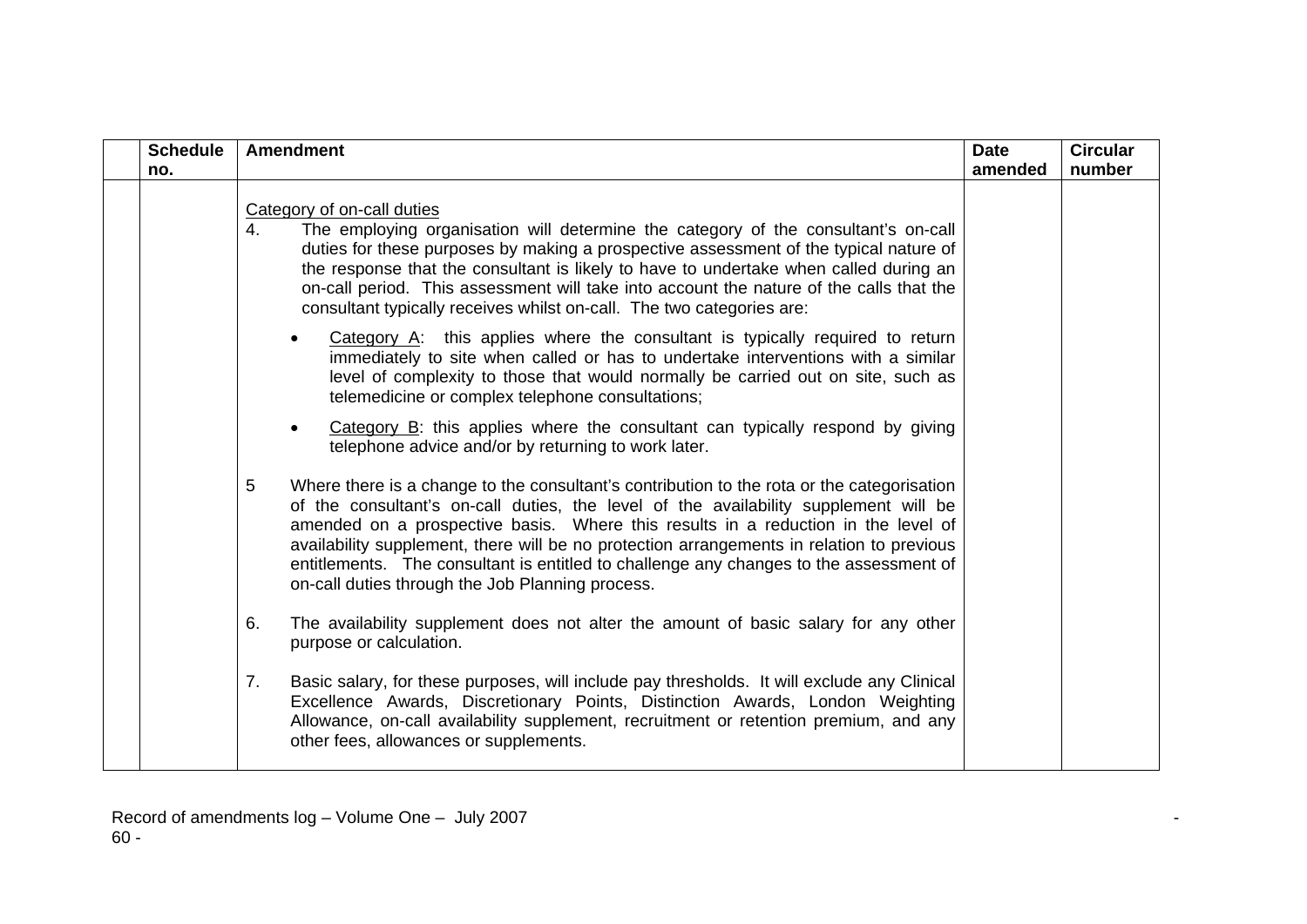| <b>Schedule</b><br>no. | <b>Amendment</b>                                                                                                                                                                                                                                                                                                                                                                                                                                |                   |                                                                                                                                                                                                                                                                              |  | <b>Date</b><br>amended | <b>Circular</b><br>number |
|------------------------|-------------------------------------------------------------------------------------------------------------------------------------------------------------------------------------------------------------------------------------------------------------------------------------------------------------------------------------------------------------------------------------------------------------------------------------------------|-------------------|------------------------------------------------------------------------------------------------------------------------------------------------------------------------------------------------------------------------------------------------------------------------------|--|------------------------|---------------------------|
|                        | Table 1                                                                                                                                                                                                                                                                                                                                                                                                                                         |                   |                                                                                                                                                                                                                                                                              |  |                        |                           |
|                        | <b>On-call Availability Supplement</b>                                                                                                                                                                                                                                                                                                                                                                                                          |                   |                                                                                                                                                                                                                                                                              |  |                        |                           |
|                        |                                                                                                                                                                                                                                                                                                                                                                                                                                                 |                   | Value of availability supplement as a percentage of full-                                                                                                                                                                                                                    |  |                        |                           |
|                        | <b>Frequency of Rota</b>                                                                                                                                                                                                                                                                                                                                                                                                                        |                   | time basic salary                                                                                                                                                                                                                                                            |  |                        |                           |
|                        | Commitment                                                                                                                                                                                                                                                                                                                                                                                                                                      | <b>Category A</b> | <b>Category B</b>                                                                                                                                                                                                                                                            |  |                        |                           |
|                        | High Frequency:<br>1 in 1 to 1 in 4                                                                                                                                                                                                                                                                                                                                                                                                             | 8.0%              | 3.0%                                                                                                                                                                                                                                                                         |  |                        |                           |
|                        | Medium Frequency:<br>1 in 5 to 1 in 8                                                                                                                                                                                                                                                                                                                                                                                                           | 5.0%              | 2.0%                                                                                                                                                                                                                                                                         |  |                        |                           |
|                        | Low Frequency:<br>1 in 9 or less frequent                                                                                                                                                                                                                                                                                                                                                                                                       | 3.0%              | 1.0%                                                                                                                                                                                                                                                                         |  |                        |                           |
|                        | 8.<br>consultants on the same rota.                                                                                                                                                                                                                                                                                                                                                                                                             |                   | Part-time consultants will receive the appropriate percentage of the equivalent full-time<br>salary, provided their responsibilities when on-call are the same as those of full-time                                                                                         |  |                        |                           |
|                        | <b>London Weighting Allowance</b>                                                                                                                                                                                                                                                                                                                                                                                                               |                   |                                                                                                                                                                                                                                                                              |  |                        |                           |
|                        | Consultants whose place of work (i.e. where his or her principal duties lie) is within the<br>9.<br>boundaries of the former health authorities designated by paragraph 5, or in one of the<br>units designated by paragraph 10, of section 56 of the General Council Conditions of<br>Service (or subsequent replacement) shall be paid London weighting at the rate<br>specified from time to time in letters advising national rates of pay. |                   |                                                                                                                                                                                                                                                                              |  |                        |                           |
|                        | 10.                                                                                                                                                                                                                                                                                                                                                                                                                                             |                   | Consultants whose place of work (i.e. where his or her principal duties lie) is within the<br>boundaries of the former health authorities designated by paragraph 12 of section 56 of<br>the General Council Conditions of Service (or subsequent replacement) shall be paid |  |                        |                           |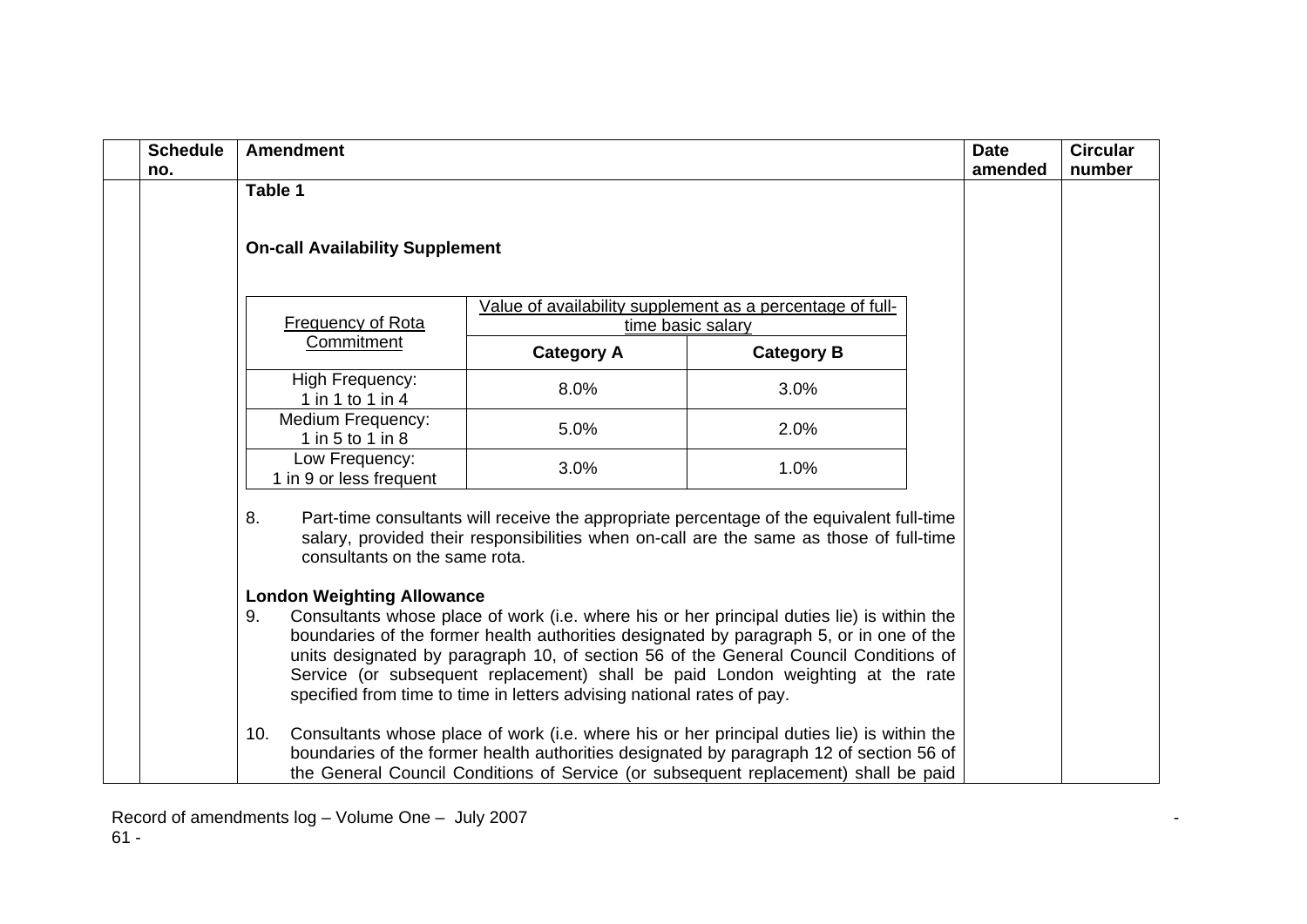| <b>Schedule</b> | <b>Amendment</b>                                                                                                                                                                                                                                                                                                                                                                          | <b>Date</b> | <b>Circular</b> |
|-----------------|-------------------------------------------------------------------------------------------------------------------------------------------------------------------------------------------------------------------------------------------------------------------------------------------------------------------------------------------------------------------------------------------|-------------|-----------------|
| no.             |                                                                                                                                                                                                                                                                                                                                                                                           | amended     | number          |
|                 | London Weighting at the rate for the 'Fringe Zone' specified from time to time in letters<br>advising national rates of pay, unless he or she is employed at a unit described in<br>paragraph 8 above.                                                                                                                                                                                    |             |                 |
|                 | A reduced rate of allowance is payable to resident staff who receive free<br>11.<br>accommodation.                                                                                                                                                                                                                                                                                        |             |                 |
|                 | Part time consultants shall receive the appropriate proportion of London Weighting.<br>12.                                                                                                                                                                                                                                                                                                |             |                 |
|                 | <b>Recruitment and Retention Premia</b><br>13. An employing organisation may under certain circumstances decide to award a<br>recruitment or a retention premium in addition to basic salary. This may be paid either<br>as a single sum, or on recurrent basis but for a time-limited period. If the latter, the<br>period in question will not typically last for more than four years. |             |                 |
|                 | Employing organisations will determine the value of any such premium and may adjust<br>14.<br>its value from time to time to take account of changing circumstances. The value of the<br>premium will not typically exceed 30 per cent of the normal starting salary for a<br>consultant post.                                                                                            |             |                 |
|                 | 15.<br>Before making such an award, employing organisations will:                                                                                                                                                                                                                                                                                                                         |             |                 |
|                 | set out evidence of difficulties in recruiting and retaining consultants in the<br>$\bullet$<br>particular specialty, or post in question;                                                                                                                                                                                                                                                |             |                 |
|                 | set out evidence that they have adequately considered and tried non-pay solutions<br>$\bullet$<br>to such difficulties;                                                                                                                                                                                                                                                                   |             |                 |
|                 | consult with other NHS employing organisations and other appropriate bodies<br>$\bullet$<br>such as the Strategic Health Authority for the area in question.                                                                                                                                                                                                                              |             |                 |
|                 | <b>Other Payments and Allowances</b>                                                                                                                                                                                                                                                                                                                                                      |             |                 |

Record of amendments log – Volume One – July 2007 - 62 -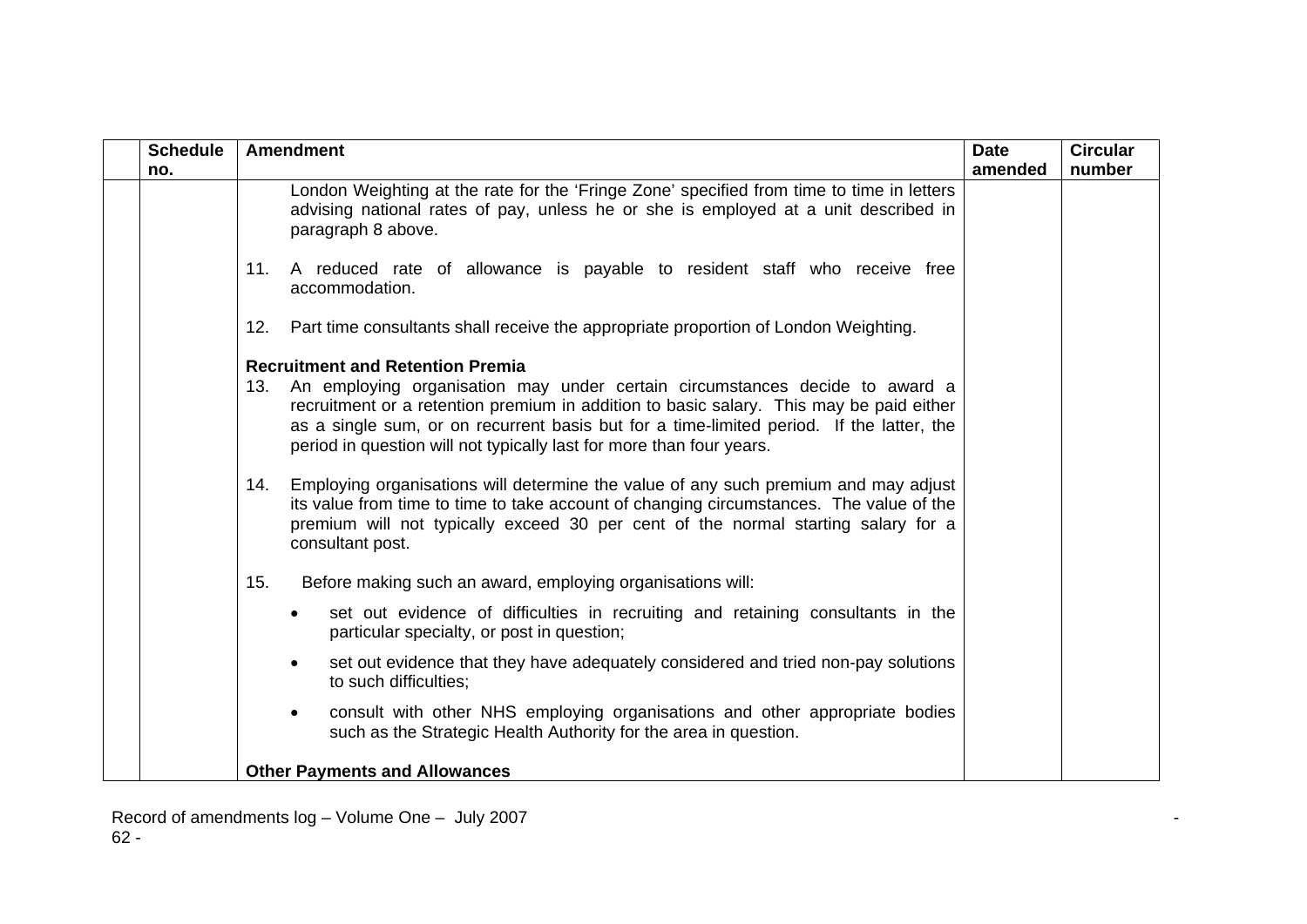| <b>Schedule</b> | <b>Amendment</b>                                                                                                                                                                                                                                                                                                                                                                                                                                                                                                                         | <b>Date</b> | <b>Circular</b> |
|-----------------|------------------------------------------------------------------------------------------------------------------------------------------------------------------------------------------------------------------------------------------------------------------------------------------------------------------------------------------------------------------------------------------------------------------------------------------------------------------------------------------------------------------------------------------|-------------|-----------------|
| no.             |                                                                                                                                                                                                                                                                                                                                                                                                                                                                                                                                          | amended     | number          |
|                 | 16.<br>A consultant may be entitled to certain other payments and allowances at the<br>discretion of the employing authority.                                                                                                                                                                                                                                                                                                                                                                                                            |             |                 |
|                 | <b>Directors of Public Health</b>                                                                                                                                                                                                                                                                                                                                                                                                                                                                                                        |             |                 |
|                 | Directors of Public Health will be entitled to supplements in addition to basic salary (in<br>17.<br>line with the provisions in Schedule 13 or Schedule 14) within the range as specified<br>from time to time in letters advising national rates of pay. These supplements will<br>depend on the band within which their post falls and the weight of the post as assessed<br>by their employing organisation. Band A applies to regional posts, irrespective of<br>population. The definition of the relevant bands is set out below: |             |                 |
|                 | Band A: Director of Public Health - Regional Posts<br>Band B: Director of Public Health – population over 450,000<br>Band C: Director of Public Health - population 250,000 - 449,999                                                                                                                                                                                                                                                                                                                                                    |             |                 |
|                 | Band D: Director of Public Health – population 50,000 - 249,999                                                                                                                                                                                                                                                                                                                                                                                                                                                                          |             |                 |
|                 | Supplements shall be an element of remuneration and shall be superannuable.<br>18.                                                                                                                                                                                                                                                                                                                                                                                                                                                       |             |                 |
|                 | Population shall be reviewed annually at 1 April. The relevant population for this<br>19.<br>purpose shall be the Registrar General's estimate of the home population for the<br>employing organisation at the previous 30 June.                                                                                                                                                                                                                                                                                                         |             |                 |
|                 | If the home population for the employing organisation increases to a higher population<br>20.<br>band for one year only, this shall have no effect on the minimum supplement. If the rise<br>to a higher population band is confirmed by the next y completed ear's estimate, a<br>review of the supplement payable should be within six months. Payment of any<br>increased supplement following such a review shall be made with retrospective effect<br>from 1 April of the previous year.                                            |             |                 |
|                 | If the home population for the employing organisation falls to a lower population band<br>21.                                                                                                                                                                                                                                                                                                                                                                                                                                            |             |                 |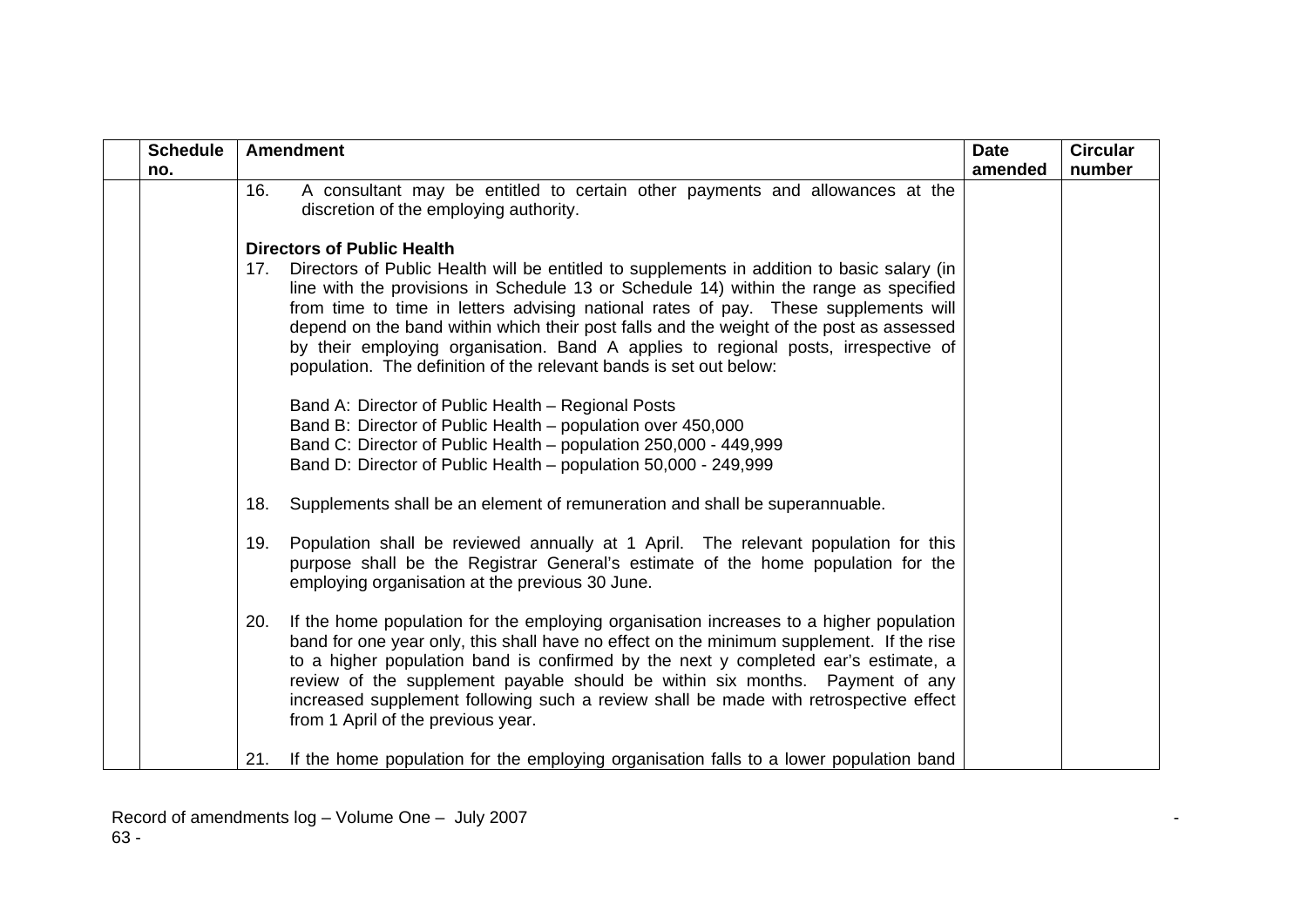|    | <b>Schedule</b> | <b>Amendment</b>                                                                                                                                                                                                                                                                                                                                                                                                                | <b>Date</b>     | <b>Circular</b>   |
|----|-----------------|---------------------------------------------------------------------------------------------------------------------------------------------------------------------------------------------------------------------------------------------------------------------------------------------------------------------------------------------------------------------------------------------------------------------------------|-----------------|-------------------|
|    | no.             |                                                                                                                                                                                                                                                                                                                                                                                                                                 | amended         | number            |
|    |                 | for one year only, this shall have no effect on the minimum supplement. If the fall in<br>population is confirmed by the next year's estimate, a review of the supplement payable<br>should be completed within six months. Where this would result in a reduction in the<br>value of the supplement, an officer shall retain the cash value of his or her existing<br>supplement for so long as that remains more favourable.  |                 |                   |
| 33 | Schedule<br>23  | Replace<br>Schedule 16<br>Shall apply, except that:<br>all payable supplements, including (where appropriate) London weighting and<br>Recruitment or Retention Premia, will be paid by the substantive employer. Any<br>Recruitment and Retention Premia will be jointly agreed on appointment or as part of the<br>integrated Job Planning process.<br>Paragraphs 8 to 14 shall not apply.<br>$\bullet$<br>With<br>Schedule 16 | 2 April<br>2007 | PC(M&D)<br>3/2007 |
|    |                 | Shall apply, except that:<br>all payable supplements, including (where appropriate) London weighting and<br>$\bullet$<br>Recruitment or Retention Premia, will be paid by the substantive employer. Any<br>Recruitment and Retention Premia will be jointly agreed on appointment or as part of the<br>integrated Job Planning process.<br>Paragraphs 9 to 15 shall not apply.<br>$\bullet$                                     |                 |                   |
| 34 | Schedule<br>13  | Replace                                                                                                                                                                                                                                                                                                                                                                                                                         | 30 July<br>2007 | PC(M&D)<br>5/2007 |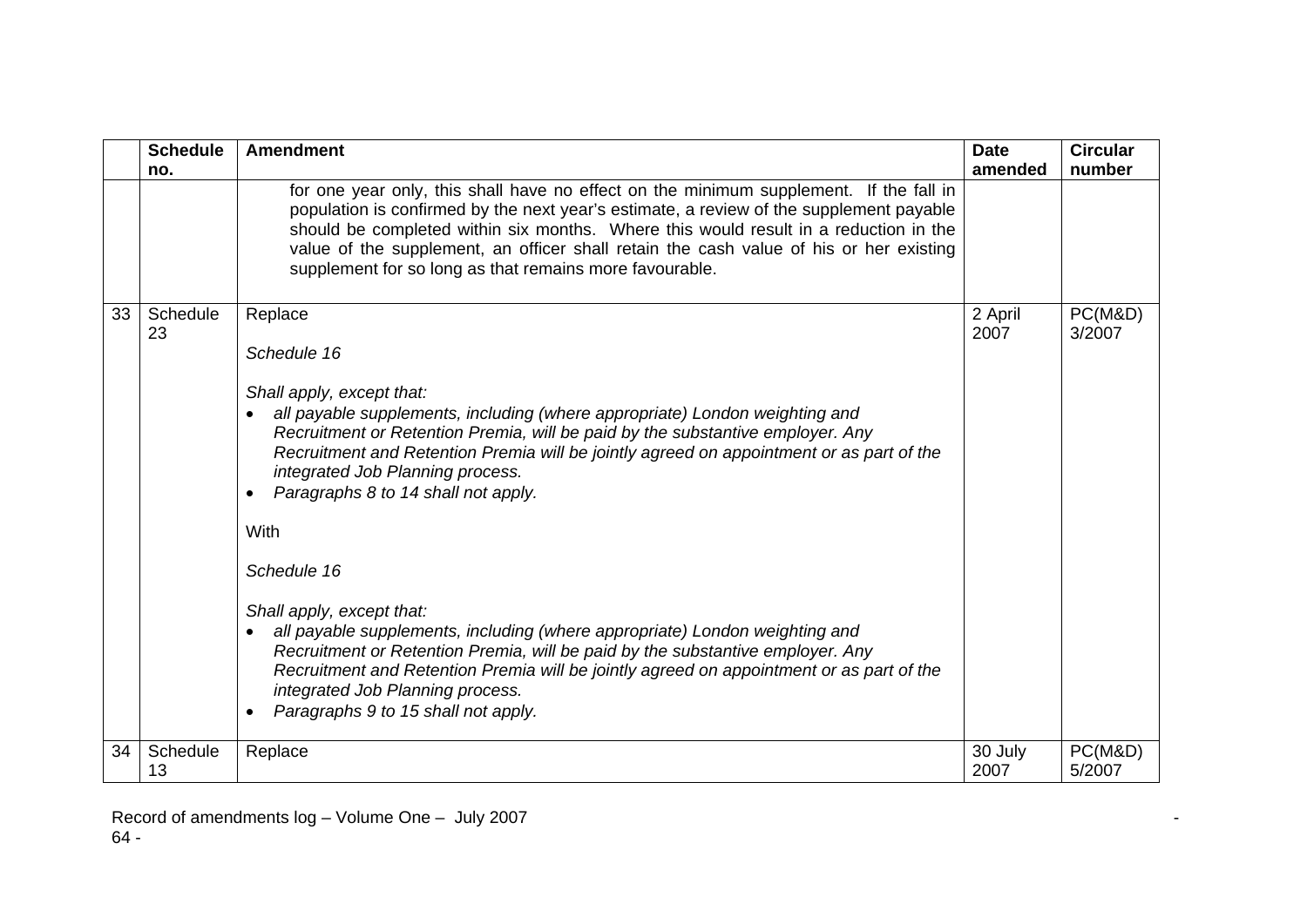| <b>Schedule</b><br>no. | <b>Amendment</b>                   |                                                                                |                     |                                                     |                  | <b>Date</b><br>amended | <b>Circular</b><br>number |
|------------------------|------------------------------------|--------------------------------------------------------------------------------|---------------------|-----------------------------------------------------|------------------|------------------------|---------------------------|
|                        | Annex $\overline{A^{12}}$          |                                                                                |                     |                                                     |                  |                        |                           |
|                        |                                    | Pay progression for consultants appointed before 31 October 2003               |                     |                                                     |                  |                        |                           |
|                        | <b>Seniority</b><br>at<br>transfer | <b>Years after transfer before</b><br>threshold level changes                  | Pay<br>threshold    | <b>Basic salary</b><br>(2005/06)<br>rates) $\wedge$ | Pay scale        |                        |                           |
|                        | $30+$                              | On transfer to new contract<br>1 year after transfer<br>2 years after transfer | 7<br>8              | £83,320<br>£88,547<br>£93,768                       | MC71             |                        |                           |
|                        | 21-29                              | On transfer to new contract<br>1 year after transfer                           | 6                   | £78,094<br>£83,320                                  | <b>MC70</b>      |                        |                           |
|                        |                                    | 2 years after transfer<br>3 years after transfer                               | 8                   | £88,547<br>£93,768                                  |                  |                        |                           |
|                        | 20                                 | On transfer to new contract<br>1 year after transfer<br>3 years after transfer | 6                   | £78,094<br>£83,320<br>£88,547                       | MC <sub>69</sub> |                        |                           |
|                        |                                    | 4 years after transfer                                                         | 8                   | £93,768                                             |                  |                        |                           |
|                        | 19                                 | On transfer to new contract<br>1 year after transfer                           | 6                   | £78,094<br>£83,320                                  | <b>MC68</b>      |                        |                           |
|                        |                                    | 3 years after transfer<br>5 years after transfer                               | 7<br>8              | £88,547<br>£93,768                                  |                  |                        |                           |
|                        | 18                                 | On transfer to new contract<br>2 years after transfer                          | 6                   | £78,094<br>£83,320                                  | MC67             |                        |                           |
|                        |                                    | 3 years after transfer<br>5 years after transfer                               | $\overline{7}$<br>8 | £88,547<br>£93,768                                  |                  |                        |                           |
|                        | 17                                 | On transfer to new contract<br>2 years after transfer                          | 6                   | £78,094<br>£83,320                                  | <b>MC66</b>      |                        |                           |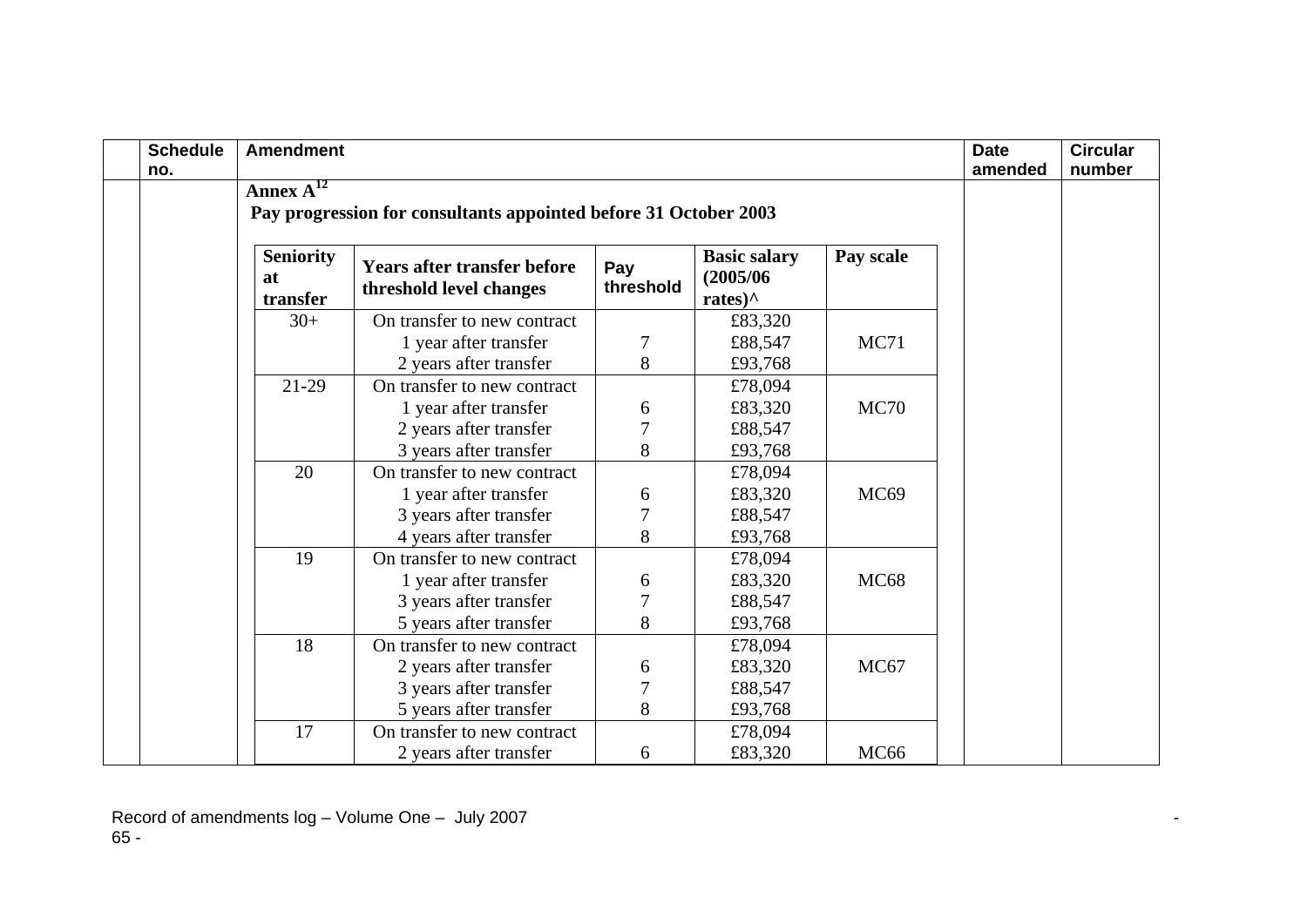| <b>Schedule</b><br>no. | <b>Amendment</b> |                             |        |         |                  | <b>Date</b><br>amended | <b>Circular</b><br>number |
|------------------------|------------------|-----------------------------|--------|---------|------------------|------------------------|---------------------------|
|                        |                  | 4 years after transfer      | $\tau$ | £88,547 |                  |                        |                           |
|                        |                  | 6 years after transfer      | 8      | £93,768 |                  |                        |                           |
|                        | 16               | On transfer to new contract |        | £78,094 |                  |                        |                           |
|                        |                  | 3 years after transfer      | 6      | £83,320 | MC <sub>65</sub> |                        |                           |
|                        |                  | 4 years after transfer      | 7      | £88,547 |                  |                        |                           |
|                        |                  | 7 years after transfer      | 8      | £93,768 |                  |                        |                           |
|                        | 15               | On transfer to new contract |        | £78,094 |                  |                        |                           |
|                        |                  | 3 years on transfer         | 6      | £83,320 | MC64             |                        |                           |
|                        |                  | 4 years on transfer         | 7      | £88,547 |                  |                        |                           |
|                        |                  | 8 years on transfer         | 8      | £93,768 |                  |                        |                           |
|                        | 14               | On transfer to new contract |        | £78,094 |                  |                        |                           |
|                        |                  | 3 years after transfer      | 6      | £83,320 | MC63             |                        |                           |
|                        |                  | 5 years after transfer      |        | £88,547 |                  |                        |                           |
|                        |                  | 9 years after transfer      | 8      | £93,768 |                  |                        |                           |
|                        | 13               | On transfer to new contract |        | £78,094 |                  |                        |                           |
|                        |                  | 3 years after transfer      | 6      | £83,320 | MC62             |                        |                           |
|                        |                  | 5 years after transfer      |        | £88,547 |                  |                        |                           |
|                        |                  | 10 years after transfer     | 8      | £93,768 |                  |                        |                           |
|                        | 12               | On transfer to new contract |        | £78,094 |                  |                        |                           |
|                        |                  | 3 years after transfer      | 6      | £83,320 | MC61             |                        |                           |
|                        |                  | 6 years after transfer      |        | £88,547 |                  |                        |                           |
|                        |                  | 11 years after transfer     | 8      | £93,768 |                  |                        |                           |
|                        | 11               | On transfer to new contract |        | £78,094 |                  |                        |                           |
|                        |                  | 4 years after transfer      | 6      | £83,320 | <b>MC60</b>      |                        |                           |
|                        |                  | 7 years after transfer      |        | £88,547 |                  |                        |                           |
|                        |                  | 12 years after transfer     | 8      | £93,768 |                  |                        |                           |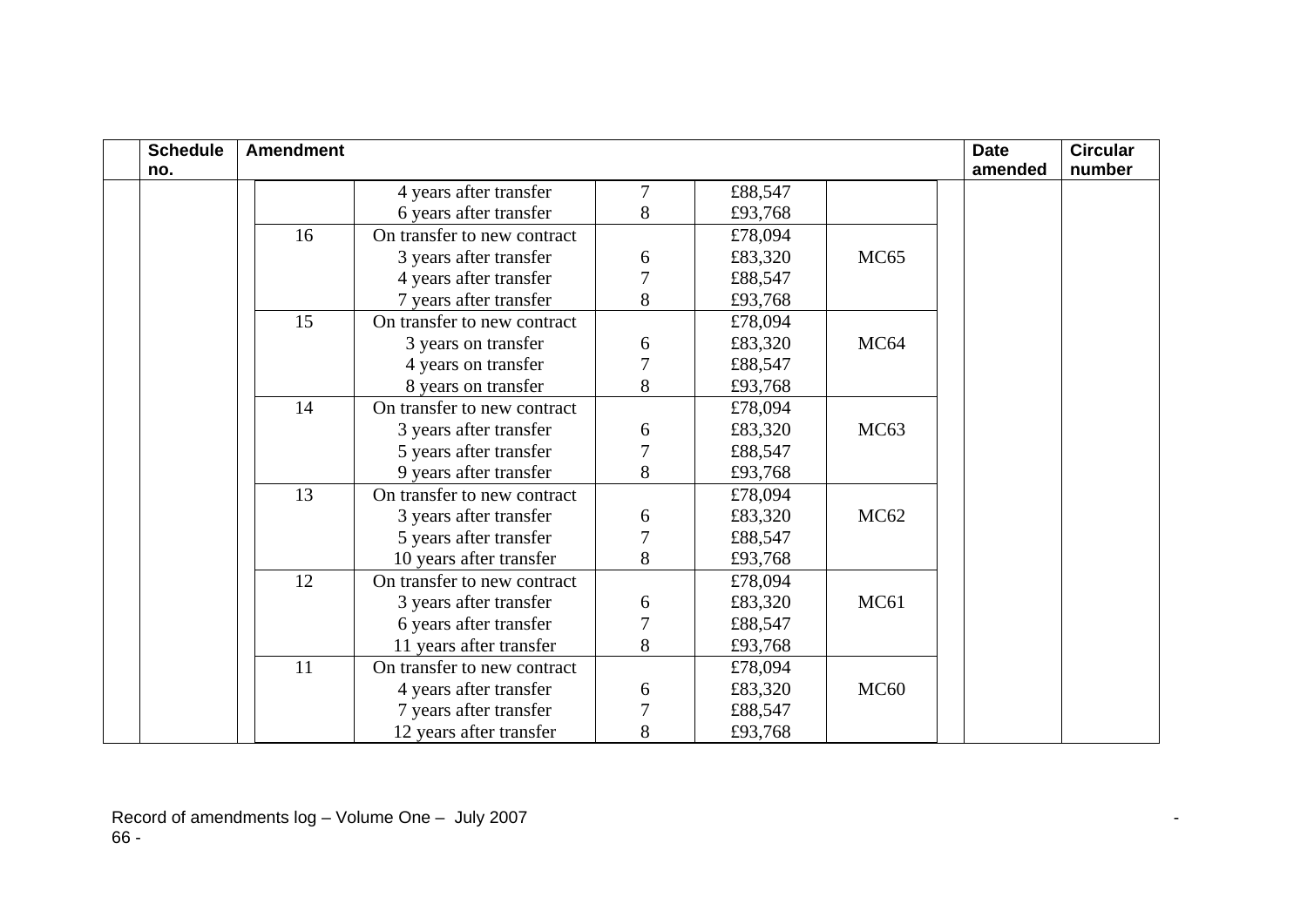| <b>Schedule</b><br>no. | <b>Amendment</b> |                             |                |         |             | <b>Date</b><br>amended | <b>Circular</b><br>number |
|------------------------|------------------|-----------------------------|----------------|---------|-------------|------------------------|---------------------------|
|                        | 10               | On transfer to new contract |                | £78,094 |             |                        |                           |
|                        |                  | 4 years after transfer      | 6              | £83,320 | <b>MC59</b> |                        |                           |
|                        |                  | 8 years after transfer      | 7              | £88,547 |             |                        |                           |
|                        |                  | 13 years after transfer     | 8              | £93,768 |             |                        |                           |
|                        | 9                | On transfer to new contract |                | £78,094 |             |                        |                           |
|                        |                  | 4 years after transfer      | 6              | £83,320 | <b>MC58</b> |                        |                           |
|                        |                  | 9 years after transfer      | 7              | £88,547 |             |                        |                           |
|                        |                  | 14 years after transfer     | 8              | £93,768 |             |                        |                           |
|                        | 8                | On transfer to new contract |                | £78,094 |             |                        |                           |
|                        |                  | 5 years after transfer      | 6              | £83,320 | MC57        |                        |                           |
|                        |                  | 10 years after transfer     | 7              | £88,547 |             |                        |                           |
|                        |                  | 15 years after transfer     | 8              | £93,768 |             |                        |                           |
|                        | $\overline{7}$   | On transfer to new contract |                | £78,094 |             |                        |                           |
|                        |                  |                             |                |         | MC57        |                        |                           |
|                        |                  | 5 years after transfer      | 6              | £83,320 |             |                        |                           |
|                        |                  | 10 years after transfer     | 7              | £88,547 |             |                        |                           |
|                        |                  | 15 years after transfer     | 8              | £93,768 |             |                        |                           |
|                        | 6                | On transfer to new contract |                | £76,996 |             |                        |                           |
|                        |                  | 1 year after transfer       | 5              | £78,094 | MC56        |                        |                           |
|                        |                  | 5 years after transfer      | 6              | £83,320 |             |                        |                           |
|                        |                  | 10 years after transfer     | $\overline{7}$ | £88,547 |             |                        |                           |
|                        |                  | 15 years after transfer     | 8              | £93,768 |             |                        |                           |
|                        | 5                | On transfer to new contract |                | £75,899 |             |                        |                           |
|                        |                  | 1 year after transfer       | $\ast$         | £76,996 | MC55        |                        |                           |
|                        |                  | 2 years after transfer      | 5              | £78,094 |             |                        |                           |
|                        |                  | 6 years after transfer      | 6              | £83,320 |             |                        |                           |
|                        |                  | 11 years after transfer     | 7              | £88,547 |             |                        |                           |
|                        |                  | 16 years after transfer     | 8              | £93,768 |             |                        |                           |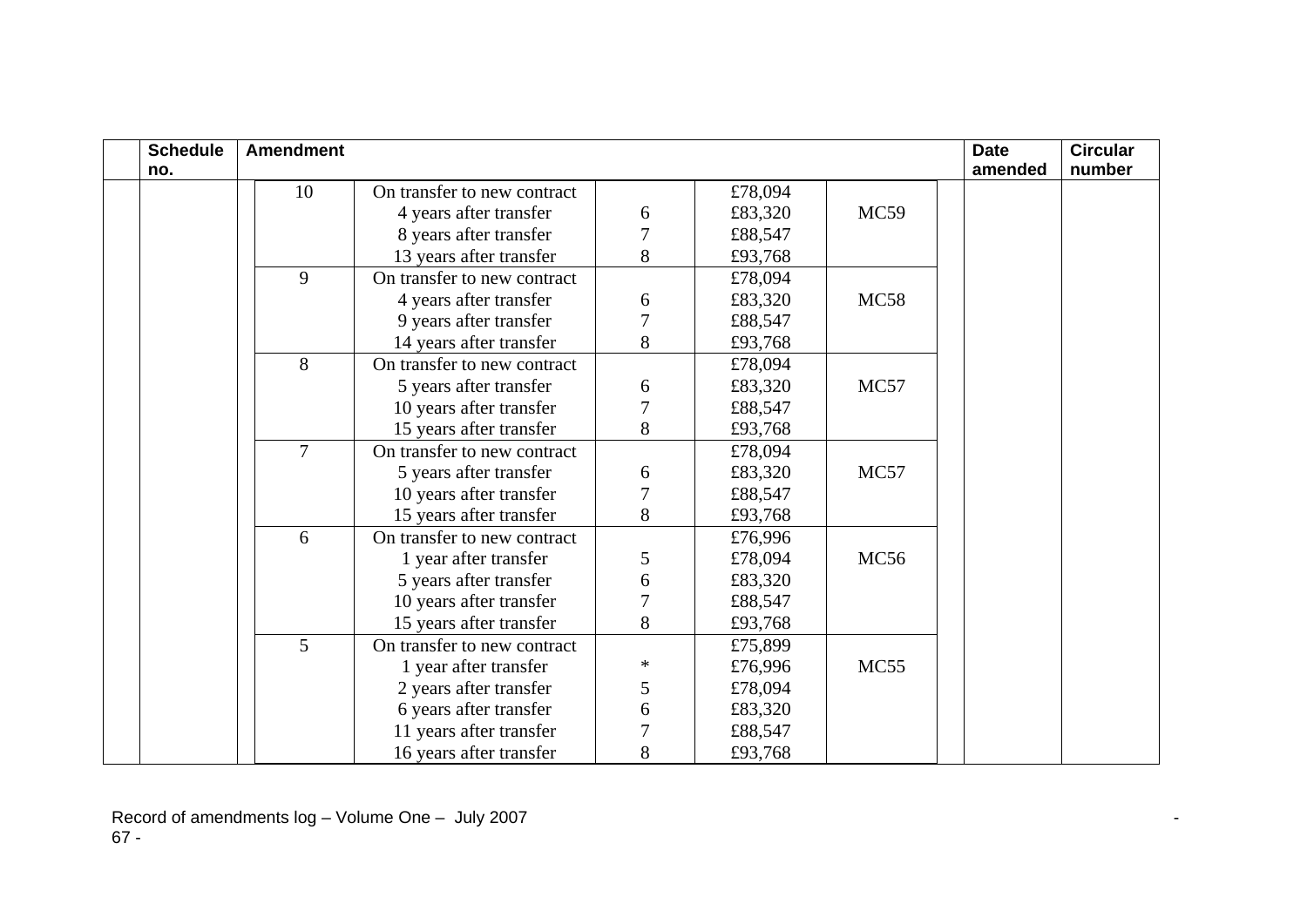| <b>Schedule</b> | <b>Amendment</b> |                             |                |         |                  | <b>Date</b> | <b>Circular</b> |
|-----------------|------------------|-----------------------------|----------------|---------|------------------|-------------|-----------------|
| no.             |                  |                             |                |         |                  | amended     | number          |
|                 | 4                | On transfer to new contract |                | £70,949 |                  |             |                 |
|                 |                  | 1 year after transfer       | 3              | £73,699 | MC54             |             |                 |
|                 |                  | 2 years after transfer      | 4              | £75,899 |                  |             |                 |
|                 |                  | 3 years after transfer      | 5              | £78,094 |                  |             |                 |
|                 |                  | 6 years after transfer      | 6              | £83,320 |                  |             |                 |
|                 |                  | 11 years after transfer     | 7              | £88,547 |                  |             |                 |
|                 |                  | 16 years after transfer     | 8              | £93,768 |                  |             |                 |
|                 | $\overline{3}$   | On transfer to new contract |                | £70,395 |                  |             |                 |
|                 |                  | 1 year after transfer       | $\ast$         | £72,596 | MC <sub>53</sub> |             |                 |
|                 |                  | 2 years after transfer      | 4              | £75,899 |                  |             |                 |
|                 |                  | 3 years after transfer      | 5              | £78,094 |                  |             |                 |
|                 |                  | 7 years after transfer      | 6              | £83,320 |                  |             |                 |
|                 |                  | 12 years after transfer     | 7              | £88,547 |                  |             |                 |
|                 |                  | 17 years after transfer     | 8              | £93,768 |                  |             |                 |
|                 | $\overline{2}$   | On transfer to new contract |                | £69,847 |                  |             |                 |
|                 |                  | 1 year after transfer       | 2              | £71,498 | MC52             |             |                 |
|                 |                  | 2 years after transfer      | 4              | £75,899 |                  |             |                 |
|                 |                  | 3 years after transfer      | 5              | £78,094 |                  |             |                 |
|                 |                  | 8 years after transfer      | 6              | £83,320 |                  |             |                 |
|                 |                  | 13 years after transfer     | 7              | £88,547 |                  |             |                 |
|                 |                  | 18 years after transfer     | 8              | £93,768 |                  |             |                 |
|                 | $\mathbf{1}$     | On transfer to new contract |                | £69,298 |                  |             |                 |
|                 |                  | 1 year after transfer       | ∗              | £70,395 | MC51             |             |                 |
|                 |                  | 2 years after transfer      | 3              | £73,699 |                  |             |                 |
|                 |                  | 3 years after transfer      | $\overline{4}$ | £75,899 |                  |             |                 |
|                 |                  | 4 years after transfer      | 5              | £78,094 |                  |             |                 |
|                 |                  | 9 years after transfer      | 6              | £83,320 |                  |             |                 |

Record of amendments log – Volume One – July 2007 - 68 -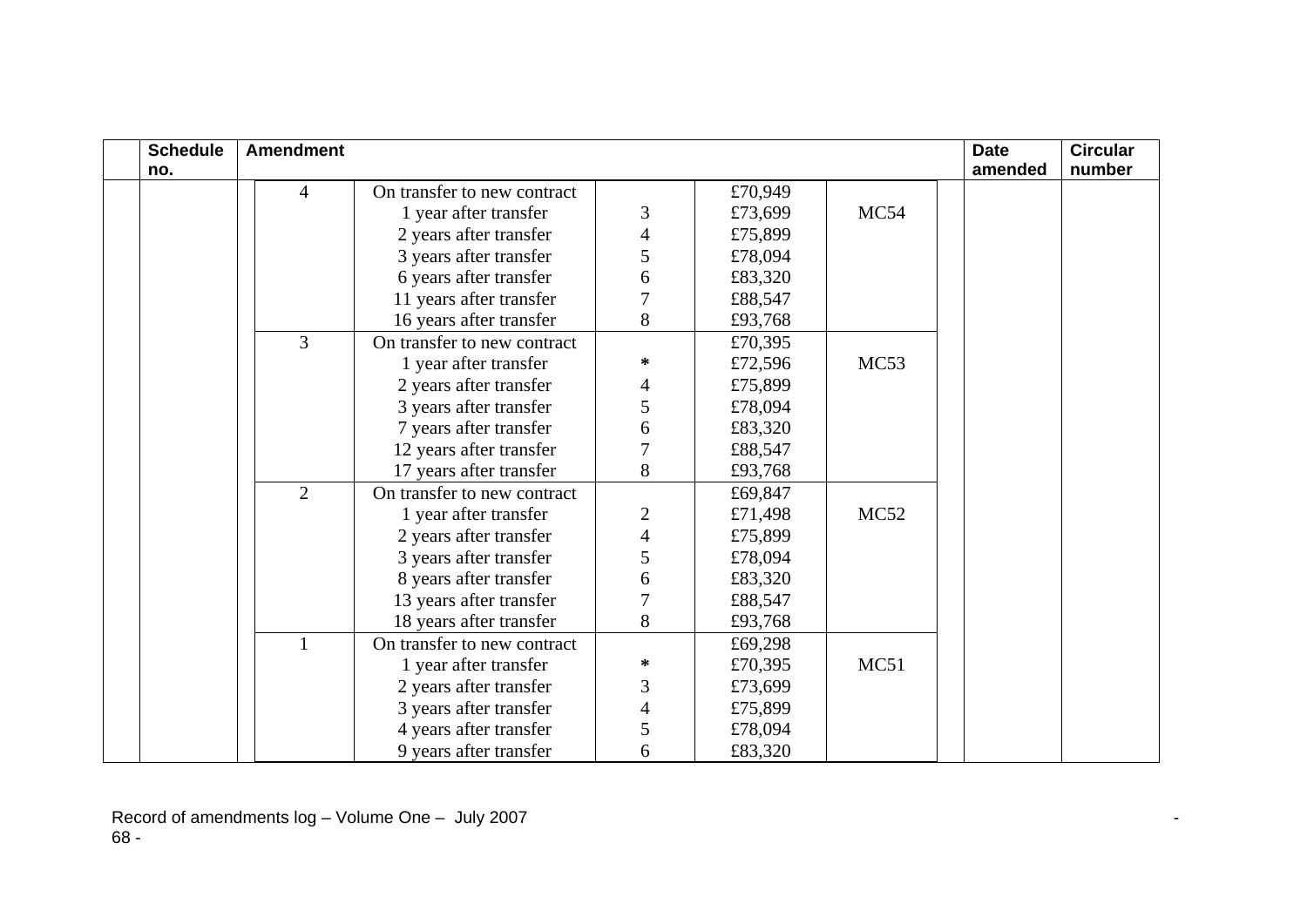| <b>Schedule</b><br>no. | <b>Amendment</b>                     |                                                                                                 |                  |                                                     |             | <b>Date</b><br>amended | <b>Circular</b><br>number |
|------------------------|--------------------------------------|-------------------------------------------------------------------------------------------------|------------------|-----------------------------------------------------|-------------|------------------------|---------------------------|
|                        |                                      | 14 years after transfer                                                                         | 7                | £88,547                                             |             |                        |                           |
|                        |                                      | 19 years after transfer                                                                         | 8                | £93,768                                             |             |                        |                           |
|                        |                                      |                                                                                                 |                  |                                                     |             |                        |                           |
|                        |                                      |                                                                                                 |                  |                                                     |             |                        |                           |
|                        | transitional purposes                | *For consultants with seniority of 1,3 or 5 years on transition, the first pay threshold is for |                  |                                                     |             |                        |                           |
|                        | www.nhsemployers.org/                | Annual updates on salary values are published on the NHS Employers website                      |                  |                                                     |             |                        |                           |
|                        | With                                 |                                                                                                 |                  |                                                     |             |                        |                           |
|                        |                                      |                                                                                                 |                  |                                                     |             |                        |                           |
|                        | Annex $A^{12}$<br><b>April 2007)</b> | Pay progression for consultants appointed before 31 October 2003 (effective from 1              |                  |                                                     |             |                        |                           |
|                        | <b>Seniority</b><br>at<br>transfer   | <b>Years after transfer before</b><br>threshold level changes                                   | Pay<br>threshold | <b>Basic salary</b><br>(2007/08)<br>rates) $\wedge$ | Pay scale   |                        |                           |
|                        | $30+$                                | On transfer to new contract                                                                     |                  | £86,153                                             |             |                        |                           |
|                        |                                      | 1 year after transfer                                                                           | 7                | £91,495                                             | MC71        |                        |                           |
|                        |                                      | 2 years after transfer                                                                          | 8                | £96,831                                             |             |                        |                           |
|                        | 21-29                                | On transfer to new contract                                                                     |                  | £80,812                                             |             |                        |                           |
|                        |                                      | 1 year after transfer                                                                           | 6                | £86,153                                             | <b>MC70</b> |                        |                           |
|                        |                                      | 2 years after transfer                                                                          | 7                | £91,495                                             |             |                        |                           |
|                        |                                      | 3 years after transfer                                                                          | 8                | £96,831                                             |             |                        |                           |

Record of amendments log – Volume One – July 2007 - 69 -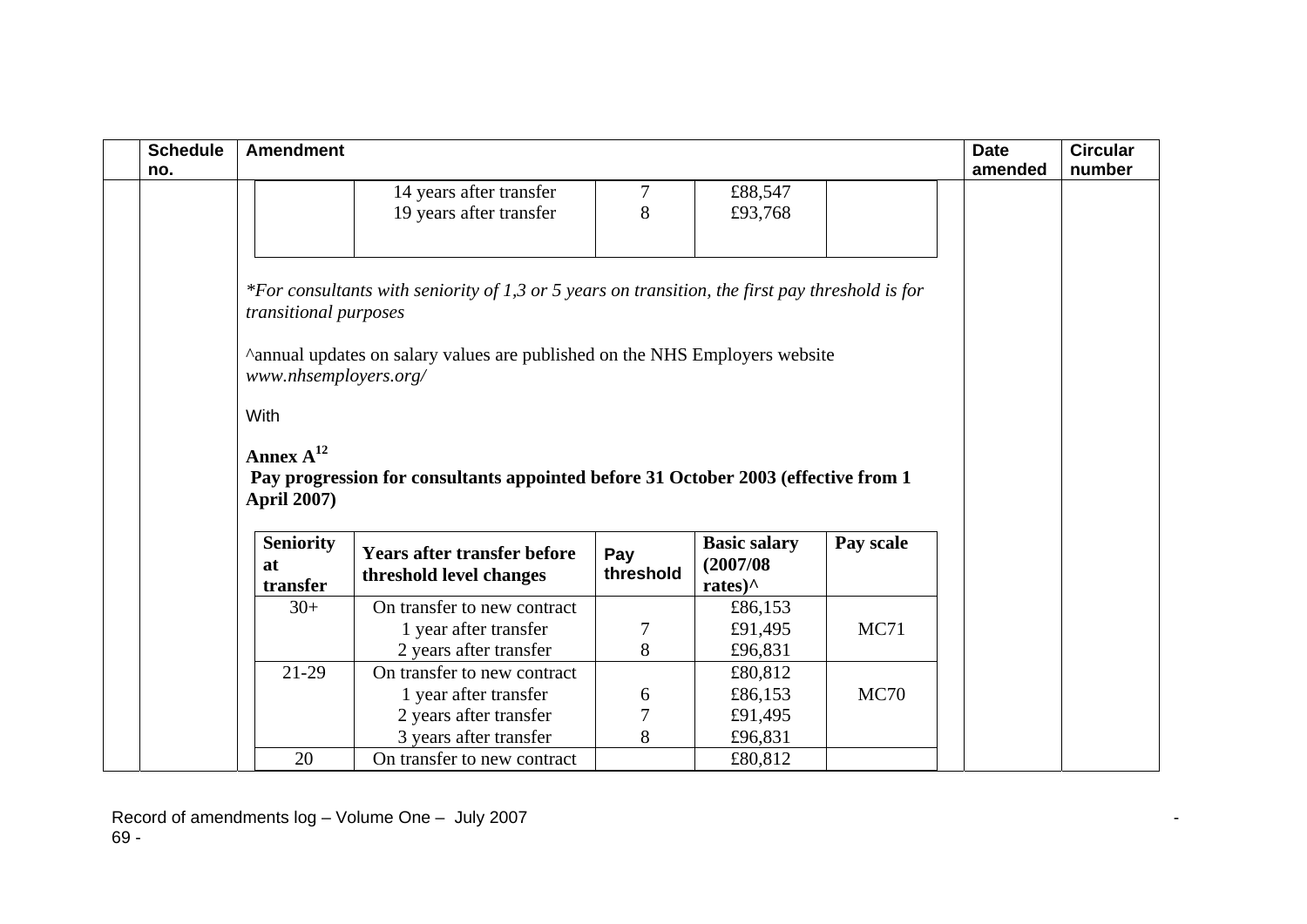| <b>Schedule</b> | <b>Amendment</b> |                             |                |         |                  | <b>Date</b> | <b>Circular</b> |
|-----------------|------------------|-----------------------------|----------------|---------|------------------|-------------|-----------------|
| no.             |                  |                             |                |         |                  | amended     | number          |
|                 |                  | 1 year after transfer       | 6              | £86,153 | MC <sub>69</sub> |             |                 |
|                 |                  | 3 years after transfer      |                | £91,495 |                  |             |                 |
|                 |                  | 4 years after transfer      | 8              | £96,831 |                  |             |                 |
|                 | 19               | On transfer to new contract |                | £80,812 |                  |             |                 |
|                 |                  | 1 year after transfer       | 6              | £86,153 | <b>MC68</b>      |             |                 |
|                 |                  | 3 years after transfer      |                | £91,495 |                  |             |                 |
|                 |                  | 5 years after transfer      | 8              | £96,831 |                  |             |                 |
|                 | 18               | On transfer to new contract |                | £80,812 |                  |             |                 |
|                 |                  | 2 years after transfer      | 6              | £86,153 | MC67             |             |                 |
|                 |                  | 3 years after transfer      |                | £91,495 |                  |             |                 |
|                 |                  | 5 years after transfer      | 8              | £96,831 |                  |             |                 |
|                 | 17               | On transfer to new contract |                | £80,812 |                  |             |                 |
|                 |                  | 2 years after transfer      | 6              | £86,153 | <b>MC66</b>      |             |                 |
|                 |                  | 4 years after transfer      | 7              | £91,495 |                  |             |                 |
|                 |                  | 6 years after transfer      | 8              | £96,831 |                  |             |                 |
|                 | 16               | On transfer to new contract |                | £80,812 |                  |             |                 |
|                 |                  | 3 years after transfer      | 6              | £86,153 | MC <sub>65</sub> |             |                 |
|                 |                  | 4 years after transfer      |                | £91,495 |                  |             |                 |
|                 |                  | 7 years after transfer      | 8              | £96,831 |                  |             |                 |
|                 | 15               | On transfer to new contract |                | £80,812 |                  |             |                 |
|                 |                  | 3 years on transfer         | 6              | £86,153 | MC <sub>64</sub> |             |                 |
|                 |                  | 4 years on transfer         | $\overline{7}$ | £91,495 |                  |             |                 |
|                 |                  | 8 years on transfer         | 8              | £96,831 |                  |             |                 |
|                 | 14               | On transfer to new contract |                | £80,812 |                  |             |                 |
|                 |                  | 3 years after transfer      | 6              | £86,153 | MC63             |             |                 |
|                 |                  | 5 years after transfer      |                | £91,495 |                  |             |                 |
|                 |                  | 9 years after transfer      | 8              | £96,831 |                  |             |                 |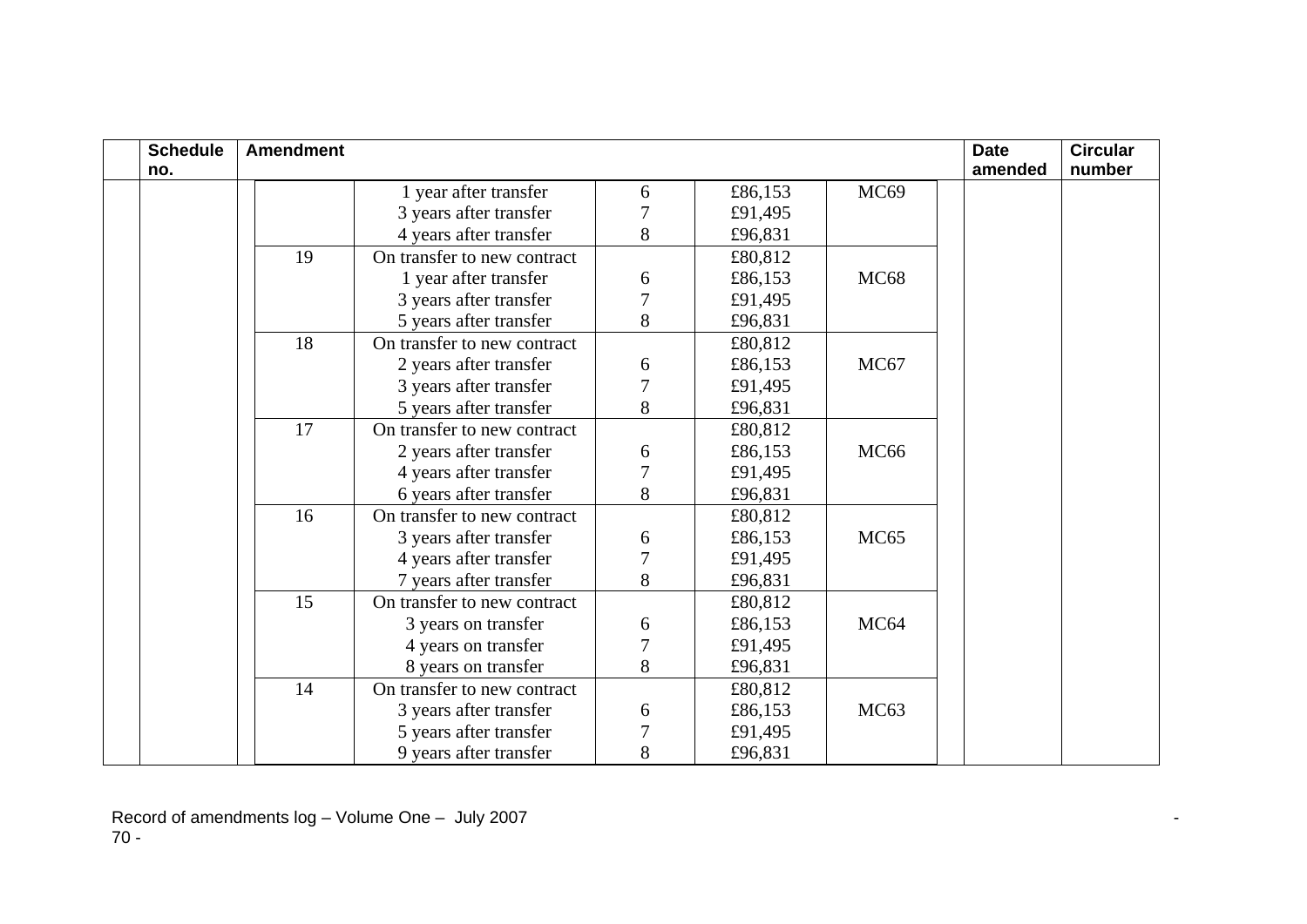| <b>Schedule</b> | <b>Amendment</b> |                             |                |         |                  | <b>Date</b> | <b>Circular</b> |
|-----------------|------------------|-----------------------------|----------------|---------|------------------|-------------|-----------------|
| no.             |                  |                             |                |         |                  | amended     | number          |
|                 | 13               | On transfer to new contract |                | £80,812 |                  |             |                 |
|                 |                  | 3 years after transfer      | 6              | £86,153 | MC <sub>62</sub> |             |                 |
|                 |                  | 5 years after transfer      |                | £91,495 |                  |             |                 |
|                 |                  | 10 years after transfer     | 8              | £96,831 |                  |             |                 |
|                 | 12               | On transfer to new contract |                | £80,812 |                  |             |                 |
|                 |                  | 3 years after transfer      | 6              | £86,153 | MC61             |             |                 |
|                 |                  | 6 years after transfer      |                | £91,495 |                  |             |                 |
|                 |                  | 11 years after transfer     | 8              | £96,831 |                  |             |                 |
|                 | 11               | On transfer to new contract |                | £80,812 |                  |             |                 |
|                 |                  | 4 years after transfer      | 6              | £86,153 | <b>MC60</b>      |             |                 |
|                 |                  | 7 years after transfer      |                | £91,495 |                  |             |                 |
|                 |                  | 12 years after transfer     | 8              | £96,831 |                  |             |                 |
|                 | 10               | On transfer to new contract |                | £80,812 |                  |             |                 |
|                 |                  | 4 years after transfer      | 6              | £86,153 | MC59             |             |                 |
|                 |                  | 8 years after transfer      | 7              | £91,495 |                  |             |                 |
|                 |                  | 13 years after transfer     | 8              | £96,831 |                  |             |                 |
|                 | 9                | On transfer to new contract |                | £80,812 |                  |             |                 |
|                 |                  | 4 years after transfer      | 6              | £86,153 | <b>MC58</b>      |             |                 |
|                 |                  | 9 years after transfer      | $\overline{7}$ | £91,495 |                  |             |                 |
|                 |                  | 14 years after transfer     | 8              | £96,831 |                  |             |                 |
|                 | 8                | On transfer to new contract |                | £80,812 |                  |             |                 |
|                 |                  | 5 years after transfer      | 6              | £86,153 | MC57             |             |                 |
|                 |                  | 10 years after transfer     |                | £91,495 |                  |             |                 |
|                 |                  | 15 years after transfer     | 8              | £96,831 |                  |             |                 |
|                 | $\overline{7}$   | On transfer to new contract |                | £80,812 |                  |             |                 |
|                 |                  | 5 years after transfer      | 6              | £86,153 | <b>MC57</b>      |             |                 |
|                 |                  | 10 years after transfer     | 7              | £91,495 |                  |             |                 |
|                 |                  |                             |                |         |                  |             |                 |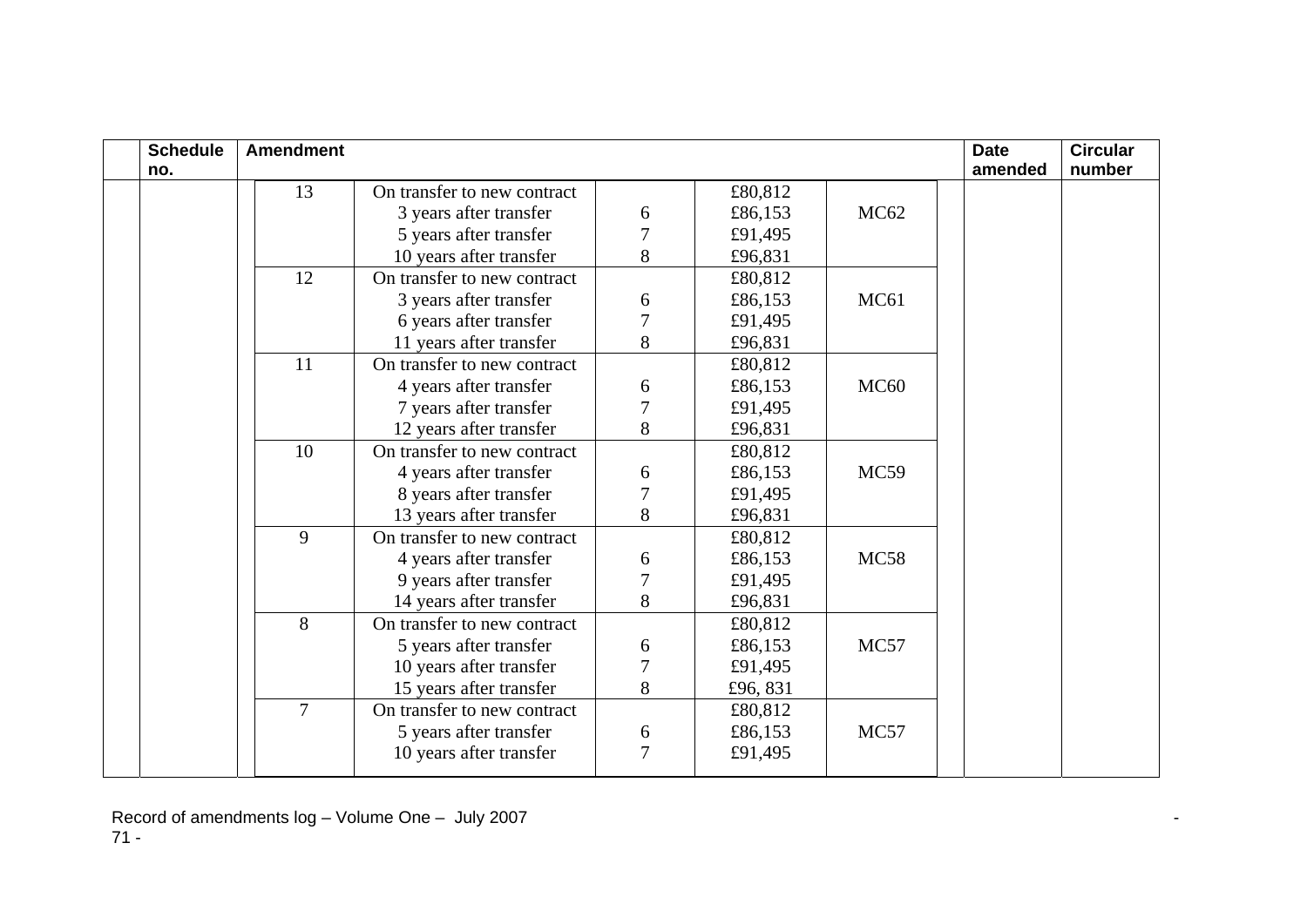| <b>Schedule</b><br>no. | <b>Amendment</b> |                             |                |         |             | <b>Date</b><br>amended | <b>Circular</b><br>number |
|------------------------|------------------|-----------------------------|----------------|---------|-------------|------------------------|---------------------------|
|                        |                  | 15 years after transfer     | 8              | £96,831 |             |                        |                           |
|                        |                  |                             |                |         |             |                        |                           |
|                        | 6                | On transfer to new contract |                | £79,690 |             |                        |                           |
|                        |                  | 1 year after transfer       | 5              | £80,812 | <b>MC56</b> |                        |                           |
|                        |                  | 5 years after transfer      | 6              | £86,153 |             |                        |                           |
|                        |                  | 10 years after transfer     |                | £91,495 |             |                        |                           |
|                        |                  | 15 years after transfer     | 8              | £96,831 |             |                        |                           |
|                        | 5                | On transfer to new contract |                | £78,569 |             |                        |                           |
|                        |                  | 1 year after transfer       | $\ast$         | £79,690 | <b>MC55</b> |                        |                           |
|                        |                  | 2 years after transfer      | 5              | £80,812 |             |                        |                           |
|                        |                  | 6 years after transfer      | 6              | £86,153 |             |                        |                           |
|                        |                  | 11 years after transfer     | 7              | £91,495 |             |                        |                           |
|                        |                  | 16 years after transfer     | 8              | £96,831 |             |                        |                           |
|                        | 4                | On transfer to new contract |                | £73,510 |             |                        |                           |
|                        |                  | 1 year after transfer       | 3              | £76,320 | MC54        |                        |                           |
|                        |                  | 2 years after transfer      | 4              | £78,569 |             |                        |                           |
|                        |                  | 3 years after transfer      | 5              | £80,812 |             |                        |                           |
|                        |                  | 6 years after transfer      | 6              | £86,153 |             |                        |                           |
|                        |                  | 11 years after transfer     | $\overline{7}$ | £91,495 |             |                        |                           |
|                        |                  | 16 years after transfer     | 8              | £96,831 |             |                        |                           |
|                        | 3                | On transfer to new contract |                | £72,944 |             |                        |                           |
|                        |                  | 1 year after transfer       | ∗              | £75,193 | MC53        |                        |                           |
|                        |                  | 2 years after transfer      | 4              | £78,569 |             |                        |                           |
|                        |                  | 3 years after transfer      | 5              | £80,812 |             |                        |                           |
|                        |                  | 7 years after transfer      | 6              | £86,153 |             |                        |                           |
|                        |                  | 12 years after transfer     | 7              | £91,495 |             |                        |                           |

Record of amendments log – Volume One – July 2007 - 72 -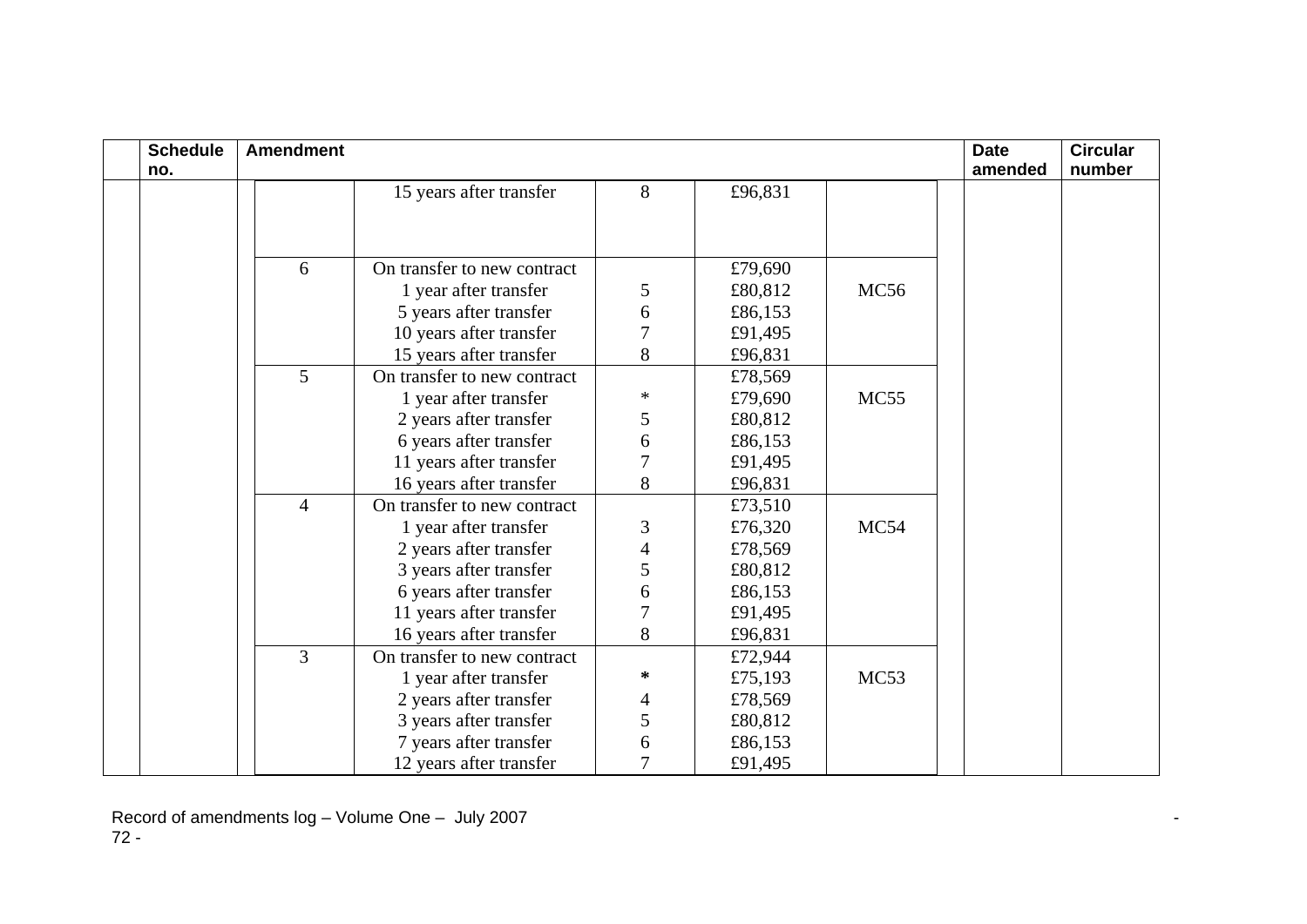|    | <b>Schedule</b> | <b>Amendment</b>                               |                                                                                                                                                                                |                |         |             | <b>Date</b> | <b>Circular</b> |
|----|-----------------|------------------------------------------------|--------------------------------------------------------------------------------------------------------------------------------------------------------------------------------|----------------|---------|-------------|-------------|-----------------|
|    | no.             |                                                |                                                                                                                                                                                |                |         |             | amended     | number          |
|    |                 |                                                | 17 years after transfer                                                                                                                                                        | 8              | £96,831 |             |             |                 |
|    |                 |                                                |                                                                                                                                                                                |                |         |             |             |                 |
|    |                 |                                                |                                                                                                                                                                                |                |         |             |             |                 |
|    |                 | $\overline{2}$                                 | On transfer to new contract                                                                                                                                                    |                | £72,383 |             |             |                 |
|    |                 |                                                | 1 year after transfer                                                                                                                                                          | $\overline{c}$ | £74,071 | <b>MC52</b> |             |                 |
|    |                 |                                                | 2 years after transfer                                                                                                                                                         | 4              | £78,569 |             |             |                 |
|    |                 |                                                | 3 years after transfer                                                                                                                                                         | 5              | £80,812 |             |             |                 |
|    |                 |                                                | 8 years after transfer                                                                                                                                                         | 6              | £86,153 |             |             |                 |
|    |                 |                                                | 13 years after transfer                                                                                                                                                        | $\overline{7}$ | £91,495 |             |             |                 |
|    |                 |                                                | 18 years after transfer                                                                                                                                                        | 8              | £96,831 |             |             |                 |
|    |                 |                                                | On transfer to new contract                                                                                                                                                    |                | £71,822 |             |             |                 |
|    |                 |                                                | 1 year after transfer                                                                                                                                                          | $\ast$         | £72,944 | MC51        |             |                 |
|    |                 |                                                | 2 years after transfer                                                                                                                                                         | 3              | £76,320 |             |             |                 |
|    |                 |                                                | 3 years after transfer                                                                                                                                                         | $\overline{4}$ | £78,569 |             |             |                 |
|    |                 |                                                | 4 years after transfer                                                                                                                                                         | 5              | £80,812 |             |             |                 |
|    |                 |                                                | 9 years after transfer                                                                                                                                                         | 6              | £86,153 |             |             |                 |
|    |                 |                                                | 14 years after transfer                                                                                                                                                        | 7              | £91,495 |             |             |                 |
|    |                 |                                                | 19 years after transfer                                                                                                                                                        | 8              | £96,831 |             |             |                 |
|    |                 | transitional purposes<br>www.nhsemployers.org/ | *For consultants with seniority of 1,3 or 5 years on transition, the first pay threshold is for<br>^annual updates on salary values are published on the NHS Employers website |                |         |             |             |                 |
| 35 | Schedule        | Replace                                        |                                                                                                                                                                                |                |         |             | 30 July     | PC(M&D)         |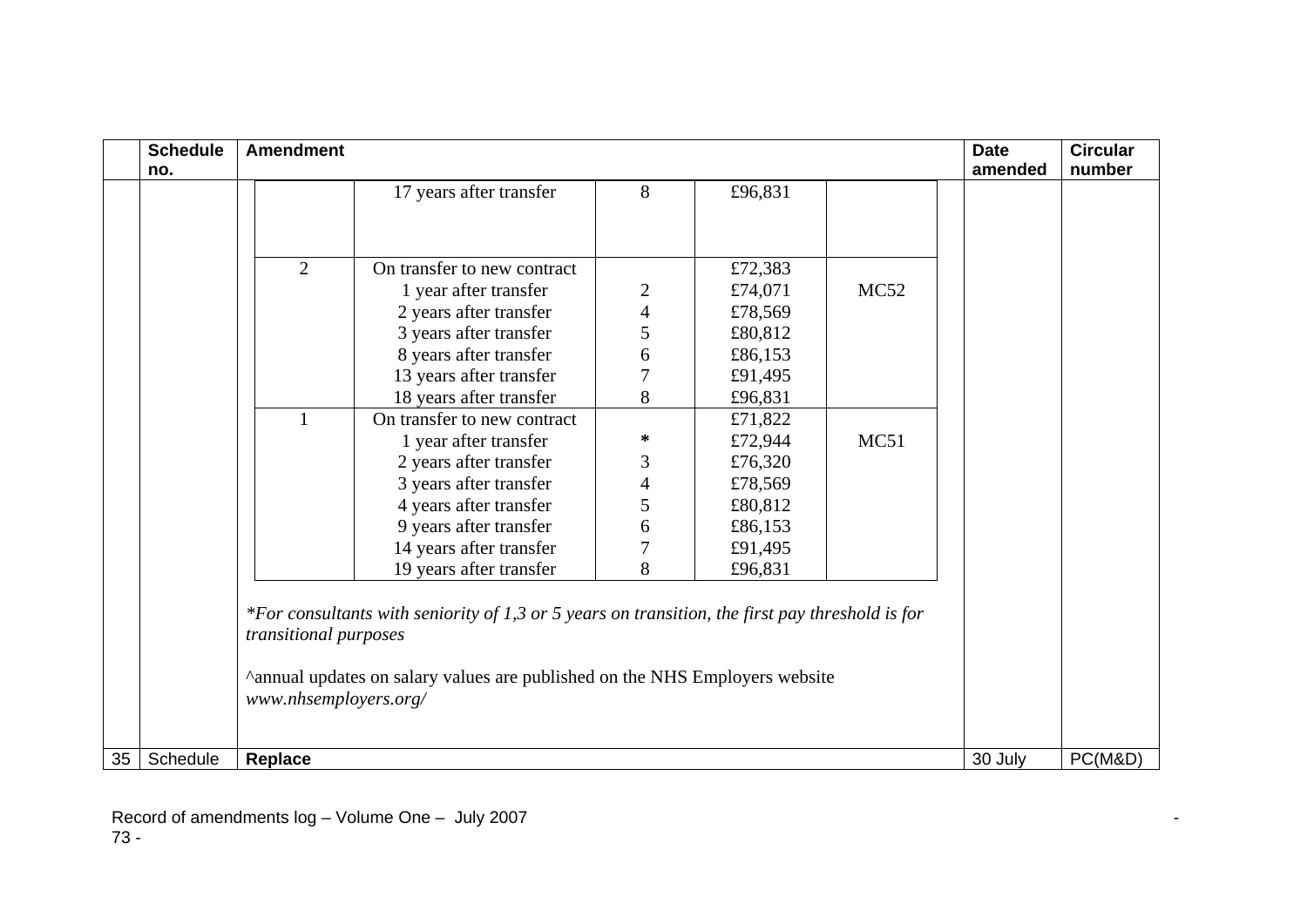| <b>Schedule</b><br>no. | <b>Amendment</b> |                                              |                                         |                                                                       |                      | <b>Date</b><br>amended | <b>Circular</b><br>number |
|------------------------|------------------|----------------------------------------------|-----------------------------------------|-----------------------------------------------------------------------|----------------------|------------------------|---------------------------|
| 14                     | Annex $B^{16}$   |                                              |                                         |                                                                       |                      | 2007                   | 5/2007                    |
|                        |                  |                                              |                                         | Pay progression for consultants appointed on or after 31 October 2003 |                      |                        |                           |
|                        | <b>Threshold</b> | <b>Years</b><br>completed as<br>a consultant | <b>Basic salary</b><br>$2005/6^{\circ}$ | <b>Period before</b><br>eligibility for next<br>threshold             | <b>Payroll point</b> |                        |                           |
|                        |                  | $\boldsymbol{0}$                             | £69,298                                 | 1 year                                                                | MC72 Point 00        |                        |                           |
|                        | 2                | $\mathbf{1}$                                 | £71,498                                 | 1 year                                                                | MC72 Point 01        |                        |                           |
|                        | $\overline{3}$   | $\overline{2}$                               | £73,699                                 | 1 year                                                                | MC72 Point 02        |                        |                           |
|                        | $\overline{4}$   | 3                                            | £75,899                                 | 1 year                                                                | MC72 Point 03        |                        |                           |
|                        | $\overline{5}$   | $\overline{4}$                               | £78,094                                 | 5 years                                                               | MC72 Point 04        |                        |                           |
|                        |                  | 5                                            | £78,094                                 | 4 years                                                               | MC72 Point 05        |                        |                           |
|                        |                  | 6                                            | £78,094                                 | 3 years                                                               | MC72 Point 06        |                        |                           |
|                        |                  | $\overline{7}$                               | £78,094                                 | 2 years                                                               | MC72 Point 07        |                        |                           |
|                        |                  | 8                                            | £78,094                                 | 1 year                                                                | MC72 Point 08        |                        |                           |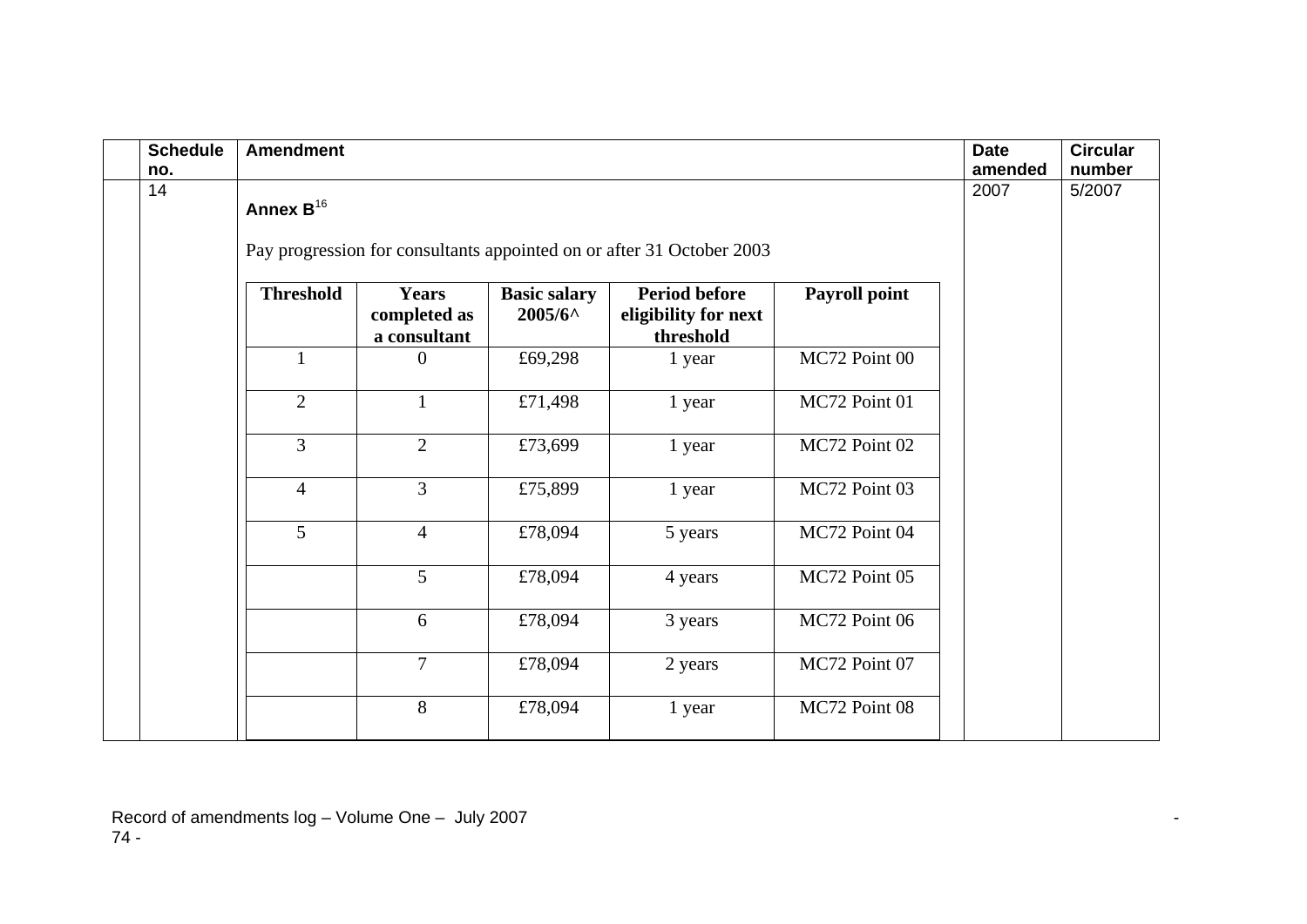| <b>Schedule</b> | <b>Amendment</b> |    |                                                                                                   |                          |                 | <b>Date</b> | <b>Circular</b> |
|-----------------|------------------|----|---------------------------------------------------------------------------------------------------|--------------------------|-----------------|-------------|-----------------|
| no.             |                  |    |                                                                                                   |                          |                 | amended     | number          |
|                 | 6                | 9  | £83,320                                                                                           | 5 years                  | MC72 Point 09   |             |                 |
|                 |                  | 10 | £83,320                                                                                           | 4 years                  | MC72 Point 10   |             |                 |
|                 |                  | 11 | £83,320                                                                                           | 3 years                  | MC72 Point 11   |             |                 |
|                 |                  | 12 | £83,320                                                                                           | 2 years                  | MC72 Point 12   |             |                 |
|                 |                  | 13 | £83,320                                                                                           | 1 year                   | MC72 Point 13   |             |                 |
|                 | $\overline{7}$   | 14 | £88,547                                                                                           | 5 years                  | MC72 Point 14   |             |                 |
|                 |                  | 15 | £88,547                                                                                           | 4 years                  | MC72 Point $15$ |             |                 |
|                 |                  | 16 | £88,547                                                                                           | 3 years                  | MC72 Point 16   |             |                 |
|                 |                  | 17 | £88,547                                                                                           | 2 years                  | MC72 Point 17   |             |                 |
|                 |                  | 18 | £88,547                                                                                           | 1 year                   | MC72 Point 18   |             |                 |
|                 | 8                | 19 | £93,768                                                                                           | $\overline{\phantom{0}}$ | MC72 Point 19   |             |                 |
|                 |                  |    | ^annual updates on salary values are published on the NHS Employers website www.nhsemployers.org/ |                          |                 |             |                 |
|                 | With             |    |                                                                                                   |                          |                 |             |                 |
|                 | Annex $B^{16}$   |    |                                                                                                   |                          |                 |             |                 |

Record of amendments log – Volume One – July 2007 - 75 -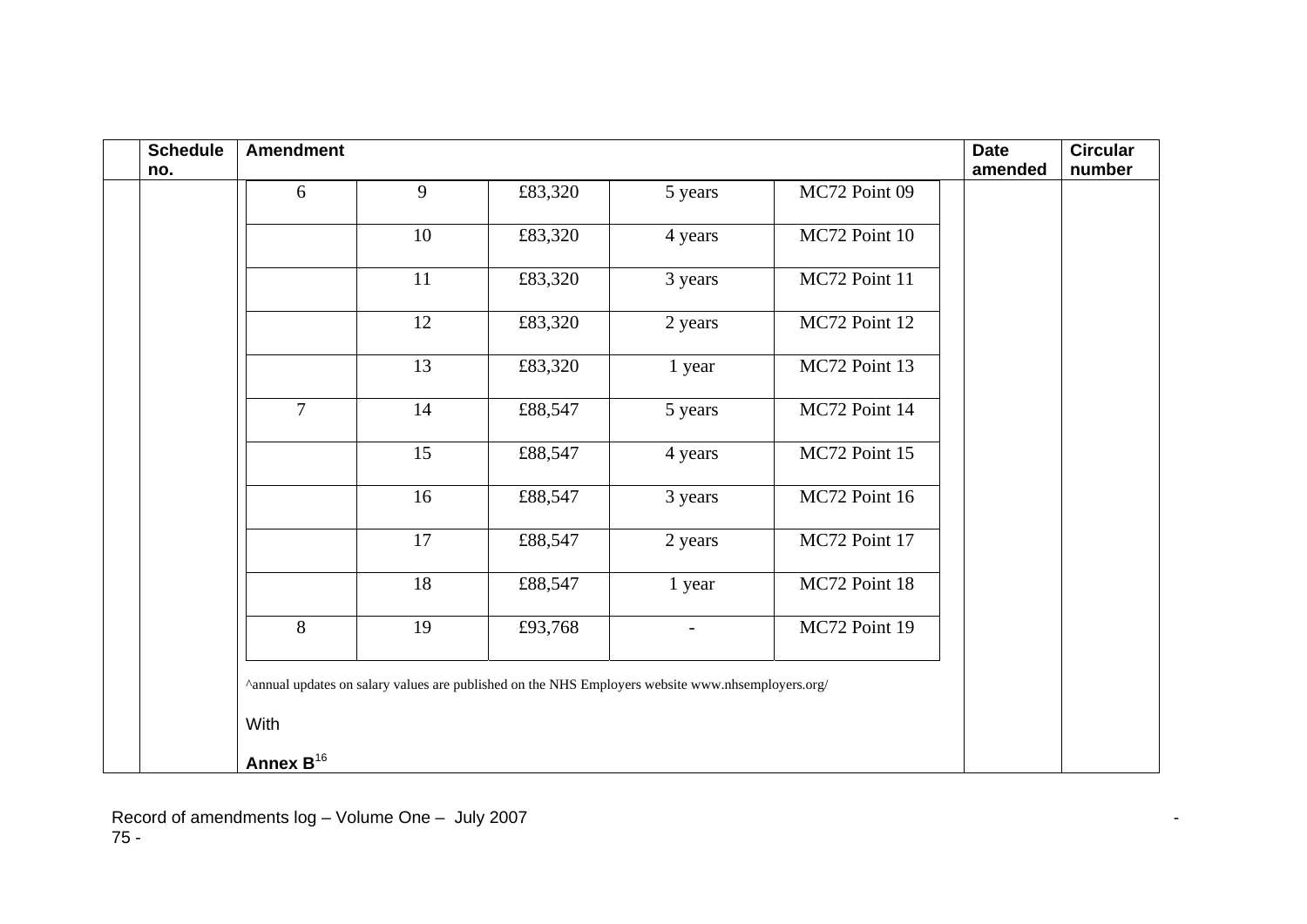| <b>Schedule</b><br>no. | <b>Amendment</b> |                                              |                                |                                                           |                                                                                               | <b>Date</b><br>amended | <b>Circular</b><br>number |
|------------------------|------------------|----------------------------------------------|--------------------------------|-----------------------------------------------------------|-----------------------------------------------------------------------------------------------|------------------------|---------------------------|
|                        | 2007)            |                                              |                                |                                                           | Pay progression for consultants appointed on or after 31 October 2003 (effective from 1 April |                        |                           |
|                        | <b>Threshold</b> | <b>Years</b><br>completed as<br>a consultant | <b>Basic salary</b><br>2007/8^ | <b>Period before</b><br>eligibility for next<br>threshold | Payroll point                                                                                 |                        |                           |
|                        |                  | $\overline{0}$                               | £71,822                        | 1 year                                                    | MC72 Point 00                                                                                 |                        |                           |
|                        | $\overline{2}$   | $\mathbf{1}$                                 | £74,071                        | 1 year                                                    | MC72 Point 01                                                                                 |                        |                           |
|                        | $\overline{3}$   | $\overline{2}$                               | £76,320                        | 1 year                                                    | MC72 Point 02                                                                                 |                        |                           |
|                        | $\overline{4}$   | 3                                            | £78,569                        | 1 year                                                    | MC72 Point 03                                                                                 |                        |                           |
|                        | 5                | $\overline{4}$                               | £80,812                        | 5 years                                                   | MC72 Point $\overline{04}$                                                                    |                        |                           |
|                        |                  | 5                                            | £80,812                        | 4 years                                                   | MC72 Point 05                                                                                 |                        |                           |
|                        |                  | 6                                            | £80,812                        | 3 years                                                   | MC72 Point 06                                                                                 |                        |                           |
|                        |                  | $\overline{7}$                               | £80,812                        | 2 years                                                   | MC72 Point 07                                                                                 |                        |                           |
|                        |                  | 8                                            | £80,812                        | 1 year                                                    | MC72 Point 08                                                                                 |                        |                           |
|                        | 6                | 9                                            | £86,153                        | 5 years                                                   | MC72 Point 09                                                                                 |                        |                           |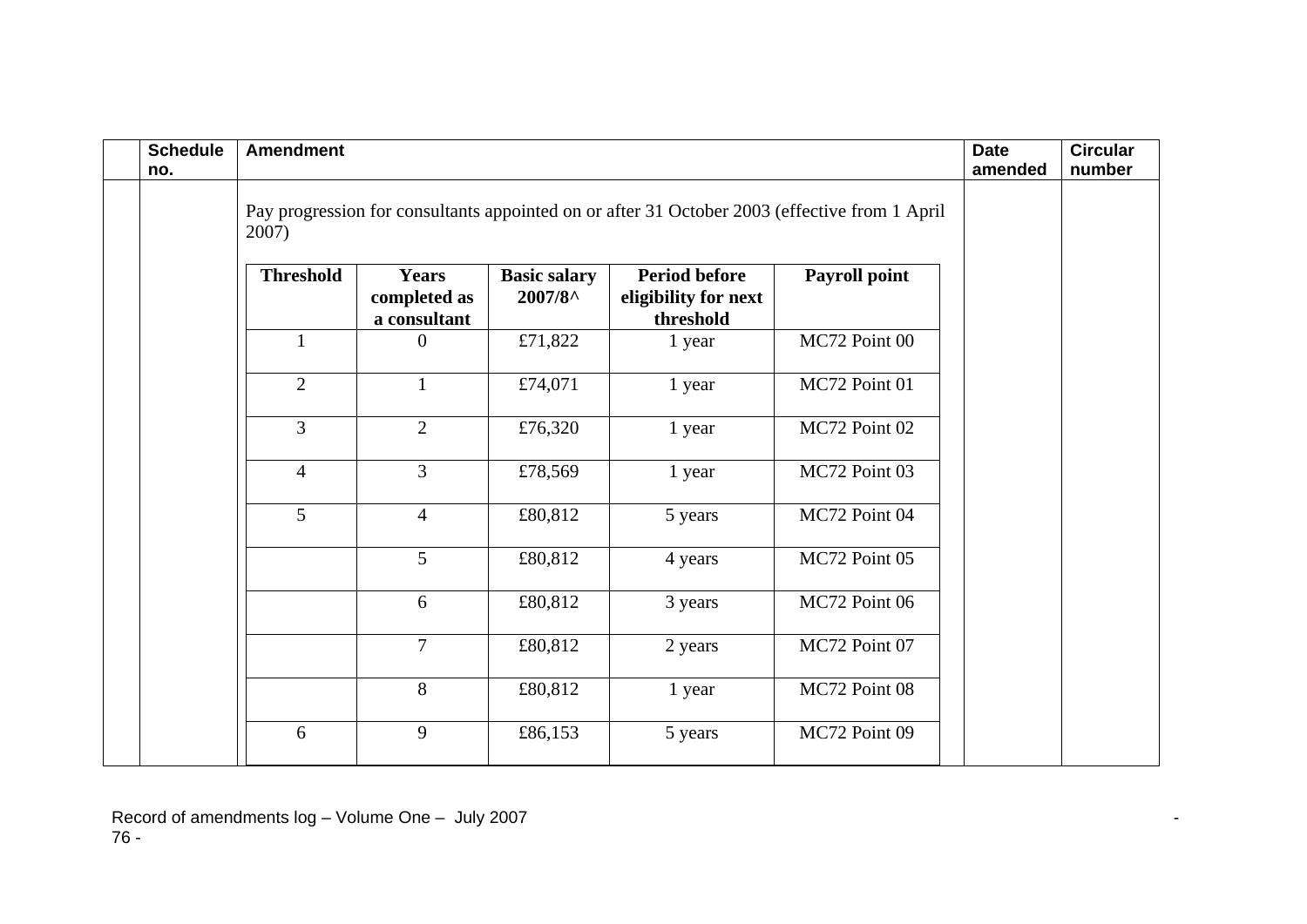|    | <b>Schedule</b> | <b>Amendment</b>                                                      |    |                                                                                                                      |         |                                                                                        | <b>Date</b>     | <b>Circular</b>   |
|----|-----------------|-----------------------------------------------------------------------|----|----------------------------------------------------------------------------------------------------------------------|---------|----------------------------------------------------------------------------------------|-----------------|-------------------|
|    | no.             |                                                                       |    |                                                                                                                      |         |                                                                                        | amended         | number            |
|    |                 |                                                                       | 10 | £86,153                                                                                                              | 4 years | MC72 Point 10                                                                          |                 |                   |
|    |                 |                                                                       | 11 | £86,153                                                                                                              | 3 years | MC72 Point 11                                                                          |                 |                   |
|    |                 |                                                                       | 12 | £86,153                                                                                                              | 2 years | MC72 Point 12                                                                          |                 |                   |
|    |                 |                                                                       | 13 | £86,153                                                                                                              | 1 year  | MC72 Point 13                                                                          |                 |                   |
|    |                 | $\overline{7}$                                                        | 14 | £91,495                                                                                                              | 5 years | MC72 Point 14                                                                          |                 |                   |
|    |                 |                                                                       | 15 | £91,495                                                                                                              | 4 years | MC72 Point 15                                                                          |                 |                   |
|    |                 |                                                                       | 16 | £91,495                                                                                                              | 3 years | MC72 Point 16                                                                          |                 |                   |
|    |                 |                                                                       | 17 | £91,495                                                                                                              | 2 years | MC72 Point 17                                                                          |                 |                   |
|    |                 |                                                                       | 18 | £91,495                                                                                                              | 1 year  | MC72 Point 18                                                                          |                 |                   |
|    |                 | 8                                                                     | 19 | £96,831                                                                                                              |         | MC72 Point 19                                                                          |                 |                   |
|    |                 |                                                                       |    | $\lambda$ $\lambda$ annual updates on salary values are published on the NHS Employers website www.nhsemployers.org/ |         |                                                                                        |                 |                   |
| 36 | Schedule<br>20  | Replace                                                               |    |                                                                                                                      |         |                                                                                        | 30 July<br>2007 | PC(M&D)<br>5/2007 |
|    |                 | <b>Schedule 20 Incorporated General Council Conditions of Service</b> |    |                                                                                                                      |         |                                                                                        |                 |                   |
|    |                 |                                                                       |    |                                                                                                                      |         | This Schedule lists those General Whitley Council (or successor body) agreements which |                 |                   |

Record of amendments log – Volume One – July 2007 - 77 -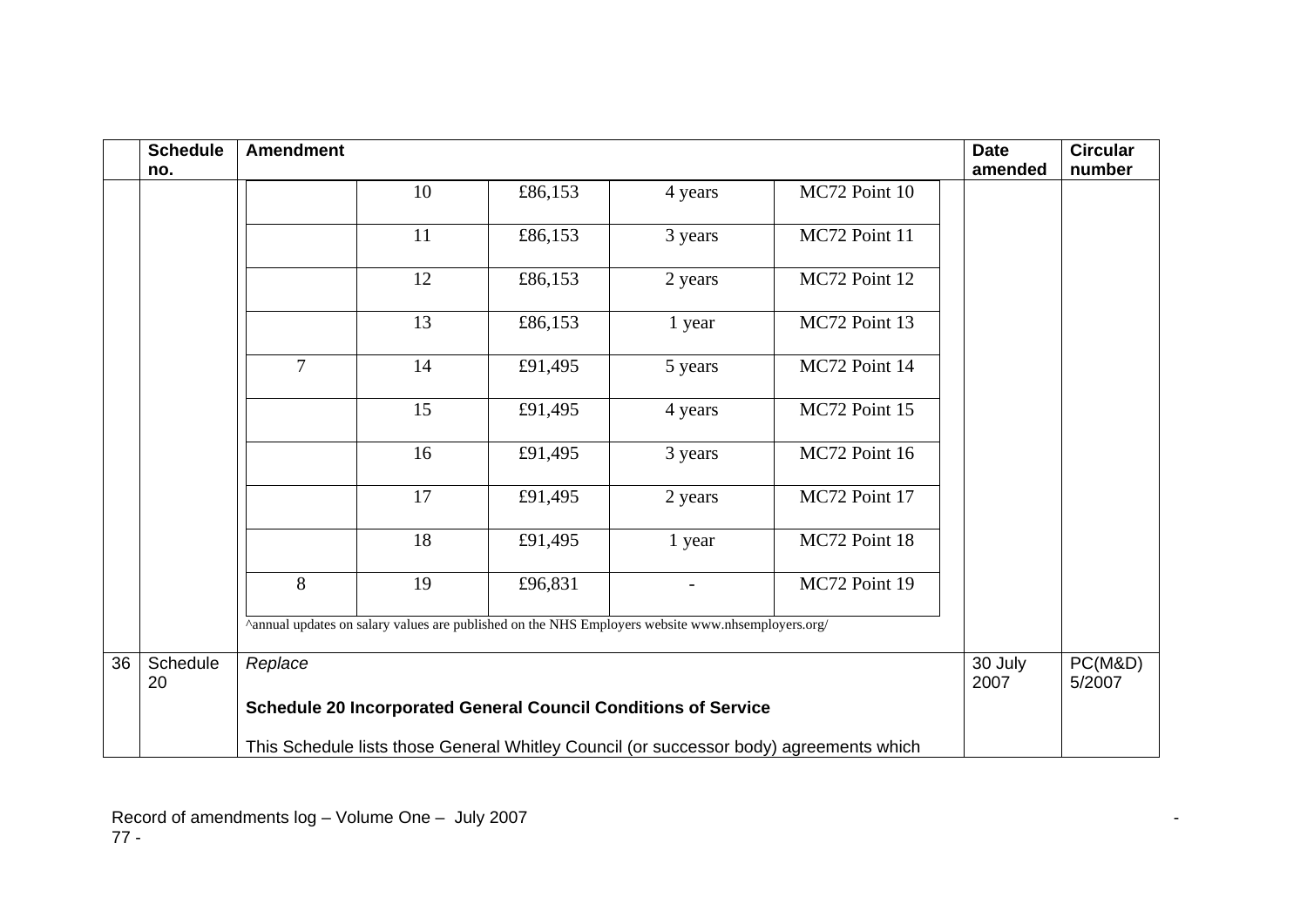| <b>Schedule</b> | <b>Amendment</b>             |                                                                                          | <b>Date</b> | <b>Circular</b> |
|-----------------|------------------------------|------------------------------------------------------------------------------------------|-------------|-----------------|
| no.             |                              | apply under the contract except where otherwise indicated in these Terms and Conditions. | amended     | number          |
|                 | <b>GWC</b><br><b>Section</b> | <b>Subject</b>                                                                           |             |                 |
|                 | S1.                          | <b>Annual Leave Entitlement</b>                                                          |             |                 |
|                 | S2.                          | <b>Statutory and Public Holidays</b>                                                     |             |                 |
|                 | S7.                          | <b>Equal Opportunities</b>                                                               |             |                 |
|                 | S <sub>8</sub>               | Harassment at Work                                                                       |             |                 |
|                 | S <sub>9</sub>               | <b>Child Care</b>                                                                        |             |                 |
|                 | S <sub>11</sub>              | <b>Job Sharing</b>                                                                       |             |                 |
|                 | S22.                         | <b>Subsistence Allowances</b>                                                            |             |                 |
|                 | S23.                         | <b>Travelling Expenses</b>                                                               |             |                 |
|                 | S26.                         | Removal Expenses and Associated Provisions                                               |             |                 |
|                 | S38.                         | <b>Facilities for Staff Organisations</b>                                                |             |                 |
|                 | S39.                         | Joint Consultation Machinery                                                             |             |                 |
|                 | S41.                         | Health Awareness for NHS staff                                                           |             |                 |
|                 | S46.                         | Payment of Superannuation and Compensation Benefits on Premature                         |             |                 |

Record of amendments log – Volume One – July 2007 - 78 -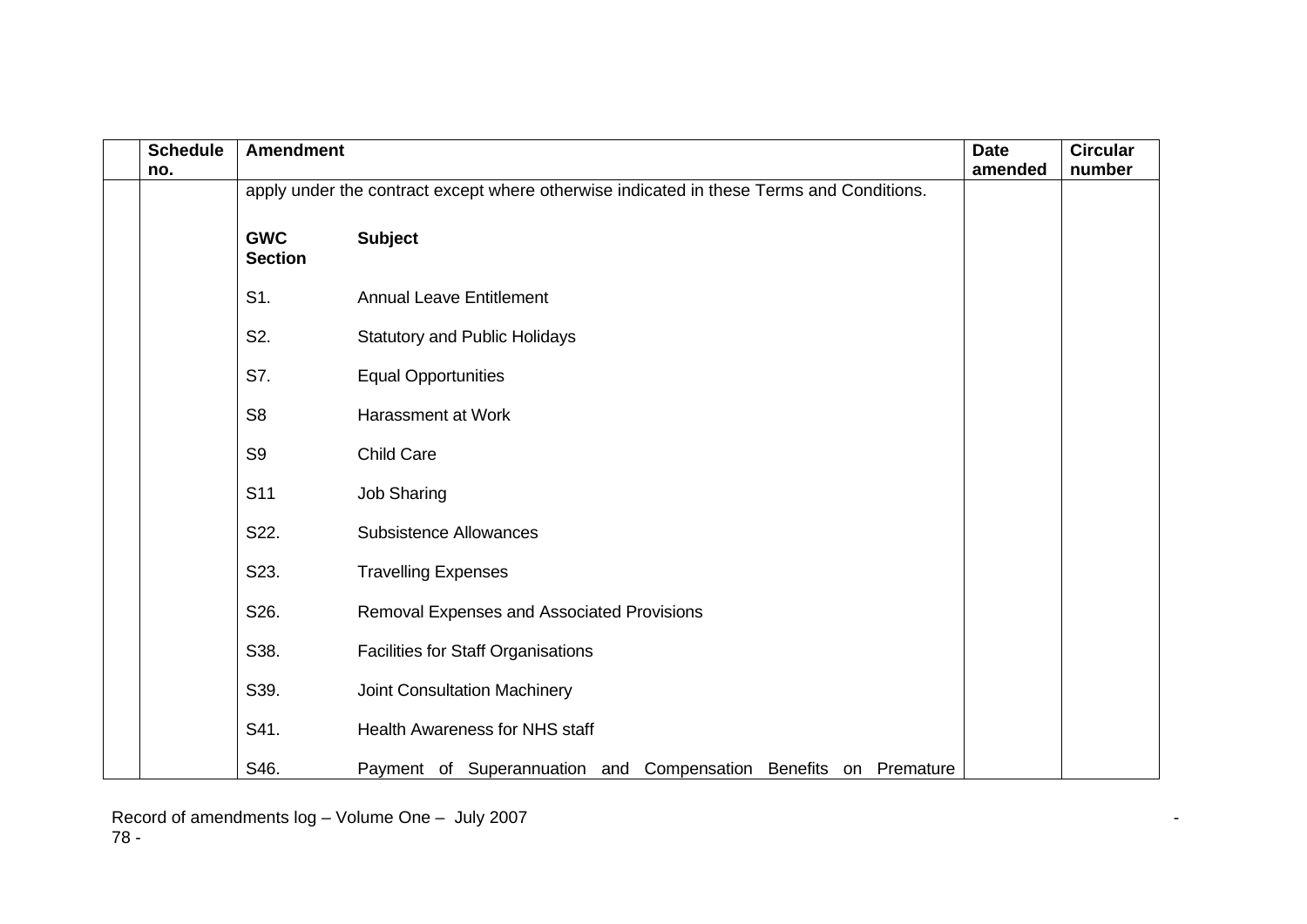| <b>Schedule</b> | <b>Amendment</b>           |                                                                                                                                                                                                                                                                         | <b>Date</b> | <b>Circular</b> |
|-----------------|----------------------------|-------------------------------------------------------------------------------------------------------------------------------------------------------------------------------------------------------------------------------------------------------------------------|-------------|-----------------|
| no.             |                            |                                                                                                                                                                                                                                                                         | amended     | number          |
|                 |                            | Retirement                                                                                                                                                                                                                                                              |             |                 |
|                 | S48.                       | Protection of Pay and Conditions of Service                                                                                                                                                                                                                             |             |                 |
|                 | S52.                       | Position of Employees Elected to Parliament                                                                                                                                                                                                                             |             |                 |
|                 | S53.                       | Membership of Local Authorities                                                                                                                                                                                                                                         |             |                 |
|                 | S54.                       | <b>Payment of Annual Salaries</b>                                                                                                                                                                                                                                       |             |                 |
|                 | S55.                       | <b>Preparation for Retirement</b>                                                                                                                                                                                                                                       |             |                 |
|                 | S56.                       | London Weighting<br>(only paragraphs 4, 10 to 14 and 18 to 20 thereof apply)                                                                                                                                                                                            |             |                 |
|                 | S57.                       | <b>Statutory Sick Pay: Qualifying Days</b>                                                                                                                                                                                                                              |             |                 |
|                 | S59.                       | NHS Trusts - Continuity of Service                                                                                                                                                                                                                                      |             |                 |
|                 | S61.                       | Annual Leave and Sick Pay Entitlements on Re-entry and Entry into NHS<br>Employment                                                                                                                                                                                     |             |                 |
|                 | Schedule 24. <sup>19</sup> | NB – Please note that Maternity Leave and Pay arrangements are now covered in temporary                                                                                                                                                                                 |             |                 |
|                 |                            | NB – Information on the new doctor's and dentist's disciplinary framework can be found at: $19$<br>http://www.dh.gov.uk/PublicationsAndStatistics/Publications/PublicationsPolicyAndGuidance/<br>PublicationsPAmpGBrowsableDocument/fs/en?CONTENT ID=4103418&chk=UVbdwG |             |                 |
|                 |                            | NB - Please note that Redundancy Pay arrangements are now covered in Temporary                                                                                                                                                                                          |             |                 |

Record of amendments log – Volume One – July 2007 - 79 -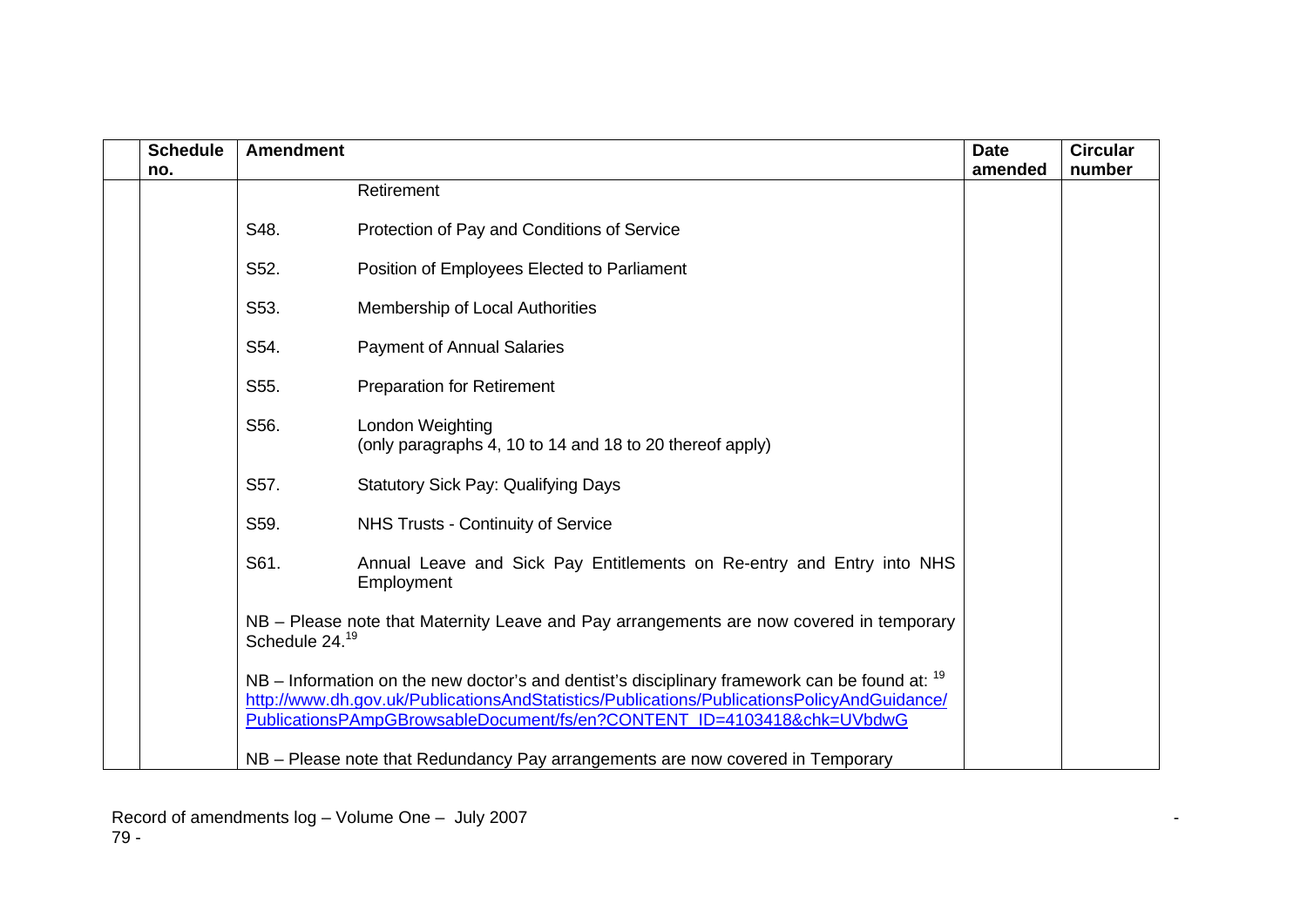| <b>Schedule</b> | <b>Amendment</b>             |                                                                                                                                                                                    | <b>Date</b> | <b>Circular</b> |  |
|-----------------|------------------------------|------------------------------------------------------------------------------------------------------------------------------------------------------------------------------------|-------------|-----------------|--|
| no.             |                              |                                                                                                                                                                                    | amended     | number          |  |
|                 | Schedule 26. <sup>29</sup>   |                                                                                                                                                                                    |             |                 |  |
|                 | With                         |                                                                                                                                                                                    |             |                 |  |
|                 |                              | Schedule 20 Incorporated general council conditions of service                                                                                                                     |             |                 |  |
|                 |                              | This Schedule lists those General Whitley Council (or successor body) agreements which<br>apply under the contract except where otherwise indicated in these Terms and Conditions. |             |                 |  |
|                 | <b>GWC</b><br><b>Section</b> | <b>Subject</b>                                                                                                                                                                     |             |                 |  |
|                 | S1.                          | Annual leave entitlement                                                                                                                                                           |             |                 |  |
|                 | S2.                          | Statutory and public holidays                                                                                                                                                      |             |                 |  |
|                 | <b>S7.A</b>                  | <b>General Statement</b>                                                                                                                                                           |             |                 |  |
|                 | <b>S7.B</b>                  | Recruitment, promotion and staff development                                                                                                                                       |             |                 |  |
|                 | <b>S7.C</b>                  | Dignity at work                                                                                                                                                                    |             |                 |  |
|                 | S22.                         | Subsistence allowances                                                                                                                                                             |             |                 |  |
|                 | S23.                         | <b>Travelling expenses</b>                                                                                                                                                         |             |                 |  |
|                 | S26.                         | Removal expenses and associated provisions                                                                                                                                         |             |                 |  |
|                 | S38.                         | Facilities for staff organisations                                                                                                                                                 |             |                 |  |

Record of amendments log – Volume One – July 2007 - 80 -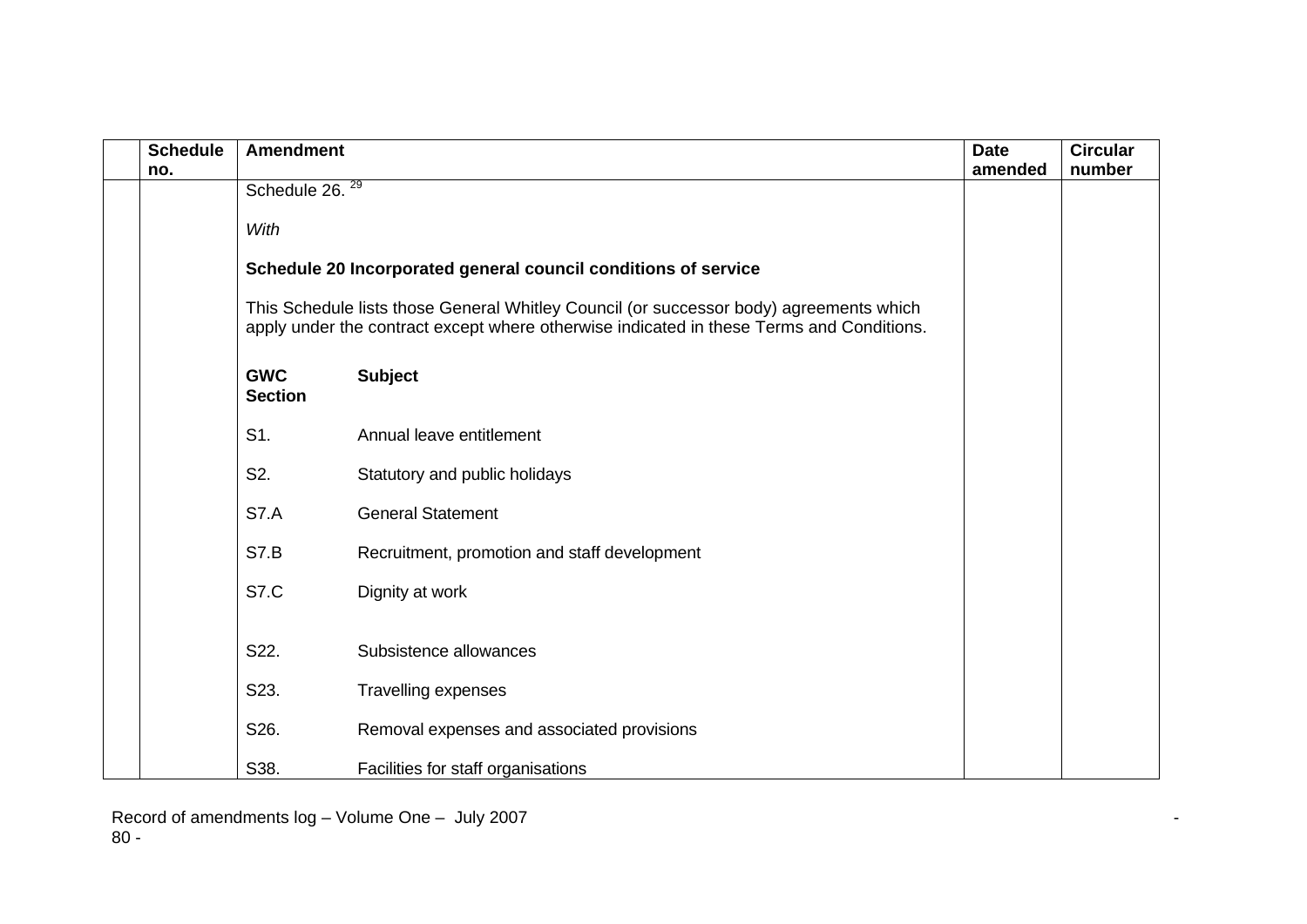| <b>Schedule</b> | <b>Amendment</b>                                                                                          |                                                                                     | <b>Date</b> | <b>Circular</b> |
|-----------------|-----------------------------------------------------------------------------------------------------------|-------------------------------------------------------------------------------------|-------------|-----------------|
| no.             |                                                                                                           |                                                                                     | amended     | number          |
|                 | S39.                                                                                                      | Joint consultation machinery                                                        |             |                 |
|                 | S41.                                                                                                      | Health awareness for NHS staff                                                      |             |                 |
|                 | S46.                                                                                                      | Payment of superannuation and compensation benefits on premature retirement         |             |                 |
|                 | S48.                                                                                                      | Protection of pay and conditions of service                                         |             |                 |
|                 | S52.                                                                                                      | Position of employees elected to parliament                                         |             |                 |
|                 | S53.                                                                                                      | Membership of local authorities                                                     |             |                 |
|                 | S54.                                                                                                      | Payment of annual salaries                                                          |             |                 |
|                 | S55.                                                                                                      | Preparation for retirement                                                          |             |                 |
|                 | S56.                                                                                                      | London weighting<br>(only paragraphs 4, 10 to 14 and 18 to 20 thereof apply)        |             |                 |
|                 | S57.                                                                                                      | Statutory sick pay: qualifying days                                                 |             |                 |
|                 | S59.                                                                                                      | NHS Trusts - continuity of service                                                  |             |                 |
|                 | S61.                                                                                                      | Annual leave and sick pay entitlements on re-entry and entry into NHS<br>employment |             |                 |
|                 | NB - Please note that Maternity Leave and Pay arrangements are now covered in temporary<br>Schedule 24.19 |                                                                                     |             |                 |

Record of amendments log – Volume One – July 2007 - 81 -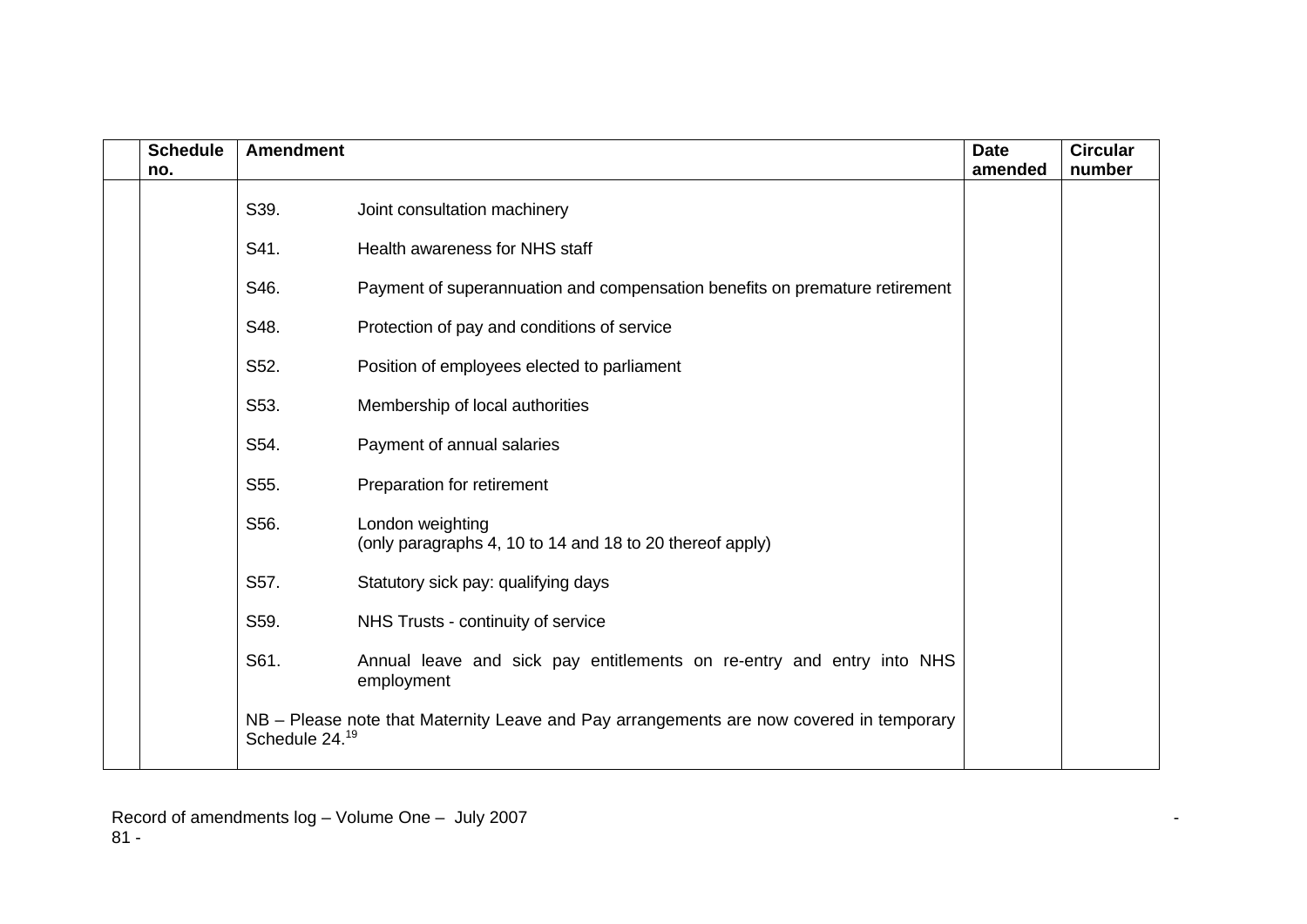| <b>Schedule</b> | <b>Amendment</b>                                                                                                                                                                                                                                                                                                                                                                                                                                                                                                                                                                                                                                                                                     | <b>Date</b> | <b>Circular</b> |
|-----------------|------------------------------------------------------------------------------------------------------------------------------------------------------------------------------------------------------------------------------------------------------------------------------------------------------------------------------------------------------------------------------------------------------------------------------------------------------------------------------------------------------------------------------------------------------------------------------------------------------------------------------------------------------------------------------------------------------|-------------|-----------------|
| no.             | NB – Information on the new doctor's and dentist's disciplinary framework can be found at: $19$<br>http://www.dh.gov.uk/PublicationsAndStatistics/Publications/PublicationsPolicyAndGuidance/<br>PublicationsPAmpGBrowsableDocument/fs/en?CONTENT ID=4103418&chk=UVbdwG<br>NB – Please note that Redundancy Pay arrangements are now covered in Temporary<br>Schedule 26. <sup>29</sup><br>NB – Please note that Caring for Children and Adults is now covered by Temporary Schedule<br>27.<br>NB - Please note that Flexible Working Arrangements is now covered by Temporary<br>Schedule 28.<br>NB – Please note that Balancing Work and Personal Life is now covered by Temporary<br>Schedule 29. | amended     | number          |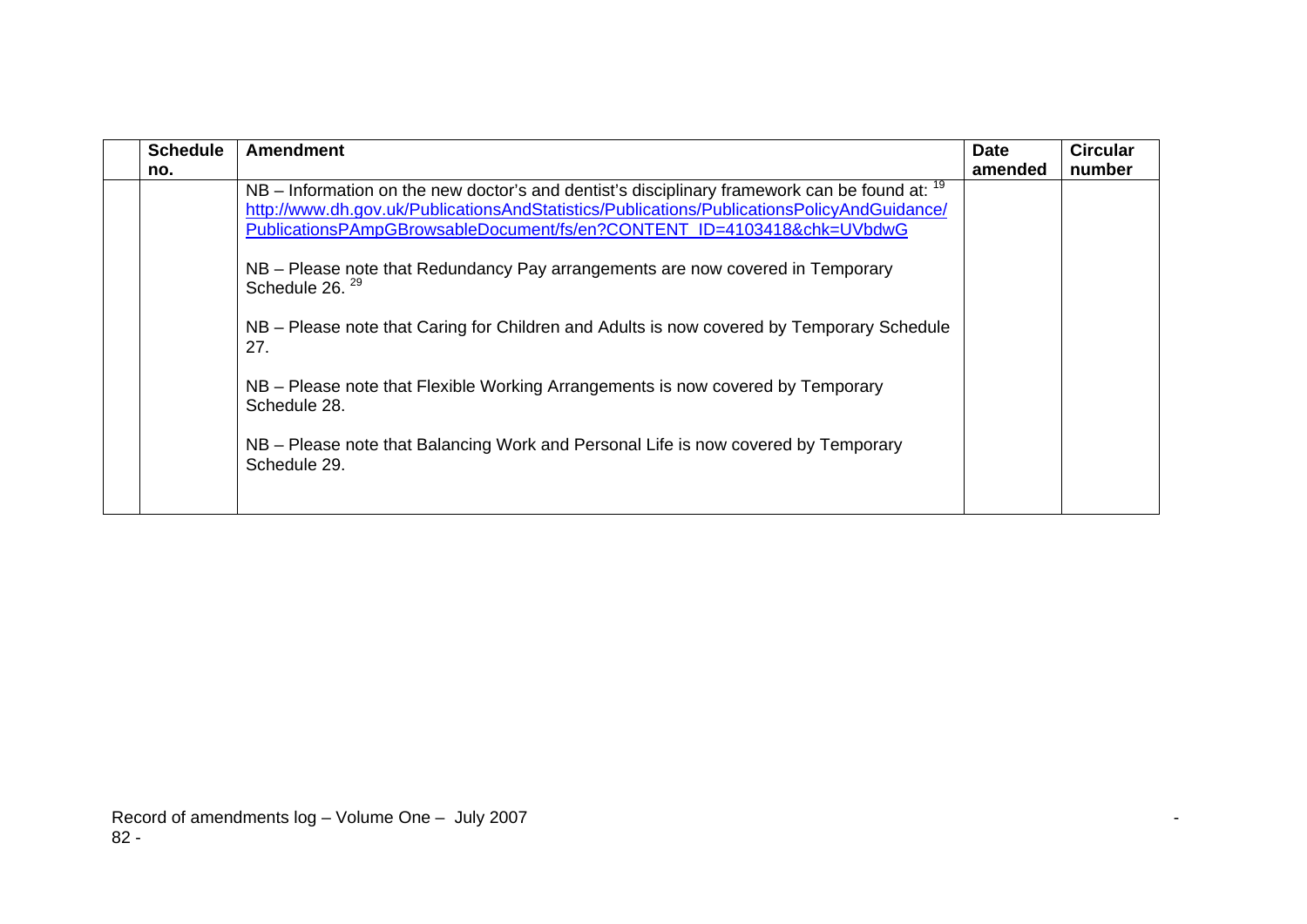|    | <b>Schedule</b> | <b>Amendment</b>           |                                                                                                                                                                                                                                                                                                                                                                                                                                                                                                                                                                                                                                                                                                                                                              |                    | <b>Date</b>     | <b>Circular</b>   |
|----|-----------------|----------------------------|--------------------------------------------------------------------------------------------------------------------------------------------------------------------------------------------------------------------------------------------------------------------------------------------------------------------------------------------------------------------------------------------------------------------------------------------------------------------------------------------------------------------------------------------------------------------------------------------------------------------------------------------------------------------------------------------------------------------------------------------------------------|--------------------|-----------------|-------------------|
|    | no.             |                            |                                                                                                                                                                                                                                                                                                                                                                                                                                                                                                                                                                                                                                                                                                                                                              |                    | amended         | number            |
| 37 | Schedule<br>23  | Add                        |                                                                                                                                                                                                                                                                                                                                                                                                                                                                                                                                                                                                                                                                                                                                                              |                    | 30 July<br>2007 | PC(M&D)<br>5/2007 |
|    |                 | Schedule 27                | Caring for Children and Adults<br>(Temporary Schedule)                                                                                                                                                                                                                                                                                                                                                                                                                                                                                                                                                                                                                                                                                                       | Shall not apply 30 |                 |                   |
|    |                 | Schedule 28                | Flexible working arrangements<br>(Temporary Schedule)                                                                                                                                                                                                                                                                                                                                                                                                                                                                                                                                                                                                                                                                                                        | Shall not apply    |                 |                   |
|    |                 | Schedule 29                | <b>Balancing Work and Personal</b><br>Life (Temporary Schedule)                                                                                                                                                                                                                                                                                                                                                                                                                                                                                                                                                                                                                                                                                              | Shall not apply    |                 |                   |
| 38 | Schedule<br>24  | Replace                    |                                                                                                                                                                                                                                                                                                                                                                                                                                                                                                                                                                                                                                                                                                                                                              |                    |                 | PC(M&D)<br>5/2007 |
|    |                 | 2<br>employment.<br>3<br>4 | <b>Maternity Leave and Pay (Temporary Schedule)</b><br><b>Introduction</b><br>Paragraphs 6 to 43 of this Schedule set out the maternity leave and pay entitlements of NHS<br>employees under the NHS contractual maternity leave scheme.<br>Paragraphs 44 to 47 give information about the position of staff who are not covered by this<br>scheme because they do not have the necessary service or do not intend to return to NHS<br>Paragraphs 48 to 52 define the service that can be counted towards the twelve month<br>continuous service qualification set out in paragraph 6 (i) below and which breaks in service<br>may be disregarded for this purpose.<br>Paragraphs 53 to 58 explain how to get further information about employees' statutory |                    |                 |                   |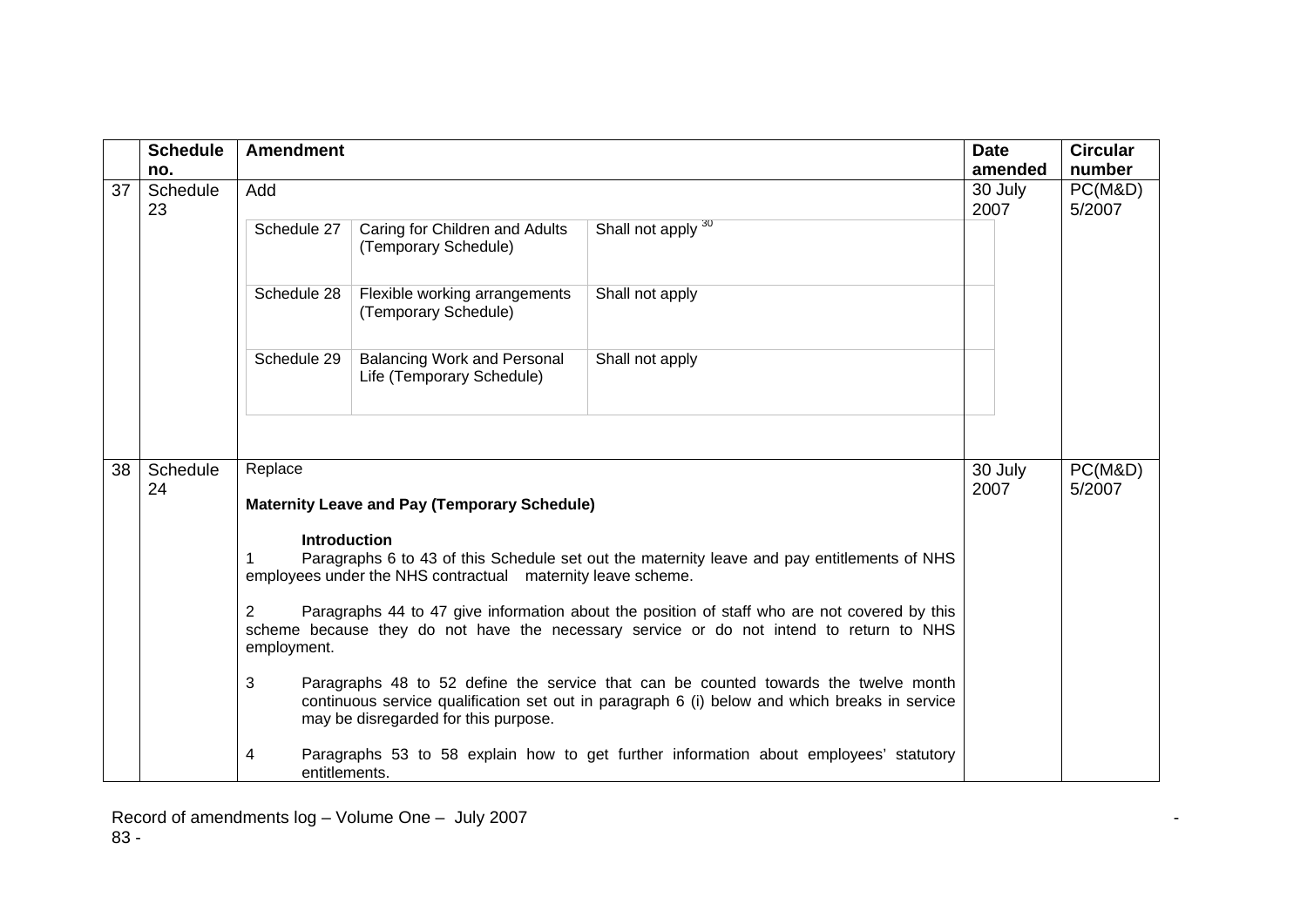| <b>Schedule</b> | <b>Amendment</b>                                                                                                                                                                                                                                                                                                                          | <b>Date</b> | <b>Circular</b> |
|-----------------|-------------------------------------------------------------------------------------------------------------------------------------------------------------------------------------------------------------------------------------------------------------------------------------------------------------------------------------------|-------------|-----------------|
| no.             |                                                                                                                                                                                                                                                                                                                                           | amended     | number          |
|                 | 5<br>These arrangements shall apply in respect of all pregnant employees whose expected week of<br>childbirth begins on or after 5 December 2004. Where locally staff and employer<br>representatives agree arrangements which provide benefits to staff, beyond those provided by<br>this schedule, those local arrangements will apply. |             |                 |
|                 | <b>Eligibility</b><br>An employee working full-time or part-time will be entitled to paid and unpaid maternity leave<br>6<br>under the NHS contractual maternity pay scheme if:                                                                                                                                                           |             |                 |
|                 | she has twelve months continuous service (see paragraphs 48 to 52)<br>(i)<br>with one or more NHS employers at the beginning of the eleventh week before the<br>expected week of childbirth;                                                                                                                                              |             |                 |
|                 | she notifies her employer in writing before the end of the 15 <sup>th</sup> week<br>(ii)<br>before the expected date of childbirth (or if this is not possible, as soon as is<br>reasonably practicable thereafter):                                                                                                                      |             |                 |
|                 | (a)<br>of her intention to take maternity leave;                                                                                                                                                                                                                                                                                          |             |                 |
|                 | of the date she wishes to start her maternity leave (but see<br>(b)<br>paragraph 7 below);                                                                                                                                                                                                                                                |             |                 |
|                 | that she intends to return to work with the same or<br>(c)<br>another NHS employer for a minimum period of<br>three months<br>after her maternity leave has ended;                                                                                                                                                                        |             |                 |
|                 | and provides a MATB1 form from her midwife or GP giving the<br>(d)<br>expected date of childbirth.                                                                                                                                                                                                                                        |             |                 |
|                 | <b>Changing the Maternity Leave Start Date</b><br>$\overline{7}$<br>If the employee subsequently wants to change the date from which she wishes her leave to<br>start she should notify her employer at least 28 days beforehand (or, if this is not possible, as                                                                         |             |                 |

Record of amendments log – Volume One – July 2007 - 84 -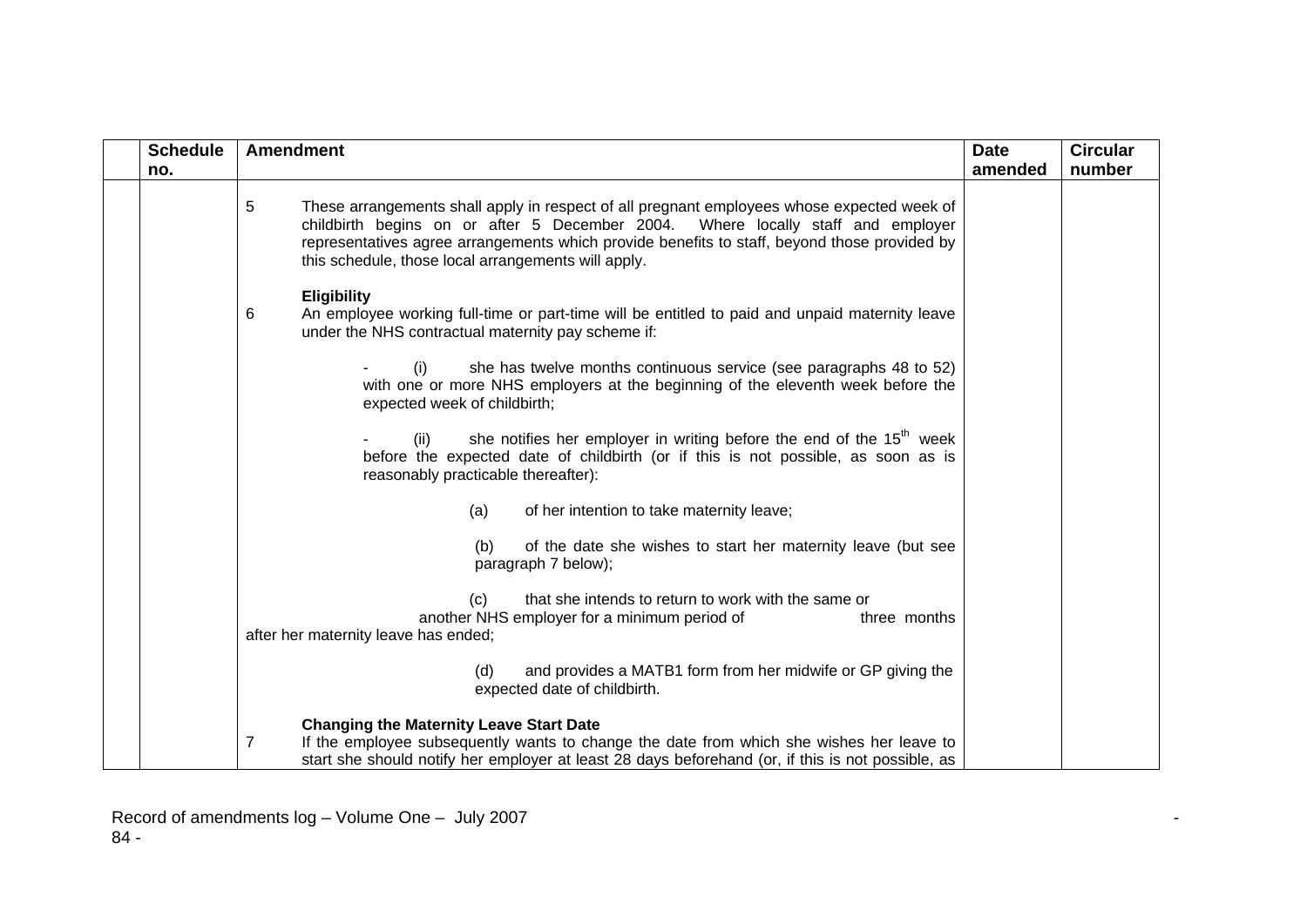| <b>Schedule</b><br>no. | <b>Amendment</b>                                                                                                                                                                                                                                                                                                                                                                                                                                                                                                                                                                                                                                                                                                                                                                                                                                              | <b>Date</b><br>amended | <b>Circular</b><br>number |
|------------------------|---------------------------------------------------------------------------------------------------------------------------------------------------------------------------------------------------------------------------------------------------------------------------------------------------------------------------------------------------------------------------------------------------------------------------------------------------------------------------------------------------------------------------------------------------------------------------------------------------------------------------------------------------------------------------------------------------------------------------------------------------------------------------------------------------------------------------------------------------------------|------------------------|---------------------------|
|                        | soon as is reasonably practicable beforehand).<br><b>Confirming Maternity Leave and Pay</b><br>Following discussion with the employee, the employer should confirm in writing:<br>8<br>the employee's paid and unpaid leave entitlements under<br>(i)<br>this<br>agreement (or statutory entitlements if the<br>employee does not<br>qualify under this agreement);<br>unless an earlier return date has been given by the<br>(ii)<br>employee, her expected return date based on her 52<br>weeks<br>paid<br>and unpaid leave entitlement under this<br>agreement; and<br>the length of any period of accrued annual leave which it<br>has<br>(iii)<br>been agreed may be taken following the end of the<br>formal maternity leave period<br>(see paragraphs 38 and 39 below);<br>the need for the employee to give at least 28 days notice<br>if she<br>(iv) |                        |                           |
|                        | wishes to return to work before the expected return<br>date.<br><b>Keeping in Touch</b><br>Before going on leave, the employer and the employee should also discuss and agree any<br>9<br>voluntary arrangements for keeping in touch during the employee's maternity leave including:<br>any voluntary arrangements that the employee may find<br>helpful<br>(i)<br>to<br>help her keep in touch with developments at<br>work and, nearer the time of<br>her return, to help facilitate her return to work;<br>keeping the employer in touch with any developments that may affect her<br>(ii)<br>intended date of return.<br><b>Paid Maternity Leave</b>                                                                                                                                                                                                    |                        |                           |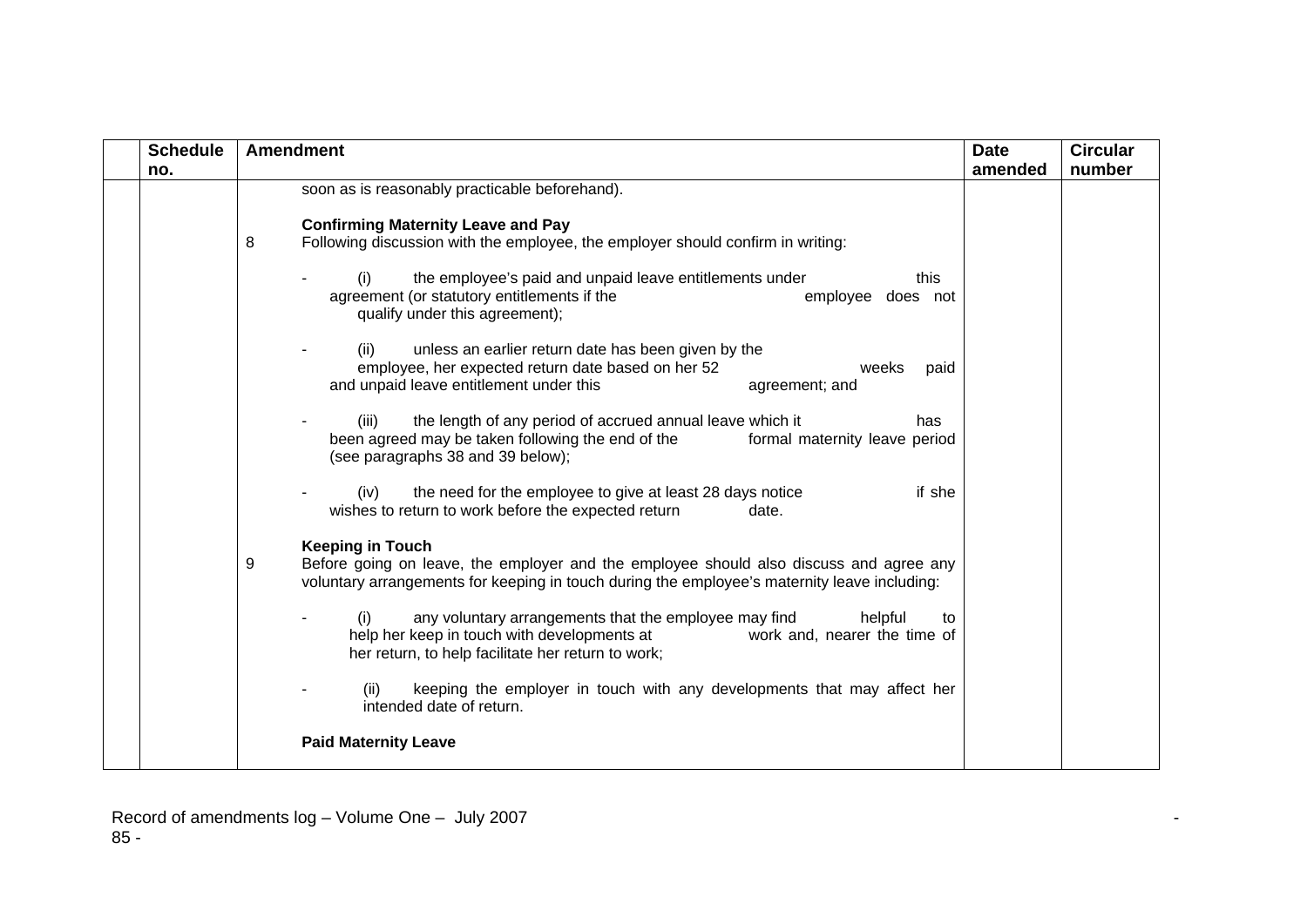| <b>Schedule</b> | <b>Amendment</b>                                                                                                                                                                                                                                                                                                                                                                                                 | <b>Date</b> | <b>Circular</b> |
|-----------------|------------------------------------------------------------------------------------------------------------------------------------------------------------------------------------------------------------------------------------------------------------------------------------------------------------------------------------------------------------------------------------------------------------------|-------------|-----------------|
| no.             |                                                                                                                                                                                                                                                                                                                                                                                                                  | amended     | number          |
|                 | <b>Amount of Pay</b><br>10<br>Where an employee intends to return to work the amount of contractual maternity<br>pay<br>receivable is as follows:                                                                                                                                                                                                                                                                |             |                 |
|                 | for the first eight weeks of absence, the employee will receive full pay, less<br>(i)<br>any Statutory Maternity Pay or Maternity Allowance (including any dependents'<br>allowances) receivable;                                                                                                                                                                                                                |             |                 |
|                 | for the next 18 weeks, the employee will receive half of full pay plus any<br>(ii)<br>Statutory Maternity Pay or Maternity Allowance (including any dependents' allowances)<br>receivable, providing the total receivable does not exceed full pay.                                                                                                                                                              |             |                 |
|                 | By prior agreement with the employer occupational maternity pay may be paid in a different<br>11<br>way, for example a combination of full pay and half pay or a fixed amount spread equally over<br>the maternity leave period.                                                                                                                                                                                 |             |                 |
|                 | <b>Calculation of Maternity Pay</b><br>12<br>Full pay will be calculated using the average weekly earnings rules used for calculating<br>Statutory Maternity Pay entitlements, subject to the following qualifications:                                                                                                                                                                                          |             |                 |
|                 | in the event of a pay award or annual increment being implemented before<br>(i)<br>the paid maternity leave period begins, the maternity pay should be calculated as though<br>the pay award or annual increment had effect throughout the entire Statutory Maternity Pay<br>calculation period. If such a pay award was agreed retrospectively, the maternity pay<br>should be re-calculated on the same basis; |             |                 |
|                 | (ii)<br>in the event of a pay award or annual increment being implemented during<br>the paid maternity leave period, the maternity pay due from the date of the pay award or<br>annual increment should be increased accordingly. If such a pay award was agreed<br>retrospectively, the maternity pay should be re-calculated on the same basis;                                                                |             |                 |
|                 | in the case of an employee on unpaid sick absence or on sick absence<br>(iii)<br>attracting half pay during the whole or part of the period used for calculating average                                                                                                                                                                                                                                         |             |                 |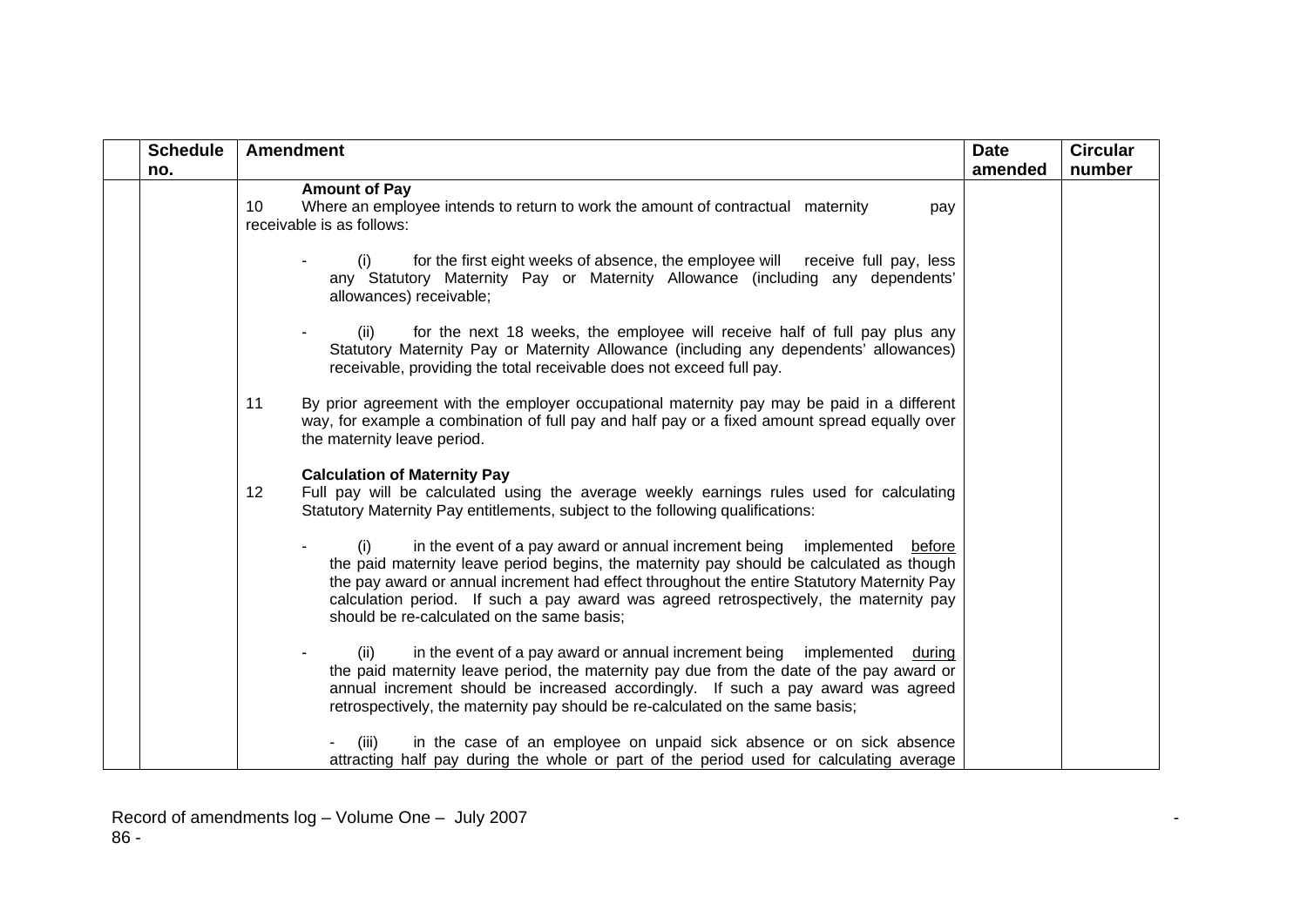| <b>Schedule</b><br>no. | <b>Amendment</b> |                                                                                                                                                                                                                                                                                                                                                                                                                                                                                                                                                                                                                                                                  | <b>Date</b><br>amended | <b>Circular</b><br>number |
|------------------------|------------------|------------------------------------------------------------------------------------------------------------------------------------------------------------------------------------------------------------------------------------------------------------------------------------------------------------------------------------------------------------------------------------------------------------------------------------------------------------------------------------------------------------------------------------------------------------------------------------------------------------------------------------------------------------------|------------------------|---------------------------|
|                        |                  | weekly earnings in accordance with the earnings rules for Statutory<br>Maternity<br>Pay<br>purposes, average weekly earnings for the period of sick absence shall be calculated on<br>the basis of notional full sick pay.                                                                                                                                                                                                                                                                                                                                                                                                                                       |                        |                           |
|                        | 13               | <b>Unpaid Contractual Maternity Leave</b><br>Employees will also be entitled to 26 weeks' unpaid leave.                                                                                                                                                                                                                                                                                                                                                                                                                                                                                                                                                          |                        |                           |
|                        | 14               | <b>Commencement and Duration of Leave</b><br>An employee may begin her maternity leave at any time between eleven weeks before the<br>expected week of childbirth and the expected week of childbirth provided she gives the<br>required notice.                                                                                                                                                                                                                                                                                                                                                                                                                 |                        |                           |
|                        | 15               | <b>Sickness Prior to Childbirth</b><br>If an employee is off work ill, or becomes ill, with a pregnancy related illness during the last<br>four weeks before the expected week of childbirth, maternity leave will normally commence<br>at the beginning of the fourth week before the expected week of childbirth or the beginning<br>of the next week after the employee last worked, whichever is the later. Absence prior to<br>the last four weeks before the expected week of childbirth, supported by a medical<br>statement of incapacity for work, or a self-certificate, shall be treated as sick leave in<br>accordance with normal leave provisions. |                        |                           |
|                        | 16               | Odd days of pregnancy related illness during this period may be disregarded if the<br>employee wishes to continue working till the maternity leave start date previously notified<br>to the employer.                                                                                                                                                                                                                                                                                                                                                                                                                                                            |                        |                           |
|                        | 17               | <b>Premature Birth</b><br>Where an employee's baby is born alive prematurely the employee will be entitled to the<br>same amount of maternity leave and pay as if her baby was born at full term.                                                                                                                                                                                                                                                                                                                                                                                                                                                                |                        |                           |
|                        | 18               | Where an employee's baby is born before the eleventh week before the expected week of<br>childbirth and the employee has worked during the actual week of childbirth, maternity<br>leave will start on the first day of the employee's absence.                                                                                                                                                                                                                                                                                                                                                                                                                  |                        |                           |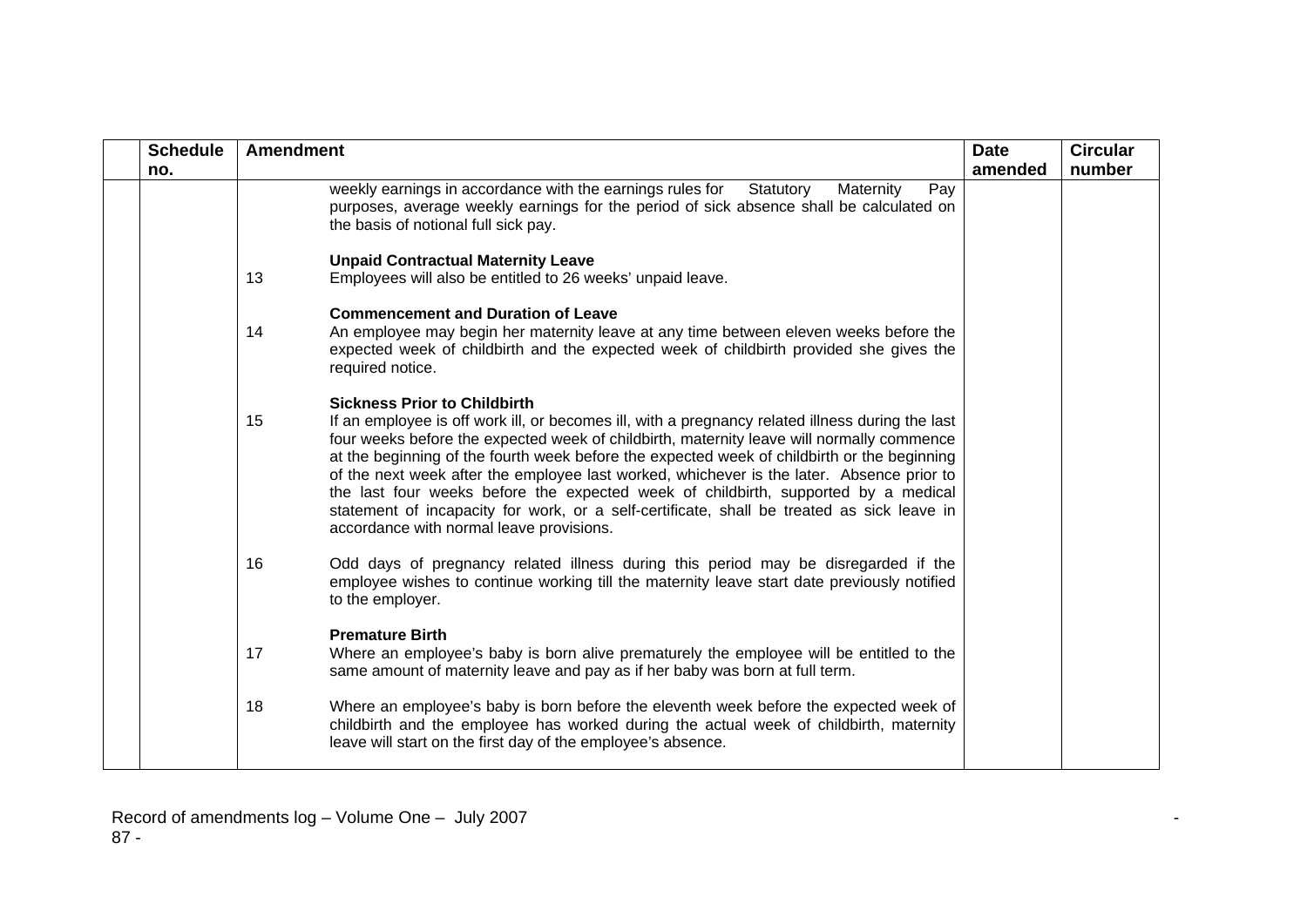| <b>Schedule</b> | Amendment |                                                                                                                                                                                                                                                                                                                                                                                                                                                                                                                                                                                                                       | <b>Date</b> | <b>Circular</b> |
|-----------------|-----------|-----------------------------------------------------------------------------------------------------------------------------------------------------------------------------------------------------------------------------------------------------------------------------------------------------------------------------------------------------------------------------------------------------------------------------------------------------------------------------------------------------------------------------------------------------------------------------------------------------------------------|-------------|-----------------|
| no.             |           |                                                                                                                                                                                                                                                                                                                                                                                                                                                                                                                                                                                                                       | amended     | number          |
|                 | 19        | Where an employee's baby is born before the eleventh week before the expected week of<br>childbirth and the employee has been absent from work on certified sickness absence<br>during the actual week of childbirth, maternity leave will start the day after the day of birth.                                                                                                                                                                                                                                                                                                                                      |             |                 |
|                 | 20        | Where an employee's baby is born before the eleventh week before the expected week of<br>childbirth and the baby is in hospital the employee may spilt her maternity leave<br>entitlement, taking a minimum period of two weeks' leave immediately after childbirth and<br>the rest of her leave following her baby's discharge from hospital.                                                                                                                                                                                                                                                                        |             |                 |
|                 | 21        | <b>Still Birth</b><br>Where an employee's baby is born dead after the $24th$ week of pregnancy the employee<br>will be entitled to the same amount of maternity leave and pay as if her baby was born<br>alive.                                                                                                                                                                                                                                                                                                                                                                                                       |             |                 |
|                 | 22        | <b>Miscarriage</b><br>Where an employee has a miscarriage before the $25th$ week of pregnancy normal sick<br>leave provisions will apply as necessary.                                                                                                                                                                                                                                                                                                                                                                                                                                                                |             |                 |
|                 | 23        | Health and Safety of Employees Pre and Post Birth<br>Where an employee is pregnant, has recently given birth or is breastfeeding, the employer<br>should carry out a risk assessment of her working conditions. If it is found, or a medical<br>practitioner considers, that an employee or her child would be at risk were she to continue<br>with her normal duties the employer should provide suitable alternative work for which the<br>employee will receive her normal rate of pay. Where it is not reasonably practicable to<br>offer suitable alternative work the employee should be suspended on full pay. |             |                 |
|                 | 24        | These provisions also apply to an employee who is breastfeeding if it is found that her<br>normal duties would prevent her from successfully breastfeeding her child.                                                                                                                                                                                                                                                                                                                                                                                                                                                 |             |                 |
|                 | 25        | <b>Return to Work</b><br>An employee who intends to return to work at the end of her full maternity leave will not be<br>required to give any further notification to the employer, although if she wishes to return                                                                                                                                                                                                                                                                                                                                                                                                  |             |                 |
|                 |           | early she must give at least 28 days' notice.                                                                                                                                                                                                                                                                                                                                                                                                                                                                                                                                                                         |             |                 |

Record of amendments log – Volume One – July 2007 - 88 -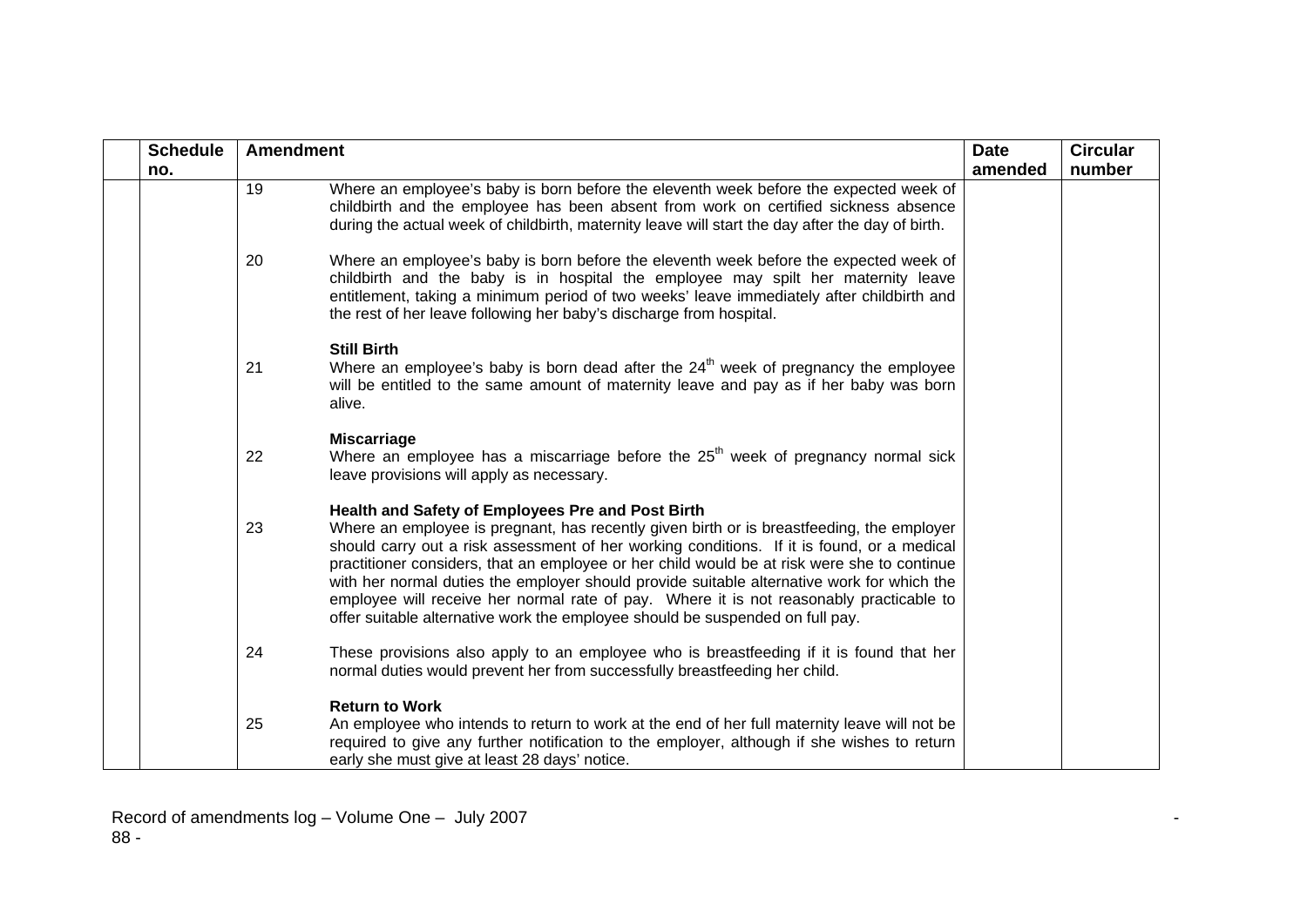| <b>Schedule</b> | <b>Amendment</b>                                                                                                                                                                                                                                                                                                                                                                                                                                                                                                                                                                                      | <b>Date</b> | <b>Circular</b> |
|-----------------|-------------------------------------------------------------------------------------------------------------------------------------------------------------------------------------------------------------------------------------------------------------------------------------------------------------------------------------------------------------------------------------------------------------------------------------------------------------------------------------------------------------------------------------------------------------------------------------------------------|-------------|-----------------|
| no.             |                                                                                                                                                                                                                                                                                                                                                                                                                                                                                                                                                                                                       | amended     | number          |
|                 | 26<br>An employee has the right to return to her job under her original contract and on no less<br>favourable terms and conditions.                                                                                                                                                                                                                                                                                                                                                                                                                                                                   |             |                 |
|                 | <b>Returning on Flexible Working Arrangements</b><br>27<br>If at the end of maternity leave the employee wishes to return to work on different hours the<br>NHS employer has a duty to facilitate this wherever possible, with the employee returning<br>to work on different hours in the same job. If this is not possible the employer must provide<br>written, objectively justifiable reasons for this and the employee should return to the same<br>grade and work of a similar nature and status to that which they held prior to their maternity<br>absence.                                  |             |                 |
|                 | 28<br>If it is agreed that the employee will return to work on a flexible basis, including changed or<br>reduced hours, for an agreed temporary period this will not affect the employee's right to<br>return to her job under her original contract at the end of the agreed period.                                                                                                                                                                                                                                                                                                                 |             |                 |
|                 | <b>Sickness Following the End of Maternity Leave</b><br>29<br>In the event of illness following the date the employee was due to return to work normal<br>sick leave provisions will apply as necessary.                                                                                                                                                                                                                                                                                                                                                                                              |             |                 |
|                 | <b>Failure to Return to Work</b><br>If an employee who has notified her employer of her intention to return to work for the<br>30<br>same or a different NHS employer in accordance with paragraph 6 (ii) (c) above fails to do<br>so within 15 months of the beginning of her maternity leave she will be liable to refund the<br>whole of her maternity pay, less any Statutory Maternity Pay, received. In cases where the<br>employer considers that to enforce this provision would cause undue hardship or distress<br>the employer will have the discretion to waive their rights to recovery. |             |                 |
|                 | <b>Miscellaneous Provisions</b>                                                                                                                                                                                                                                                                                                                                                                                                                                                                                                                                                                       |             |                 |
|                 | <b>Fixed - Term Contracts or Training Contracts</b><br>Employees subject to fixed-term or training contracts which expire after the eleventh week<br>31<br>before the expected week of childbirth and who satisfy the conditions in paragraphs 6 (i), 6                                                                                                                                                                                                                                                                                                                                               |             |                 |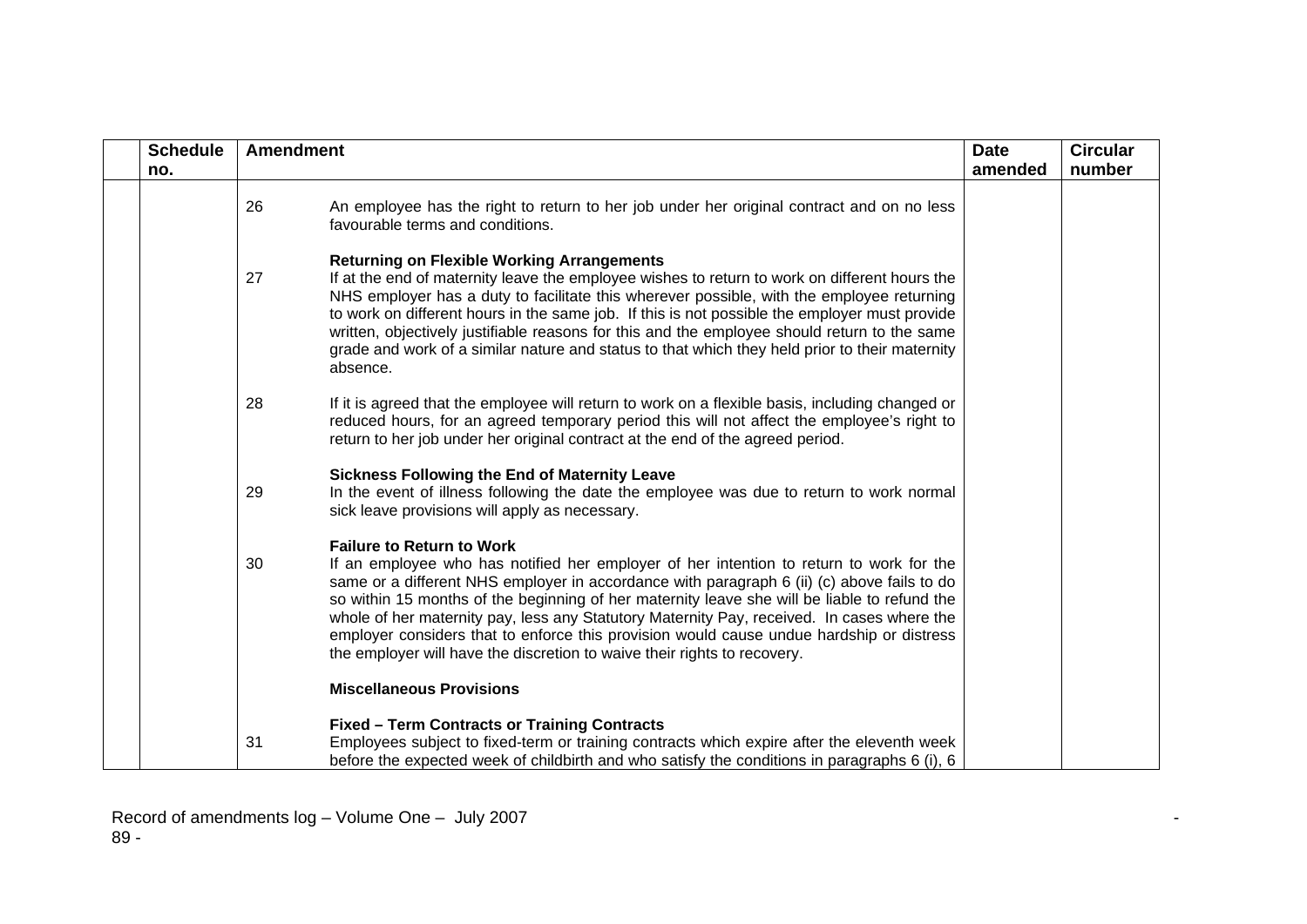| <b>Schedule</b> |    | <b>Amendment</b><br><b>Date</b>                                                                                                                                                                                                                                                                                                                                                                                                                                                                                                            |         | <b>Circular</b> |
|-----------------|----|--------------------------------------------------------------------------------------------------------------------------------------------------------------------------------------------------------------------------------------------------------------------------------------------------------------------------------------------------------------------------------------------------------------------------------------------------------------------------------------------------------------------------------------------|---------|-----------------|
| no.             |    | (ii) (a), 6 (ii) (b) and 6 (ii) (d) shall have their contracts extended so as to allow them to<br>receive the 26 weeks paid contractual maternity leave set out in paragraph 10 above.                                                                                                                                                                                                                                                                                                                                                     | amended | number          |
|                 | 32 | Absence on maternity leave (paid and unpaid) up to 52 weeks before a further NHS<br>appointment shall not constitute a break in service.                                                                                                                                                                                                                                                                                                                                                                                                   |         |                 |
|                 | 33 | If there is no right of return to be exercised because the contract would have ended if<br>pregnancy and childbirth had not occurred the repayment provisions set out in paragraph<br>30 above will not apply.                                                                                                                                                                                                                                                                                                                             |         |                 |
|                 | 34 | Employees on fixed-term contracts who do not meet the twelve months continuous service<br>condition set out in paragraph 6 (i) above may still be entitled to Statutory Maternity Pay.                                                                                                                                                                                                                                                                                                                                                     |         |                 |
|                 | 35 | <b>Rotational Training Contracts</b><br>Where an employee is on a planned rotation of appointments with one or more NHS<br>employers as part of an agreed programme of training, she shall have the right to return to<br>work in the same post or in the next planned post irrespective of whether the contract<br>would otherwise have ended if pregnancy and childbirth had not occurred. In such<br>circumstances the employee's contract will be extended to enable the practitioner to<br>complete the agreed programme of training. |         |                 |
|                 | 36 | <b>Contractual rights</b><br>During maternity leave (both paid and unpaid) an employee retains all of her contractual<br>rights except remuneration.                                                                                                                                                                                                                                                                                                                                                                                       |         |                 |
|                 | 37 | <b>Increments</b><br>Maternity leave, whether paid or unpaid, shall count as service for annual increments and<br>for the purposes of any service qualification period for additional annual leave.                                                                                                                                                                                                                                                                                                                                        |         |                 |
|                 | 38 | <b>Accrual of Annual Leave</b><br>Annual leave will continue to accrue during maternity leave, whether paid or unpaid,<br>provided for by this agreement.                                                                                                                                                                                                                                                                                                                                                                                  |         |                 |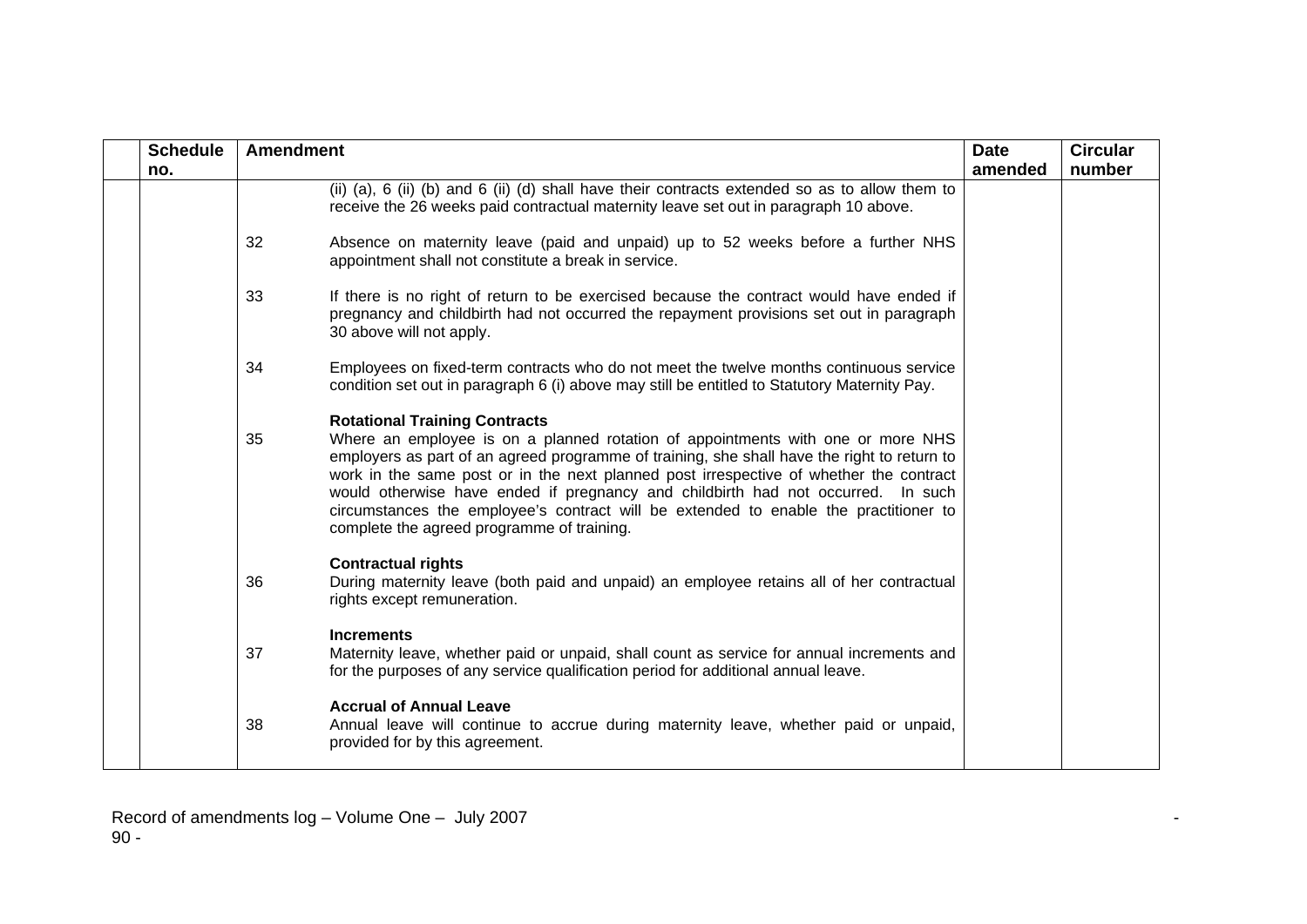| <b>Schedule</b> | <b>Amendment</b> |                                                                                                                                                                                                                                                                                                                                                                                                                                                                                                      | <b>Date</b> | <b>Circular</b> |
|-----------------|------------------|------------------------------------------------------------------------------------------------------------------------------------------------------------------------------------------------------------------------------------------------------------------------------------------------------------------------------------------------------------------------------------------------------------------------------------------------------------------------------------------------------|-------------|-----------------|
| no.             |                  |                                                                                                                                                                                                                                                                                                                                                                                                                                                                                                      | amended     | number          |
|                 | 39               | Where the amount of accrued annual leave would exceed normal carry over provisions, it<br>may be mutually beneficial to both the employer and employee for the employee to take<br>annual leave before and/or after the formal (paid and unpaid) maternity leave period. The<br>amount of annual leave to be taken in this way, or carried over, should be discussed and<br>agreed between the employee and employer.                                                                                |             |                 |
|                 |                  | <b>Pensions</b>                                                                                                                                                                                                                                                                                                                                                                                                                                                                                      |             |                 |
|                 | 40               | Pension rights and contributions shall be dealt with in accordance with the provisions of the<br><b>NHS Superannuation Regulations.</b>                                                                                                                                                                                                                                                                                                                                                              |             |                 |
|                 |                  | <b>Antenatal Care</b>                                                                                                                                                                                                                                                                                                                                                                                                                                                                                |             |                 |
|                 | 41               | Pregnant employees have the right to paid time off for antenatal care. Antenatal care may<br>include relaxation and parent-craft classes as well as appointments for antenatal care.                                                                                                                                                                                                                                                                                                                 |             |                 |
|                 | 42               | <b>Post-natal Care and Breastfeeding Mothers</b><br>Women who have recently given birth should have paid time off for post-natal care e.g.<br>attendance at health clinics.                                                                                                                                                                                                                                                                                                                          |             |                 |
|                 | 43               | Employers are required to provide breast-feeding women with suitable rest facilities. The<br>Health and Safety Executive also encourages employers to provide a healthy and safe<br>environment for women who are breast-feeding with suitable access to a private room to<br>express and store milk.                                                                                                                                                                                                |             |                 |
|                 | 44               | <b>Employees Not Returning to NHS Employment</b><br>An employee who satisfies the conditions in paragraph 6, except that she does not intend<br>to work with the same or another NHS employer for a minimum period of three months<br>after her maternity leave is ended, will be entitled to pay equivalent to Statutory Maternity<br>Pay, which is paid at 90% of her average weekly earnings for the first six weeks of her<br>maternity leave and to a flat rate sum for the following 20 weeks. |             |                 |
|                 |                  | <b>Employees With Less Than Twelve Months Continuous Service</b>                                                                                                                                                                                                                                                                                                                                                                                                                                     |             |                 |
|                 | 45               | If an employee does not satisfy the conditions in paragraph 6 for occupational maternity<br>pay she may be entitled to Statutory Maternity Pay. Statutory Maternity Pay will be paid                                                                                                                                                                                                                                                                                                                 |             |                 |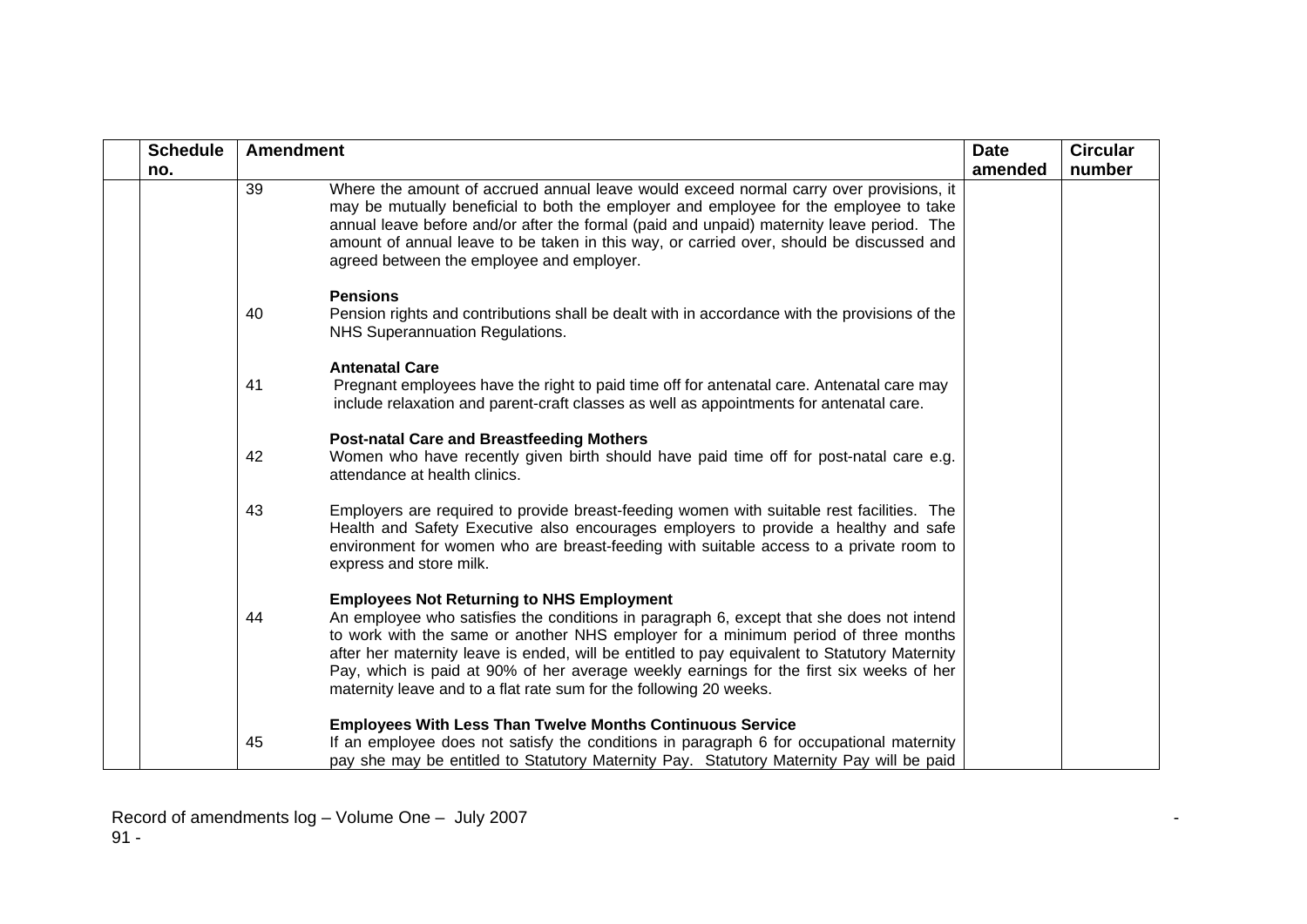| <b>Schedule</b><br>no. | <b>Amendment</b>                                                                                                                                                                                                                                                                                                 | <b>Date</b><br>amended | <b>Circular</b><br>number |
|------------------------|------------------------------------------------------------------------------------------------------------------------------------------------------------------------------------------------------------------------------------------------------------------------------------------------------------------|------------------------|---------------------------|
|                        | regardless of whether she satisfies the conditions in paragraph 6. If her earnings are too<br>low for her to qualify for Statutory Maternity Pay, or she does not qualify for another<br>reason, she should be advised to claim Maternity Allowance from her local Job Centre Plus<br>or social security office. |                        |                           |
|                        | Employees who fall into the category set out in paragraph 45 but intend to return to NHS<br>46<br>employment will also be entitled to a further period of 26 weeks' unpaid maternity leave.                                                                                                                      |                        |                           |
|                        | Paragraphs 53 to 58 contain further information on statutory maternity entitlements.<br>47                                                                                                                                                                                                                       |                        |                           |
|                        | <b>Continuous Service</b><br>48<br>For the purposes of calculating whether the employee meets the twelve months continuous<br>service with one or more NHS employers qualification set out in paragraph 6 (i) the<br>following provisions shall apply:                                                           |                        |                           |
|                        | NHS employers includes health authorities, NHS Boards, NHS Trusts,<br>(i)<br>Primary Care Trusts and the Northern Ireland Health Service;<br>a break in service of three months or less will be<br>disregarded<br>(though<br>(ii)<br>not count as service).                                                      |                        |                           |
|                        | The following breaks in service will also be disregarded (though not count as service);<br>49                                                                                                                                                                                                                    |                        |                           |
|                        | employment under the terms of an honorary contract;<br>(i)                                                                                                                                                                                                                                                       |                        |                           |
|                        | employment as a locum with a general practitioner for a period not exceeding<br>(ii)<br>twelve months;                                                                                                                                                                                                           |                        |                           |
|                        | a period of up to twelve months spent abroad as part of a<br>definite<br>(iii)<br>programme of postgraduate training on the advice of the Postgraduate Dean or<br>College or Faculty Advisor in the speciality concerned;                                                                                        |                        |                           |
|                        | a period of voluntary service overseas with a recognised international<br>relief<br>(iv)<br>organisation for a period of twelve months which may exceptionally be extended for                                                                                                                                   |                        |                           |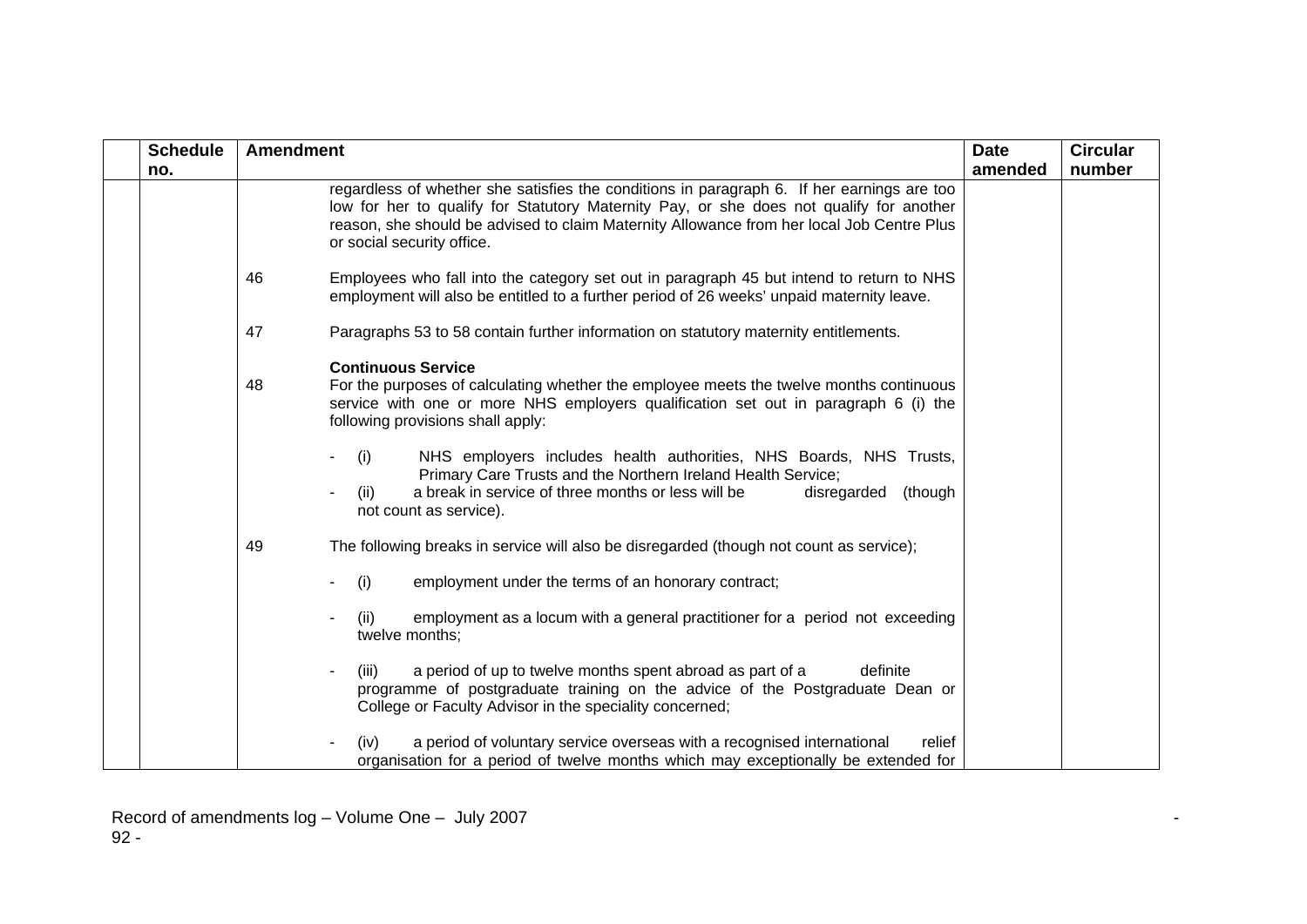| <b>Schedule</b> | <b>Amendment</b> |                                                                                                                                                                                             | <b>Date</b> | <b>Circular</b> |
|-----------------|------------------|---------------------------------------------------------------------------------------------------------------------------------------------------------------------------------------------|-------------|-----------------|
| no.             |                  | twelve months at the discretion of the employer which recruits the employee on her<br>return;                                                                                               | amended     | number          |
|                 |                  | absence on a employment break in accordance with the provisions of<br>(v)<br>Schedule 25;                                                                                                   |             |                 |
|                 |                  | absence on maternity leave (paid or unpaid) as provided for under this<br>(vi)<br>agreement.                                                                                                |             |                 |
|                 | 50               | Employers may at their discretion extend the period specified in paragraphs 48 (ii) and 49.                                                                                                 |             |                 |
|                 | 51               | Employment as a trainee with a General Medical Practitioner in accordance with the<br>provisions of the Trainee Practitioner Scheme shall similarly be disregarded and count as<br>service. |             |                 |
|                 | 52               | Employers have the discretion to count other previous NHS service or service with other<br>employers.                                                                                       |             |                 |
|                 | 53               | Information About Maternity Rights and Statutory Maternity Pay<br>Information about all maternity rights is contained in the following Department of Trade and<br>Industry (DTI) booklet:-  |             |                 |
|                 |                  | Maternity Rights: a guide for employers and employees (URN 99/1191).                                                                                                                        |             |                 |
|                 | 54               | Copies of this booklet can be obtained by telephoning $0870 - 1502500$ . It is also available<br>from the DTI website at:-<br>http://www.dti.gov.uk/er/individual/maternity.pdf             |             |                 |
|                 | 55               | Information on Statutory Maternity Pay and Maternity Allowance entitlements is contained<br>in the following Department for Work and Pensions (DWP) booklet:-                               |             |                 |
|                 |                  | A Guide To Maternity Benefits (NI 17A)<br>(i)                                                                                                                                               |             |                 |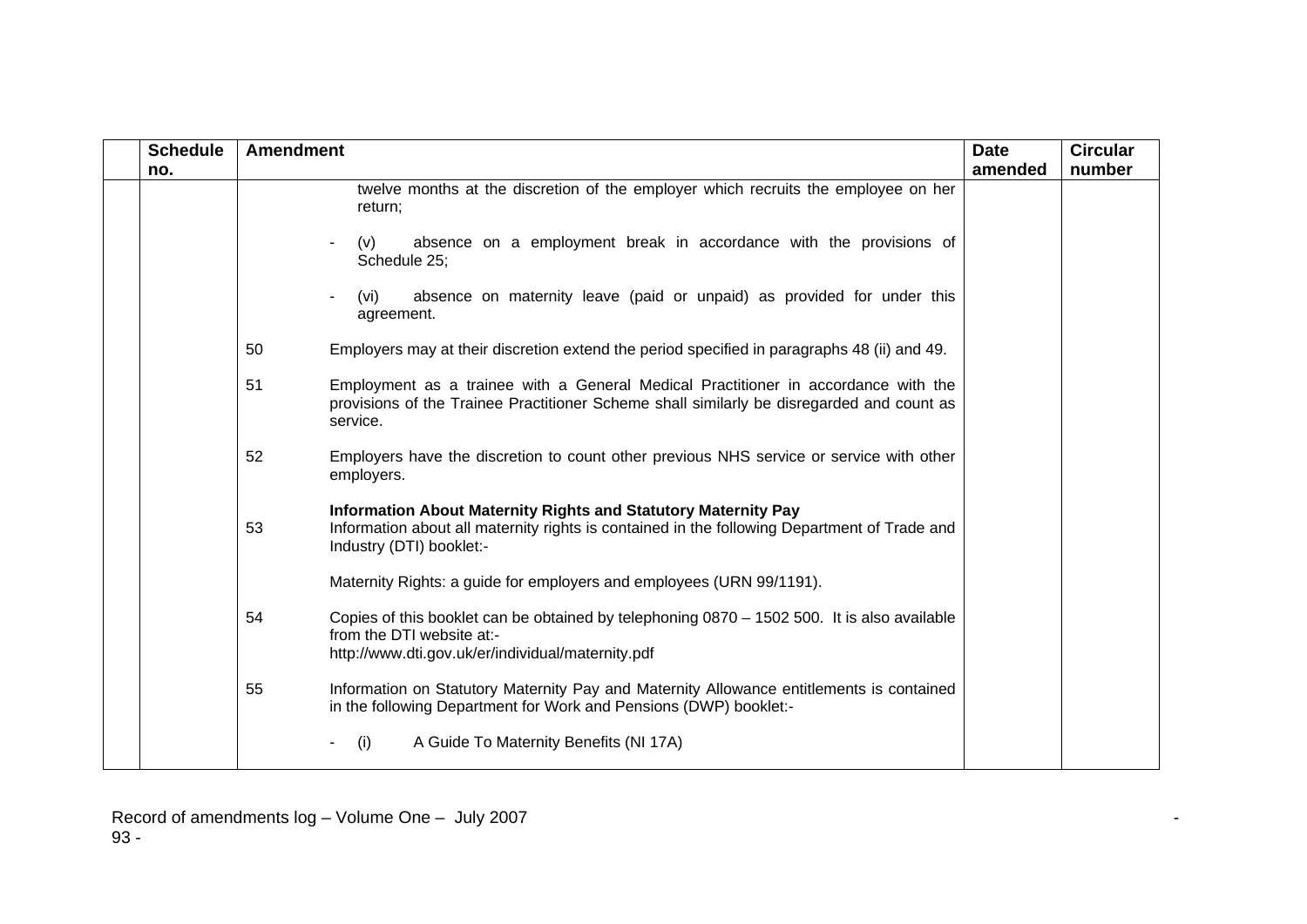| <b>Schedule</b> |                | <b>Amendment</b>                                                                                                                                                                                                             | <b>Date</b> | <b>Circular</b> |
|-----------------|----------------|------------------------------------------------------------------------------------------------------------------------------------------------------------------------------------------------------------------------------|-------------|-----------------|
| no.             | 56             | Copies of this booklet can be obtained from local benefits offices.                                                                                                                                                          | amended     | number          |
|                 | 57             | Further information on Statutory Maternity Pay and Maternity Allowance entitlements is<br>also available on the DWP website at:-                                                                                             |             |                 |
|                 |                | http://www.dwp.gov.uk/lifeevent/famchild/ind                                                                                                                                                                                 |             |                 |
|                 | 58             | Further information for new and expectant mothers at work is available on the<br>Health and Safety Executive website at:-                                                                                                    |             |                 |
|                 |                | www.hse.gov.uk                                                                                                                                                                                                               |             |                 |
|                 | With           |                                                                                                                                                                                                                              |             |                 |
|                 |                | Maternity leave and pay (temporary schedule)                                                                                                                                                                                 |             |                 |
|                 |                | <b>Introduction</b>                                                                                                                                                                                                          |             |                 |
|                 | $\mathbf{1}$ . | All employees will have the right to take 52 weeks of maternity leave                                                                                                                                                        |             |                 |
|                 | 2.             | Paragraphs 7 to 54 of this Schedule set out the maternity leave and pay entitlements of NHS<br>employees under the NHS contractual maternity leave scheme.                                                                   |             |                 |
|                 | 3.             | Paragraphs 55 to 59 give information about the position of staff who are not covered by this<br>scheme because they do not have the necessary service or do not intend to return to NHS<br>employment.                       |             |                 |
|                 | 4.             | Paragraphs 60 to 64 define the service that can be counted towards the twelve month<br>continuous service qualification set out in paragraph 7 (i) below and which breaks in service<br>may be disregarded for this purpose. |             |                 |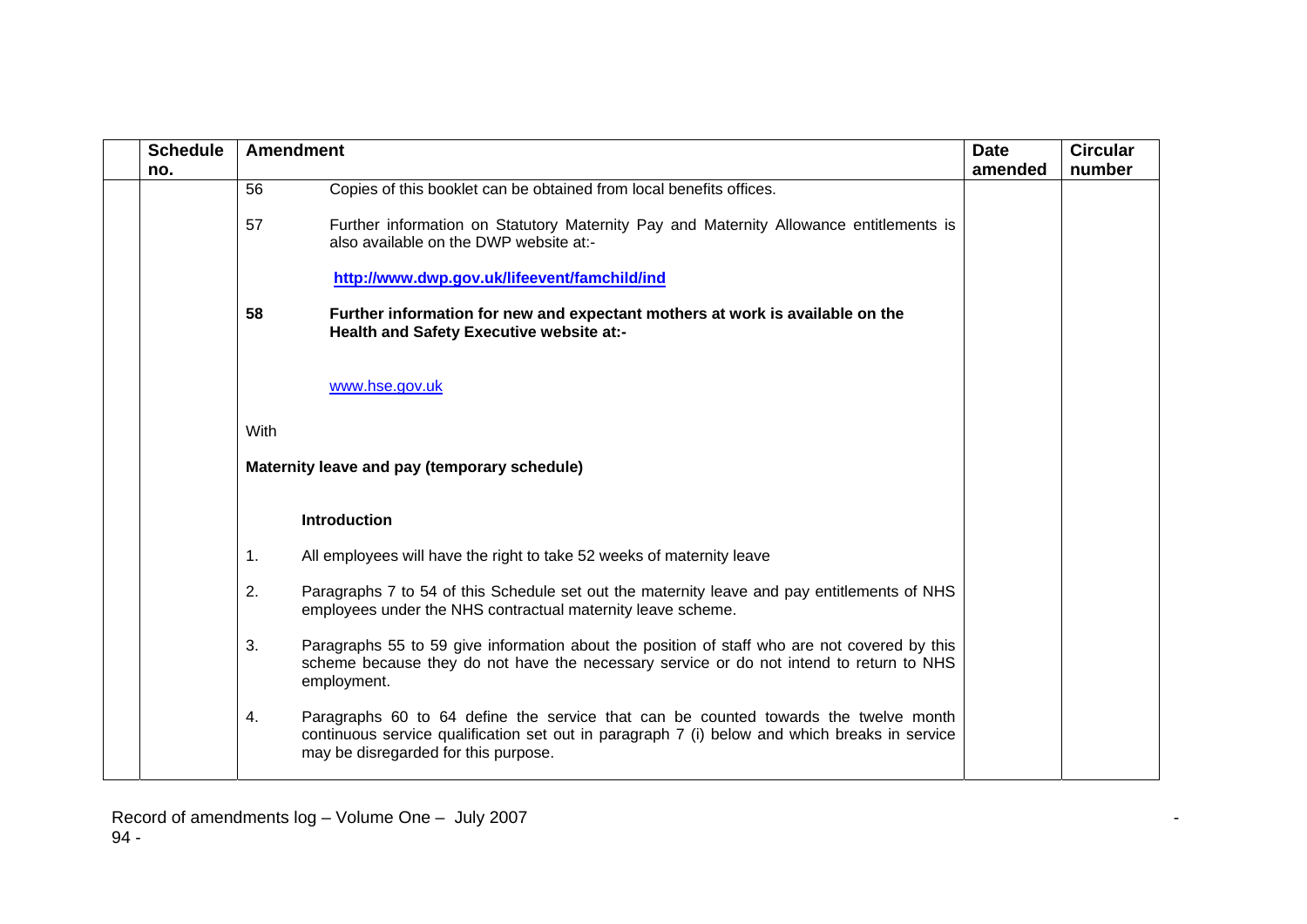| <b>Schedule</b> | <b>Amendment</b>                                                                                                                                                                                                                                               | <b>Date</b> | <b>Circular</b> |
|-----------------|----------------------------------------------------------------------------------------------------------------------------------------------------------------------------------------------------------------------------------------------------------------|-------------|-----------------|
| no.             |                                                                                                                                                                                                                                                                | amended     | number          |
|                 | 5.<br>Paragraph 65 explains how to get further information about employees' statutory entitlements.<br>6.<br>Where locally staff and employer representatives agree arrangements which provide benefits                                                        |             |                 |
|                 | to staff, beyond those provided by this section, those local arrangements will apply.                                                                                                                                                                          |             |                 |
|                 | Eligibility                                                                                                                                                                                                                                                    |             |                 |
|                 | 7.<br>An employee working full-time or part-time will be entitled to paid and unpaid maternity leave<br>under the NHS contractual maternity pay scheme if:                                                                                                     |             |                 |
|                 | (i)<br>she has twelve months continuous service (see paragraphs 60 to 64) with one<br>or more NHS employers at the beginning of the eleventh week before the expected week of<br>childbirth;                                                                   |             |                 |
|                 | she notifies her employer in writing before the end of the 15 <sup>th</sup> week before the expected<br>$-i$ ii)<br>date of childbirth (or if this is not possible, as soon as is reasonably practicable thereafter):                                          |             |                 |
|                 | of her intention to take maternity leave;<br>(a)                                                                                                                                                                                                               |             |                 |
|                 | of the date she wishes to start her maternity leave $-$ she can choose<br>(b)<br>when to start her maternity leave $-$ this can usually be any date from<br>the beginning of the 11 <sup>th</sup> week before the baby is born (but see<br>paragraph 8 below); |             |                 |
|                 | that she intends to return to work with the same or another NHS<br>(c)<br>employer for a minimum period of three months after her maternity<br>leave has ended;                                                                                                |             |                 |
|                 | and provides a MATB1 form from her midwife or GP giving the expected<br>(d)<br>date of childbirth.                                                                                                                                                             |             |                 |
|                 | <b>Changing the Maternity Leave Start Date</b>                                                                                                                                                                                                                 |             |                 |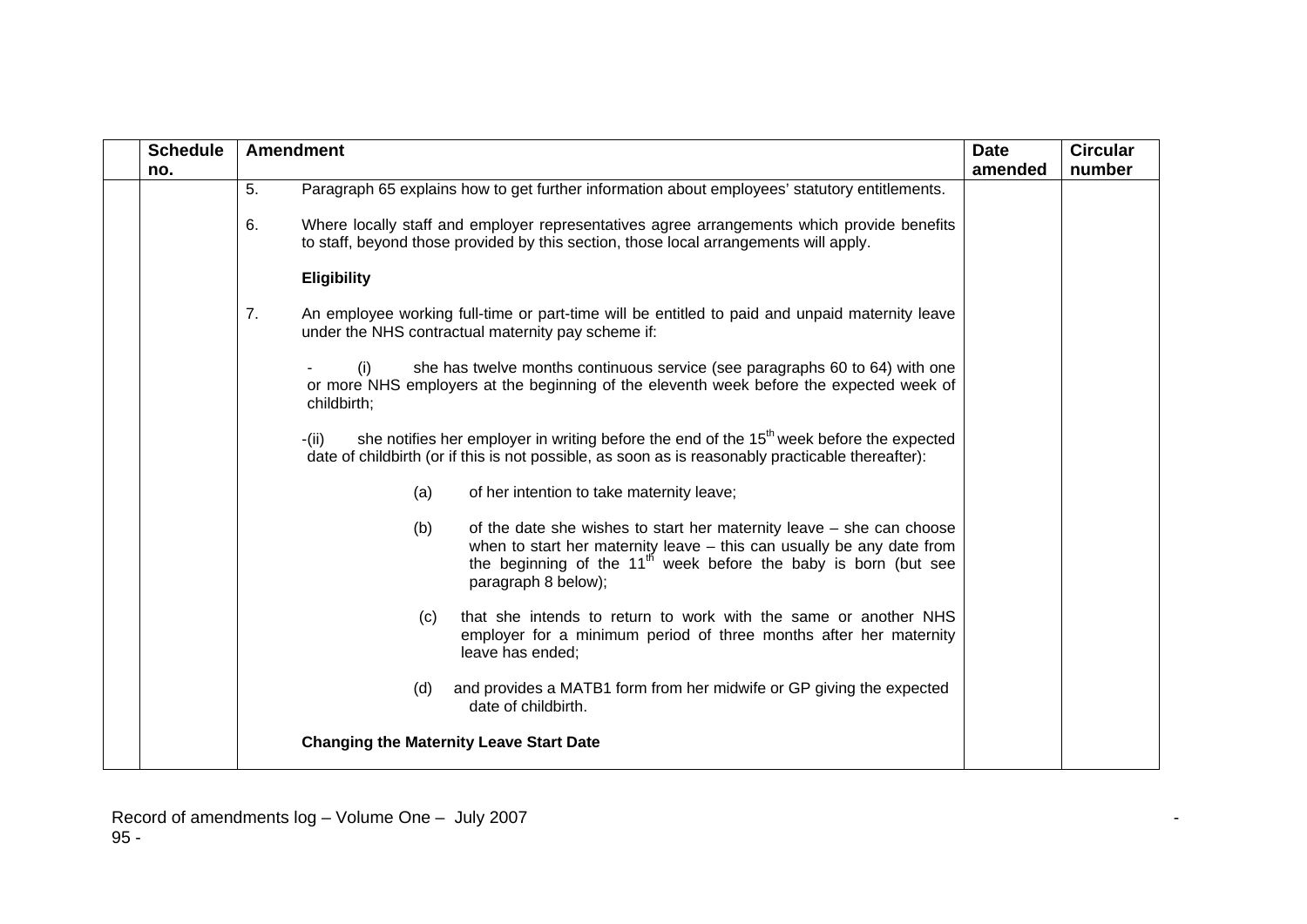| <b>Schedule</b> | <b>Amendment</b>                                                                                                                                                                                                                                      | <b>Date</b> | <b>Circular</b> |
|-----------------|-------------------------------------------------------------------------------------------------------------------------------------------------------------------------------------------------------------------------------------------------------|-------------|-----------------|
| no.             |                                                                                                                                                                                                                                                       | amended     | number          |
|                 | 8.<br>If the employee subsequently wants to change the date from which she wishes her leave to<br>start she should notify her employer at least 28 days beforehand (or, if this is not possible, as<br>soon as is reasonably practicable beforehand). |             |                 |
|                 | <b>Confirming Maternity Leave and Pay</b>                                                                                                                                                                                                             |             |                 |
|                 | 9.<br>Following discussion with the employee, the employer should confirm in writing:                                                                                                                                                                 |             |                 |
|                 | the employee's paid and unpaid leave entitlements under this agreement (or<br>(i)<br>statutory entitlements if the employee does not qualify under this agreement);                                                                                   |             |                 |
|                 | (ii)<br>unless an earlier return date has been given by the employee, her expected<br>return date based on her 52 weeks paid and unpaid leave entitlement under this<br>agreement; and                                                                |             |                 |
|                 | the length of any period of accrued annual leave which it has been agreed may<br>(iii)<br>be taken following the end of the formal maternity leave period (see paragraphs 49 and 50<br>below);                                                        |             |                 |
|                 | the need for the employee to give at least 28 days notice if she wishes to<br>(iv)<br>return to work before the expected return date.                                                                                                                 |             |                 |
|                 | <b>Keeping in Touch</b>                                                                                                                                                                                                                               |             |                 |
|                 | Before going on leave, the employer and the employee should also discuss and agree any<br>10.<br>voluntary arrangements for keeping in touch during the employee's maternity leave including:                                                         |             |                 |
|                 | any voluntary arrangements that the employee may find helpful to help her<br>(i)<br>keep in touch with developments at work and, nearer the time of her return, to help<br>facilitate her return to work;                                             |             |                 |
|                 | keeping the employer in touch with any developments that may affect her<br>(ii)<br>intended date of return.                                                                                                                                           |             |                 |

Record of amendments log – Volume One – July 2007 - 96 -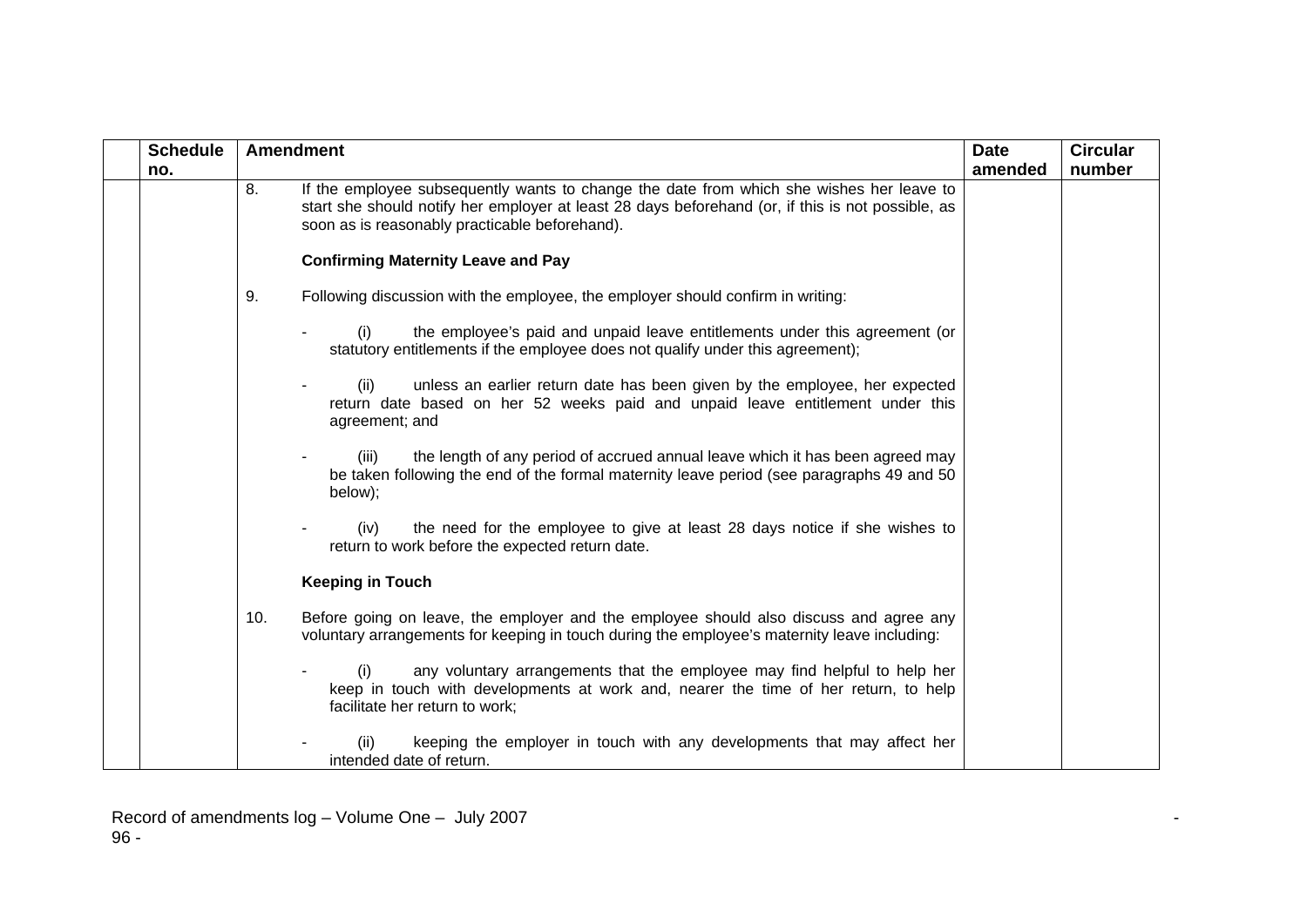| <b>Schedule</b><br>no. | <b>Amendment</b>                                                                                                                                                                                                                              | <b>Date</b><br>amended | <b>Circular</b><br>number |
|------------------------|-----------------------------------------------------------------------------------------------------------------------------------------------------------------------------------------------------------------------------------------------|------------------------|---------------------------|
|                        | <b>Work During the Maternity Leave Period</b>                                                                                                                                                                                                 |                        |                           |
|                        | <b>Keeping in Touch Days</b>                                                                                                                                                                                                                  |                        |                           |
|                        | 11.<br>To facilitate the process of Keeping in Touch Days (KIT days) it is important that the employer<br>and employee have early discussion to plan and make arrangements for KIT days before the<br>employee's maternity leave takes place. |                        |                           |
|                        | 12.<br>To enable employees to take up the opportunity to work KIT days employers should consider<br>the scope for reimbursement of reasonable childcare costs or the provision of childcare<br>facilities.                                    |                        |                           |
|                        | KIT days are intended to facilitate a smooth return to work for women returning from maternity<br>13.<br>leave.                                                                                                                               |                        |                           |
|                        | An employee may work for up to a maximum of 10 KIT days without bringing her maternity<br>14.<br>leave to an end. Any days of work will not extend the maternity leave period.                                                                |                        |                           |
|                        | 15.——An employee may not work during the two weeks of compulsory maternity leave immediately<br>after the birth of her baby                                                                                                                   |                        |                           |
|                        | 16.<br>The work can be consecutive or not and can included training or other activities which enable<br>the employee to keep in touch with the workplace.                                                                                     |                        |                           |
|                        | 17.<br>Any such work must be by agreement and neither the employer nor the employee can insist<br>upon it.                                                                                                                                    |                        |                           |
|                        | 18.<br>The employee will be paid at their basic daily rate, for the hours worked less appropriate<br>maternity leave payment for KIT days worked.                                                                                             |                        |                           |
|                        | 19.<br>Working for part of any day will count as one KIT day                                                                                                                                                                                  |                        |                           |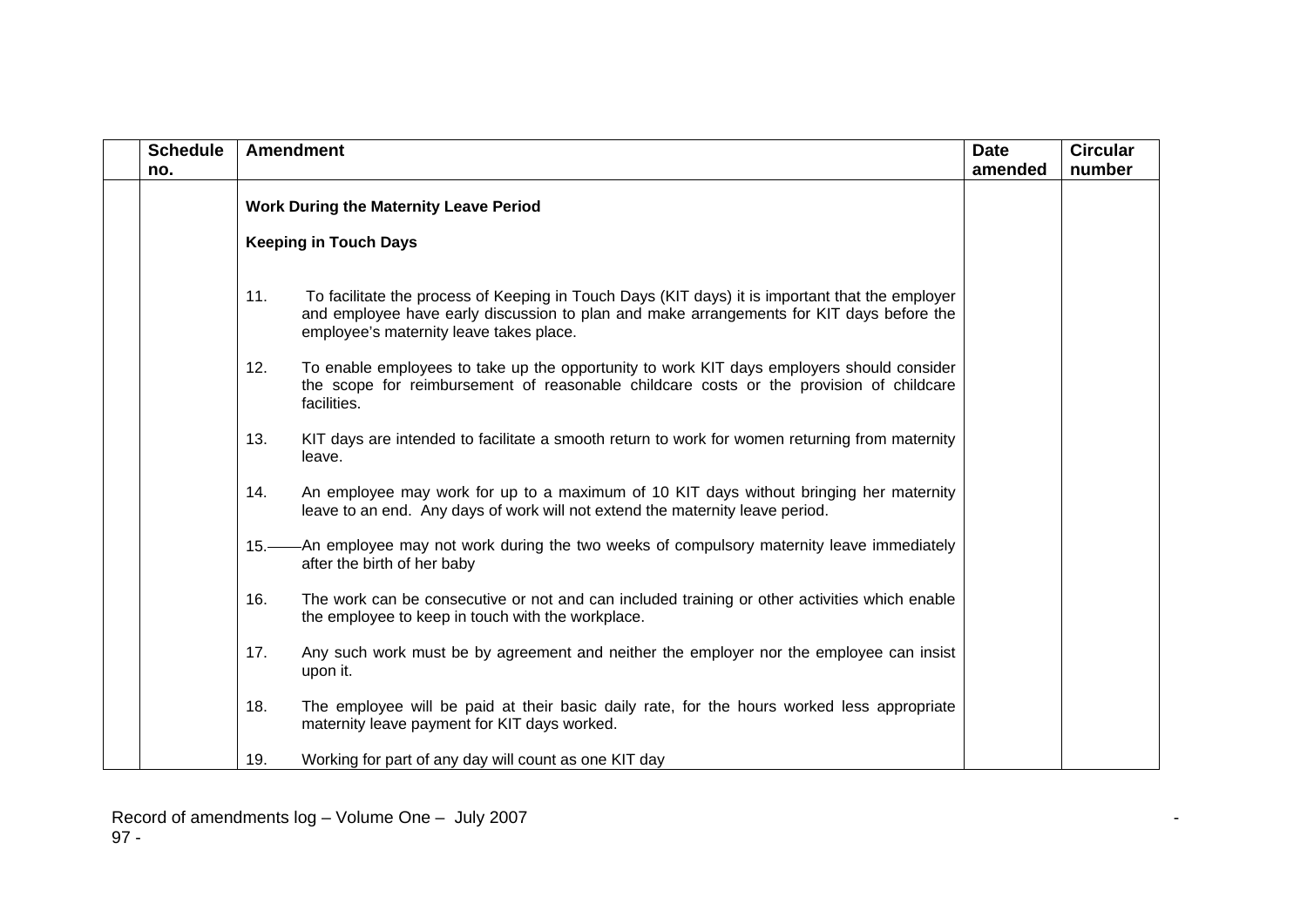| <b>Schedule</b> | <b>Amendment</b>                                                                                                                                                                                                                                    | <b>Date</b> | <b>Circular</b> |
|-----------------|-----------------------------------------------------------------------------------------------------------------------------------------------------------------------------------------------------------------------------------------------------|-------------|-----------------|
| no.             |                                                                                                                                                                                                                                                     | amended     | number          |
|                 | 20.<br>Any employee who is breastfeeding must be risk assessed and facilities provided in<br>accordance with paragraph 34                                                                                                                           |             |                 |
|                 | <b>Paid Maternity Leave</b>                                                                                                                                                                                                                         |             |                 |
|                 | <b>Amount of Pay</b>                                                                                                                                                                                                                                |             |                 |
|                 | 21.<br>Where an employee intends to return to work the amount of contractual maternity<br>pay<br>receivable is as follows:                                                                                                                          |             |                 |
|                 | for the first eight weeks of absence, the employee will receive full pay, less<br>(i)<br>any Statutory Maternity Pay or Maternity Allowance (including any dependants'<br>allowances) receivable;                                                   |             |                 |
|                 | for the next 18 weeks, the employee will receive half of full pay plus any<br>(ii)<br>Statutory Maternity Pay or Maternity Allowance (including any dependants' allowances)<br>receivable, providing the total receivable does not exceed full pay. |             |                 |
|                 | for the next 13 weeks, the employee will receive any Statutory Maternity Pay<br>(iii)<br>or Maternity Allowance that they are entitled to under the statutory scheme                                                                                |             |                 |
|                 | 22.<br>By prior agreement with the employer occupational maternity pay may be paid in a different<br>way, for example a combination of full pay and half pay or a fixed amount spread equally over<br>the maternity leave period.                   |             |                 |
|                 | <b>Calculation of Maternity Pay</b>                                                                                                                                                                                                                 |             |                 |
|                 | 23.<br>Full pay will be calculated using the average weekly earnings rules used for calculating<br>Statutory Maternity Pay entitlements, subject to the following qualifications:                                                                   |             |                 |
|                 | in the event of a pay award or annual increment being implemented before the<br>paid maternity leave period begins, the maternity pay should be calculated as though the                                                                            |             |                 |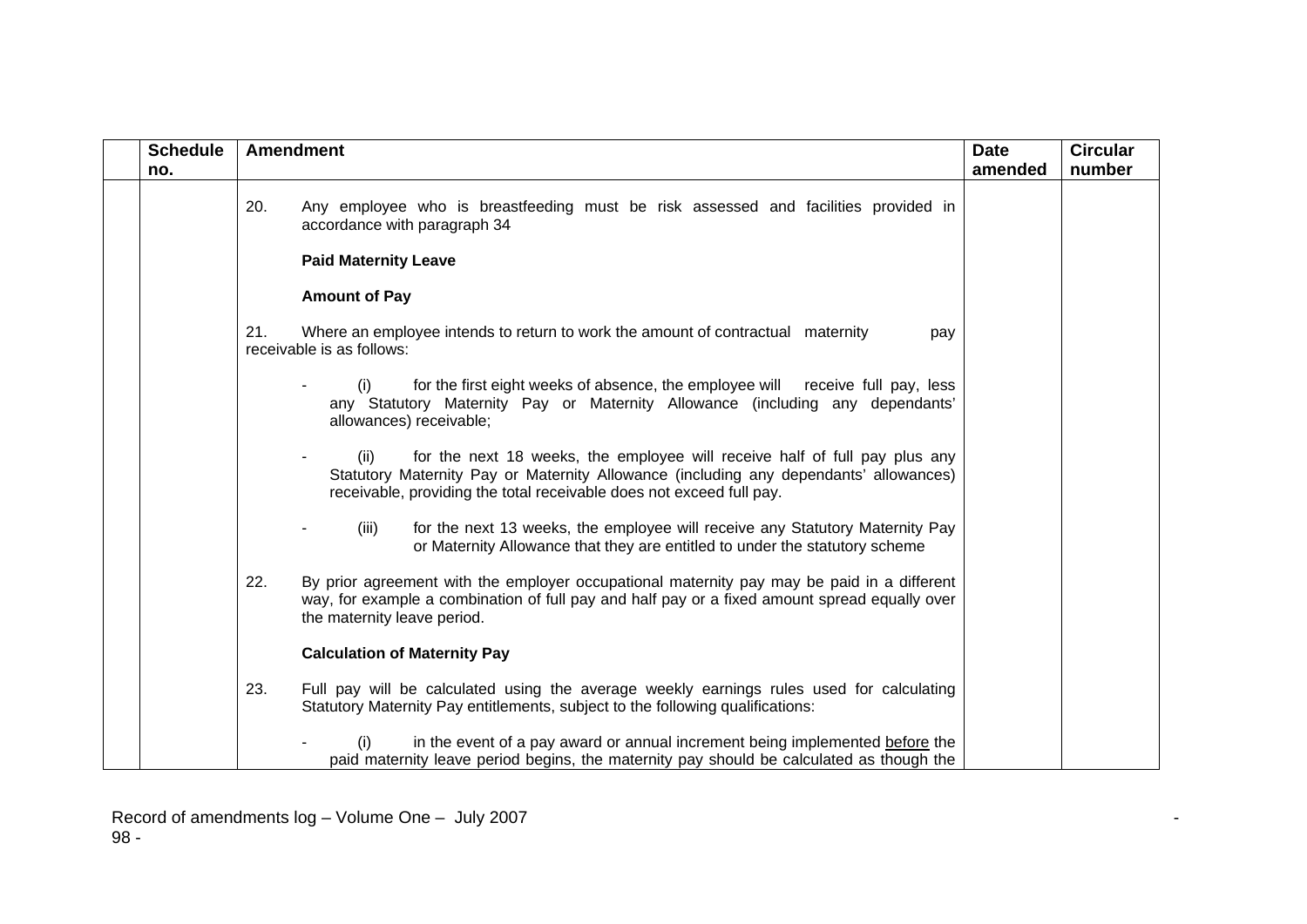| <b>Schedule</b> | <b>Amendment</b>                                                                                                                                                                                                                                                                                                                                                                                       | <b>Date</b> | <b>Circular</b> |
|-----------------|--------------------------------------------------------------------------------------------------------------------------------------------------------------------------------------------------------------------------------------------------------------------------------------------------------------------------------------------------------------------------------------------------------|-------------|-----------------|
| no.             |                                                                                                                                                                                                                                                                                                                                                                                                        | amended     | number          |
|                 | pay award or annual increment had effect throughout the entire Statutory Maternity Pay<br>calculation period. If such a pay award was agreed retrospectively, the maternity pay<br>should be re-calculated on the same basis;                                                                                                                                                                          |             |                 |
|                 | in the event of a pay award or annual increment being implemented during the<br>(ii)<br>paid maternity leave period, the maternity pay due from the date of the pay award or<br>annual increment should be increased accordingly. If such a pay award was agreed<br>retrospectively, the maternity pay should be re-calculated on the same basis;                                                      |             |                 |
|                 | in the case of an employee on unpaid sick absence or on sick absence<br>(iii)<br>attracting half pay during the whole or part of the period used for calculating average<br>weekly earnings in accordance with the earnings rules for Statutory<br>Maternity<br>Pay<br>purposes, average weekly earnings for the period of sick absence shall be calculated on<br>the basis of notional full sick pay. |             |                 |
|                 | <b>Unpaid Contractual Leave</b>                                                                                                                                                                                                                                                                                                                                                                        |             |                 |
|                 | 24.<br>Employees are also entitled to take a further 13 weeks as unpaid leave to bring the total of<br>leave to 52 weeks. However, this may be extended by local agreement in exceptional<br>circumstances for example, where employees have sick pre-term babies or multiple births.                                                                                                                  |             |                 |
|                 | <b>Commencement and Duration of Leave</b>                                                                                                                                                                                                                                                                                                                                                              |             |                 |
|                 | 25.<br>An employee may begin her maternity leave at any time between eleven weeks before the<br>expected week of childbirth and the expected week of childbirth provided she gives the<br>required notice.                                                                                                                                                                                             |             |                 |
|                 | <b>Sickness Prior to Childbirth</b>                                                                                                                                                                                                                                                                                                                                                                    |             |                 |
|                 | 26.<br>If an employee is off work ill, or becomes ill, with a pregnancy related illness during the last<br>four weeks before the expected week of childbirth, maternity leave will normally commence<br>at the beginning of the fourth week before the expected week of childbirth or the beginning<br>of the next week after the employee last worked, whichever is the later. Absence prior to       |             |                 |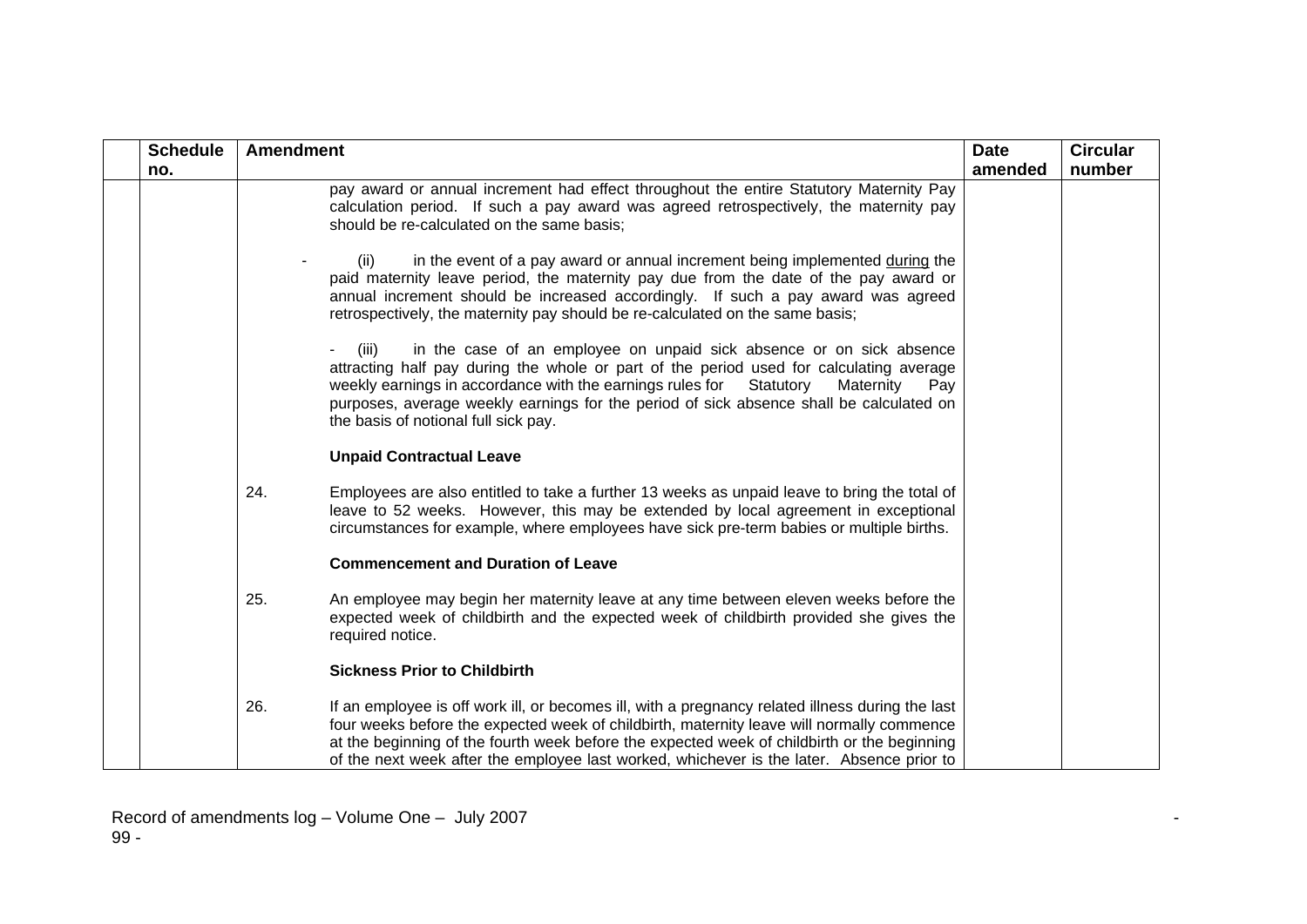| <b>Schedule</b><br>no. | <b>Amendment</b> |                                                                                                                                                                                                                                                                                                                                                | <b>Date</b><br>amended | <b>Circular</b><br>number |
|------------------------|------------------|------------------------------------------------------------------------------------------------------------------------------------------------------------------------------------------------------------------------------------------------------------------------------------------------------------------------------------------------|------------------------|---------------------------|
|                        |                  | the last four weeks before the expected week of childbirth, supported by a medical<br>statement of incapacity for work, or a self-certificate, shall be treated as sick leave in<br>accordance with normal leave provisions.                                                                                                                   |                        |                           |
|                        | 27.              | Odd days of pregnancy related illness during this period may be disregarded if the<br>employee wishes to continue working till the maternity leave start date previously notified<br>to the employer.                                                                                                                                          |                        |                           |
|                        |                  | <b>Pre-term Birth</b>                                                                                                                                                                                                                                                                                                                          |                        |                           |
|                        | 28.              | Where an employee's baby is born alive prematurely the employee will be entitled to the<br>same amount of maternity leave and pay as if her baby was born at full term.                                                                                                                                                                        |                        |                           |
|                        | 29.              | Where an employee's baby is born before the eleventh week before the expected week of<br>childbirth and the employee has worked during the actual week of childbirth, maternity<br>leave will start on the first day of the employee's absence.                                                                                                |                        |                           |
|                        | 30.              | Where an employee's baby is born before the eleventh week before the expected week of<br>childbirth and the employee has been absent from work on certified sickness absence<br>during the actual week of childbirth, maternity leave will start the day after the day of birth.                                                               |                        |                           |
|                        | 31.              | Where an employee's baby is born before the eleventh week before the expected week of<br>childbirth and the baby is in hospital the employee may spilt her maternity leave<br>entitlement, taking a minimum period of two weeks' leave immediately after childbirth and<br>the rest of her leave following her baby's discharge from hospital. |                        |                           |
|                        |                  | <b>Still Birth</b>                                                                                                                                                                                                                                                                                                                             |                        |                           |
|                        | 32.              | Where an employee's baby is born dead after the $24th$ week of pregnancy the employee<br>will be entitled to the same amount of maternity leave and pay as if her baby was born<br>alive.                                                                                                                                                      |                        |                           |
|                        |                  | <b>Miscarriage</b>                                                                                                                                                                                                                                                                                                                             |                        |                           |

Record of amendments log – Volume One – July 2007 - 100 -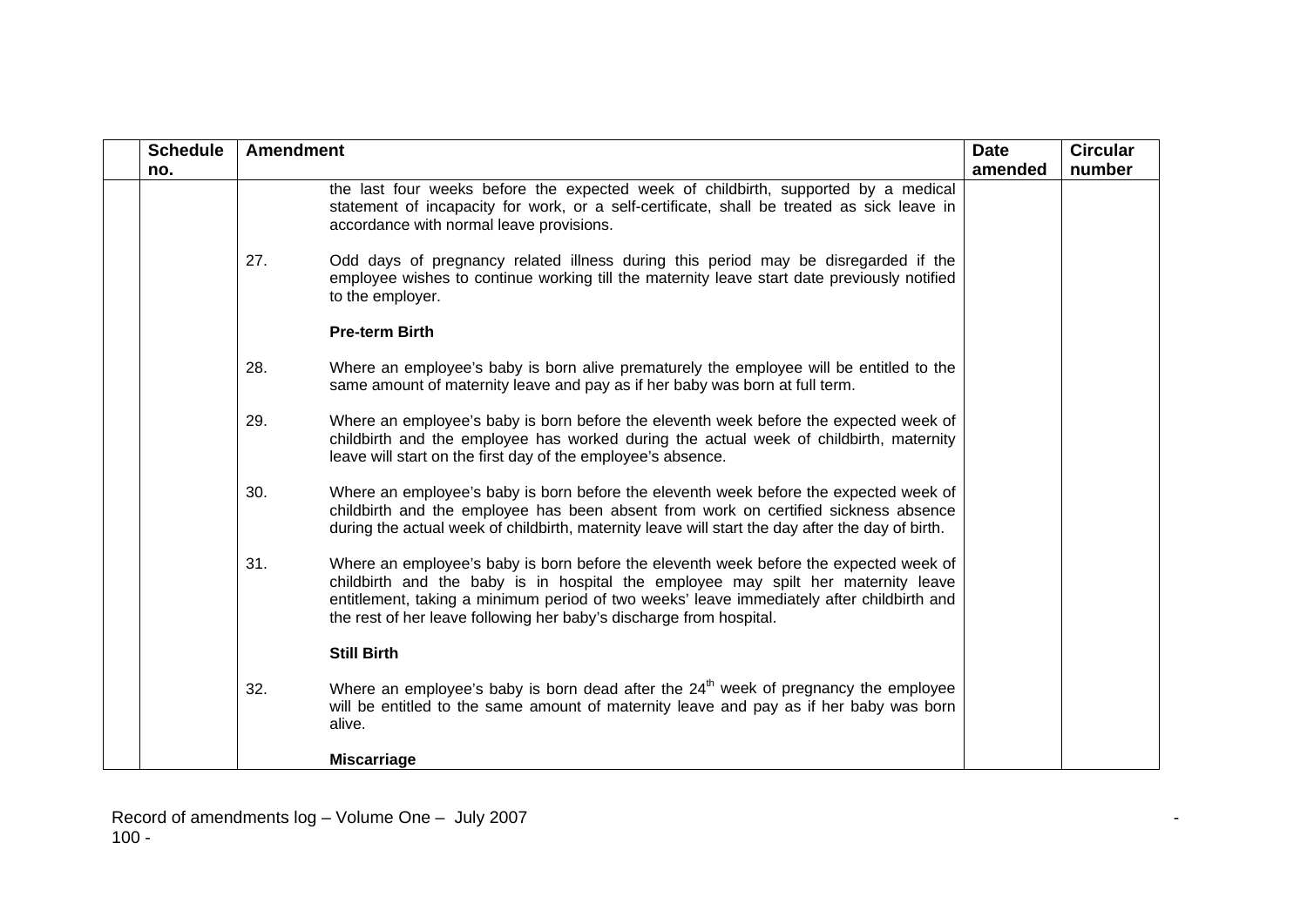| <b>Schedule</b><br>no. | <b>Amendment</b> |                                                                                                                                                                                                                                                                                                                                                                                                                                                                                                                                                                | <b>Date</b><br>amended | <b>Circular</b><br>number |
|------------------------|------------------|----------------------------------------------------------------------------------------------------------------------------------------------------------------------------------------------------------------------------------------------------------------------------------------------------------------------------------------------------------------------------------------------------------------------------------------------------------------------------------------------------------------------------------------------------------------|------------------------|---------------------------|
|                        | 33.              | Where an employee has a miscarriage before the 25 <sup>th</sup> week of pregnancy normal sick<br>leave provisions will apply as necessary.<br>Health and Safety of Employees Pre and Post Birth                                                                                                                                                                                                                                                                                                                                                                |                        |                           |
|                        | 34.              | Where an employee is pregnant, has recently given birth or is breastfeeding, the employer<br>must carry out a risk assessment of her working conditions. If it is found, or a medical<br>practitioner considers, that an employee or her child would be at risk were she to continue<br>with her normal duties the employer should provide suitable alternative work for which the<br>employee will receive her normal rate of pay. Where it is not reasonably practicable to<br>offer suitable alternative work the employee should be suspended on full pay. |                        |                           |
|                        | 35.              | These provisions also apply to an employee who is breastfeeding if it is found that her<br>normal duties would prevent her from successfully breastfeeding her child.<br><b>Return to Work</b>                                                                                                                                                                                                                                                                                                                                                                 |                        |                           |
|                        | 36.              | An employee who intends to return to work at the end of her full maternity leave will not be<br>required to give any further notification to the employer, although if she wishes to return<br>early she must give at least 28 days' notice.                                                                                                                                                                                                                                                                                                                   |                        |                           |
|                        | 37.              | An employee has the right to return to her job under her original contract and on no less<br>favourable terms and conditions.                                                                                                                                                                                                                                                                                                                                                                                                                                  |                        |                           |
|                        | 38.              | <b>Returning on Flexible Working Arrangements</b><br>If at the end of maternity leave the employee wishes to return to work on different hours the<br>NHS employer has a duty to facilitate this wherever possible, with the employee returning<br>to work on different hours in the same job. If this is not possible the employer must provide<br>written, objectively justifiable reasons for this and the employee should return to the same<br>grade and work of a similar nature and status to that which they held prior to their maternity<br>absence. |                        |                           |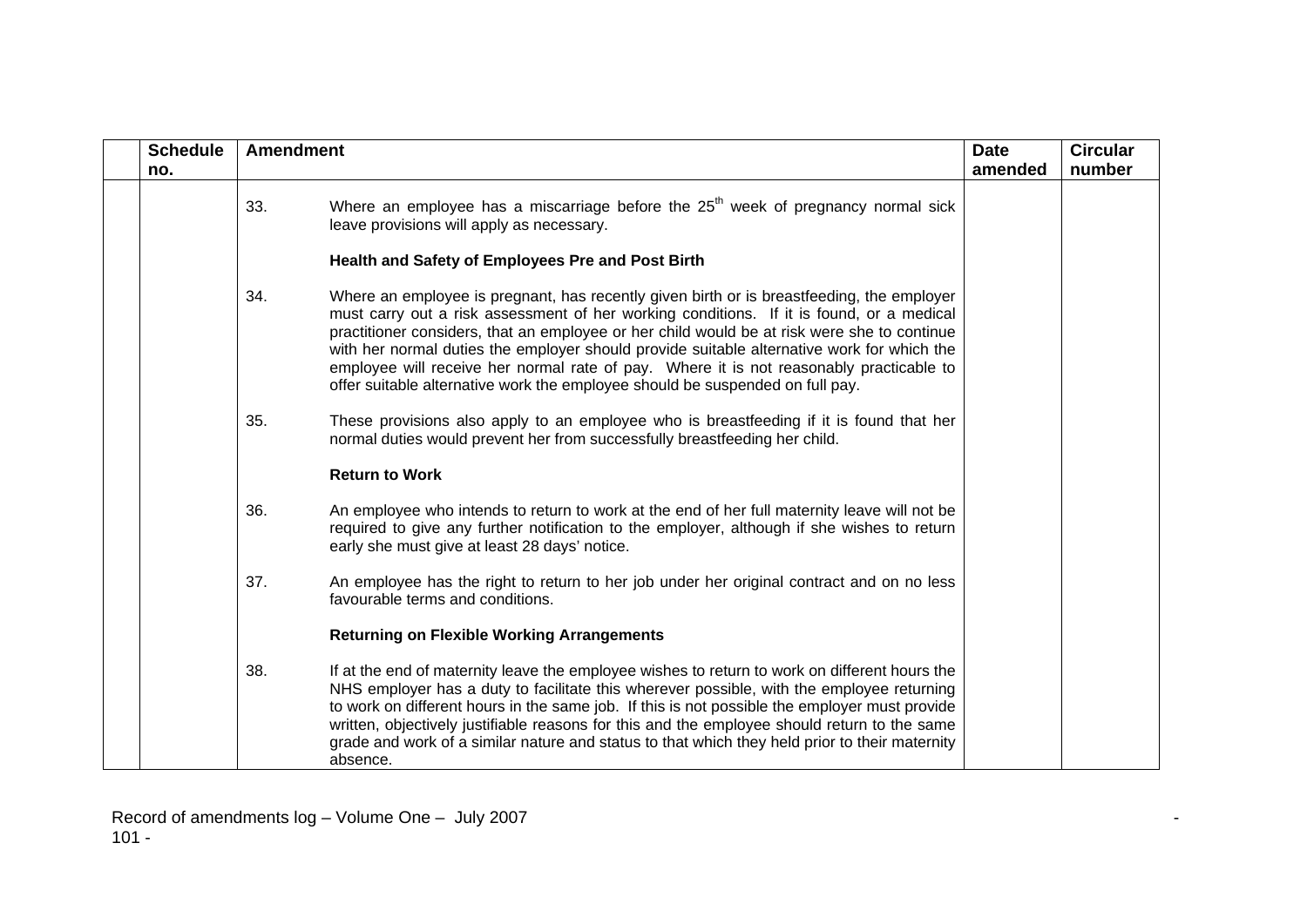| <b>Schedule</b> |     | <b>Amendment</b>                                                                                                                                                                                                                                                                                                                                                                                                                                                                                                                                            |         | <b>Circular</b> |
|-----------------|-----|-------------------------------------------------------------------------------------------------------------------------------------------------------------------------------------------------------------------------------------------------------------------------------------------------------------------------------------------------------------------------------------------------------------------------------------------------------------------------------------------------------------------------------------------------------------|---------|-----------------|
| no.             |     |                                                                                                                                                                                                                                                                                                                                                                                                                                                                                                                                                             | amended | number          |
|                 | 39. | If it is agreed that the employee will return to work on a flexible basis, including changed or<br>reduced hours, for an agreed temporary period this will not affect the employee's right to<br>return to her job under her original contract at the end of the agreed period.                                                                                                                                                                                                                                                                             |         |                 |
|                 |     | <b>Sickness Following the End of Maternity Leave</b>                                                                                                                                                                                                                                                                                                                                                                                                                                                                                                        |         |                 |
|                 | 40. | In the event of illness following the date the employee was due to return to work normal<br>sick leave provisions will apply as necessary.                                                                                                                                                                                                                                                                                                                                                                                                                  |         |                 |
|                 |     | <b>Failure to Return to Work</b>                                                                                                                                                                                                                                                                                                                                                                                                                                                                                                                            |         |                 |
|                 | 41. | If an employee who has notified her employer of her intention to return to work for the<br>same or a different NHS employer in accordance with paragraph 7 (ii) (c) above fails to do<br>so within 15 months of the beginning of her maternity leave she will be liable to refund the<br>whole of her maternity pay, less any Statutory Maternity Pay, received. In cases where the<br>employer considers that to enforce this provision would cause undue hardship or distress<br>the employer will have the discretion to waive their rights to recovery. |         |                 |
|                 |     | <b>Miscellaneous Provisions</b>                                                                                                                                                                                                                                                                                                                                                                                                                                                                                                                             |         |                 |
|                 |     | <b>Fixed - Term Contracts or Training Contracts</b>                                                                                                                                                                                                                                                                                                                                                                                                                                                                                                         |         |                 |
|                 | 42. | Employees subject to fixed-term or training contracts which expire after the eleventh week<br>before the expected week of childbirth and who satisfy the conditions in paragraphs 7 (i), 7<br>(ii) (a), 7 (ii) (b) and 7 (ii) (d) shall have their contracts extended so as to allow them to<br>receive the 52 weeks which includes paid contractual and statutory maternity pay and the<br>remaining 13 weeks of unpaid maternity leave.                                                                                                                   |         |                 |
|                 | 43. | Absence on maternity leave (paid and unpaid) up to 52 weeks before a further NHS<br>appointment shall not constitute a break in service.                                                                                                                                                                                                                                                                                                                                                                                                                    |         |                 |
|                 | 44. | If there is no right of return to be exercised because the contract would have ended if                                                                                                                                                                                                                                                                                                                                                                                                                                                                     |         |                 |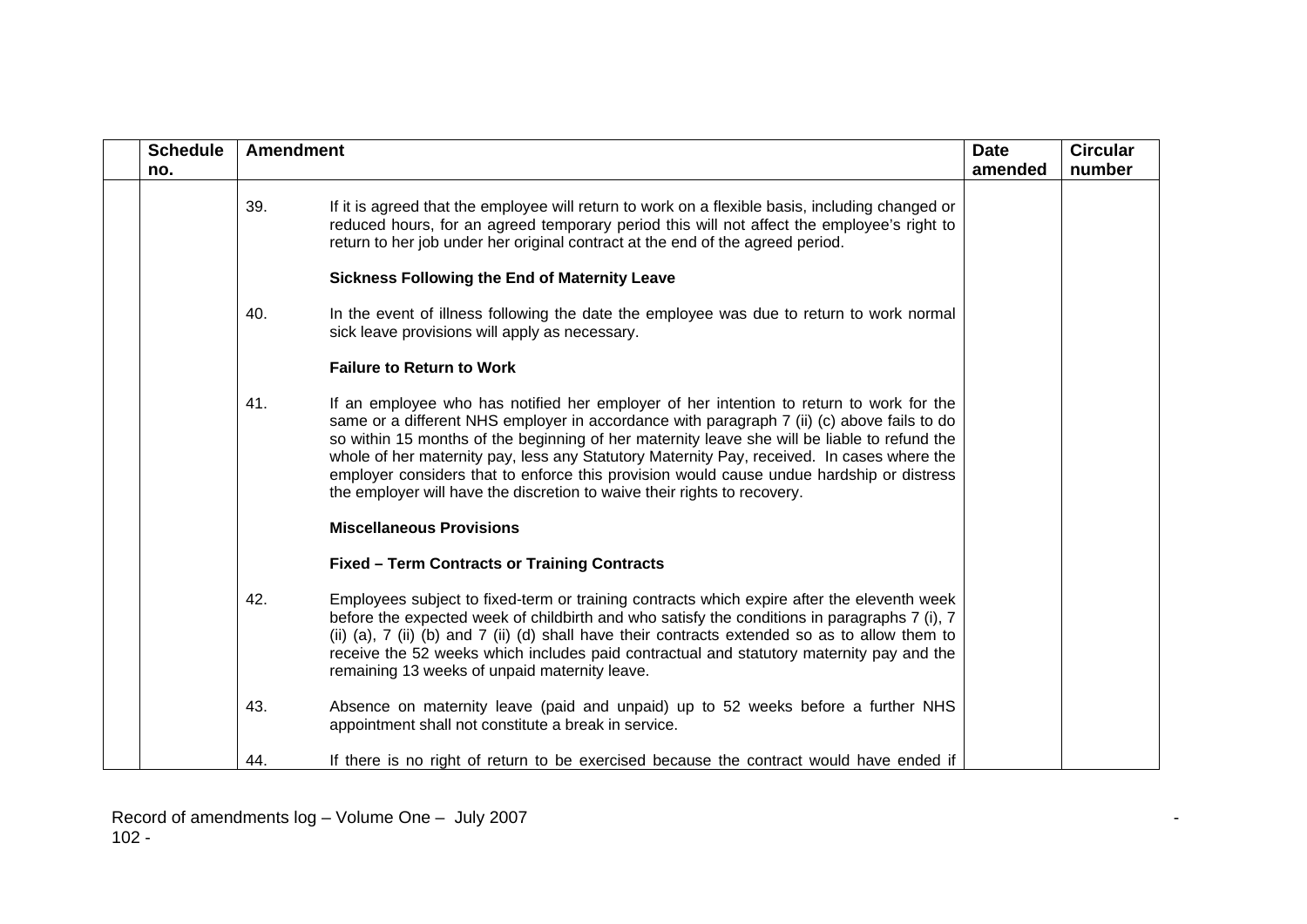| <b>Schedule</b> | <b>Amendment</b> |                                                                                                                                                                                                                                                                                                                                                                                                                                                                                                       | <b>Date</b> | <b>Circular</b> |
|-----------------|------------------|-------------------------------------------------------------------------------------------------------------------------------------------------------------------------------------------------------------------------------------------------------------------------------------------------------------------------------------------------------------------------------------------------------------------------------------------------------------------------------------------------------|-------------|-----------------|
| no.             |                  |                                                                                                                                                                                                                                                                                                                                                                                                                                                                                                       | amended     | number          |
|                 |                  | pregnancy and childbirth had not occurred the repayment provisions set out in paragraph<br>41 above will not apply.                                                                                                                                                                                                                                                                                                                                                                                   |             |                 |
|                 | 45.              | Employees on fixed-term contracts who do not meet the twelve months continuous service<br>condition set out in paragraph 7 (i) above may still be entitled to Statutory Maternity Pay.                                                                                                                                                                                                                                                                                                                |             |                 |
|                 |                  | <b>Rotational Training Contracts</b>                                                                                                                                                                                                                                                                                                                                                                                                                                                                  |             |                 |
|                 | 46.              | Where an employee is on a planned rotation of appointments with one or more NHS<br>employers as part of an agreed programme of training, she shall have the right to return to<br>work in the same post or in the next planned post irrespective of whether the contract<br>would otherwise have ended if pregnancy and childbirth had not occurred.<br>In such<br>circumstances the employee's contract will be extended to enable the practitioner to<br>complete the agreed programme of training. |             |                 |
|                 |                  | <b>Contractual rights</b>                                                                                                                                                                                                                                                                                                                                                                                                                                                                             |             |                 |
|                 | 47.              | During maternity leave (both paid and unpaid) an employee retains all of her contractual<br>rights except remuneration.                                                                                                                                                                                                                                                                                                                                                                               |             |                 |
|                 |                  | <b>Increments</b>                                                                                                                                                                                                                                                                                                                                                                                                                                                                                     |             |                 |
|                 | 48.              | Maternity leave, whether paid or unpaid, shall count as service for annual increments and<br>for the purposes of any service qualification period for additional annual leave.                                                                                                                                                                                                                                                                                                                        |             |                 |
|                 |                  | <b>Accrual of Annual Leave</b>                                                                                                                                                                                                                                                                                                                                                                                                                                                                        |             |                 |
|                 | 49.              | Annual leave will continue to accrue during maternity leave, whether paid or unpaid,<br>provided for by this agreement.                                                                                                                                                                                                                                                                                                                                                                               |             |                 |
|                 | 50.              | Where the amount of accrued annual leave would exceed normal carry over provisions, it<br>may be mutually beneficial to both the employer and employee for the employee to take<br>annual leave before and/or after the formal (paid and unpaid) maternity leave period. The                                                                                                                                                                                                                          |             |                 |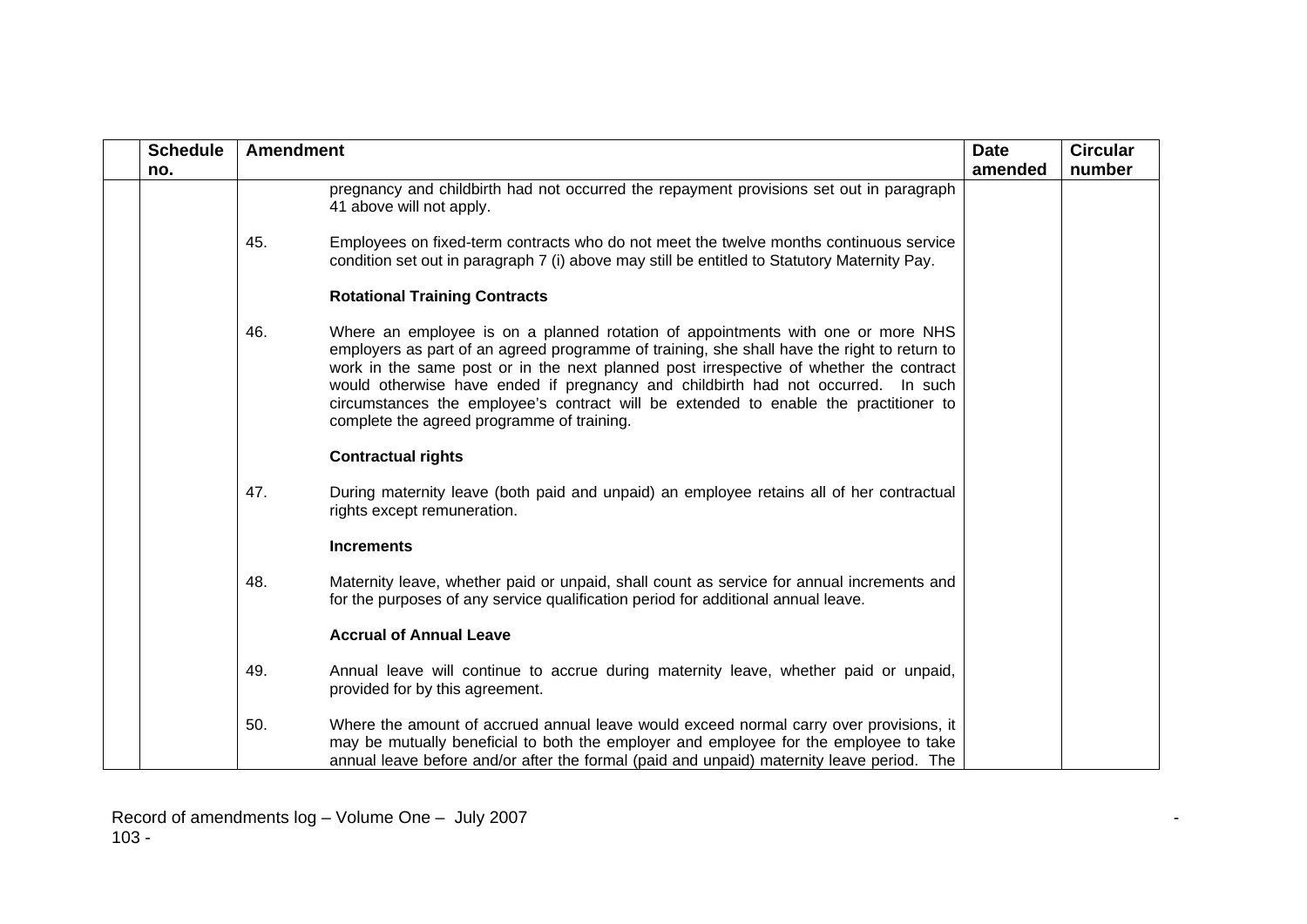| <b>Schedule</b><br>no. | <b>Amendment</b> |                                                                                                                                                                                                                                                             | <b>Date</b><br>amended | <b>Circular</b><br>number |
|------------------------|------------------|-------------------------------------------------------------------------------------------------------------------------------------------------------------------------------------------------------------------------------------------------------------|------------------------|---------------------------|
|                        |                  | amount of annual leave to be taken in this way, or carried over, should be discussed and<br>agreed between the employee and employer. Payment in lieu may be considered as an<br>option where accrual of annual leave exceeds normal carry over provisions. |                        |                           |
|                        |                  | <b>Pensions</b>                                                                                                                                                                                                                                             |                        |                           |
|                        | 51.              | Pension rights and contributions shall be dealt with in accordance with the provisions of the<br><b>NHS Superannuation Regulations.</b>                                                                                                                     |                        |                           |
|                        |                  | <b>Antenatal Care</b>                                                                                                                                                                                                                                       |                        |                           |
|                        | 52.              | Pregnant employees have the right to paid time off for antenatal care. Antenatal care<br>includes relaxation and parent-craft classes as well as appointments for antenatal care.                                                                           |                        |                           |
|                        |                  | <b>Post-natal Care and Breastfeeding Mothers</b>                                                                                                                                                                                                            |                        |                           |
|                        | 53.              | Women who have recently given birth should have paid time off for post-natal care e.g.<br>attendance at health clinics.                                                                                                                                     |                        |                           |
|                        | 54.              | Employers are required to undertake a risk assessment and to provide breastfeeding<br>women with suitable private rest facilities. The Health and Safety Executive Guidance<br>recommends that employers provide:                                           |                        |                           |
|                        |                  | a clean, healthy and safe environment for women who are breastfeeding,<br>suitable access to a private room to express and store milk in an appropriate<br>$\circ$<br>refrigerator.                                                                         |                        |                           |
|                        |                  | Employers are reminded that they should consider requests for flexible working<br>arrangements to support breastfeeding women at work                                                                                                                       |                        |                           |
|                        |                  | <b>Employees Not Returning to NHS Employment</b>                                                                                                                                                                                                            |                        |                           |
|                        | 55.              | An employee who satisfies the conditions in paragraph 7, except that she does not intend                                                                                                                                                                    |                        |                           |

Record of amendments log – Volume One – July 2007 - 104 -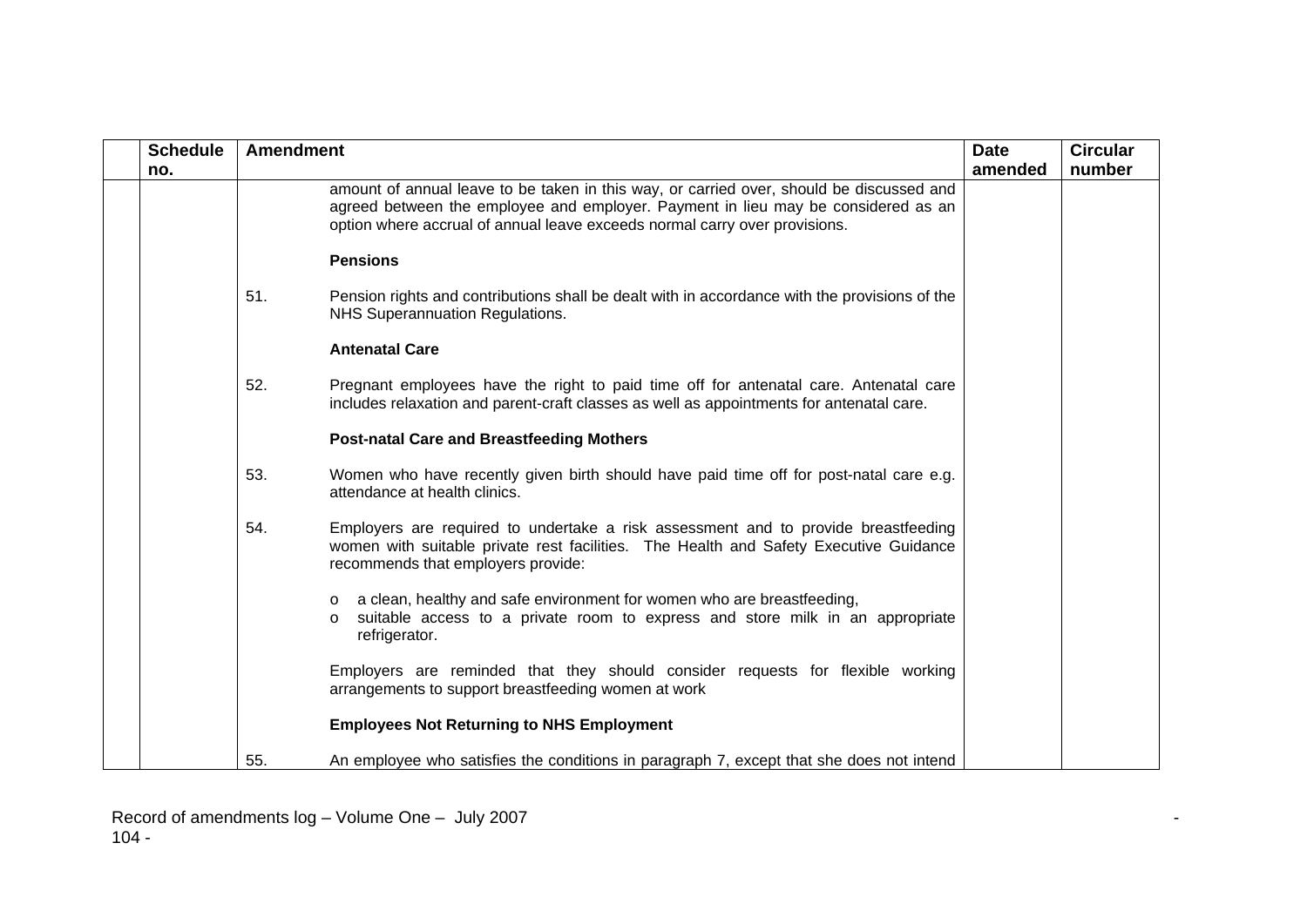| <b>Schedule</b> | <b>Amendment</b>                                                                                                                                                                                                                                                                                                                                     | <b>Date</b> | <b>Circular</b> |
|-----------------|------------------------------------------------------------------------------------------------------------------------------------------------------------------------------------------------------------------------------------------------------------------------------------------------------------------------------------------------------|-------------|-----------------|
| no.             |                                                                                                                                                                                                                                                                                                                                                      | amended     | number          |
|                 | to work with the same or another NHS employer for a minimum period of three months<br>after her maternity leave is ended, will be entitled to pay equivalent to Statutory Maternity<br>Pay, which is paid at 90% of her average weekly earnings for the first six weeks of her<br>maternity leave and to a flat rate sum for the following 33 weeks. |             |                 |
|                 | <b>Employees With Less Than Twelve Months Continuous Service</b>                                                                                                                                                                                                                                                                                     |             |                 |
|                 | 56.<br>If an employee does not satisfy the conditions in paragraph 7 for occupational maternity<br>pay she may be entitled to Statutory Maternity Pay. Statutory Maternity Pay will be paid<br>regardless of whether she satisfies the conditions in paragraph 7.                                                                                    |             |                 |
|                 | 57.<br>If her earnings are too low for her to qualify for Statutory Maternity Pay, or she does not<br>qualify for another reason, she should be advised to claim Maternity Allowance from her<br>local Job Centre Plus or social security office.                                                                                                    |             |                 |
|                 | 58.<br>All employees will have a right to take 52 weeks of maternity leave whether they return to<br>NHS Employment or not.                                                                                                                                                                                                                          |             |                 |
|                 | 59.<br>Paragraph 65 contains further information on statutory maternity entitlements.                                                                                                                                                                                                                                                                |             |                 |
|                 | <b>Continuous Service</b>                                                                                                                                                                                                                                                                                                                            |             |                 |
|                 | 60.<br>For the purposes of calculating whether the employee meets the twelve months continuous<br>service with one or more NHS employers qualification set out in paragraph 7 (i) the<br>following provisions shall apply:                                                                                                                           |             |                 |
|                 | (i)<br>NHS employers includes health authorities, NHS Boards, NHS Trusts,<br>Primary Care Trusts and the Northern Ireland Health Service;                                                                                                                                                                                                            |             |                 |
|                 | a break in service of three months or less will be<br>disregarded<br>(though<br>(ii)<br>not count as service).                                                                                                                                                                                                                                       |             |                 |
|                 | 61.<br>The following breaks in service will also be disregarded (though not count as service);                                                                                                                                                                                                                                                       |             |                 |

Record of amendments log – Volume One – July 2007 - 105 -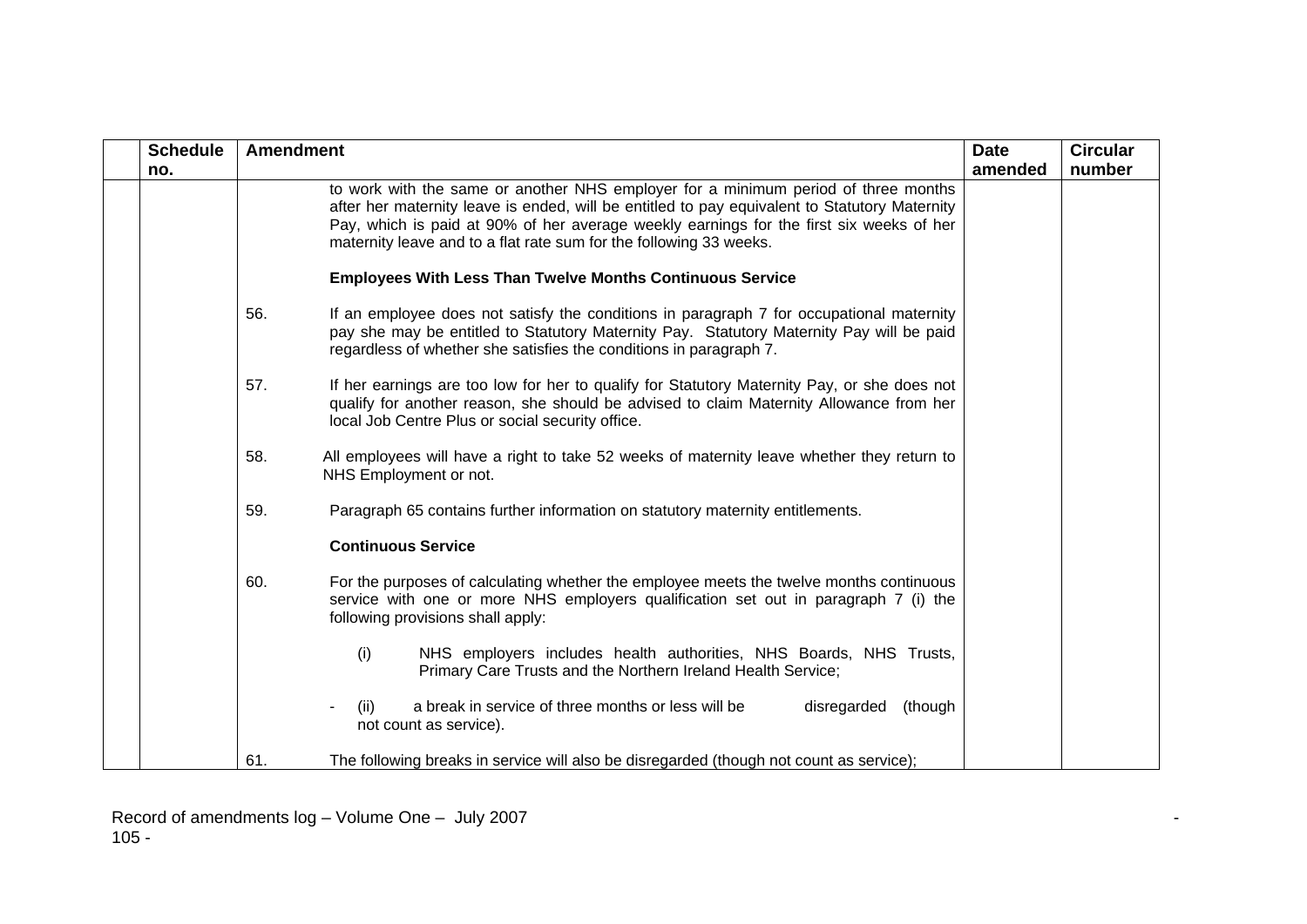| <b>Schedule</b><br>no. | <b>Amendment</b> |                                                                                                                                                                                                                                                                              | <b>Date</b><br>amended | <b>Circular</b><br>number |
|------------------------|------------------|------------------------------------------------------------------------------------------------------------------------------------------------------------------------------------------------------------------------------------------------------------------------------|------------------------|---------------------------|
|                        |                  | employment under the terms of an honorary contract;<br>(i)                                                                                                                                                                                                                   |                        |                           |
|                        |                  | employment as a locum with a general practitioner for a period not exceeding<br>(ii)<br>twelve months;                                                                                                                                                                       |                        |                           |
|                        |                  | definite<br>a period of up to twelve months spent abroad as part of a<br>(iii)<br>programme of postgraduate training on the advice of the Postgraduate Dean or<br>College or Faculty Advisor in the speciality concerned;                                                    |                        |                           |
|                        |                  | (iv)<br>a period of voluntary service overseas with a recognised international relief<br>organisation for a period of twelve months which may exceptionally be extended for<br>twelve months at the discretion of the employer which recruits the employee on her<br>return; |                        |                           |
|                        |                  | absence on a employment break scheme in accordance with the provisions of<br>(v)<br>Schedule 25 ;                                                                                                                                                                            |                        |                           |
|                        |                  | absence on maternity leave (paid or unpaid) as provided for under this<br>(vi)<br>agreement.                                                                                                                                                                                 |                        |                           |
|                        | 62.              | Employers may at their discretion extend the period specified in paragraphs 60 (ii) and 61.                                                                                                                                                                                  |                        |                           |
|                        | 63.              | Employment as a trainee with a General Medical Practitioner in accordance with the<br>provisions of the Trainee Practitioner Scheme shall similarly be disregarded and count as<br>service.                                                                                  |                        |                           |
|                        | 64.              | Employers have the discretion to count other previous NHS service or service with other<br>employers.                                                                                                                                                                        |                        |                           |
|                        |                  | Information about Statutory Maternity/Adoption and Paternity Maternity Leave and<br>Pay                                                                                                                                                                                      |                        |                           |

Record of amendments log – Volume One – July 2007 - 106 -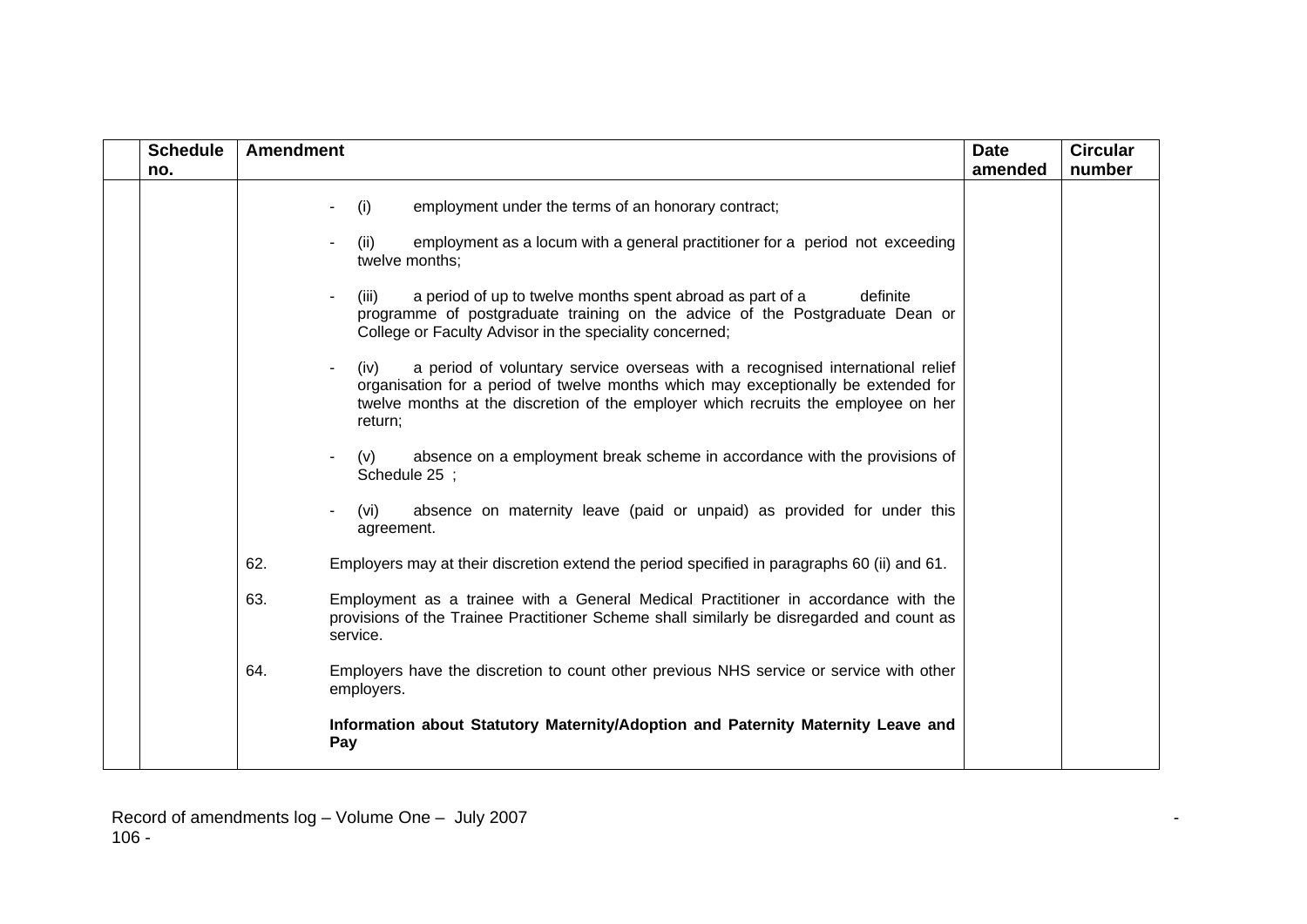|    | <b>Schedule</b> | <b>Amendment</b><br><b>Date</b>                                                                                                                                                                                                                                                                                                                                                                                                                                                                   |                 | <b>Circular</b>   |
|----|-----------------|---------------------------------------------------------------------------------------------------------------------------------------------------------------------------------------------------------------------------------------------------------------------------------------------------------------------------------------------------------------------------------------------------------------------------------------------------------------------------------------------------|-----------------|-------------------|
|    | no.             |                                                                                                                                                                                                                                                                                                                                                                                                                                                                                                   | amended         | number            |
|    |                 | There are occasions when employees are entitled to other statutory benefits/allowances<br>65.<br>and Information about all statutory maternity/adoption and paternity rights can be found<br>using the following links:<br>http://www.dti.gov.uk/employment/workandfamilies/maternity-leave-<br>pay/guidance/page21116.html                                                                                                                                                                       |                 |                   |
|    |                 | http://www.dwp.gov.uk/lifeevent/benefits/statutory_maternity_pay.asp<br>http://jobcentreplus.gov.uk/JCP/Customers/WorkingAgeBenefits/Dev_008115.xml.ht<br>ml                                                                                                                                                                                                                                                                                                                                      |                 |                   |
|    |                 | Information about Health and Safety for new and expectant mothers at work can be found<br>using the following link:-                                                                                                                                                                                                                                                                                                                                                                              |                 |                   |
|    |                 | www.hse.gov.uk                                                                                                                                                                                                                                                                                                                                                                                                                                                                                    |                 |                   |
| 39 | Schedule<br>27  | <b>Insert</b><br><b>Caring for Children and Adults (Temporary Schedule)</b>                                                                                                                                                                                                                                                                                                                                                                                                                       | 30 July<br>2007 | PC(M&D)<br>5/2007 |
|    |                 | <b>General</b>                                                                                                                                                                                                                                                                                                                                                                                                                                                                                    |                 |                   |
|    |                 | All NHS employers must have a carer's policy to address the needs of people with<br>1.<br>caring responsibilities and to meet the requirements of the "right to request" flexible<br>working legislation for carers of children and dependant adults (see Employment<br>Relations Act for definition of "carer"). This policy should emphasise the benefits of<br>employment breaks, flexible working arrangements and balancing work and personal<br>life as set out in Schedules 25, 28 and 29. |                 |                   |

Record of amendments log – Volume One – July 2007 - 107 -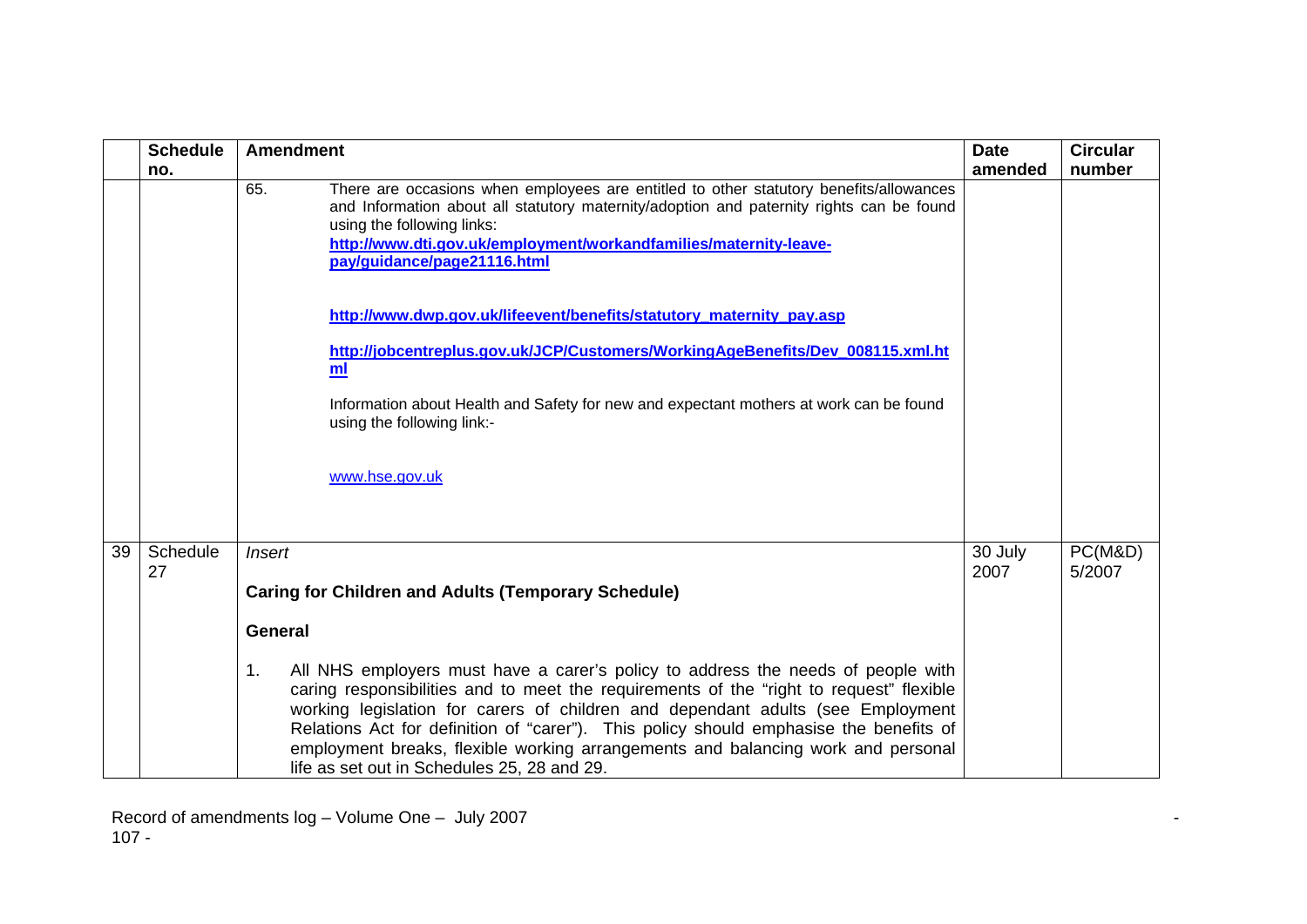| <b>Schedule</b><br>no. | <b>Amendment</b>                                                                                                                                                                                                                                                                                       | <b>Date</b><br>amended | <b>Circular</b><br>number |
|------------------------|--------------------------------------------------------------------------------------------------------------------------------------------------------------------------------------------------------------------------------------------------------------------------------------------------------|------------------------|---------------------------|
|                        | 2.<br>The policy should seek to balance the requirements of delivering a first class service<br>with the needs of employees, to find the most effective means of supporting those with<br>carer responsibilities as part of a wider commitment by the NHS to improve the quality<br>of working life.   |                        |                           |
|                        | 3.<br>Many of the policies related to child and dependant care will have relevance to other<br>forms of care. For example the planning process for checking out what would help<br>eligibility criteria and ensuring equality of access. These should be considered when<br>drawing up a carers policy |                        |                           |
|                        | <b>Child and Dependant Care</b>                                                                                                                                                                                                                                                                        |                        |                           |
|                        | 4.<br>Childcare covers a range of care choices for children from birth up to age 14 years.                                                                                                                                                                                                             |                        |                           |
|                        | 5.<br>Dependant care covers a range of options to meet the needs of dependant adults,<br>where an employee is involved in substantial and regular care sufficient for them to<br>seek a change in their permanent contract of employment                                                               |                        |                           |
|                        | The policy should be drawn up jointly between employers and local staff side<br>6.<br>representatives. This should cover:                                                                                                                                                                              |                        |                           |
|                        | the child and dependant care needs of people relative to matters such as place<br>of work, working patterns (including shift patterns) and hours worked;                                                                                                                                               |                        |                           |
|                        | policy on child and dependant care support particularly related to specific<br>difficulties in recruiting and retaining people in certain job categories;                                                                                                                                              |                        |                           |
|                        | equality of access to child and dependant care and affordability, respecting the                                                                                                                                                                                                                       |                        |                           |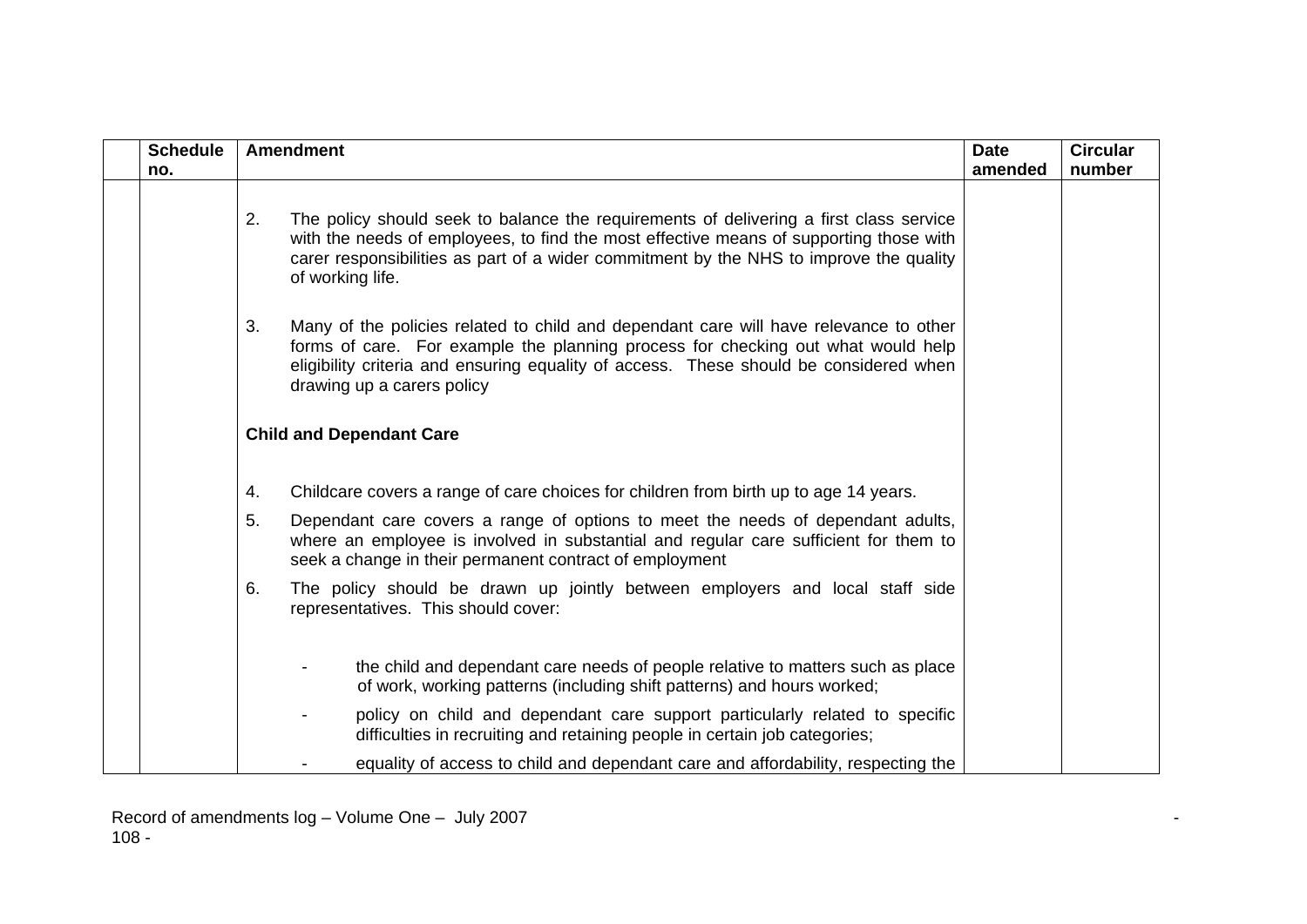| <b>Schedule</b> | <b>Amendment</b>                                                                                                                                                                                                                                   | <b>Date</b> | <b>Circular</b> |
|-----------------|----------------------------------------------------------------------------------------------------------------------------------------------------------------------------------------------------------------------------------------------------|-------------|-----------------|
| no.             |                                                                                                                                                                                                                                                    | amended     | number          |
|                 | diversity of personal domestic circumstances;                                                                                                                                                                                                      |             |                 |
|                 | guidelines on eligibility;                                                                                                                                                                                                                         |             |                 |
|                 | how the policy relates to other Schedules, in particular those covering leave<br>and flexible working arrangements;                                                                                                                                |             |                 |
|                 | the range of options open to carers, i.e. crèche facilities, childminders,<br>workplace nurseries, allowances, school and holiday play schemes, term-time<br>contracts etc. The policy should be clear as to why certain options are<br>available; |             |                 |
|                 | partnership options with other employers and trade unions;                                                                                                                                                                                         |             |                 |
|                 | allocation of senior management responsibility for the operation and monitoring<br>of the policy.                                                                                                                                                  |             |                 |
|                 | 7.<br>Where a decision is taken not to offer particular forms of childcare, the policy should<br>indicate where other arrangements are available to support people with childcare<br>responsibilities, and what alternative ways of working exist. |             |                 |
|                 | 8.<br>Applications and outcomes should be monitored annually, in partnership with local<br>staff representatives.                                                                                                                                  |             |                 |
|                 | 9.<br>Monitoring information should be analysed and used to review and revise policies and<br>procedures to ensure their continuing effectiveness.                                                                                                 |             |                 |
|                 | Applications and outcomes, from both employer and employees should be recorded<br>10.<br>and kept for a minimum of one year.                                                                                                                       |             |                 |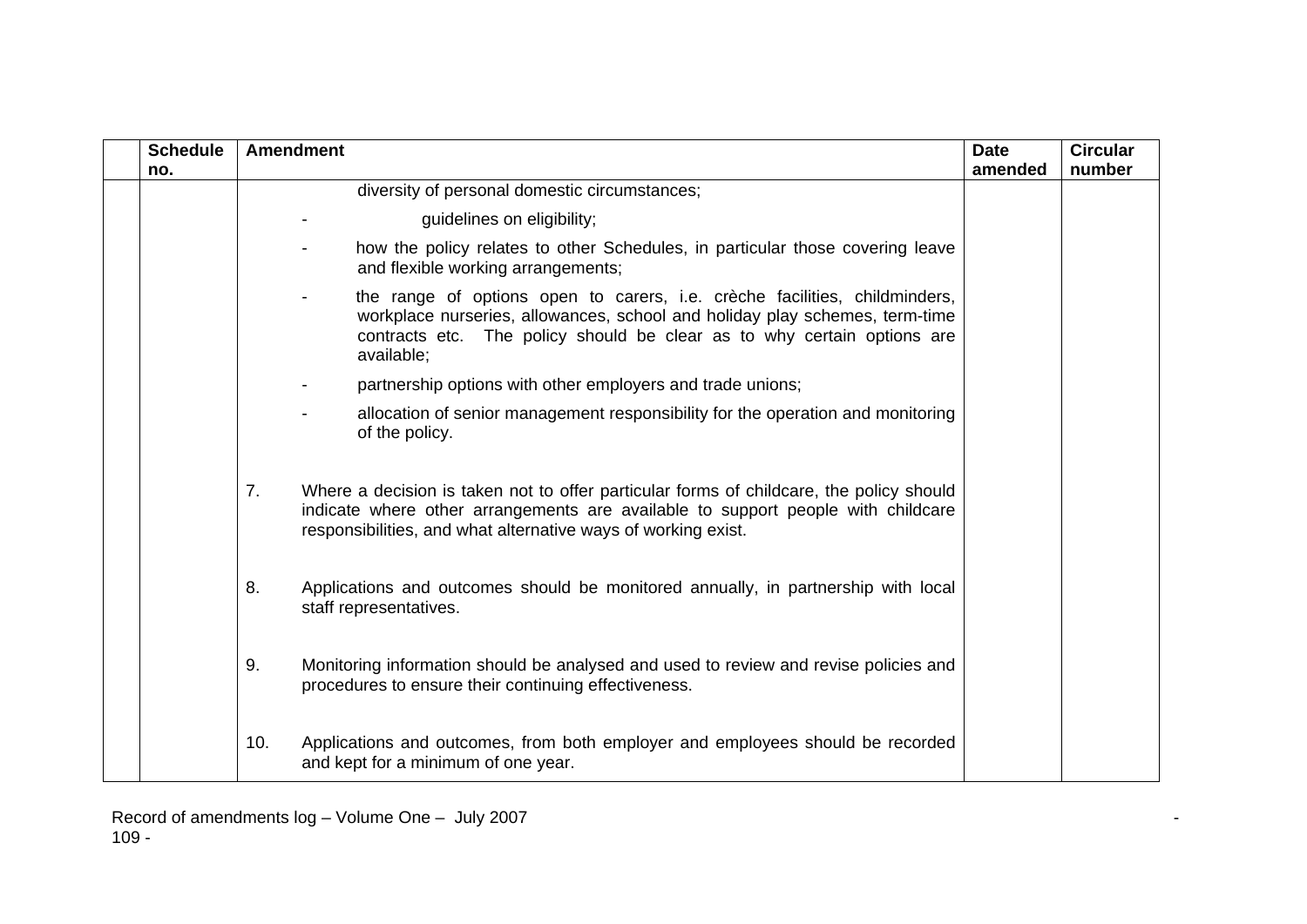|    | <b>Schedule</b> |                                      | <b>Amendment</b>                                                                                                                                                                                                                                                 | <b>Date</b>     | <b>Circular</b>   |
|----|-----------------|--------------------------------------|------------------------------------------------------------------------------------------------------------------------------------------------------------------------------------------------------------------------------------------------------------------|-----------------|-------------------|
|    | no.             |                                      |                                                                                                                                                                                                                                                                  | amended         | number            |
|    |                 |                                      |                                                                                                                                                                                                                                                                  |                 |                   |
| 40 | Schedule<br>28  | Insert                               |                                                                                                                                                                                                                                                                  | 30 July<br>2007 | PC(M&D)<br>5/2007 |
|    |                 | <b>Flexible Working Arrangements</b> |                                                                                                                                                                                                                                                                  |                 |                   |
|    |                 | <b>General</b>                       |                                                                                                                                                                                                                                                                  |                 |                   |
|    |                 | 1.                                   | NHS employers in partnership with staff organisations will develop positive flexible<br>working arrangements which allow people to balance work responsibilities with other<br>aspects of their lives.                                                           |                 |                   |
|    |                 | 2.                                   | Employers are required to consider flexible working options as part of their duty to make<br>reasonable adjustments for disabled staff and job applicants under the Disability<br>Discrimination Act, and staff returning from maternity leave (see Section 15). |                 |                   |
|    |                 | 3.                                   | New working arrangements should only be introduced by mutual agreement, whether<br>sought by the employee or the employer.                                                                                                                                       |                 |                   |
|    |                 | 4.                                   | Flexible working should be part of an integrated approach to the organisation of work<br>and the healthy work/life balance of staff.                                                                                                                             |                 |                   |
|    |                 | 5.                                   | Policies for flexible working should be made clear to all employees.                                                                                                                                                                                             |                 |                   |
|    |                 | 6.                                   | Employers should develop policies on flexible working which, as far as is practicable,<br>should include:                                                                                                                                                        |                 |                   |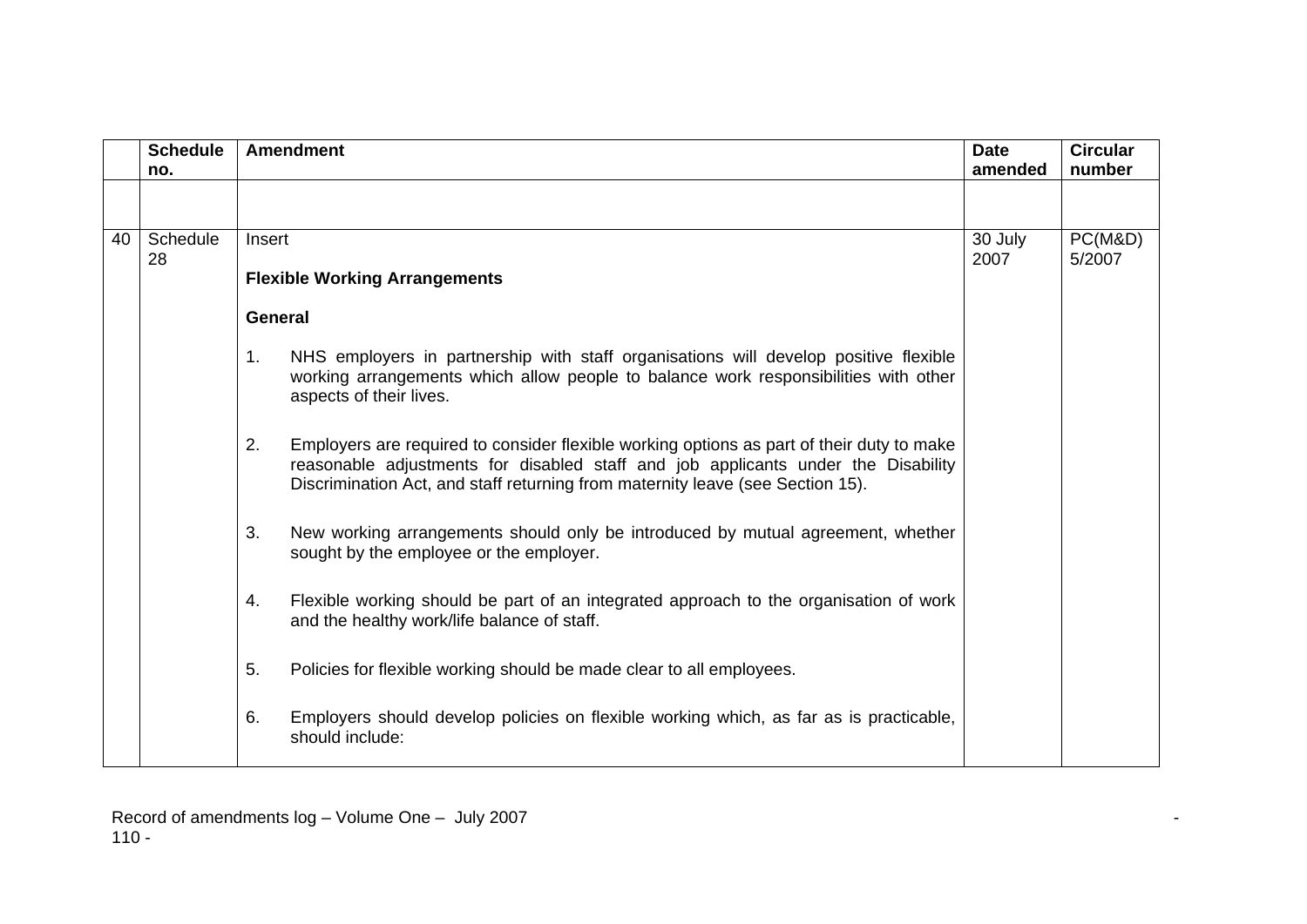| <b>Schedule</b> | <b>Amendment</b>                                                                                                                                                       | <b>Date</b> | <b>Circular</b> |
|-----------------|------------------------------------------------------------------------------------------------------------------------------------------------------------------------|-------------|-----------------|
| no.             |                                                                                                                                                                        | amended     | number          |
|                 | part-time working, where a person works to a pattern and number of hours by<br>$\bullet$<br>mutual agreement;                                                          |             |                 |
|                 | job sharing, where two or more people share the responsibilities of one or more<br>full-time job(s), dividing the hours, duties and pay between them;                  |             |                 |
|                 | • flexi-time, where employees can choose their own start and finish time around fixed<br>core hours;                                                                   |             |                 |
|                 | • annual hours contracts, where people work a specific number of hours each year,<br>with the hours being unevenly distributed throughout the year;                    |             |                 |
|                 | • flexible rostering, using periods of work of differing lengths within an agreed overall<br>period;                                                                   |             |                 |
|                 | • term-time working, where people work during the school term but not during school<br>holidays;                                                                       |             |                 |
|                 | • school-time contracts;                                                                                                                                               |             |                 |
|                 | • teleworking, where people work from home for all or part of their hours with a<br>computer or telecommunication link to their organisation;                          |             |                 |
|                 | • voluntary reduced working time, where people work reduced hours by agreement at<br>a reduced salary;                                                                 |             |                 |
|                 | • fixed work patterns, where, by agreement, days off can be irregular to enable, for<br>example, access by separated parents to their children and flexible rostering. |             |                 |
|                 | • Flexible retirement                                                                                                                                                  |             |                 |

Record of amendments log – Volume One – July 2007 - 111 -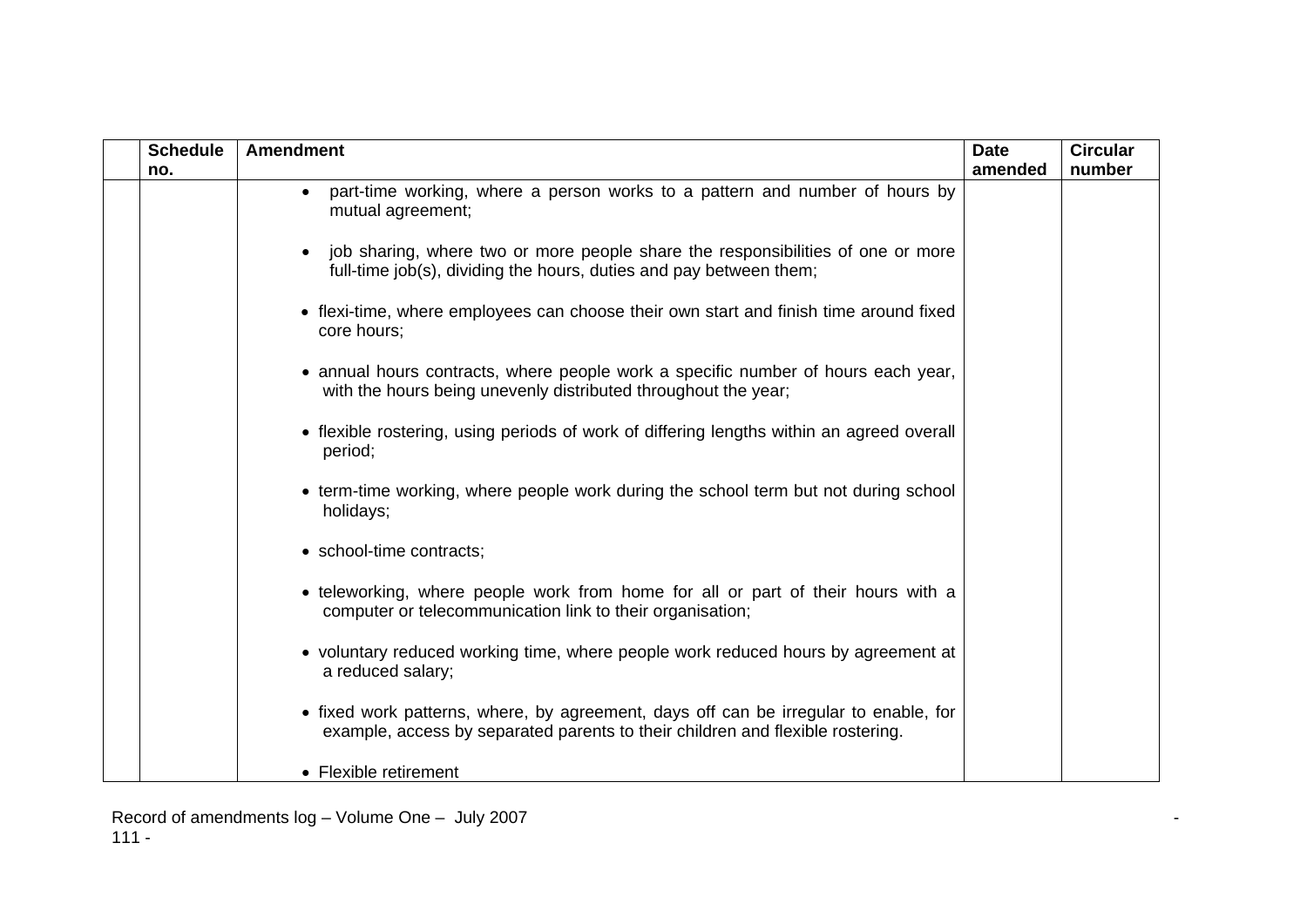|    | <b>Schedule</b> | <b>Amendment</b>                                                                                                                                                                                                                                   | <b>Date</b>     | <b>Circular</b>   |
|----|-----------------|----------------------------------------------------------------------------------------------------------------------------------------------------------------------------------------------------------------------------------------------------|-----------------|-------------------|
|    | no.             |                                                                                                                                                                                                                                                    | amended         | number            |
|    |                 | 7.<br>Flexible working arrangements should be available to all employees.                                                                                                                                                                          |                 |                   |
|    |                 | All jobs should be considered for flexible working. If this is not possible the employer<br>8.<br>must provide written, objectively justifiable reasons for this and give a clear,<br>demonstrable operational reason why this is not practicable. |                 |                   |
|    |                 | There should be a clear procedure for application for flexible working, agreed by<br>9.<br>employers and local staff representatives.                                                                                                              |                 |                   |
|    |                 | All people with flexible working arrangements should have access to standard terms<br>10.<br>and conditions of employment, on an equal or pro-rata basis, unless different treatment<br>can be justified for operational reasons.                  |                 |                   |
|    |                 | <b>Monitoring and Review</b>                                                                                                                                                                                                                       |                 |                   |
|    |                 | Applications and outcomes should be monitored annually, in partnership with local staff<br>11.<br>representatives.                                                                                                                                 |                 |                   |
|    |                 | 12.<br>Monitoring information should be analysed and used to review and revise policies and<br>procedures to ensure their continuing effectiveness.                                                                                                |                 |                   |
|    |                 | Applications and outcomes, from both employer and employees, should be recorded<br>13.<br>and kept for a minimum of one year.                                                                                                                      |                 |                   |
| 41 | Schedule<br>29  | Insert                                                                                                                                                                                                                                             | 30 July<br>2007 | PC(M&D)<br>5/2007 |
|    |                 | <b>Balancing Work and Personal Life</b>                                                                                                                                                                                                            |                 |                   |
|    |                 | <b>GENERAL</b>                                                                                                                                                                                                                                     |                 |                   |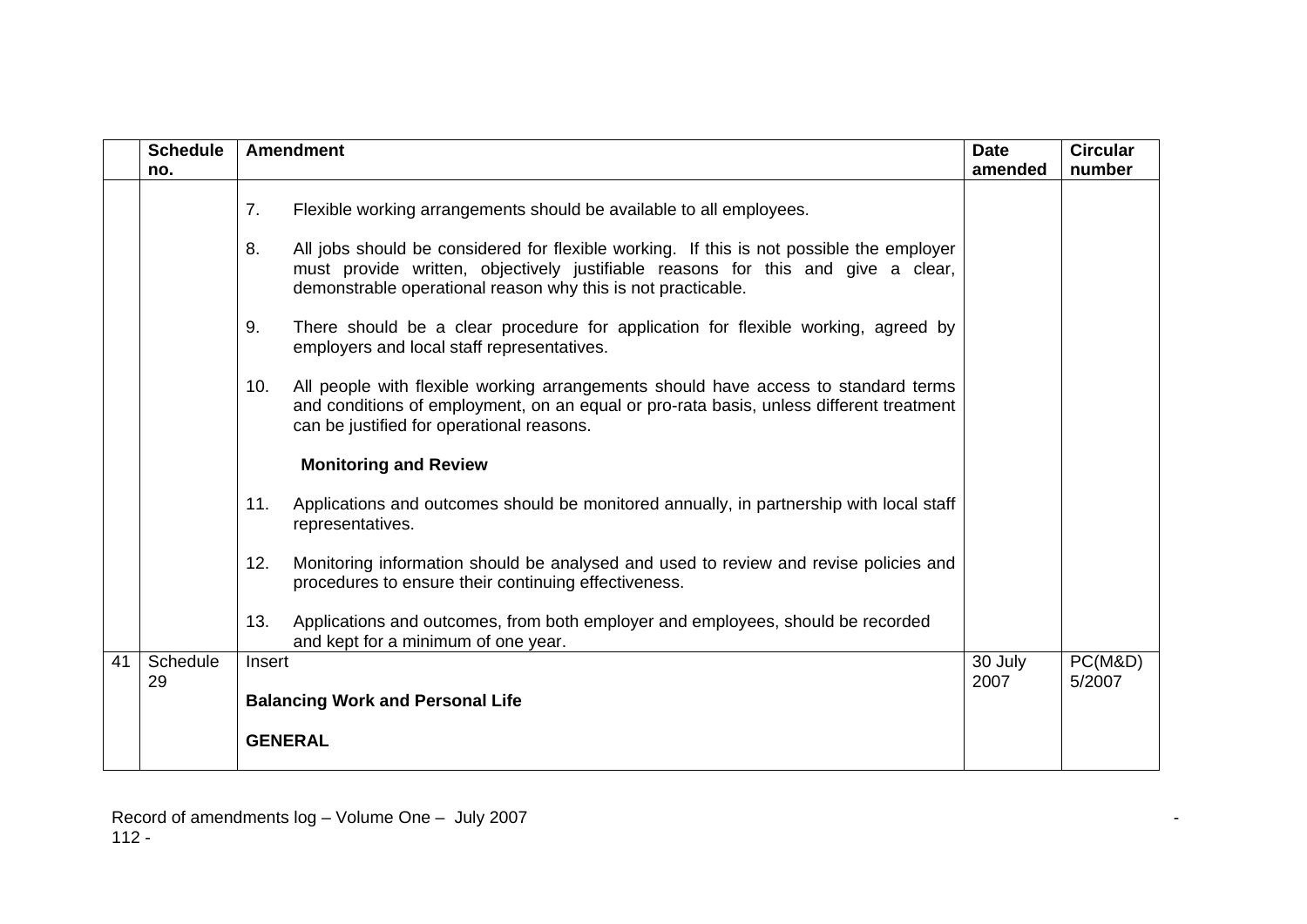| <b>Schedule</b> | <b>Amendment</b>                                                                                                                                                                                                                                                                                                                                                                                                                                | <b>Date</b> | <b>Circular</b> |
|-----------------|-------------------------------------------------------------------------------------------------------------------------------------------------------------------------------------------------------------------------------------------------------------------------------------------------------------------------------------------------------------------------------------------------------------------------------------------------|-------------|-----------------|
| no.             |                                                                                                                                                                                                                                                                                                                                                                                                                                                 | amended     | number          |
|                 | NHS employers should provide employees with access to leave arrangements which<br>$\mathbf 1$ .<br>support them in balancing their work responsibilities with their personal commitments.                                                                                                                                                                                                                                                       |             |                 |
|                 | 2.<br>Leave arrangements should be part of an integrated policy of efficient and employee<br>friendly employment practices, and this Schedule should be seen as operating in<br>conjunction with other provisions particularly the Employment Break Scheme, Flexible<br>Working Arrangements and the Caring for Children and Adults Schedules.                                                                                                  |             |                 |
|                 | Arrangements should be agreed between employers and local staff representatives.<br>3.                                                                                                                                                                                                                                                                                                                                                          |             |                 |
|                 | A dependant is someone who is married to, or is a partner or civil partner, "a near<br>4.<br>relative" or someone who lives at the same address as the employee. A relative for<br>this purpose includes: parents, parents-in-law, adult children, adopted adult children,<br>siblings (including those who are in-laws), uncles, aunts, grandparents and step<br>relatives or is someone who relies on the employee in a particular emergency. |             |                 |
|                 | <b>FORMS OF LEAVE</b>                                                                                                                                                                                                                                                                                                                                                                                                                           |             |                 |
|                 | <b>Parental Leave</b>                                                                                                                                                                                                                                                                                                                                                                                                                           |             |                 |
|                 | 5.<br>This should be a separate provision from either maternity or maternity support leave<br>and should provide an untransferable individual right to at least 13 weeks' leave (18<br>weeks if child is disabled). Leave is normally unpaid, but may be paid by local<br>agreement.                                                                                                                                                            |             |                 |
|                 | Parental leave should be applicable to any employee in the NHS who has nominated<br>6.<br>caring responsibility for a child under age 14 (18 in cases of adoption or disabled<br>children).                                                                                                                                                                                                                                                     |             |                 |
|                 | Leave arrangements need to be as flexible as possible, so that the leave may be<br>7.                                                                                                                                                                                                                                                                                                                                                           |             |                 |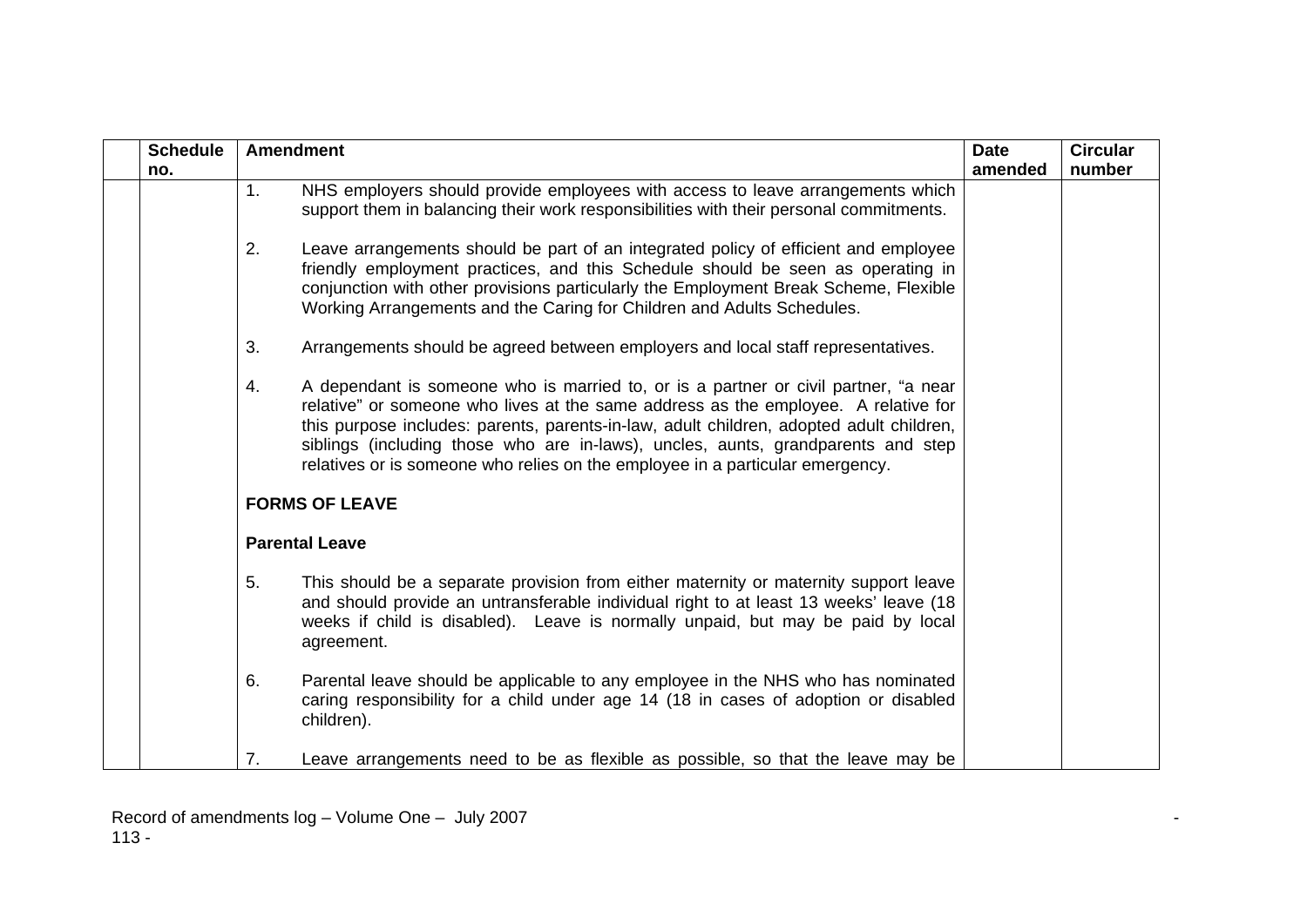| <b>Schedule</b> | <b>Amendment</b>                                                                                                                                                                                                                                                                                                                                                                                                                                                                                                                                                                                        | <b>Date</b> | <b>Circular</b> |
|-----------------|---------------------------------------------------------------------------------------------------------------------------------------------------------------------------------------------------------------------------------------------------------------------------------------------------------------------------------------------------------------------------------------------------------------------------------------------------------------------------------------------------------------------------------------------------------------------------------------------------------|-------------|-----------------|
| no.             |                                                                                                                                                                                                                                                                                                                                                                                                                                                                                                                                                                                                         | amended     | number          |
|                 | taken in a variety of ways by local agreement. Parental leave can be added to periods<br>of maternity support or maternity leave.                                                                                                                                                                                                                                                                                                                                                                                                                                                                       |             |                 |
|                 | 8.<br>Notice periods should not be unnecessarily lengthy and should reflect the period of<br>leave required. Employers should only postpone leave in exceptional circumstances<br>and give written reasons. Employees may also postpone or cancel leave that has<br>been booked with local agreement.                                                                                                                                                                                                                                                                                                   |             |                 |
|                 | 9.<br>During parental leave the employee retains all of his or her contractual rights, except<br>remuneration and should return to the same job after it. Pension rights and<br>contributions shall be dealt with in accordance with NHS Superannuation Regulations.<br>Periods of parental leave should be regarded as continuous service.                                                                                                                                                                                                                                                             |             |                 |
|                 | It is good practice for employers to maintain contact (within agreed protocols) with<br>10.<br>employees while they are on parental leave.                                                                                                                                                                                                                                                                                                                                                                                                                                                              |             |                 |
|                 | Maternity Support (Paternity) Leave and Pay and Ante-Natal Leave                                                                                                                                                                                                                                                                                                                                                                                                                                                                                                                                        |             |                 |
|                 | 11.<br>This will apply to biological and adoptive fathers, nominated carers and same sex<br>partners.                                                                                                                                                                                                                                                                                                                                                                                                                                                                                                   |             |                 |
|                 | There will be an entitlement to two weeks' occupational maternity support pay. Full<br>12.<br>pay will be calculated on the basis of the average weekly earnings rules used for<br>calculating occupational maternity pay entitlements. The employee will receive full<br>pay less any statutory paternity pay receivable. Only one period of occupational<br>paternity pay is ordinarily available when there is a multiple birth. However, NHS<br>organisations have scope for agreeing locally more favourable arrangements where<br>they consider it necessary, or further periods of unpaid leave. |             |                 |
|                 | Eligibility for occupational paid maternity support pay will be twelve months'<br>13.                                                                                                                                                                                                                                                                                                                                                                                                                                                                                                                   |             |                 |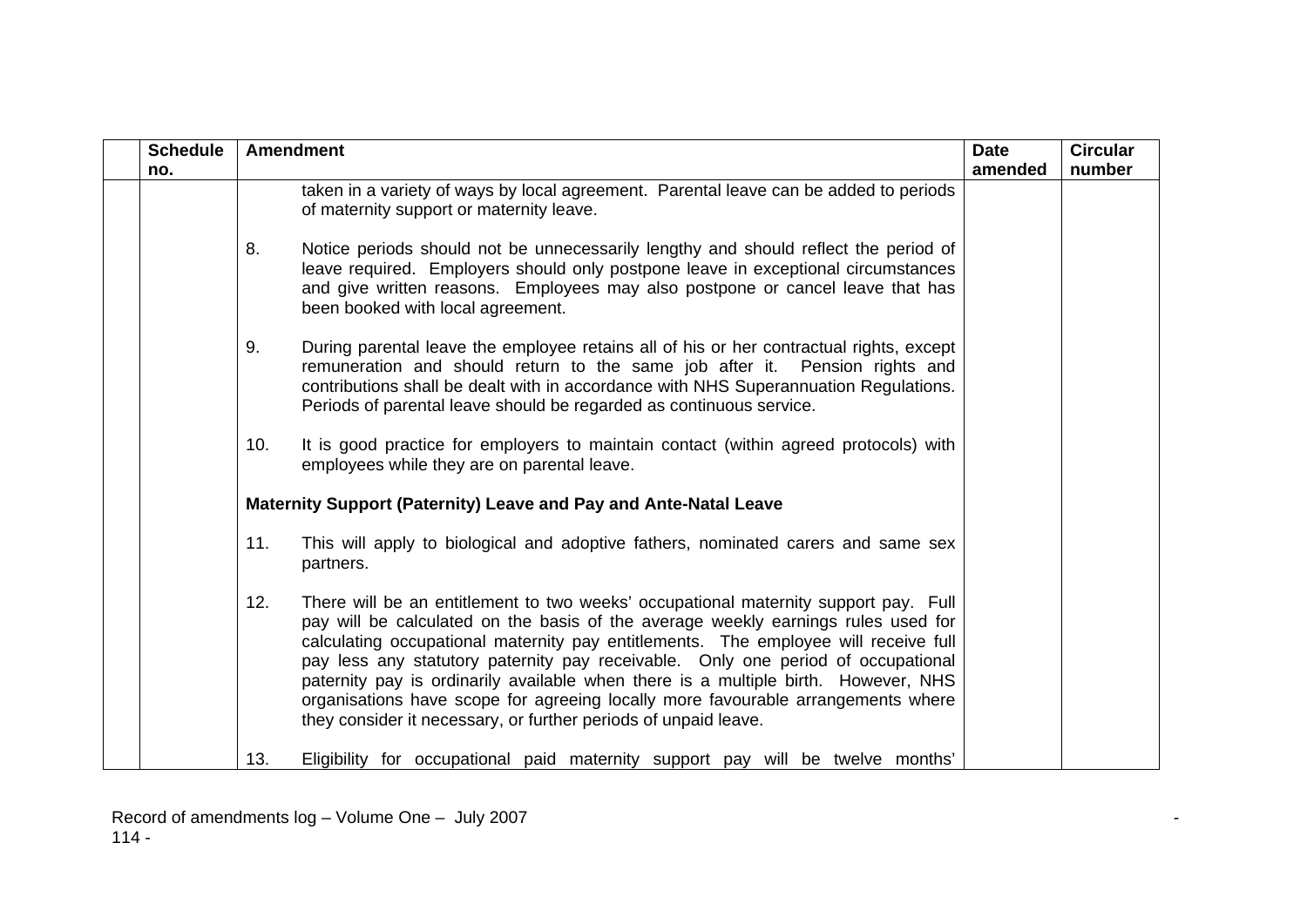| <b>Schedule</b><br>no. |     | <b>Amendment</b>                                                                                                                                                                                                                                                                                               | <b>Date</b><br>amended | <b>Circular</b><br>number |
|------------------------|-----|----------------------------------------------------------------------------------------------------------------------------------------------------------------------------------------------------------------------------------------------------------------------------------------------------------------|------------------------|---------------------------|
|                        |     | continuous service with one or more NHS employers at the beginning of the week in<br>which the baby is due. More favourable local arrangements may be agreed with staff<br>representatives and/or may be already in place.                                                                                     |                        |                           |
|                        | 14. | Local arrangements should specify the period during which leave can be taken and<br>whether it must be taken in a continuous block or may be split up over a specific<br>period.                                                                                                                               |                        |                           |
|                        | 15. | An employee must give his or her employer a completed form SC3 "Becoming a<br>Parent" at least 28 days before they want leave to start. The employer should accept<br>later notification if there is good reason.                                                                                              |                        |                           |
|                        | 16. | Reasonable paid time off to attend ante-natal classes will also be given.                                                                                                                                                                                                                                      |                        |                           |
|                        | 17. | All employees are entitled to two weeks maternity support leave. Employees who are<br>not eligible for occupational maternity support pay may still be entitled to Statutory<br>Paternity Pay (SPP) subject to the qualifying conditions. The rate of SPP is the same<br>as for Statutory Maternity Pay (SMP). |                        |                           |
|                        |     | <b>Adoption Leave and Pay</b>                                                                                                                                                                                                                                                                                  |                        |                           |
|                        | 18. | All employees are entitled to take 52 weeks adoption leave.                                                                                                                                                                                                                                                    |                        |                           |
|                        | 19. | There will be entitlement to paid occupational adoption leave for employees wishing to<br>adopt a child who is newly placed for adoption.                                                                                                                                                                      |                        |                           |
|                        | 20. | It will be available to people wishing to adopt a child who has primary carer<br>responsibilities for that child.                                                                                                                                                                                              |                        |                           |
|                        | 21. | Where the child is below the age of 18 adoption leave and pay will be in line with the                                                                                                                                                                                                                         |                        |                           |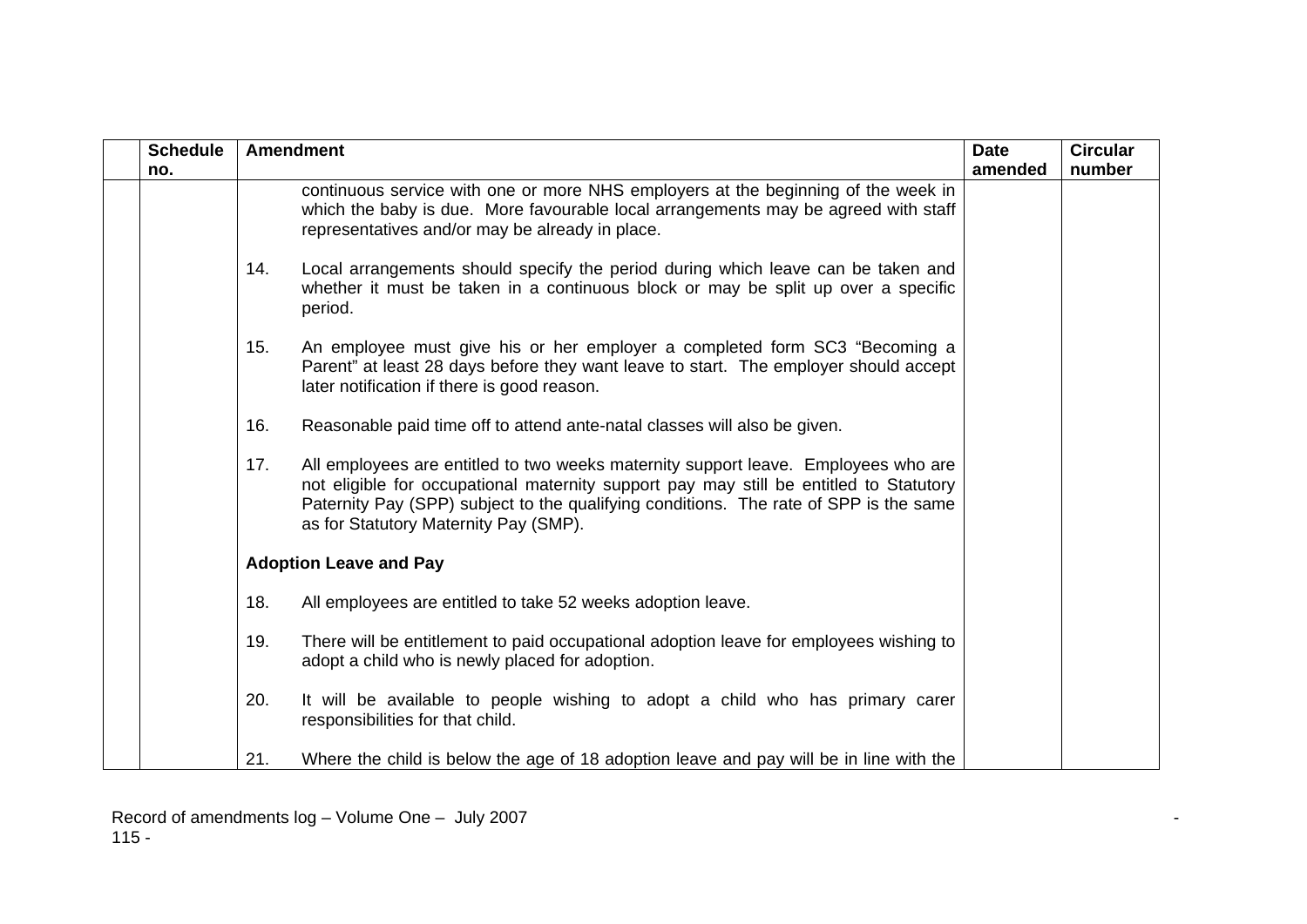| <b>Schedule</b> | <b>Amendment</b>                                                                                                                                                                                                                                                                                                | <b>Date</b> | <b>Circular</b> |
|-----------------|-----------------------------------------------------------------------------------------------------------------------------------------------------------------------------------------------------------------------------------------------------------------------------------------------------------------|-------------|-----------------|
| no.             | maternity leave and pay provisions as set out in this agreement.                                                                                                                                                                                                                                                | amended     | number          |
|                 | 22.<br>Eligibility for occupational adoption pay will be twelve months' continuous NHS service<br>ending with the week in which they are notified of being matched with the child for<br>adoption. This will cover the circumstances where employees are newly matched with<br>the child by an adoption agency. |             |                 |
|                 | 23.<br>If there is an established relationship with the child, such as fostering prior to the<br>adoption, or when a step-parent is adopting a partner's children there is scope for<br>local arrangements on the amount of leave and pay in addition to time off for official<br>meetings.                     |             |                 |
|                 | If the same employer employs both parents the period of leave and pay may be<br>24.<br>shared. One parent should be identified as the primary carer and be entitled to the<br>majority of the leave. The partner of the primary carer is entitled to occupational<br>paternity leave and pay.                   |             |                 |
|                 | 25.<br>Reasonable time off to attend official meetings in the adoption process should also be<br>given.                                                                                                                                                                                                         |             |                 |
|                 | Employees who are not eligible for occupational adoption pay, may still be entitled to<br>26.<br>Statutory Adoption Pay (SAP) subject to the qualifying conditions. The rate of SAP is<br>the same as for Statutory Maternity Pay.                                                                              |             |                 |
|                 | <b>Keeping in Touch</b>                                                                                                                                                                                                                                                                                         |             |                 |
|                 | <b>Work during the Adoption Leave Period</b>                                                                                                                                                                                                                                                                    |             |                 |
|                 | <b>Keeping in Touch Days</b>                                                                                                                                                                                                                                                                                    |             |                 |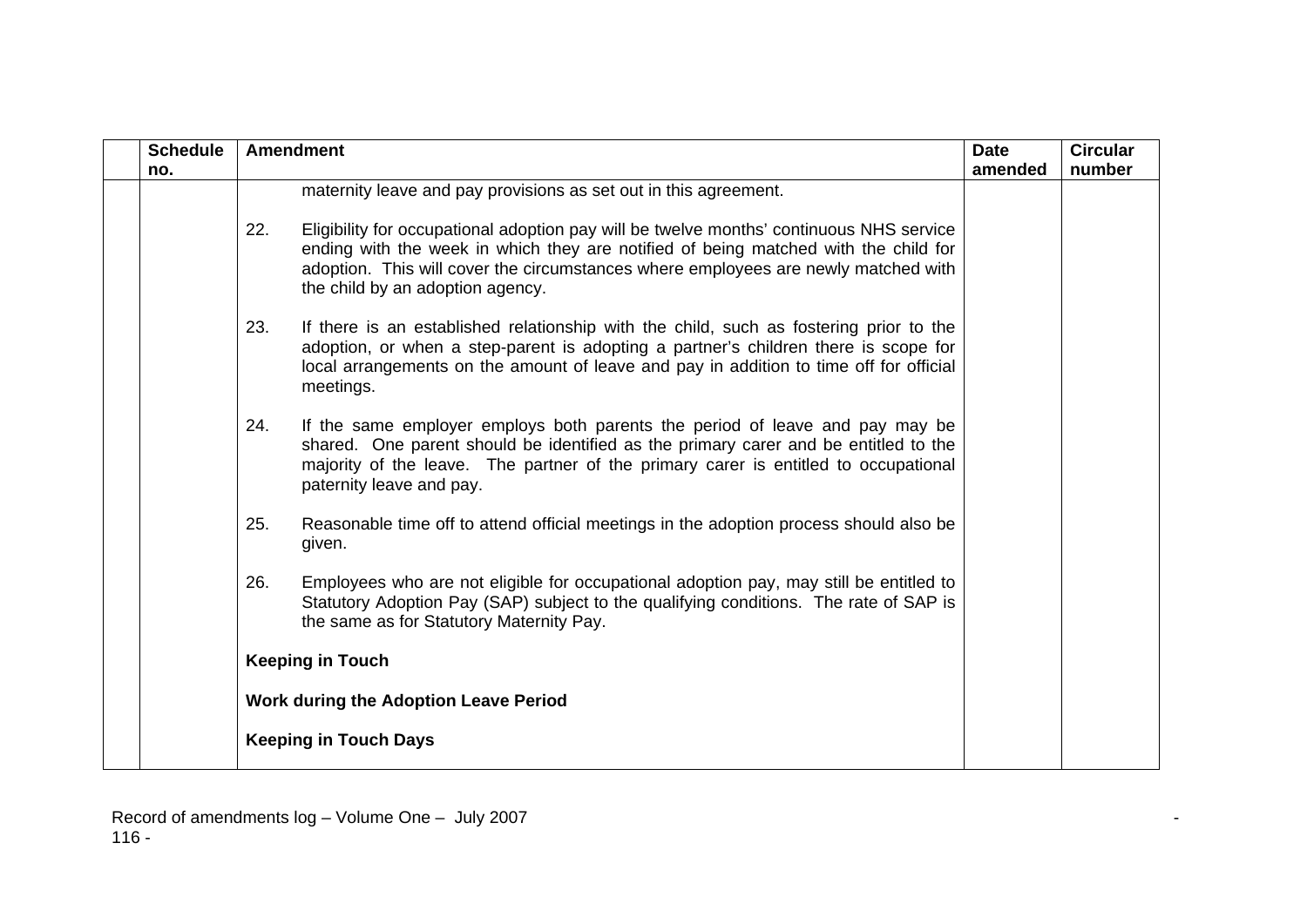| <b>Schedule</b> | <b>Amendment</b>                                                                                                                                                              | <b>Date</b> | <b>Circular</b> |
|-----------------|-------------------------------------------------------------------------------------------------------------------------------------------------------------------------------|-------------|-----------------|
| no.             |                                                                                                                                                                               | amended     | number          |
|                 | Employees will be entitled to Keep in Touch Days (KIT) in line with the maternity leave<br>27.<br>and pay provisions as set out in Schedule 24.                               |             |                 |
|                 | <b>Leave/Time Off for Domestic Reasons</b>                                                                                                                                    |             |                 |
|                 | 28.<br>This form of leave should cover a range of needs, from genuine domestic<br>emergencies through to bereavement.                                                         |             |                 |
|                 | These provisions should cover all employees.<br>29.                                                                                                                           |             |                 |
|                 | Payment may be made by local agreement, but the expectation is that relatively short<br>30.<br>periods of leave for emergencies will be paid.                                 |             |                 |
|                 | 31.<br>If the need for time off continues, other options may be considered, such as a career<br>break.                                                                        |             |                 |
|                 | 32.<br>Applicants for the above forms of leave should be entitled to a written explanation if<br>the application is declined.                                                 |             |                 |
|                 | Appeals against decisions to decline an application for leave should be made through<br>33.<br>the Grievance Procedure.                                                       |             |                 |
|                 | <b>Monitoring and Review</b>                                                                                                                                                  |             |                 |
|                 | All applications and outcomes should be recorded, and each leave provision should<br>34.<br>be annually reviewed by employers in partnership with local staff representatives |             |                 |
|                 | Applications and outcomes should be monitored annually, in partnership with local<br>35.<br>staff representatives.                                                            |             |                 |